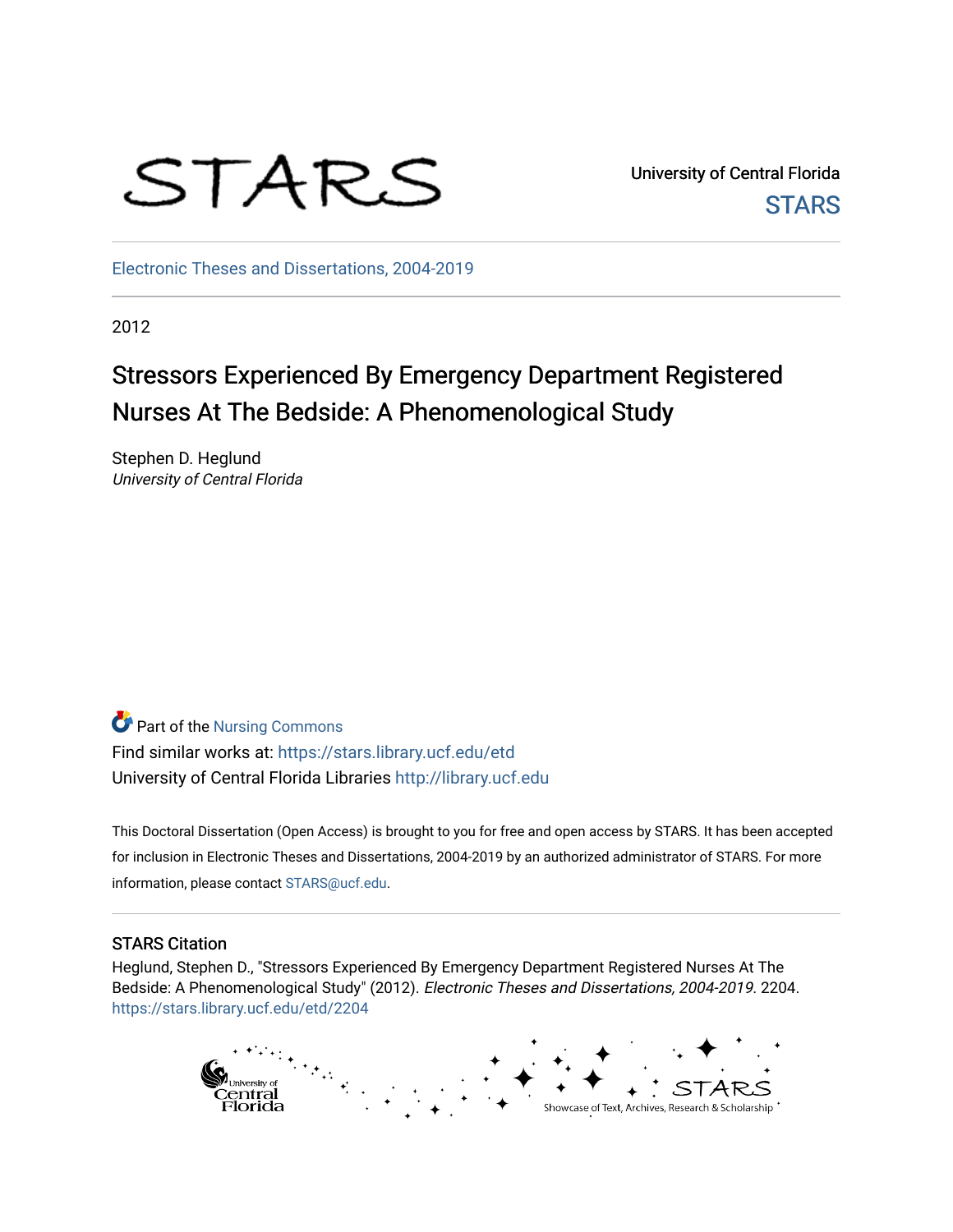# STRESSORS EXPERIENCED BY EMERGENCY DEPARTMENT REGISTERED NURSES AT THE BEDSIDE: A PHENOMENOLOGICAL STUDY

by

STEPHEN D. HEGLUND A.S.N. Indian River Community College, 1994 B.S.N. University of Central Florida, 2002 M.S.N. University of Central Florida, 2004

A dissertation submitted in partial fulfillment of the requirements for the degree of Doctor of Philosophy in the College of Nursing at the University of Central Florida Orlando, Florida

> Summer Term 2012

Major Professors: Diane Andrews Diane Wink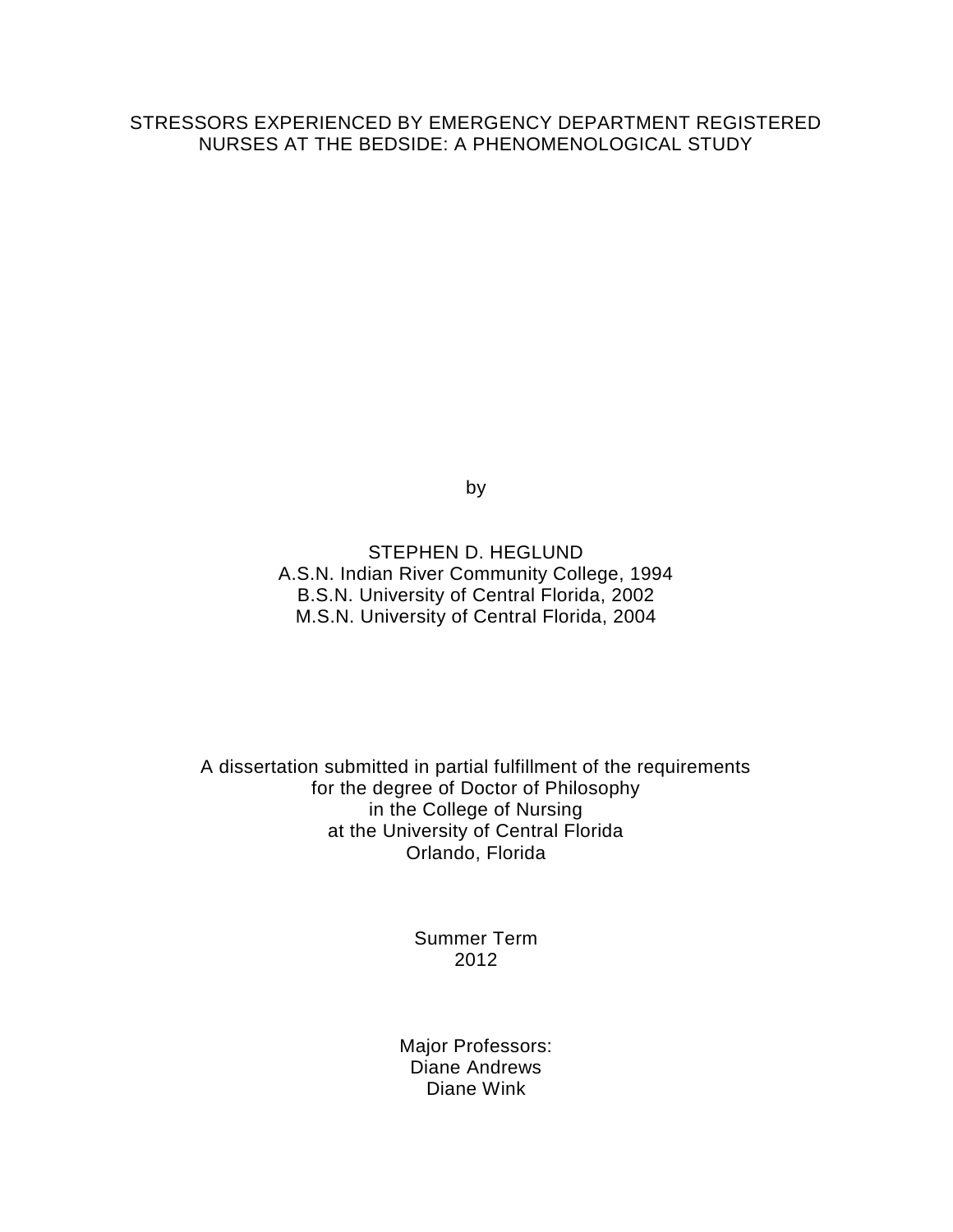2012 Stephen D. Heglund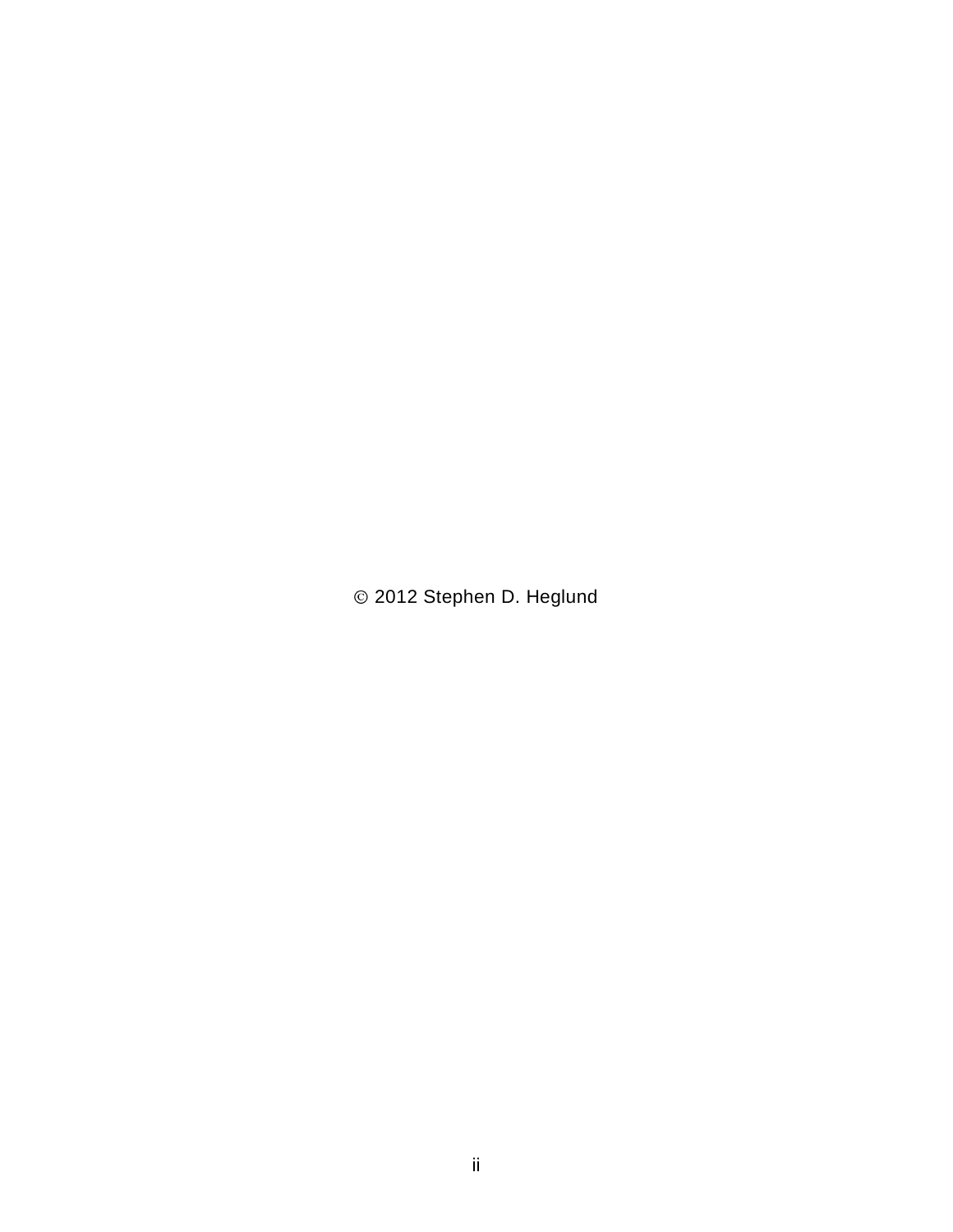#### ABSTRACT

The Emergency Department (ED) as a workplace for the Registered Nurse (RN) is a stressful environment. Reasons are thought to include interactions with other members of the interdisciplinary team as well as the situations associated with the environment of the ED such as trauma, death, sadness, joy and the general unpredictability of each moment. Studies have documented general health care workplace stress and its influence on staff, but a very limited number of studies have concentrated on the ED. No widely published studies have identified stressors from the perspective of the ED RN.

This dissertation is an interpretive phenomenological study that seeks to understand the experience of being an ED RN through the exploration of the perceptions of stress as lived by individuals who practice their art and science in this unique setting. Materials for evaluation and thematic identification were obtained through personal interviews of practicing nurses. The stories told by the participants communicated what each individual found to be negatively stressful as well as what each found to be positively stressful.

Conclusions based on the findings of this work suggest a need for the ED RN to be able to depend on the presence of several factors in order to be able to function with as little distress as possible. The optimal ED environment for the RN is posited to be supportive of the individual goals of the RN, provide adequate resources and foster a communicative interdisciplinary environment. Recommendations are made to improve resource management and interdisciplinary relations.

Keywords: distress, ED, emergency department, eustress, nurse, RN, stress, stressor

iii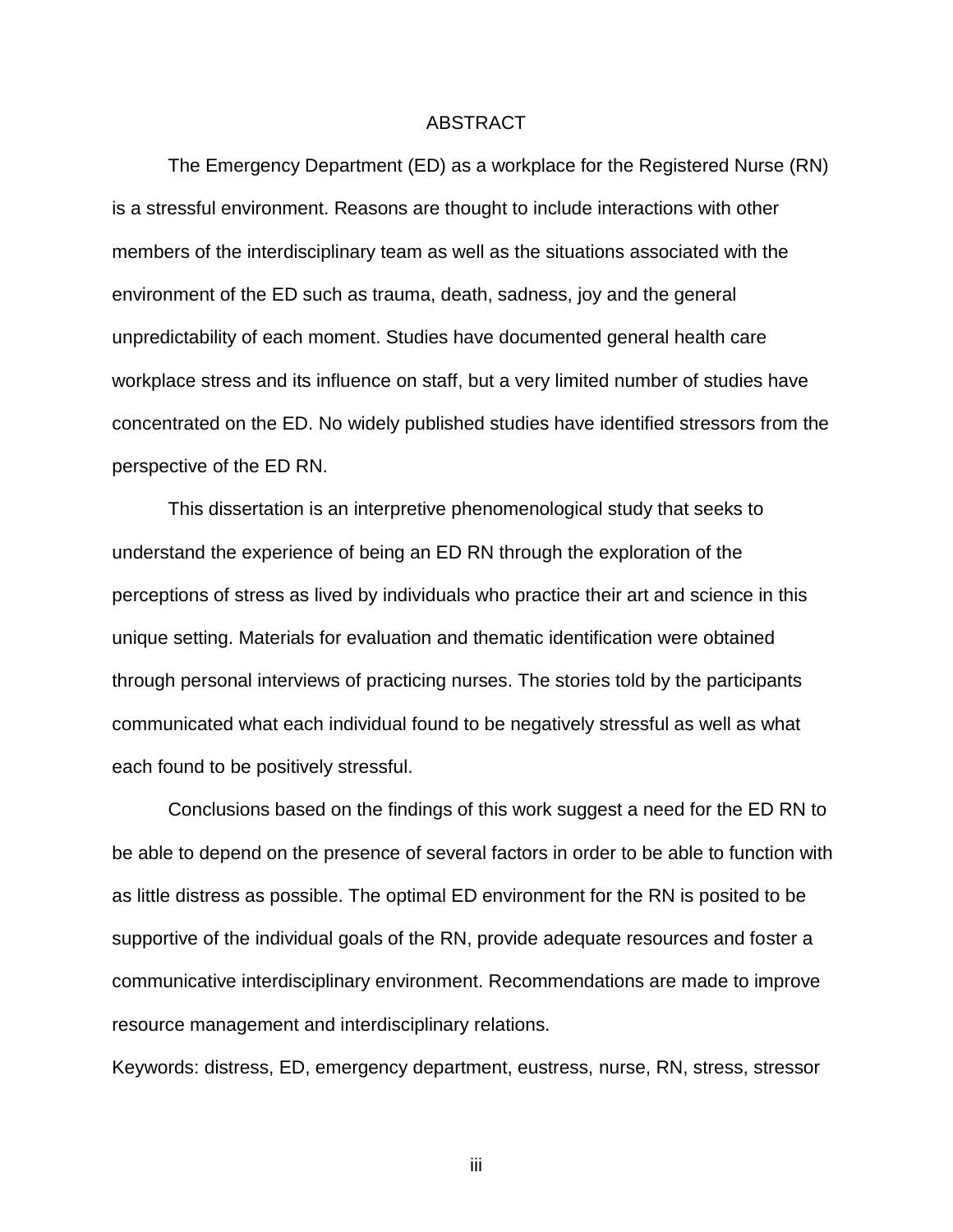To my patient wife, Darlene— Thank you for supporting my dream: even when I did not realize that it was. Thank you for being my watchful gardener.

To all those who have been convinced that they are nothing— Overcome.

To the Long Slow Distance run— You are the best thought centering activity in existence.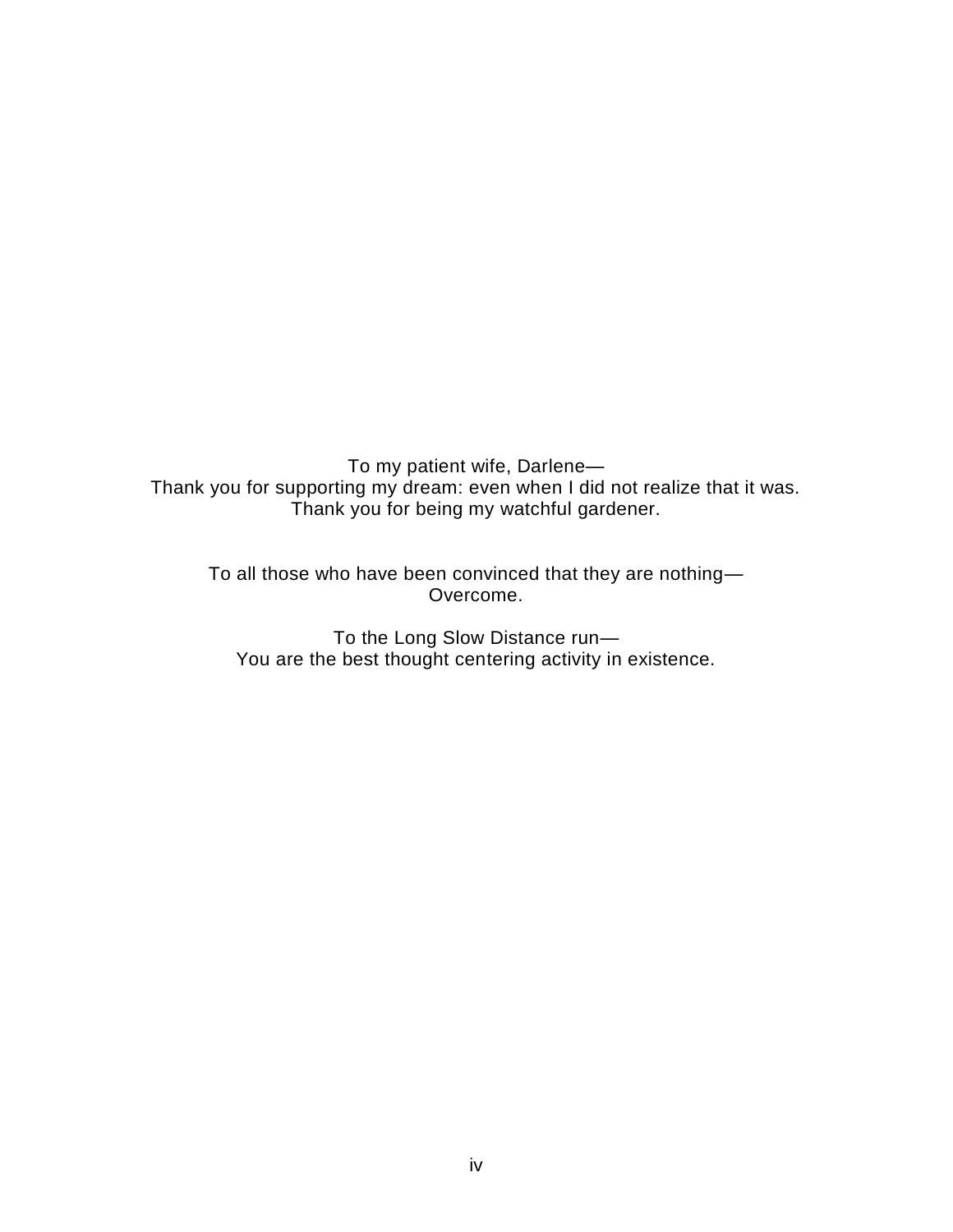# ACKNOWLEDGMENTS

My most sincere gratitude is offered to all those who were instrumental in the completion of this work. I have a true appreciation for Nick's choice.

Noen ganger er den peneste blomstene vokse fra de største haug med illeluktende avføring.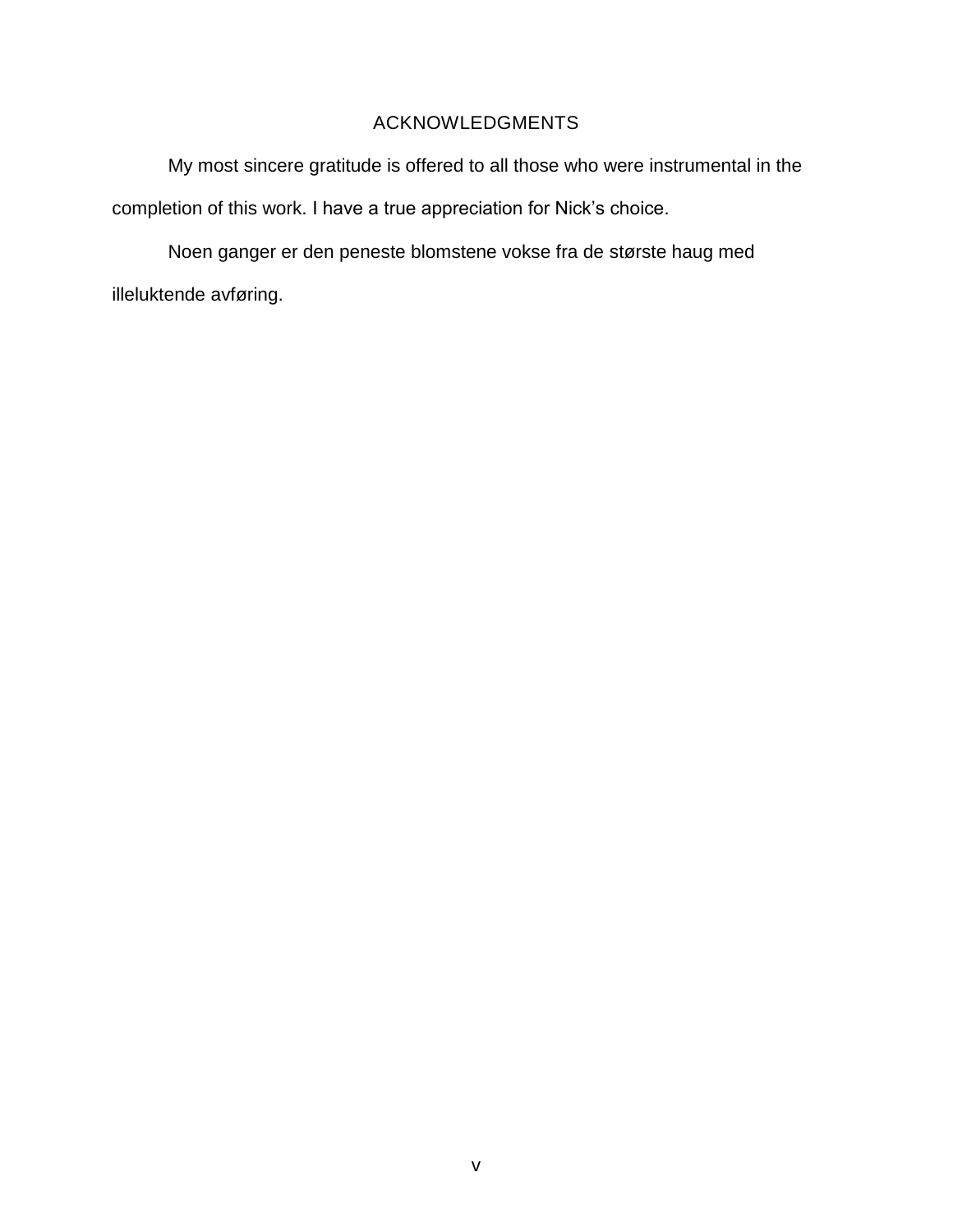# TABLE OF CONTENTS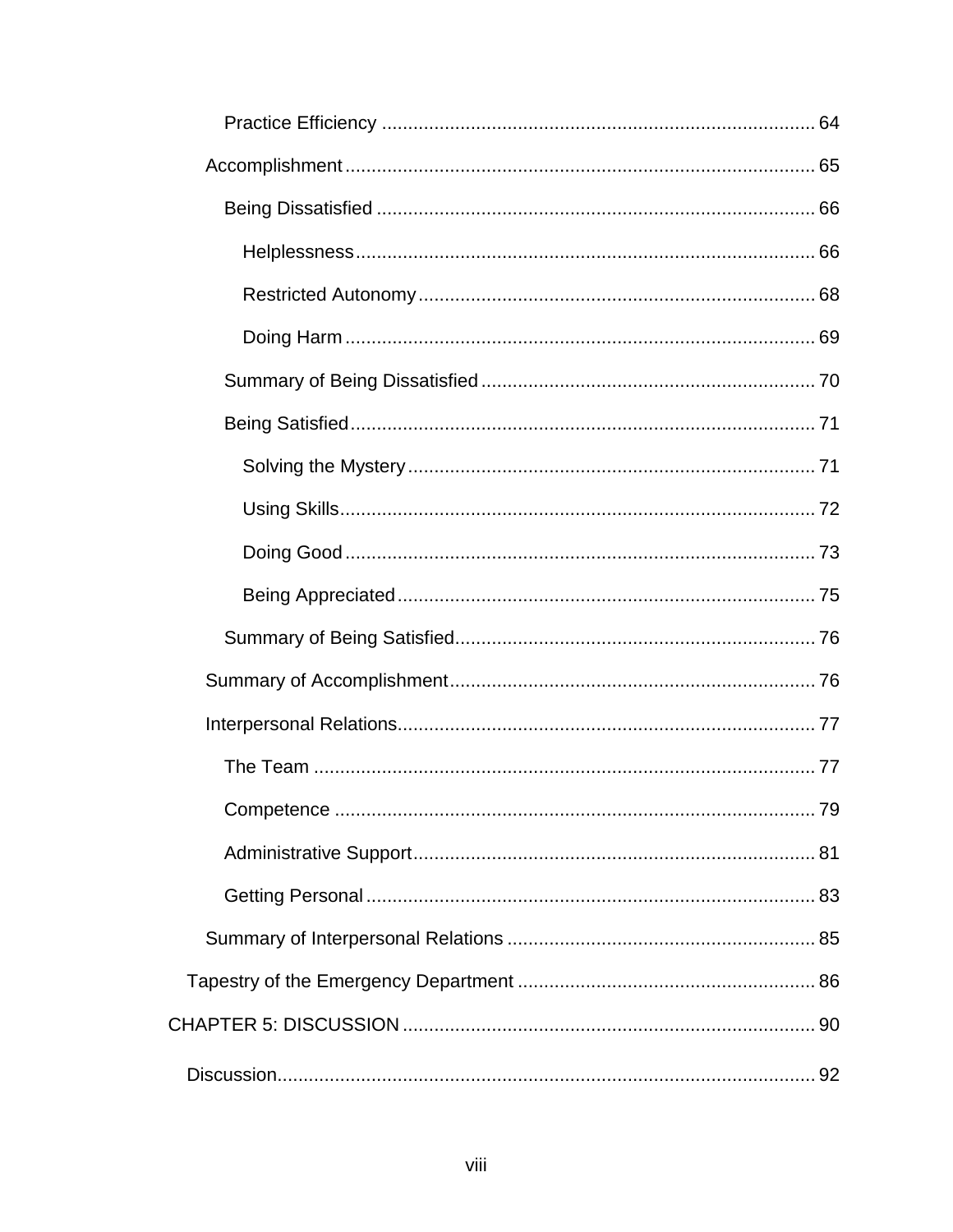| Future Expansion on the Investigation of ED Stressors  109 |  |
|------------------------------------------------------------|--|
|                                                            |  |
|                                                            |  |
|                                                            |  |
|                                                            |  |
|                                                            |  |
|                                                            |  |
| APPENDIX A: PARTICIPATION SOLICITATION FLYER  115          |  |
|                                                            |  |
|                                                            |  |
| APPENDIX D: INSTITUTIONAL REVIEW BOARD APPROVAL 126        |  |
|                                                            |  |
|                                                            |  |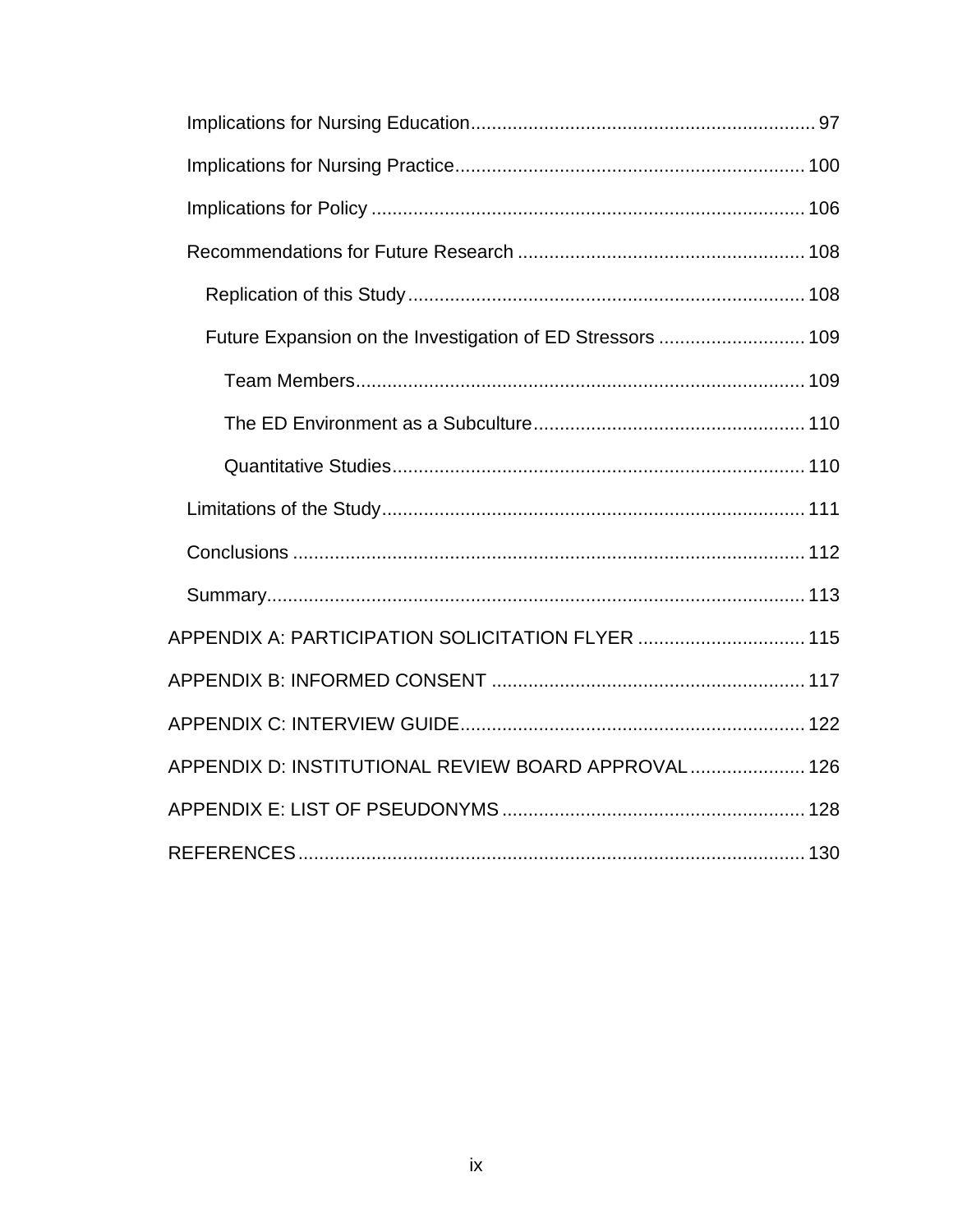# LIST OF FIGURES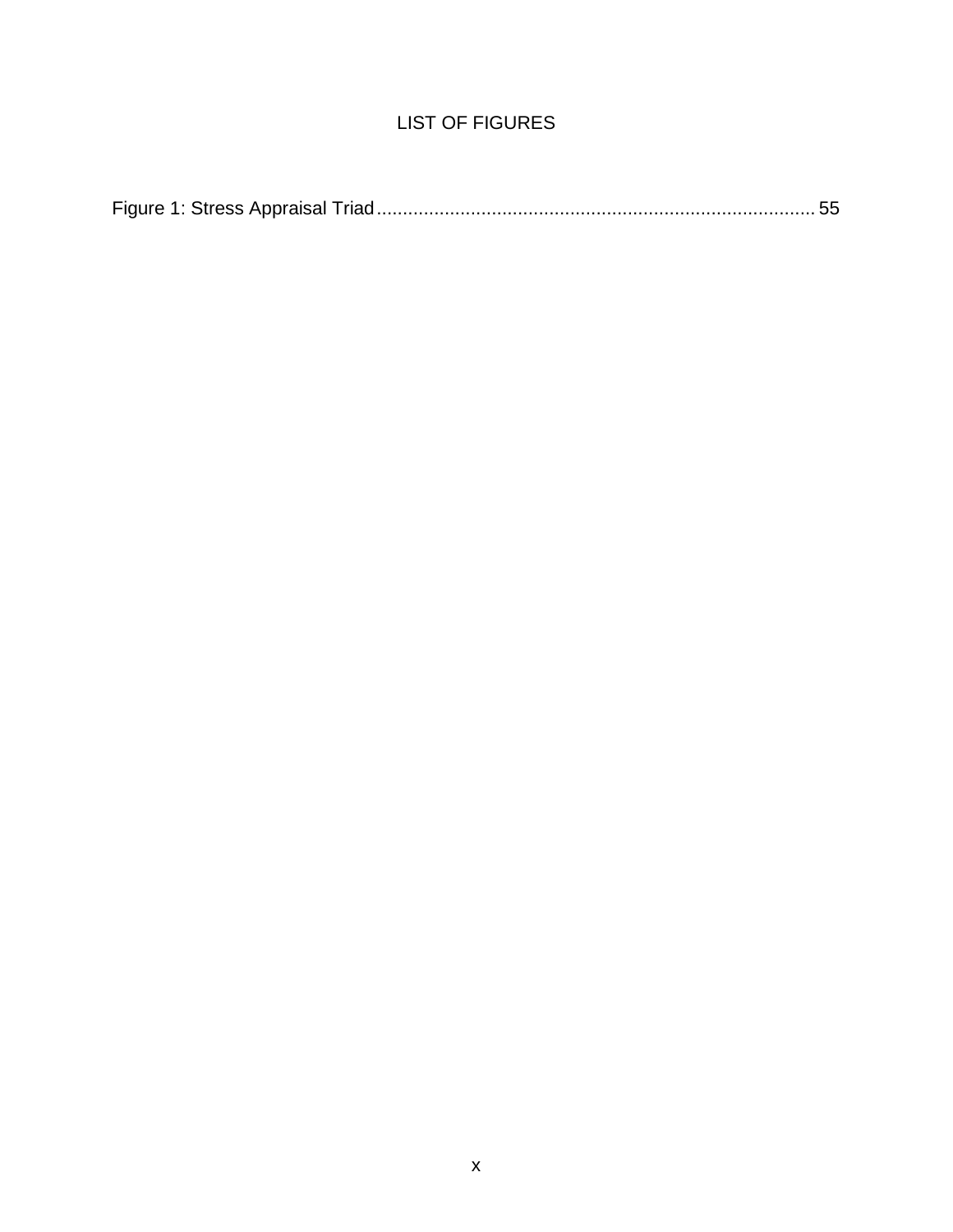# CHAPTER 1: INTRODUCTION

<span id="page-11-0"></span>Several sources cite the Emergency Department (ED) as a fast-paced, high acuity care practice environment (Cox, 2004; Dwyer, 1996; Gillespie & Melby, 2003; Jonsson & Halabi, 2006; Laposa, Alden, & Fullerton, 2003; Ross-Adjie, Leslie, & Gillman, 2007). Studies have documented factors associated with nursing Burnout (Gillespie & Melby, 2003), the incidence of post-traumatic stress disorder among ED workers (Ross-Adjie, et al., 2007) and social factors that may contribute to these phenomena such as a lack of collegiality among co-workers contributing to isolation in the workplace (Jonsson & Halabi, 2006).

With rare exception, studies of ED nursing and the stressors associated with the work environment have approached the investigations from a quantitative standpoint. Researchers have approached the subjects with preconceived concepts of stressors about which subjects were then surveyed. Studies have used a variety of measurement tools with various levels of established reliability that attempt to measure stressors commonly associated with the nursing profession at large in the unique setting of the ED. A description of the experience of what it is like to provide care to ED patients as a Registered Nurse (RN) from the perspective of those who have lived the experience is lacking. The purpose of this study is to qualitatively explore the perceptions of stress as experienced by ED RNs at the bedside.

As an ED RN for more than 10 years who currently practices in the ED environment as an Advanced Registered Nurse Practitioner, this author has some insight into the experience. However, this insight is limited to personal career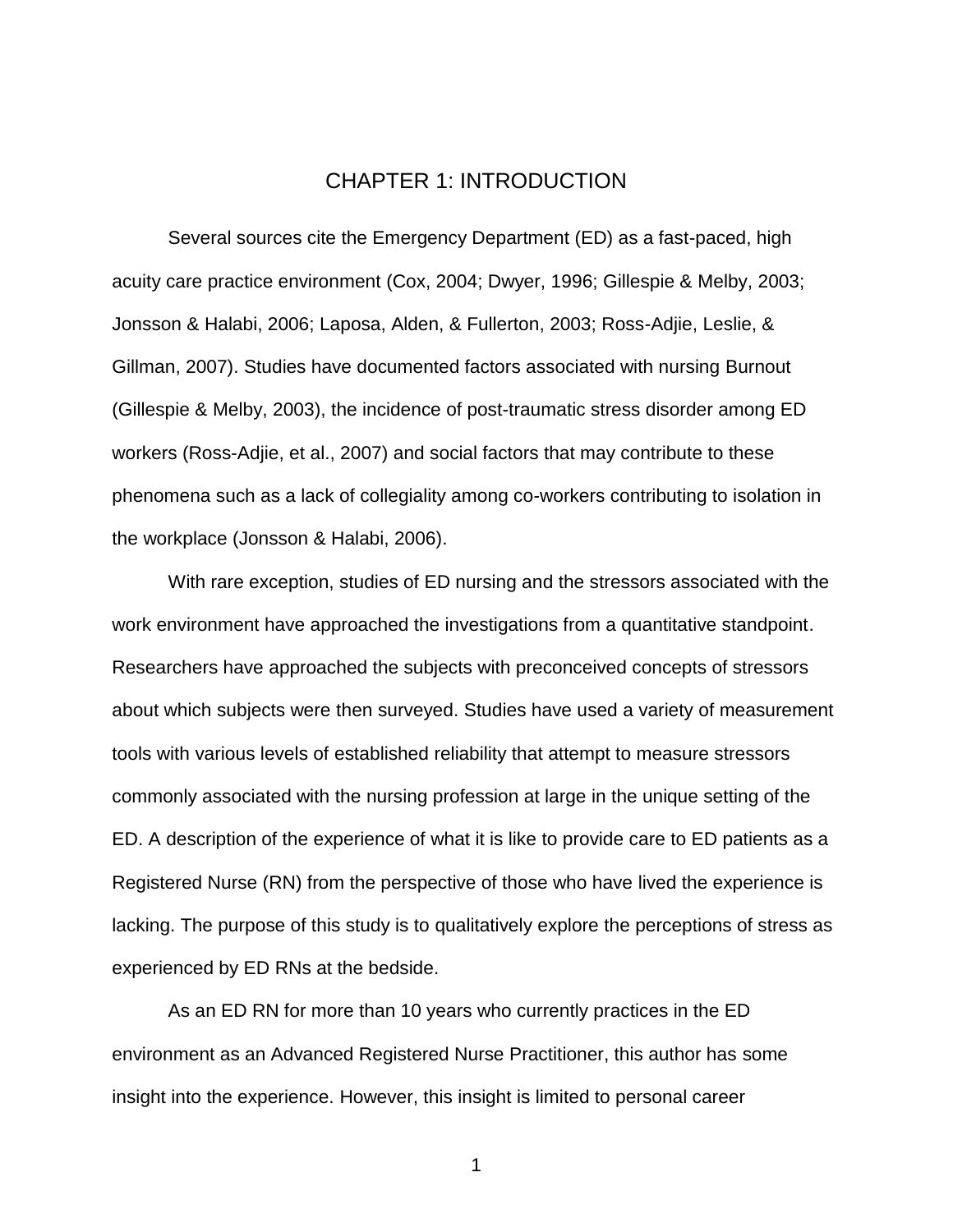experience and is mostly anecdotal. At best, this background may allow for more open conversations with informants, while at worst it is recognized as having the potential to introduce bias into this study. Even though this may be a limitation, the insight of personal experience may outweigh the disadvantage that researchers from outside the ED workplace suffer. These researchers do not have the ED experience which may be needed to draw out the stories of the informants in order to fully discover what perceptions of stress are experienced by the RN. While previous researchers have conducted studies that included workers from the ED setting (Cox, 2004; Gillespie & Melby, 2003; Scullion, 1994), few have inquired in an open ended fashion as to what RNs perceive to be stressors while caring for patients in the ED. Qualitative inquiry into this area exists only in a few open-ended questions within a few quantitative works that seek general input from the study subjects (Gillespie & Melby, Scullion). No truly qualitative work has been discovered, with the exception of Cox's dissertation, that sought the input of ED nurses to determine the stressors of working in the ED.

# Background of the Phenomenon of Interest

<span id="page-12-0"></span>A large body of literature addresses the negative effects of stress on individuals in many workplace settings. A smaller body of work is specific to the ED. A subset of that body of work is concerned with the RN. However, these works investigate the negative effects of stress rather than considering the sources of general workplace stressors in the ED for nurses.

For example, there are many studies that investigate the phenomenon of nursing Burnout in general. Potter (2006) performed a review of the literature that dealt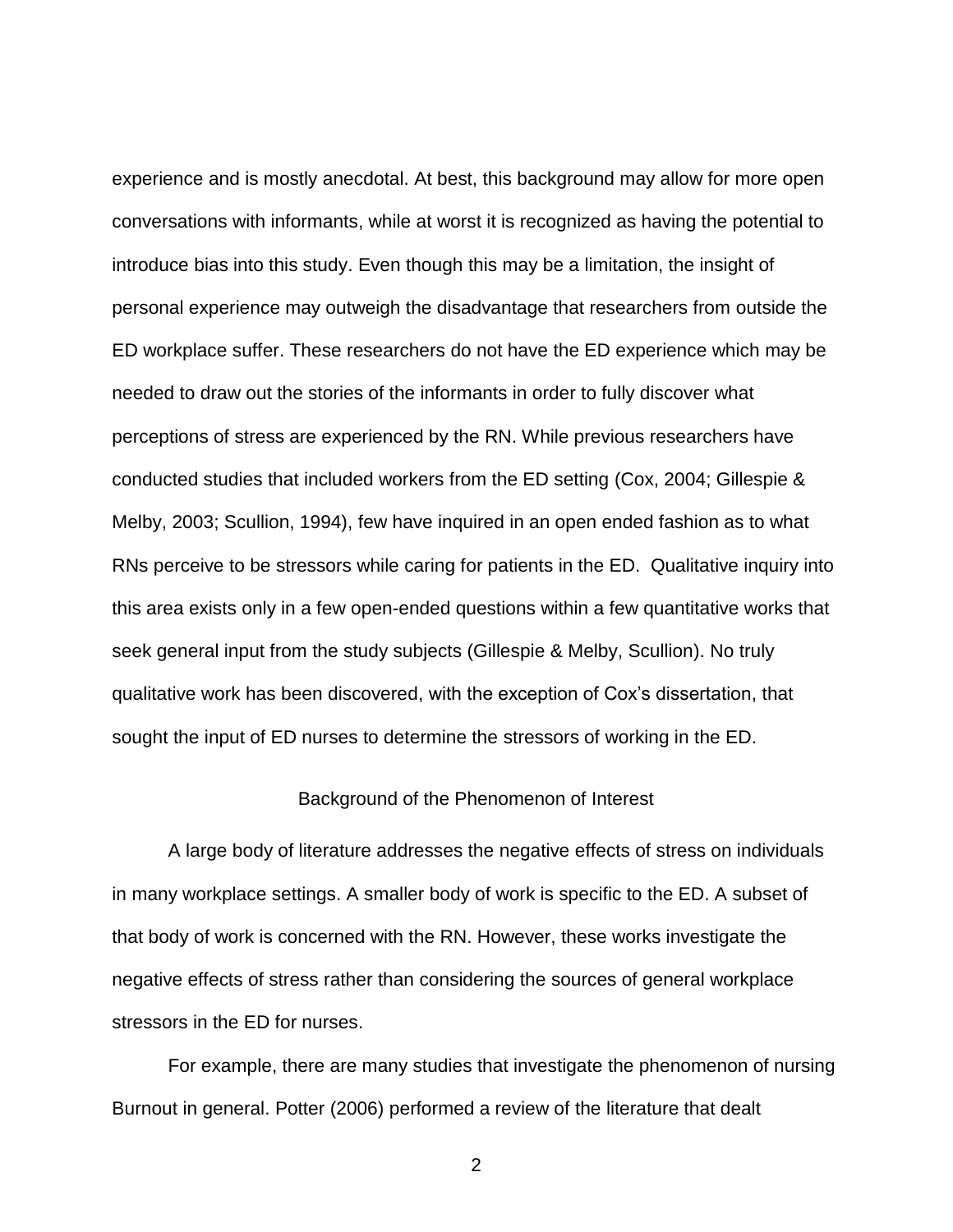specifically with ED physicians and nurses. Of the 11 studies that met the criteria for review, only one used a qualitative approach. All other works included in the review used a previously created, broad based quantitative survey tool. The term "Burn-Out" is attributed to Herbert J. Freudenberger (Canter & Freudenberger, 2001) as he pondered about, and published his thoughts on the concept in the mid 1970s (Freudenberger, 1974, 1975, 1977a, 1977b). The most frequent tool used to measure the characteristics of Burnout was the Maslach Burnout Inventory (MBI) (Maslach, Jackson, Leiter & Schaufeli, 1996) which was cited in eight of the 11 articles reviewed (Potter). The MBI measures 22 items that are categorized into three subscales: depersonalization, personal accomplishment and emotional exhaustion. It does not measure the antecedents to these items, nor is it environment specific. The MBI is a widely used measurement tool with consistently high reliability ratings and well-established validity for measuring the characteristics of the phenomenon of Burnout (Gillespie & Melby, 2003).

While the phenomenon of Burnout is generally accepted, it is not a recognized medical diagnosis. However, conditions such as Acute Distress Disorder (ASD) and Post-Traumatic Stress Disorder (PTSD) are both recognized in the fourth revision of the *Diagnostic and Statistical Manual of Mental Disorders* and are expected to remain in the fifth revision as noted on the web site of the American Psychiatric Association DSM-5 Development group (2010). The descriptions of contributing factors (witnessing death, near death, serious injury and sexual violation or threats thereof) to the conditions are similar to what nurses working in the ED experience on a regular basis. In the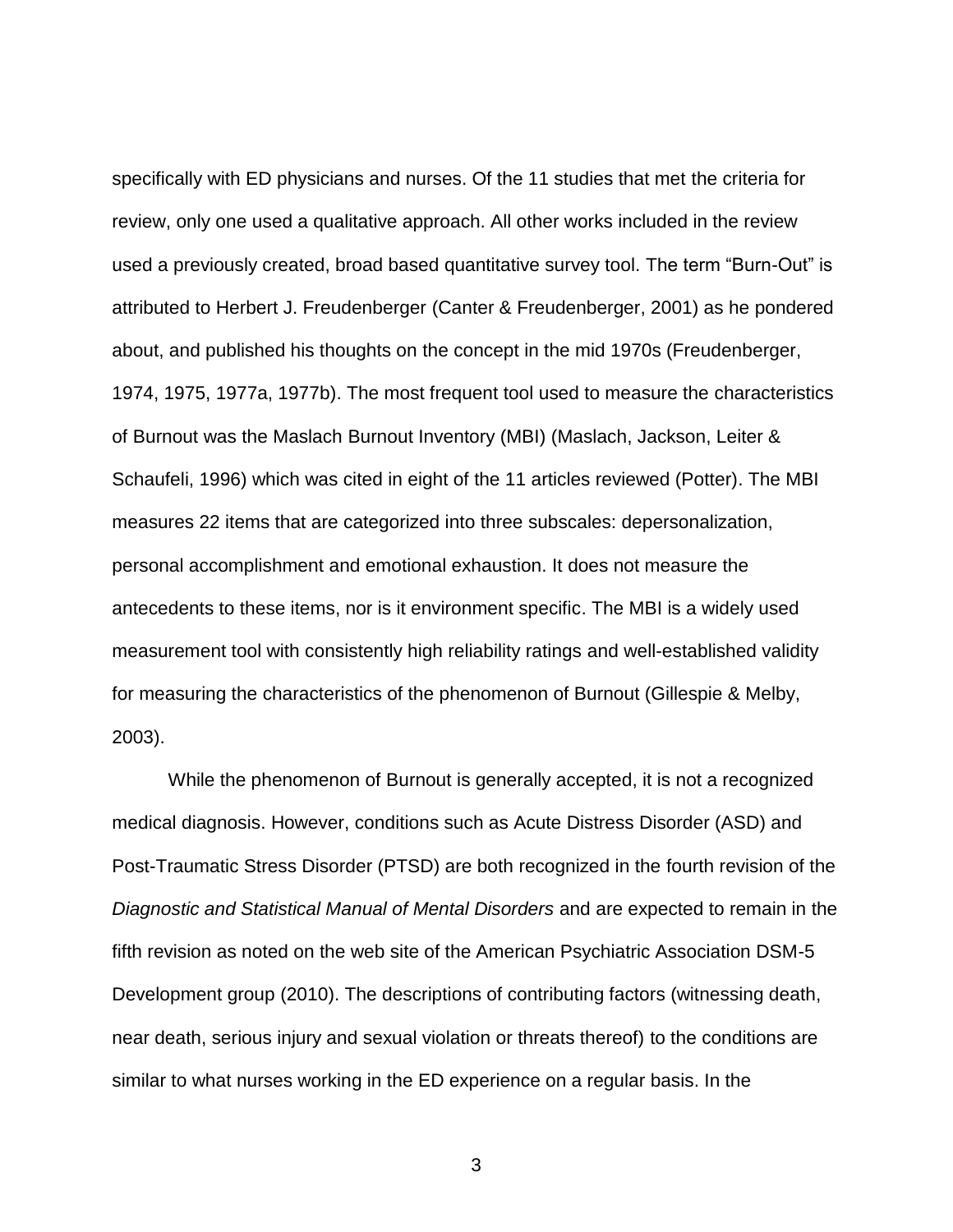descriptions of the manifestations of these disorders, persons are expected to exhibit avoidance behaviors, irritability, aggression and poor concentration. All of these characteristics are detrimental to the practice of emergency nursing and could be contributing factors to errors of commission or omission. There are no studies that have asked the average ED nurse what phenomena he or she experiences at the point of care that contribute to or distract from providing quality patient care.

# Purpose of the Study

<span id="page-14-0"></span>The purpose of this study is to explore the perceptions of stress as experienced by ED nurses at the bedside. Specifically, the orienting question is, "What experiences do you appraise to be stressful working in an ED setting?" In depth conversation with participants about the experience of being an ED RN is hoped to yield stories of their experiences. These stories are expected to include examples of both positive and negative experiences. Subsequent examination of the gathered material is hoped to yield themes that not only identify stressful situations experienced by ED RNs, but differentiate those stressful situations as positive (eustress) or negative (distress).

Importance of the Study and Knowledge to be Gained

<span id="page-14-1"></span>Foundational information is needed because there is no sound evidence that true knowledge of what nurses find to be stressful in the ED has been documented. Previous scientists have applied findings from other disciplines to nursing and a few have even supposed that the stimuli from other workplaces fit the life of the ED RN. However, this approach does not hold true in light of the extensive research and theorization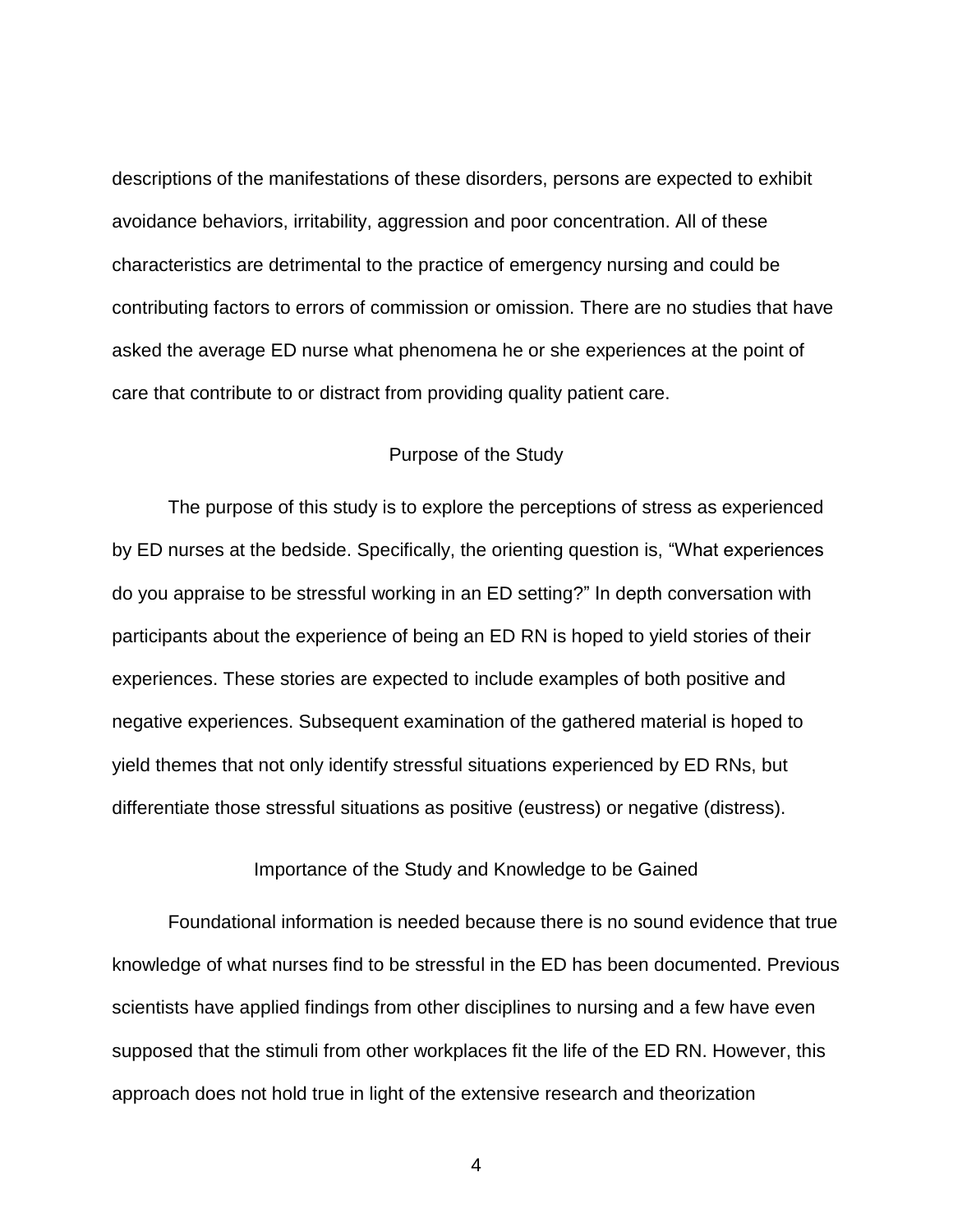published by Lazarus and Folkman (1984, 1987). Their transactional model about stress and coping clearly illustrates that the phenomenon of stress, and how people adjust to it, is a unique and individual experience based on the triad of person, environment and stimulus.

The discoveries from this study may provide insight into what ED nurses in general find to be stressful. This insight may, or may not, be the basis for future studies associated with several areas of interest including, but not limited to, the reduction of nursing Burnout, improved retention of experienced ED nurses, the reduction of costs and the delivery of quality nursing care in the ED. However, the correlation of stress and these possible outcomes are not the focus of this study, but could follow based on the findings from this work.

# Outline of the Remainder of the Dissertation

<span id="page-15-0"></span>Chapter 2 provides an analysis of the current literature that supports the investigation and clearly documents the lack of information directly obtained from the community of ED RNs.

Chapter 3 provides an outline of the methods used to gather and analyze the data from participants. Information is sufficiently detailed to allow for replication of the project.

Chapter 4 documents the findings of the study. It contains the qualitative themes that were interpreted from interviews with study participants and presents a rich description of the essence of the experience of stress for ED nurses.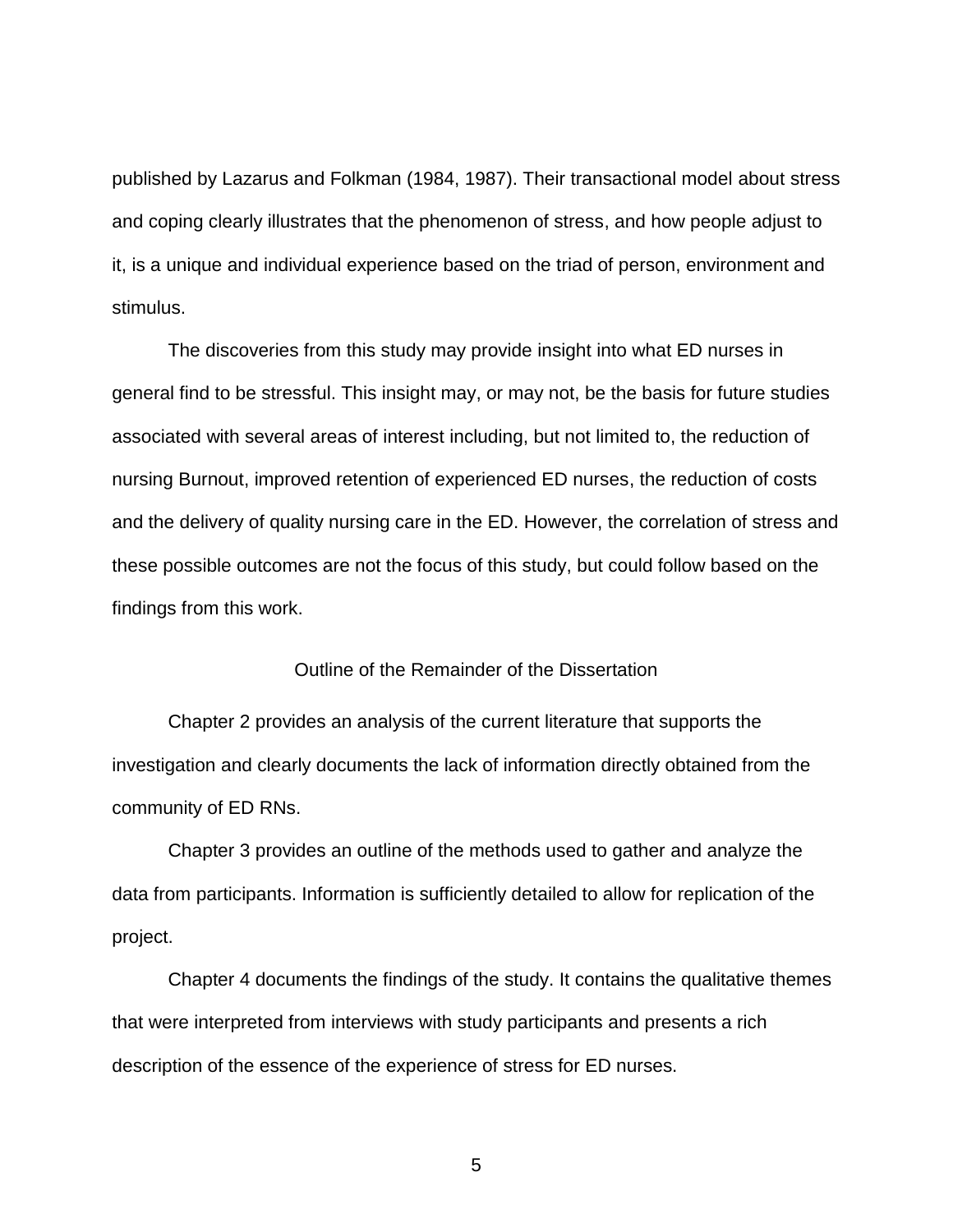Chapter 5 provides a discussion of the study findings; implications for nursing education, practice and policy; study limitations and recommendations for further efforts to contribute to nursing knowledge.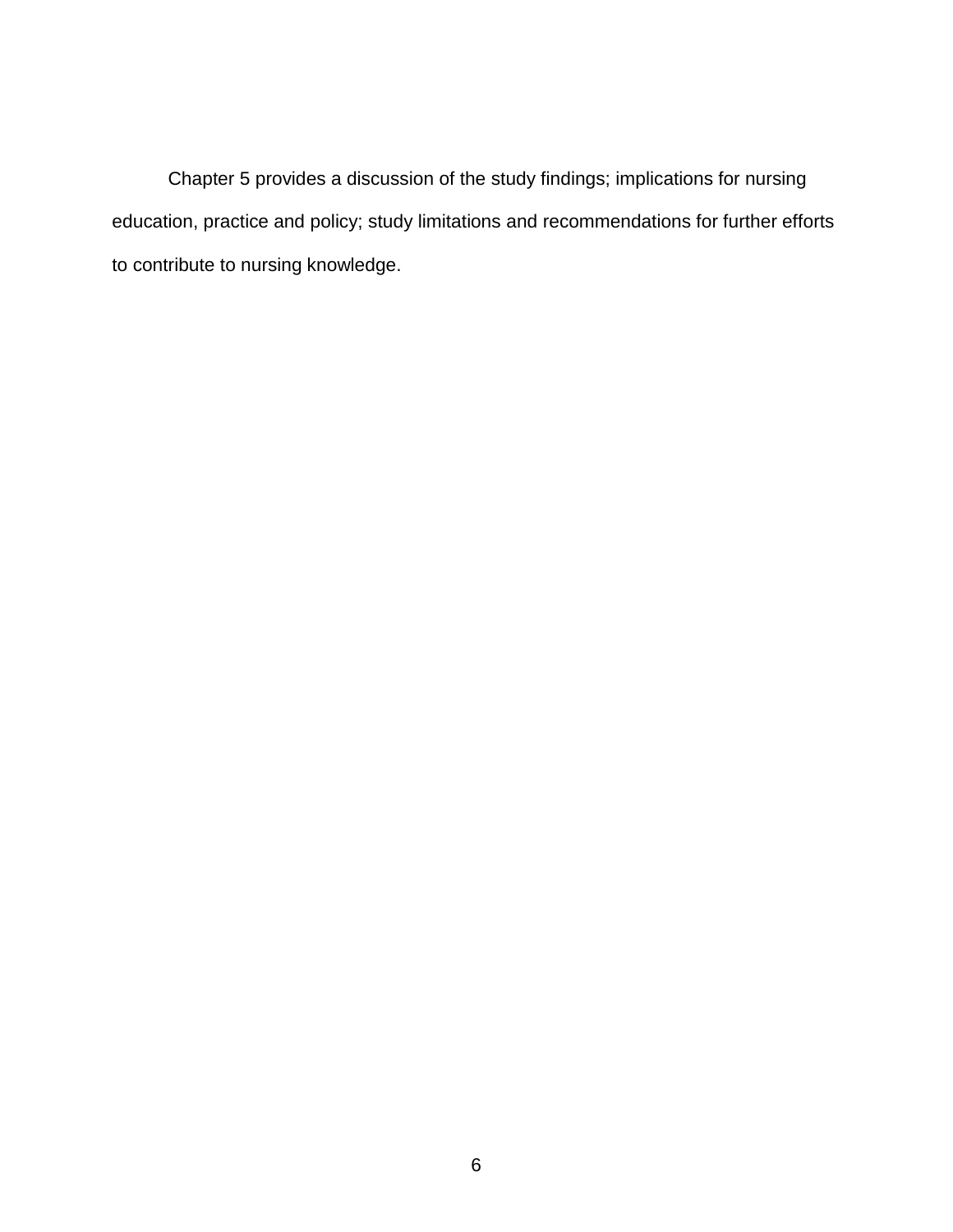# CHAPTER 2: REVIEW OF THE LITERATURE

<span id="page-17-0"></span>This chapter reviews the research literature on workplace stress experienced by ED RNs. The focus of the study is about ED RNs practicing at hospitals along the central east coast of Florida in the United States. Due to the predominance of studies from other countries, literature from outside the United States is considered as it provides relevant information to the practice of nursing in the ED setting in general.

# Literature Search

<span id="page-17-1"></span>A search for a clear definition of stress was conducted in various sources including standard and medical dictionaries, government publications and peerreviewed publications. Additionally, a search for, and review of, published research on stress as experienced by ED personnel was performed using the following guidelines.

#### *Inclusion Criteria*

<span id="page-17-2"></span>Peer-reviewed articles published by scholarly journals, doctoral dissertations and governmental agency publications were eligible for evaluation. Studies performed using a qualitative, quantitative or mixed methods approach were eligible for inclusion. Quasischolarly works such as dictionaries, published editorials, critiques of previous works, rebuttals of commentary and anecdotal instances were eligible for inclusion so long as they appeared in either peer-reviewed scholarly publications or governmental agency publications.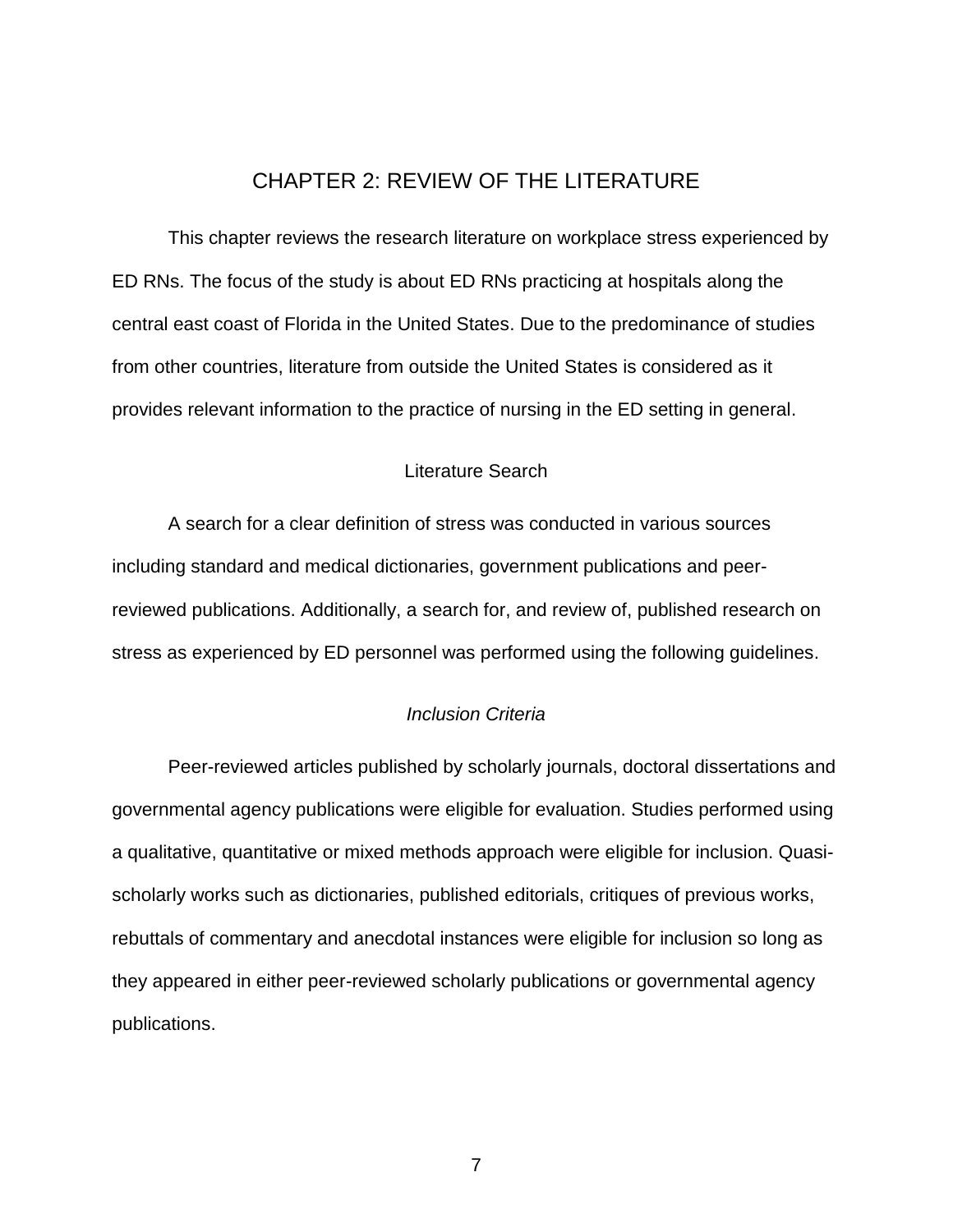The primary focus of all works reviewed encompassed not only ED nursing, but nursing in many other settings. Even though this investigation is specifically oriented to the experience of RNs in the ED, a review of literature regarding the wider experience of nurses in general was considered to provide background information because of the paucity of literature specific to the ED setting.

### *Exclusion Criteria*

<span id="page-18-0"></span>Reports based on incidents such as multiple-passenger vehicle crashes (planes, trains and buses), bombings, floods, tornadoes and hurricanes and other such major events were excluded due to the unique nature and rarity of such events. Literature that was not peer-reviewed, not available in full-text or not available in English was excluded.

#### *Databases Explored*

<span id="page-18-1"></span>The primary means of collection of literature for review was electronic searches performed via the University of Central Florida Library electronic subscriptions, physical literature holdings and interlibrary loan access. Databases accessed included Academic Search Premier, Alternate Health Watch, Business Source Premier, Cumulative Index to Nursing and Allied Health Literature (CINAHL), Cochrane Review, Health Source: Nursing/Academic Edition, Human Resources Abstracts, MEDLINE, Philosopher's Index, Primary Search, PsycARTICLES, PsycBOOKS and PsycINFO.

Primary search terms included Emergency, Emergency Room, ER, Emergency Department, ED, Job Strain, Malpractice, Nurs\*, Performance, RN, Registered Nurse,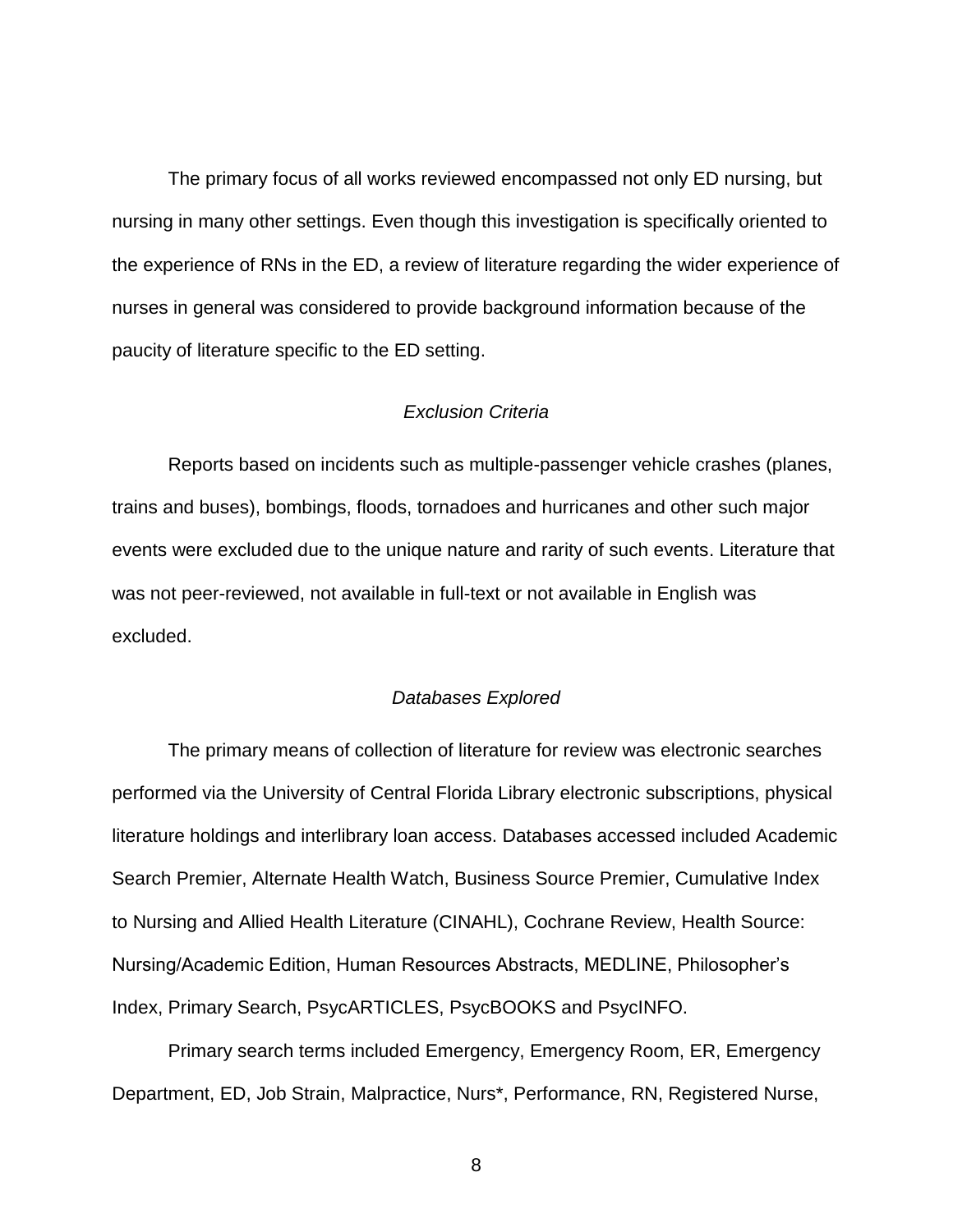Situation\* and Stress\*. Terms were searched in varied combinations. Terms listed with an asterisk represent terms truncated to improve search results. Additionally, search headings in several databases were followed to improve results from the primary search terms.

### Evaluation of the Literature

<span id="page-19-0"></span>No works were discovered that sought to identify specific stress inducing stimuli for RNs in the ED environment in the United States. Searches yielded literature that primarily addressed topics such as Stress, Workplace Safety, Critical Incident Stress (CIS), Acute Stress Disorder (ASD), Secondary Trauma, Post-Traumatic Stress Disorder (PTSD) and Burnout in the ED setting. The overall amount of literature dealing with the stresses of emergency nursing was minimal. Of the 16 works reviewed, five studied nurses working in an emergency setting either exclusively or as a comparison group. Two of these studies were performed in the United States and the remaining works studied nurses in the United Kingdom. The remaining 11 works studied physicians, health care service workers, and nurses from various practice specialties other than emergency services. Countries in which these studies took place included the United States (3), the United Kingdom (2), Australia and the South Pacific nations (1), Iran (1), Jordan (1), Switzerland (1) and Taiwan (2). In total, five studies originated from the United States and the remaining studies originated in other countries. Considering the significant differences in how health care services are delivered in different areas of the world such as universal coverage of care expenses for the patient, the findings and conclusions of research from other countries may or may not be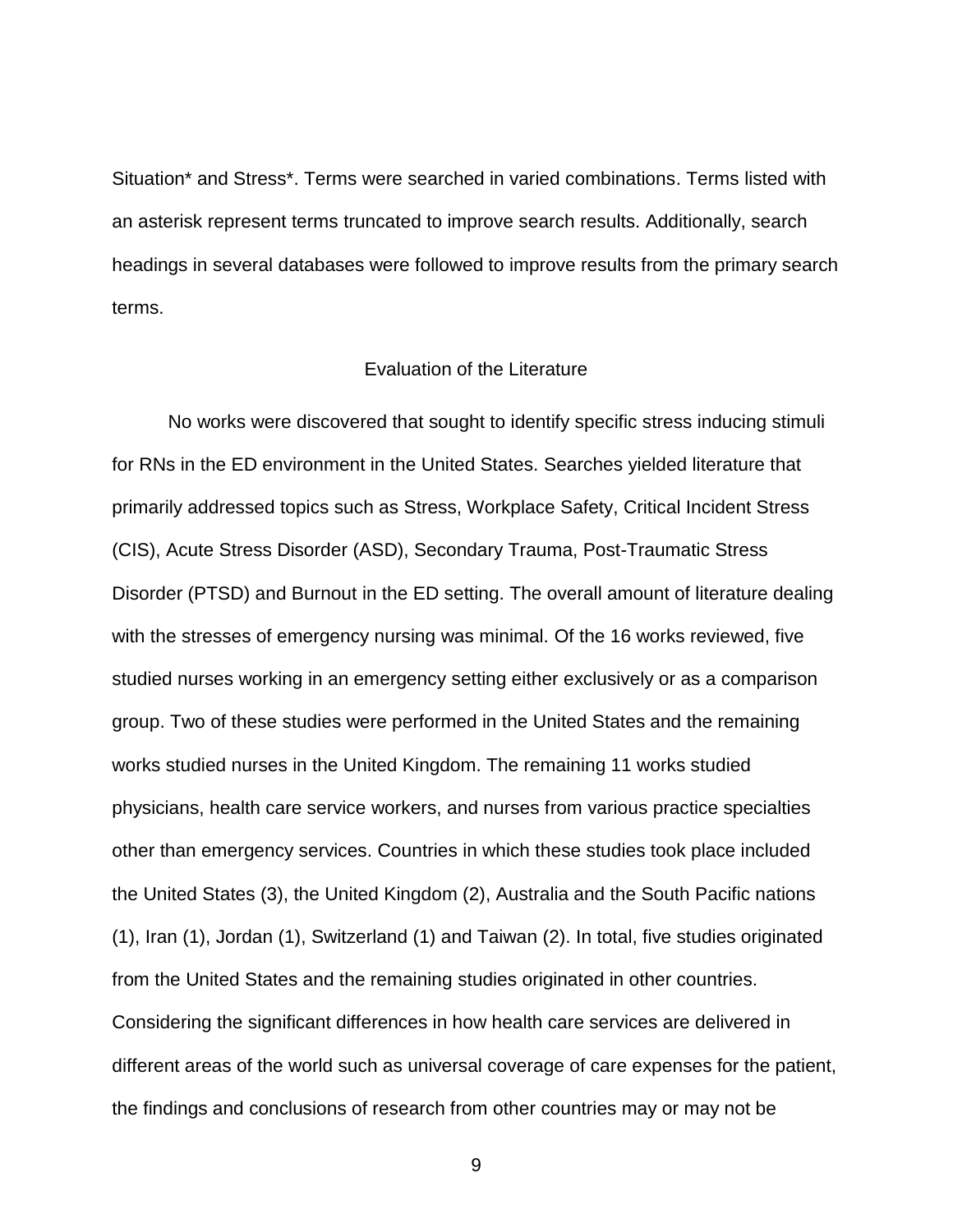applicable to the ED setting in the United States. The literature also spans the extensive time period of 1983 to 2004. Given the changes in how health care is delivered today as opposed to 10 to 20 years ago, the conclusions of many sources may no longer be valid. Themes identified within the literature are hereafter clustered according to the effects of stress on the ED RN and the delivery of health care.

### *Stress Definitions*

<span id="page-20-0"></span>According to the New Oxford American Dictionary (2010), the word "stress" is based on the Latin "strictus" meaning, "drawn tight." From this root, the modern term originated from the combination of the Old French "estresse" meaning "oppression" and the Middle English term "distress" which denotes the "hardship or force exerted on a person for the purpose of compulsion." Currently, the word may be used as either a noun or a verb. When used as a noun, it denotes "a state of mental or emotional strain or tension resulting from adverse or very demanding circumstances". When used as a verb, it is a reference to the "cause of mental or emotional strain or tension."

Additionally, the terms coined by Selye (1975) "distress" and "eustress" have since become part of the common lexicon and are currently defined in the *New Oxford American Dictionary* (2010). "Distress" is defined as extreme difficulty, anxiety, pain or sorrow. This is the negative connotation of stress as noted by its root in the Latin "distringere" meaning to "stretch apart". The positive manifestation of stress is referred to as "eustress" and is defined as "moderate or normal psychological stress interpreted as being beneficial for the experiencer." An individual balance between the positive and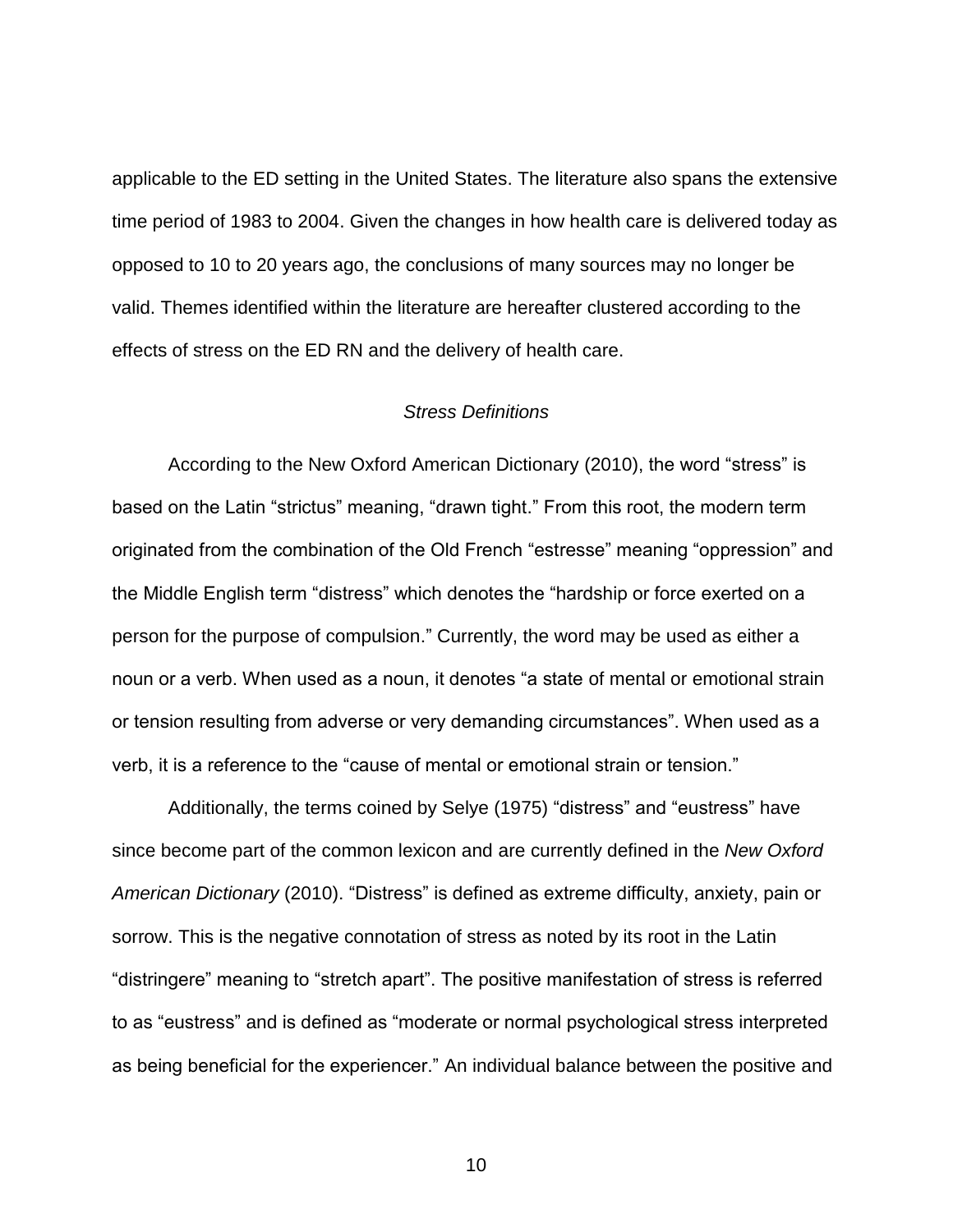negative was proposed by Selye to promote optimal functioning both physically and emotionally.

The concepts of distress and eustress have evolved over time as is illustrated in the comparison of two editions of Taber's Cyclopedic Medical Dictionary. The 16<sup>th</sup> Edition (Thomas, 1989) defines stress from both a physical and a psychological basis. In the physical, stress is a force that is exerted on a particular material entity. Psychological stress is similar, but instead brings about disequilibrium in an emotional rather than physical sense such as fear, anxiety, and joy. The term "joy" in this discussion does not seem to match, but it is illustrative of a Distress-Eustress continuum, which may include the concept of "challenge." The positive reference to stress has been removed from the 21<sup>st</sup> Edition of Taber's Cyclopedic Medical Dictionary (Venes, 2009). Despite its deletion, the Distress-Eustress spectrum remains important to appreciate the necessity of balanced stimulation or stress to maintain both physical and psychological well-being (Selye, 1975). The shift from a balanced definition to one of negativity is illustrative of how the term has become more synonymous with the harmful effects of stress.

Lazarus and Folkman (1987) describe stress more specifically as a self-repeating cycle of stimulus, appraisal and response with an intricate interplay between the individual, their environment and how the individual holistically interprets the situation. The process is very complex in that elements can take on multiple roles within the process and any given stimulus may or may not elicit a response, which is dependent upon the appraisal of the stimulus by the individual and in consideration of the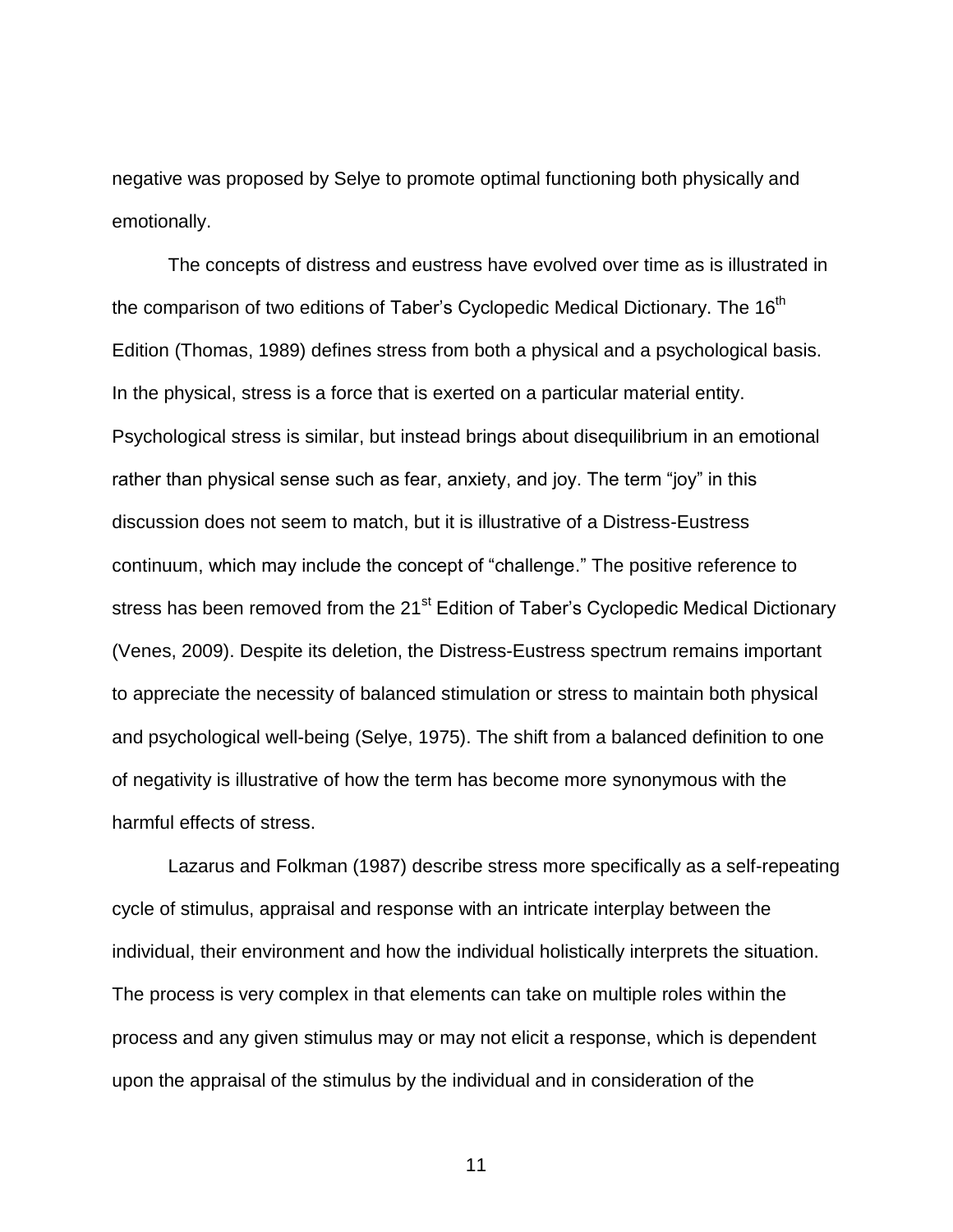environment. In other words, what is negatively stressful to one person in a given environment and experiencing the same stimulus may be either positively stressful or completely ignored by another person experiencing the same combination of factors (Gruen, Folkman & Lazarus, 1988). Additionally, conditions that come about as a result of a stimulus may, in turn, become stressors in future situations (Lazarus & Folkman).

For example, fear of being attacked could be the result of suffering an assault. That fear, if it persists, could subsequently become a stressor to which the individual may respond by taking action. Taken positively, an individual might take self-defense classes in order to gain the skill to fend off an attacker. Taken negatively, that same individual might choose to not venture out into the world thus preventing a second incident altogether.

#### *Workplace Stress*

<span id="page-22-0"></span>As a means to support the need for the study of stressors to the ED RN, works having to do with the correlation of stress and job performance were reviewed. The National Institute of Occupational Safety and Health workplace stress information pamphlet posits that a connection exists between stress and error, but does not provide empirical evidence for the claim (Sauter, et al., 1999). The publication also puts forth the workplace-based definition of stress as "harmful physical and emotional responses that occur when the requirements of the job do not match the capabilities, resources, or needs of the worker" (p.6). This definition of workplace stress is echoed by Welker-Hood (2006) in a published commentary, but she does not provide any original research to establish her thought as anything more than conjecture. A third work makes the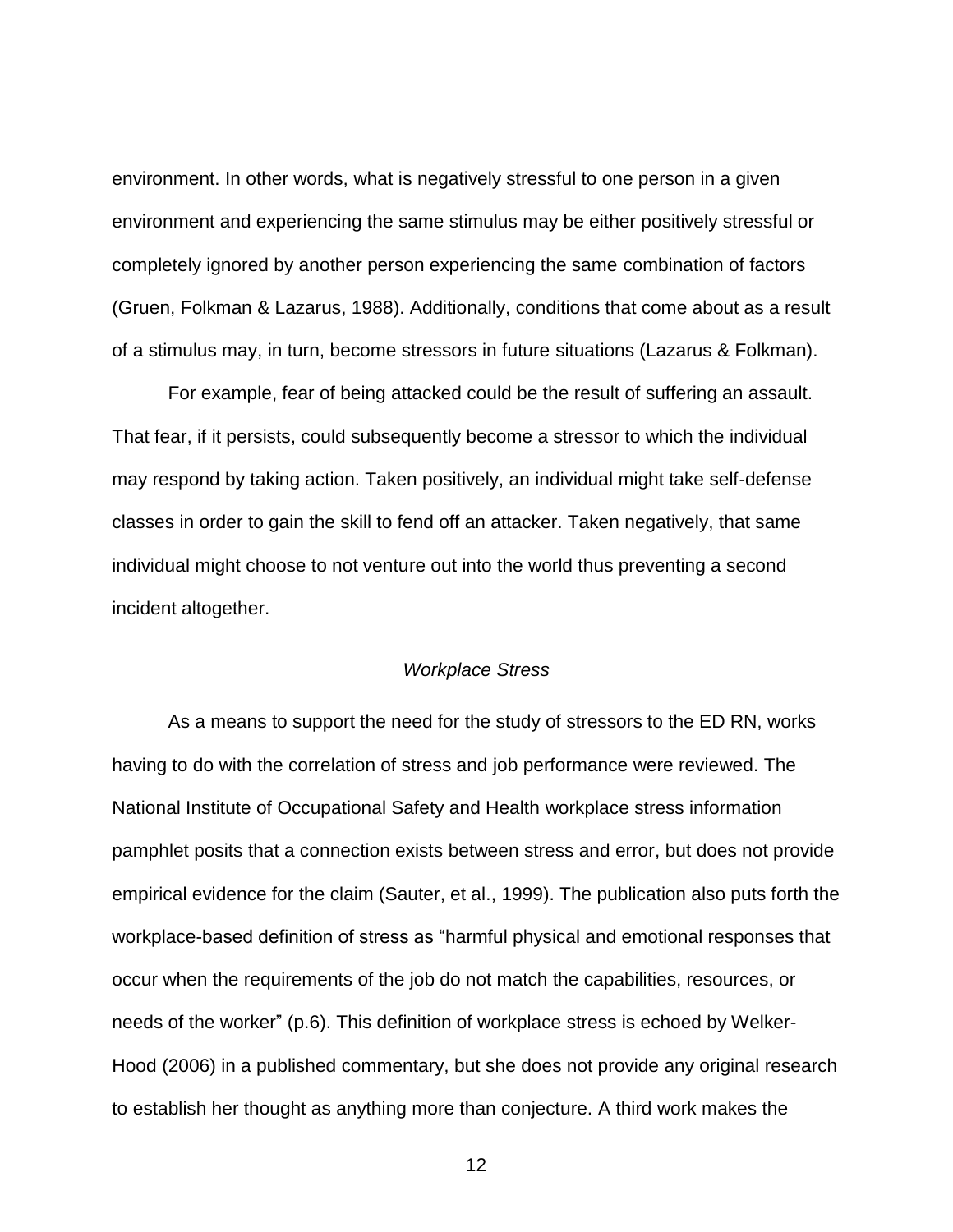assertion that there is a correlation between job stress, stress related illnesses and the quality of patient care but fails to support this statement with either secondary references or original evidence (Visser, Smets, Oort, & deHaes, 2003). Even though these resources are editorial in nature, they do provide material that provides valuable insight into workplace stress in general.

For example, Macdonald, Karasek, Punnett and Scharf (2001) studied the relationship between physical and psychosocial stressors and musculoskeletal disorders in both blue-collar and white-collar workers. Their work supports the notion that although a difference in the stimulus is clear, the negative results of exposure to different stressors may produce similar results. Similarly, Gruen, et al. (1988) state what one individual may find negatively stressful, another may find to be positive. The individual interpretation of what is and what is not stressful is in agreement with the works by Lazarus and Folkman with reference to the effect of appraisal of stimuli on stress and coping (Lazarus & Folkman, 1984, Folkman & Lazarus, 1988).

The Demand/Control model posited by Karasek (1979) states that the workplace environment in which an individual is situated produces more deleterious outcomes when that individual perceives that they possess minimal control over that environment. This model framed a study among 228 subjects from 30 states (Browning, Ryan, Thomas, Greenberg & Rolnak, 2007). ED nurses who practiced in three different roles were surveyed about their perception of control in the workplace and their level of Burnout. The roles included nurse managers, nurse practitioners and staff nurses. An inverse relationship was found to exist between perceived control in the work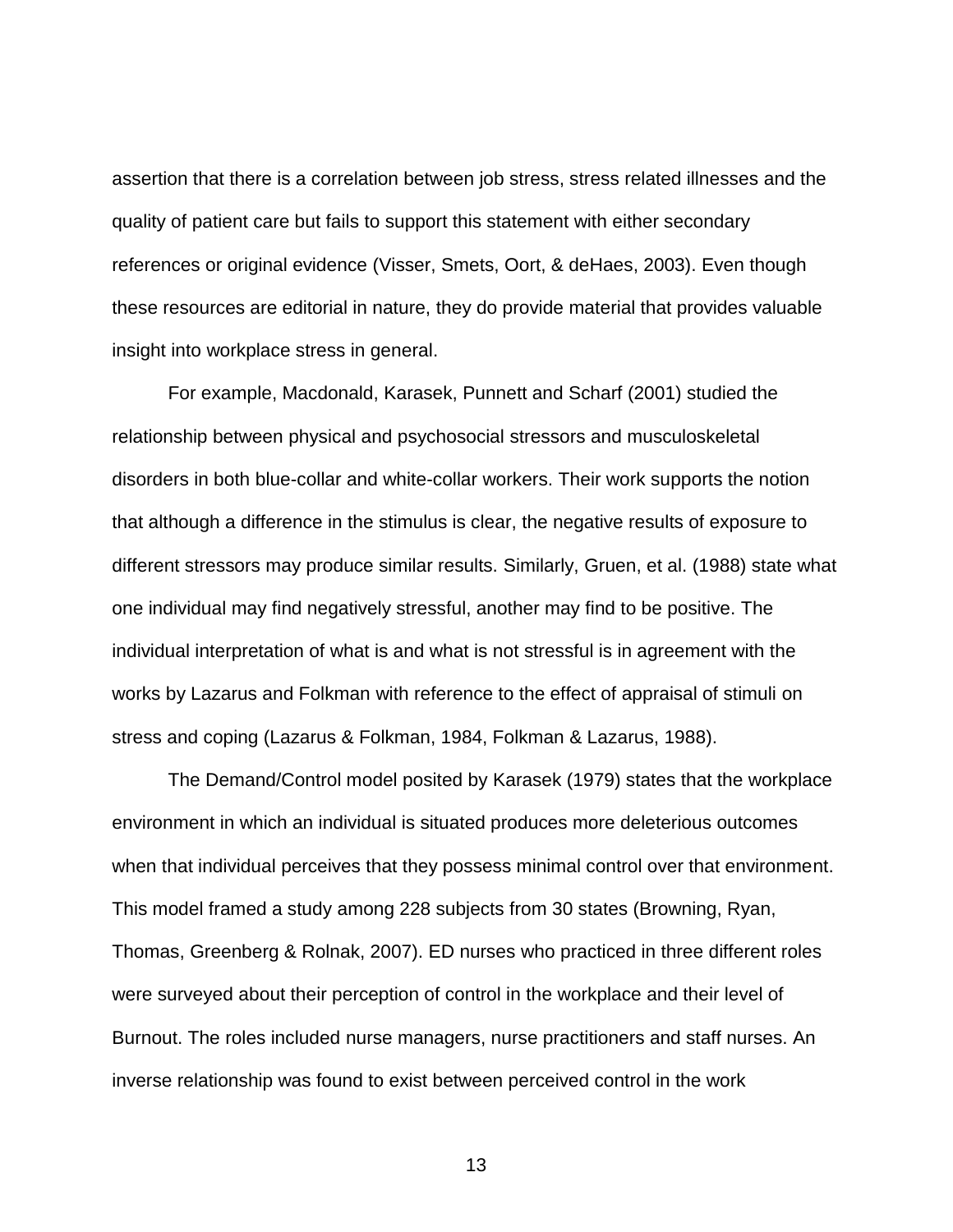environment and Burnout. Staff nurses reported the lowest perception of control and also reported the highest instance of Burnout. However, the study failed to identify any specific stressors other than the perceived lack of control in the workplace. While the cited works other than this single study have not been conducted in a nursing setting, the issue of control over one's situation is certainly something of interest to the practicing ED RN. This is especially interesting considering the unpredictable nature of the ED environment. None of these works attempt to identify specific stressors that are universally applicable to the ED, nor do they mention the experience of the ED RN beyond the issue of control in the workplace.

A comprehensive review of literature on the subject of job stress, as manifested in the community and health services sector, was completed by Dollard, LaMontagne, Caulfield, Blewett, and Shaw (2007). The review primarily focused on literature that originated in Australia, but included studies performed in other South Pacific countries. The choice to expand the study beyond Australia was due to the limited number of studies published on the topic, which provides more strength to the argument that qualitative data is needed in this area. All research reviewed for their study was quantitative in nature and all studies used the *General Health Questionnaire* (GHQ), an established and reliable instrument, to assess the participant-reported levels and effects of stress on various professionals. Participants in the 35 studies reviewed ranged from nursing assistants and paramedics to health service workers, nurses, physicians and clergymen. No study included in the review singled out ED RNs as a population of interest. No conclusions were drawn to associate stress level to levels of error.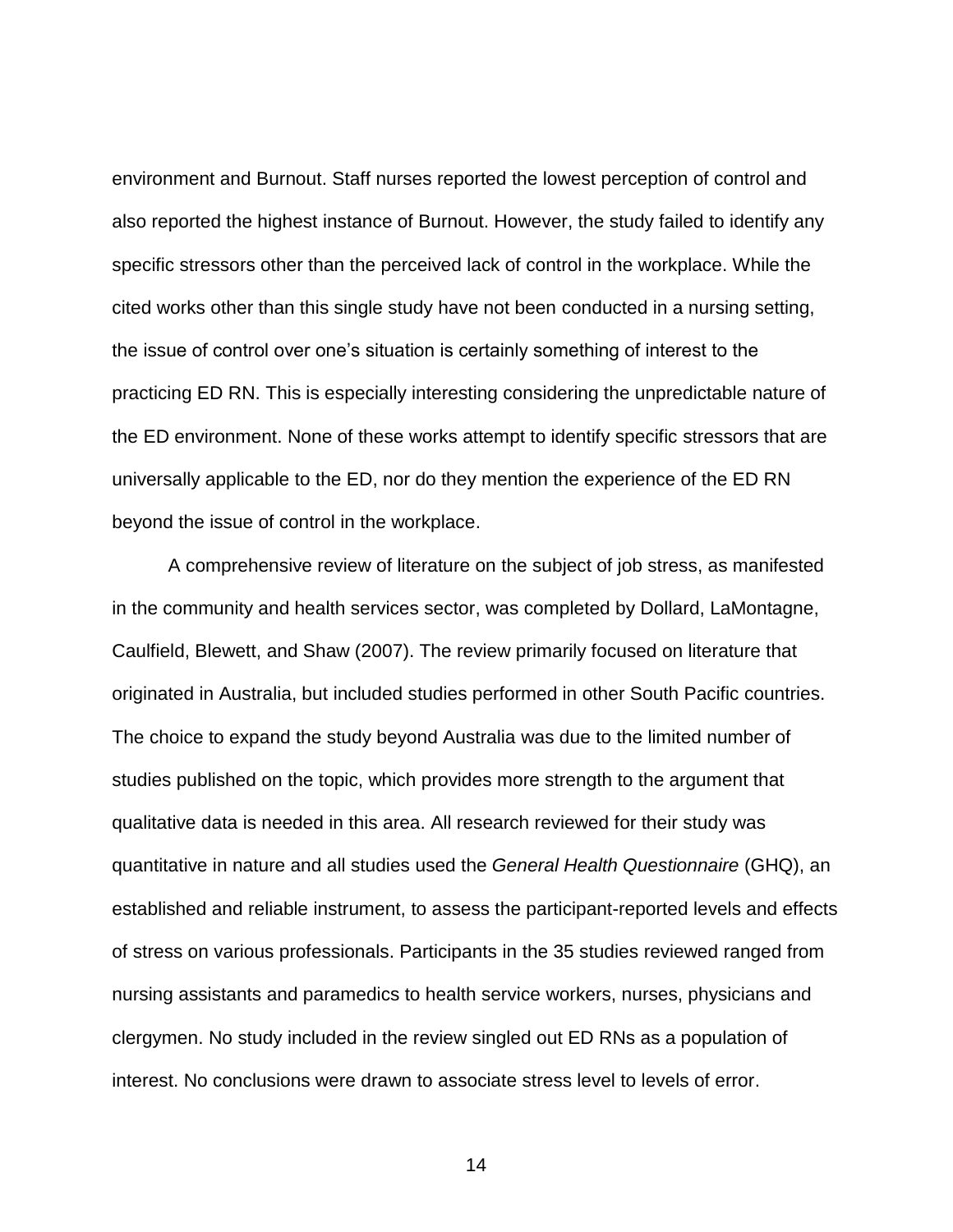However, the review did reveal that health service workers reported a higher level of distress than the general population.

To summarize, the literature regarding workplace stress posits that no matter what the setting (nursing or non-nursing) negative stress has a deleterious effect on the worker and the quality of job performance. Each individual worker's perception of the environment and the associated stimuli determines whether or not the stress is considered negative or positive. Likewise, the level of control in the workplace as perceived by the worker influences the appraisal of stress in the workplace.

#### *Stress as Negative and Positive*

#### <span id="page-25-1"></span><span id="page-25-0"></span>*Negative*

Gillespie and Melby (2003) investigated the effect of workplace stress on the phenomenon of Burnout among nurses in the United Kingdom, comparing rates of Burnout among Medical versus Accident and Emergency (AE) nursing staff. (The term "Accident and Emergency" as used in the United Kingdom is synonymous with the term "Emergency Department" in the United States.) The primary focus of the study was the effect of workplace stress on nurses (i.e., Burnout) and the MBI was used as an investigative tool for the study.

Consistent with other works included in this review, minimal input as to what AE RNs experienced as stressors was sought. However, Gillespie and Melby (2003) did solicit subjects to volunteer their perceptions of things they found to be stressful by asking them to provide, at the close of the written survey tool, three things they found to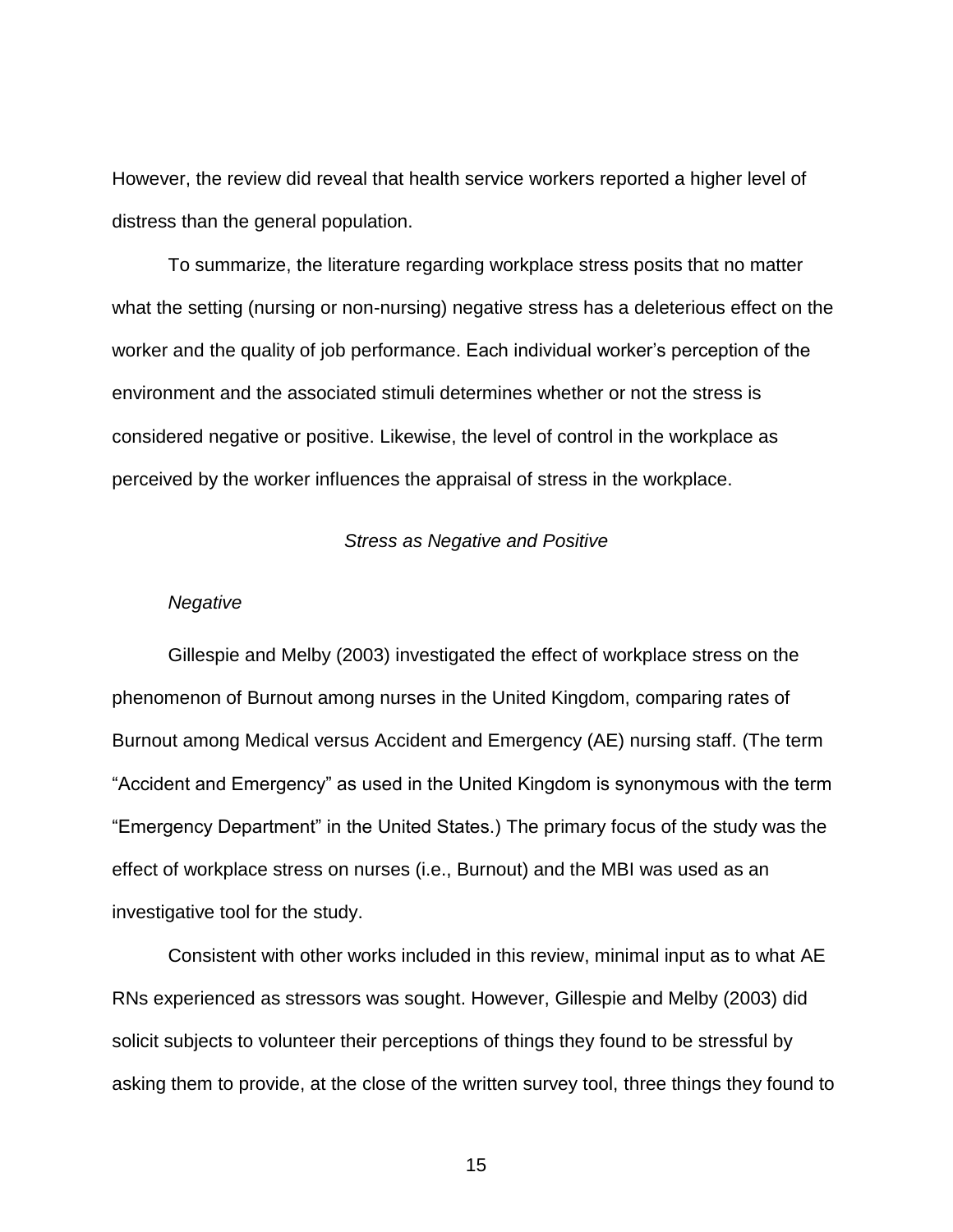be stressful in their practice. After analysis was complete, the themes of staffing, patient issues, administrative issues, medical staff and work pressures were listed. The authors offered no explanation, definitions or process protocol information about what these terms represented or how these themes were extracted from the raw data.

### <span id="page-26-0"></span>*Positive*

A study conducted in a single AE unit in the United Kingdom to investigate what nurses expressed as stressful and how they felt it affected them was completed using a mixed methods approach (Helps, 1997). Study subjects completed four different quantitative surveys and participated in a semi-structured interview. Helps assessed not only what they found to be positively and negatively stressful, but how those stressors affected them personally and professionally by incorporating the *Hassles Questionnaire*, a *General Health Questionnaire (GHQ-28),* the *Responses to Stress Questionnaire* and the *Maslach Burnout Inventory (MBI)* in conjunction with the semi-structured interview which was designed specifically for the study. Each of these tools was used to assess the stresses participants were experiencing and the effects of exposure to those stresses. The *Hassles Questionnaire* was created specifically for the study and was a collection of previously reported minor stressors that the participants were asked to rate on a Likert Scale. No psychometric evaluation of the reliability or validity of the tool was documented. The authors reported several items that the participants found to be sources of stress in their daily functioning as an ED RN. Likewise, the *Responses to Stress Questionnaire* was created by the author for the study and collected the frequency of which participants reported experiencing symptoms of PTSD. Again, no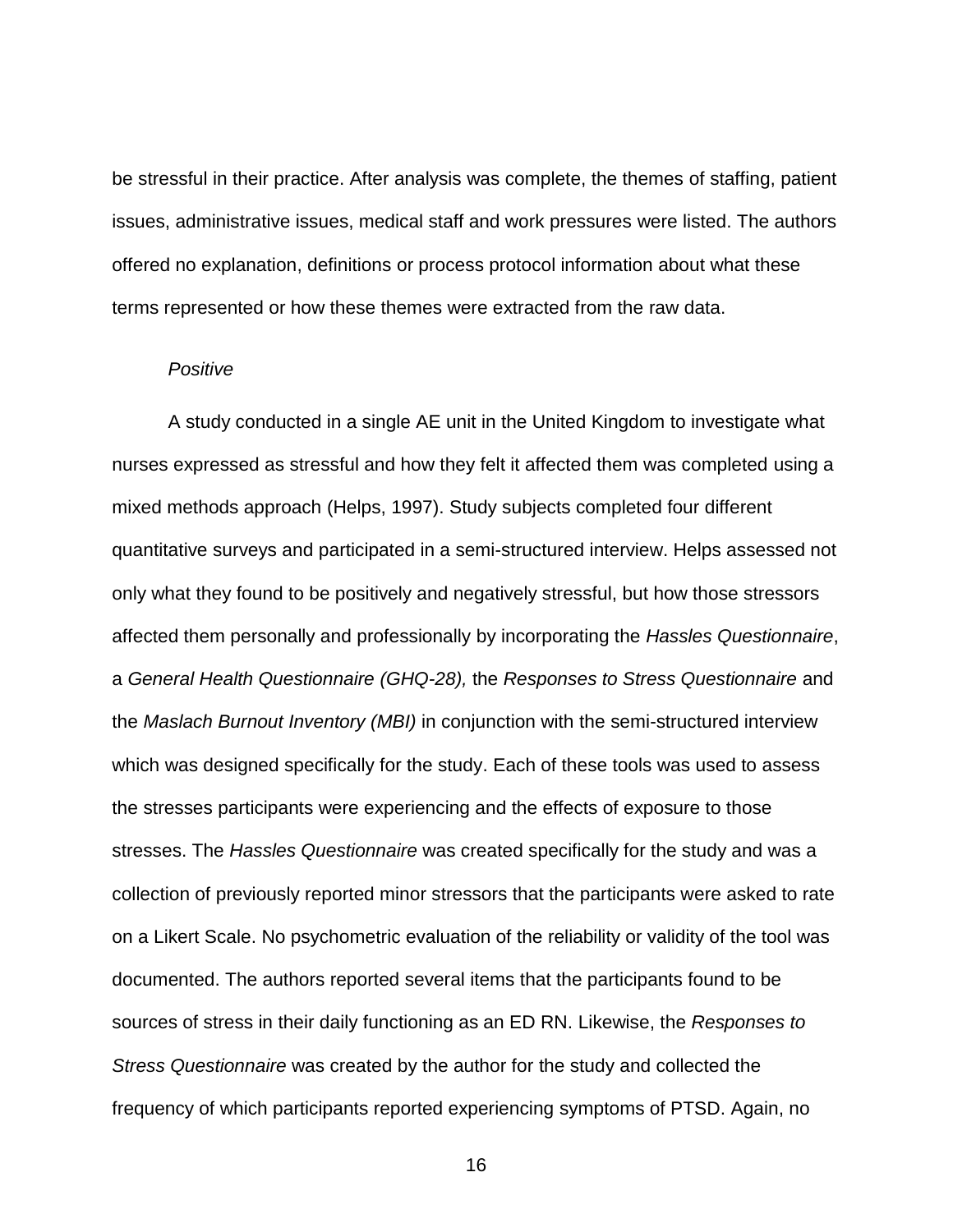psychometric evaluation of the reliability or validity of the tool was documented. The results from this tool were reported as showing that one third of the participants showed some signs of PTSD. The remaining data collection tools are well-established survey tools with statistically established reliability. Results from the MBI showed moderate levels of Burnout amongst participants and the GHQ-28 showed one quarter of the respondents indicating psychological disturbance. Each tool was reported separately and the possible associations and correlations were not commented upon.

Similar to previously mentioned studies, sources of stress were identified as having to do with staffing levels, interactions with medical and administrative staff, abuse (not specified against whom), patients' families and pediatric death. Unlike other studies reviewed, the stress of environmental factors (ambient lighting and temperature control) and dealing with faulty equipment was documented in the study (Helps, 1997). (Note: the physical facility in which the study took place was undergoing a major renovation at the time. Lighting and temperature control was often erratic, most likely contributing to it being rated as the highest source of stress in the study findings (Helps).

With the exception of the Helps' (1997) study and Cox's (2004) work, no other studies in this review attempted to identify positive stressors. Helps reported that saving lives and improving the conditions of patients were sources of satisfaction. Similarly, a job well done and having gratitude expressed for that work were identified as positive stressors. Interestingly, the unpredictable nature of working as an AE nurse was not only listed as a positive stressor, but the erratic workload was listed as a hassle as well.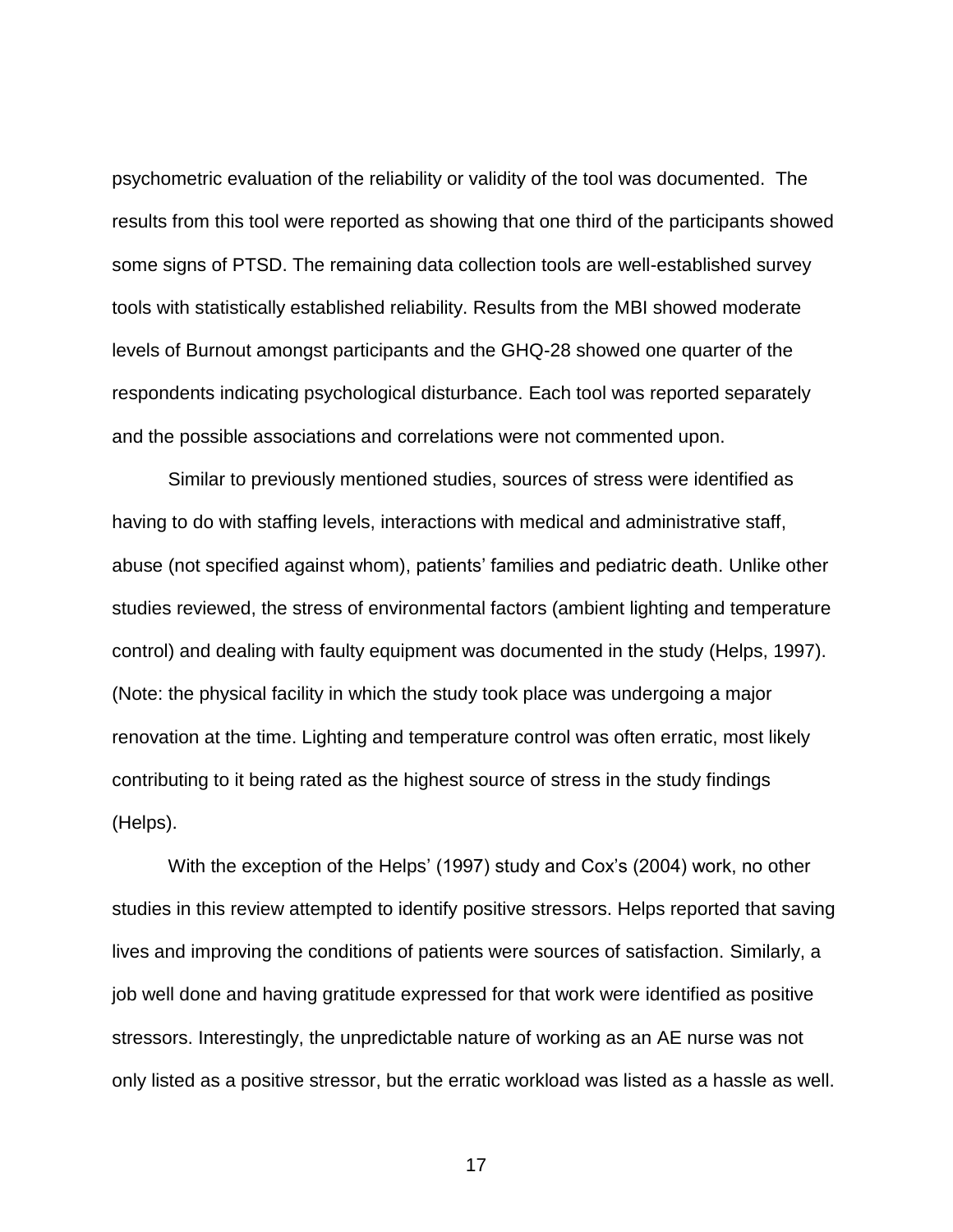The difference between the terms unpredictable and erratic is not documented in the study.

#### *Stress and the Emergency Services Setting Nurse*

<span id="page-28-0"></span>A literature review completed by McVicar (2003) compiled the findings of research between 1985 and 2003 on the subject of stress in the nursing profession. As is the situation with the majority of the research uncovered, McVicar's (2003) work concentrates on the practice of nursing within the United Kingdom. The review was broad based and spanned many clinical areas and included the AE setting. Many of the same sources of workplace stress emerged and were categorized as workplace issues, violent behavior, interpersonal conflict, dealing with the families of patients, dealing with death and workload. Unique issues identified in the review were discrimination (unspecified) and uncertainty of treatment for patients.

A study based in the United Kingdom using a correlational survey design investigated the existence of an association between stress and being an AE nurse (Scullion, 1994). A total of 44 nurses were surveyed using a mixed methods design that used a tool the author specifically created for the study. Subjects were asked to rate different potential stressors on a five point Likert scale. Scullion also sought input from the subjects by adding a single, open-ended item that asked for descriptions of what it felt like to be an AE nurse. No other information was provided as to the development of the tool or consideration for this portion of the study.

The survey portion of the study asked subjects to rank-order ten items that the author had personally identified as negative stressors. Items included pediatric death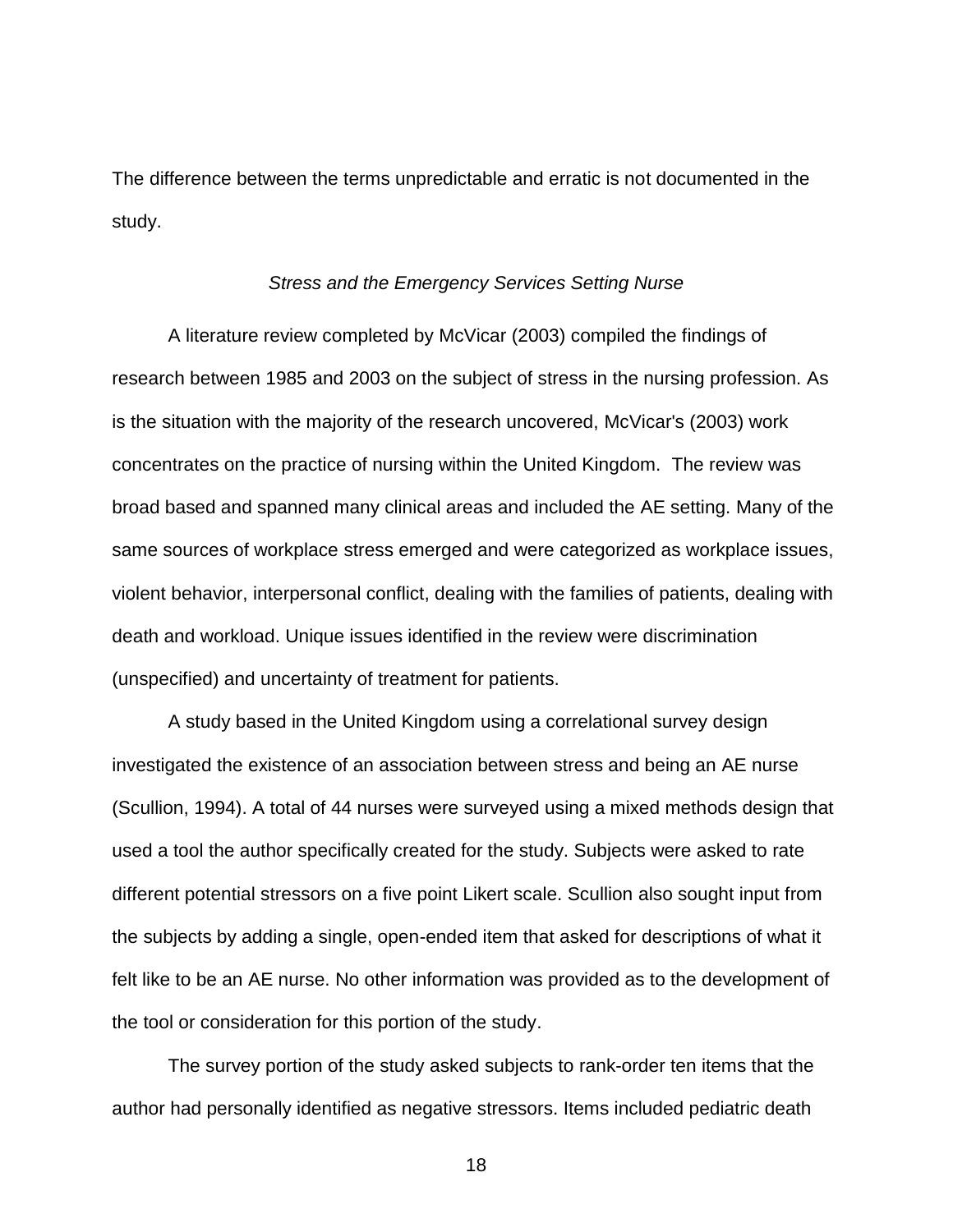and pain, unstable patients, contact with the families of patients, violent complaints, overcrowding and having families witness staff being idle. The qualitative portion of the study identified four themes. They were enjoyment and stressfulness as well as both positive and negative feelings about being a staff member of an AE unit (Scullion, 1994).

No indications of reliability or validity were provided. The survey tool used was designed specifically for the project and underwent no significant preliminary review or statistical testing. The qualitative data analysis was significantly lacking in trustworthiness. The data collection tool allowed only a limited amount of writing space on the survey for subjects to respond to a single question about the lived experience of being an emergency nurse. No indication of how the themes were identified was included in the report (Scullion, 1994).

Adeb-Saeedi (2002) completed a similar study to that of Scullion (1994) by measuring the stresses of ED nurses in two Tehran, Iran hospitals by using a predetermined list of stressors that Adeb-Saeedi hypothesized might be stressors for nurses in the ED setting. Validity of the items is addressed in the work, but there is no explanation of how the items were initially selected for inclusion in the survey. No open responses from study subjects were solicited.

Survey items included stressors similar to those rank ordered by Scullion (1994) and later supported by Cox (2004) such as issues of pain, suffering of patients, workload excesses, the presence of family and their reactions to the care provided to the patient and several other unique items. Some of the unique stress items posited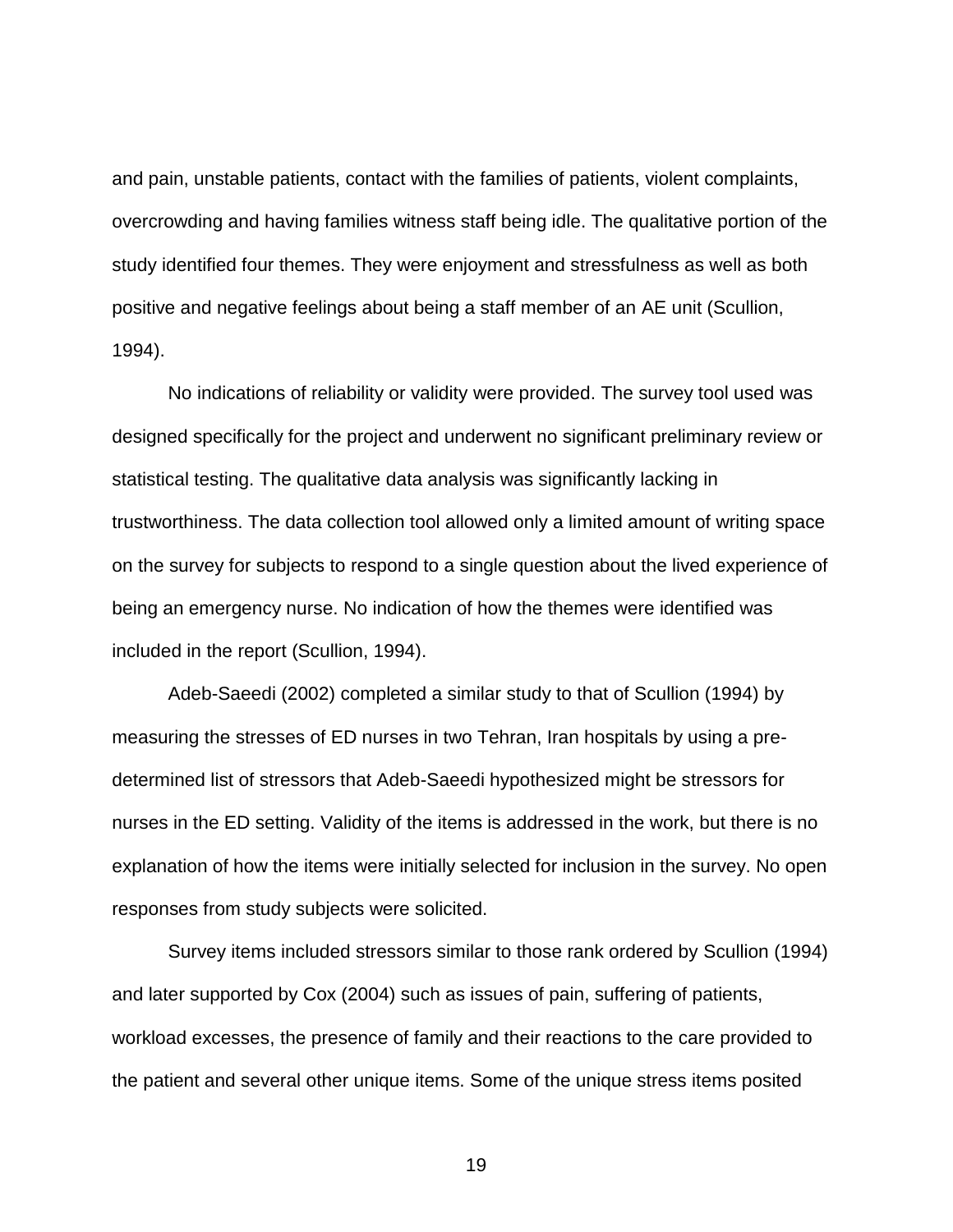included vague terms such as "decision making" and "unpleasant tasks", but Adeb-Saeedi (2002) offers no conceptual definitions, clarification or explanation of these terms or what they represent.

Cox (2004) supports themes previously discussed by Karasek (1979), Scullion (1994), and Adeb-Saeedi (2002) in his commercially unpublished descriptive phenomenological dissertation that sought to identify the stress experience of ED RNs with the goal of using the findings to improve that experience and thereby improve retention of staff. To complete the dissertation, Cox interviewed ED RNs using a phenomenological approach to identify themes about why nurses chose to work in the ED setting and what they found to be stressful.

Cox (2004) identifies many stressors in his work such as: being witness to significant trauma to persons of all ages, sleep deprivation as experienced by night shift workers, a lack of control, poor communications with administration and professional impressions. Cox identifies the positive stressor of the excitement experience that may be a significant factor in what draws nurses to the ED and keeps them coming back, despite the negative stressors identified, including the risk of harm to self. Participants in Cox's study used terms such as rush, adrenalin rush and adrenalin junkie to describe the excitement experience associated with working in the ED. Themes identified by Scullion (1994), used by Adeb-Saeedi (2002), and serendipitously supported (neither Scullion or Adeb-Saeedi are referenced) by Cox were the theme of violence experienced by ED RNs and the theme of experiencing the death of a child. Beyond these two themes, the works of the different authors diverge.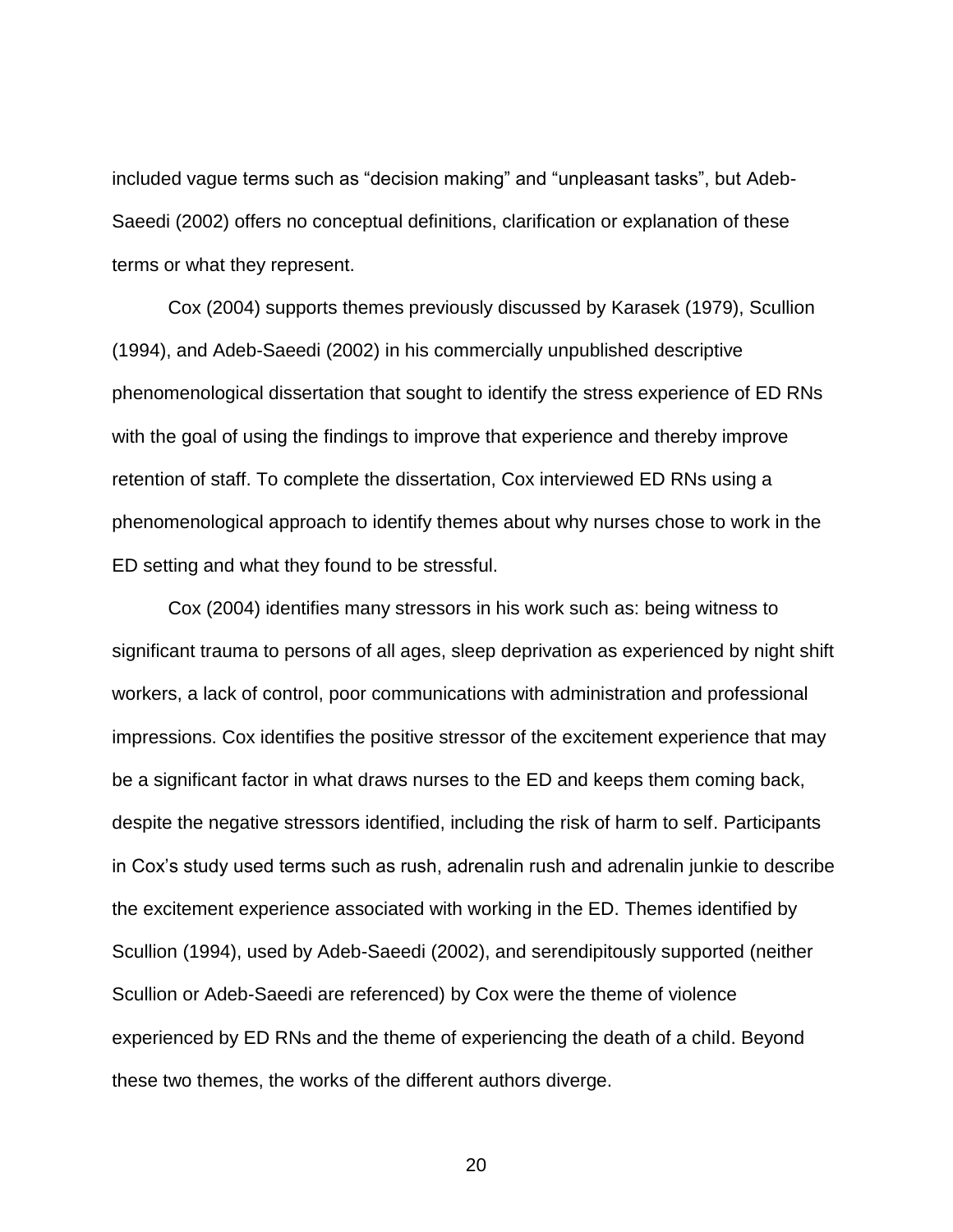#### *Stress and Error*

<span id="page-31-0"></span>As previously noted, the National Institute of Occupational Safety and Health considers stress to be a factor associated with the commission of errors in the workplace (Sauter, et al., 1999, Visser, et al., 2003). However, neither of these publications offers evidence to support this association. The following provides evaluations of literature that attempt to support this supposition.

The concept of emotional instability is posited to be a contributing factor to reduced patient safety (Teng, Chang, & Hsu, 2009). To investigate this assertion, a mail survey of Taiwanese nurses, without regard to the clinical area of practice, was conducted to investigate the correlation between the emotional stability of nurses and error rates while providing nursing care. The authors reported a 92.6% response rate to a survey tool that was delivered and returned by mail. This is a notably high response rate for a mailed survey. In the survey, Teng, et al. ask about the emotional stability of the respondent, staffing levels of their workplace and their perception of the level of patient safety. All survey items requested the respondent's self-report and no correlative information is provided in the report to support the responses of the survey participants. Their conclusions are reported to support the hypothesis that the less emotionally stable a nurse is, the more likely that nurse is to commit an error in care. No measures of emotional stability or patient safety other than the self report of survey respondents was used in the study to support this correlation. If one posits that the chronic stress under which nurses function can lead to emotional instability, it becomes apparent that this possibility strikes as being worthy of more scholarly investigations.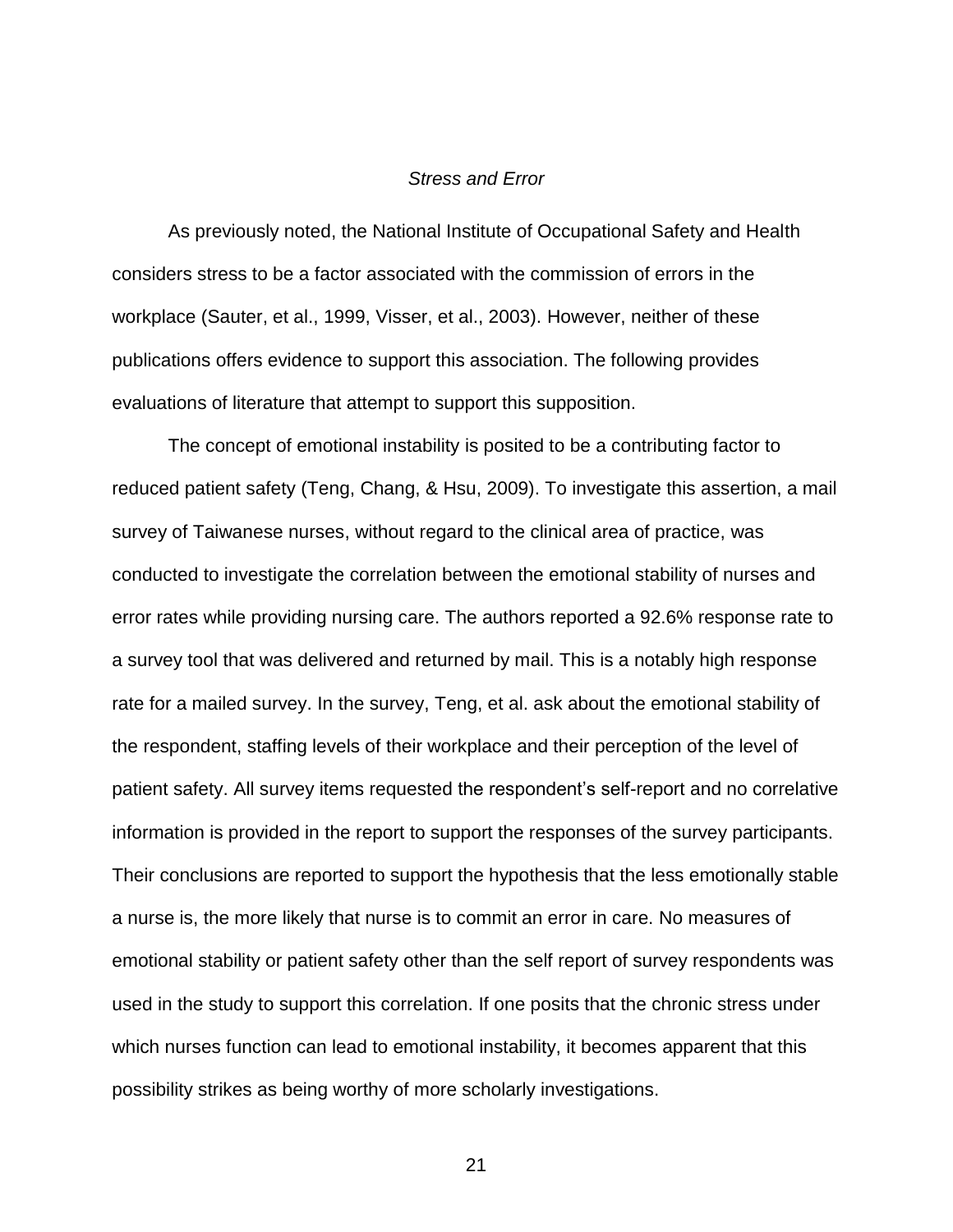Elfering, Semmer, and Grebner (2006) directly observed 23 nurses in their individual practice environments in 19 hospitals in the German-speaking portion of Switzerland during the first 18 months of their nursing careers to document what they observed as stressful events for the subjects. Subjects in the study were selected based on their experience level and not on their area of clinical practice. As a result, the subjects' were grouped by facility and not by practice area. Subjects also used personal journals to record what they themselves interpreted to be stressful events. Items recorded included time pressure, concentration demands and job control. The subjects also documented what they considered to be errors that threatened patient safety. This included errors in documentation, medication administration mistakes and delays in patient care. All of these items were considered to be stressors of the workplace and the combination of external stressors and the stress of committing an error is consistent with Lazarus and Folkman (1987).

Elfering, et al. (2006) found that the level of control over the work environment (especially time constraints) contributed significantly to the comission of errors in patient care. Another interesting finding discussed was the more frequently errors were repeated in the patient care area, the less likely they were to be recognized as errors which was hypothesized by Elfering, et al. to increase the rate of later occurances of the same error. However, no reliability statistics or processes to assure validity of these conclusions were documented in the study.

While not specifically focused on ED nursing, Firth-Cozens and Greenhalgh (1997) qualitatively evaluated the views and experiences of physicians in regard to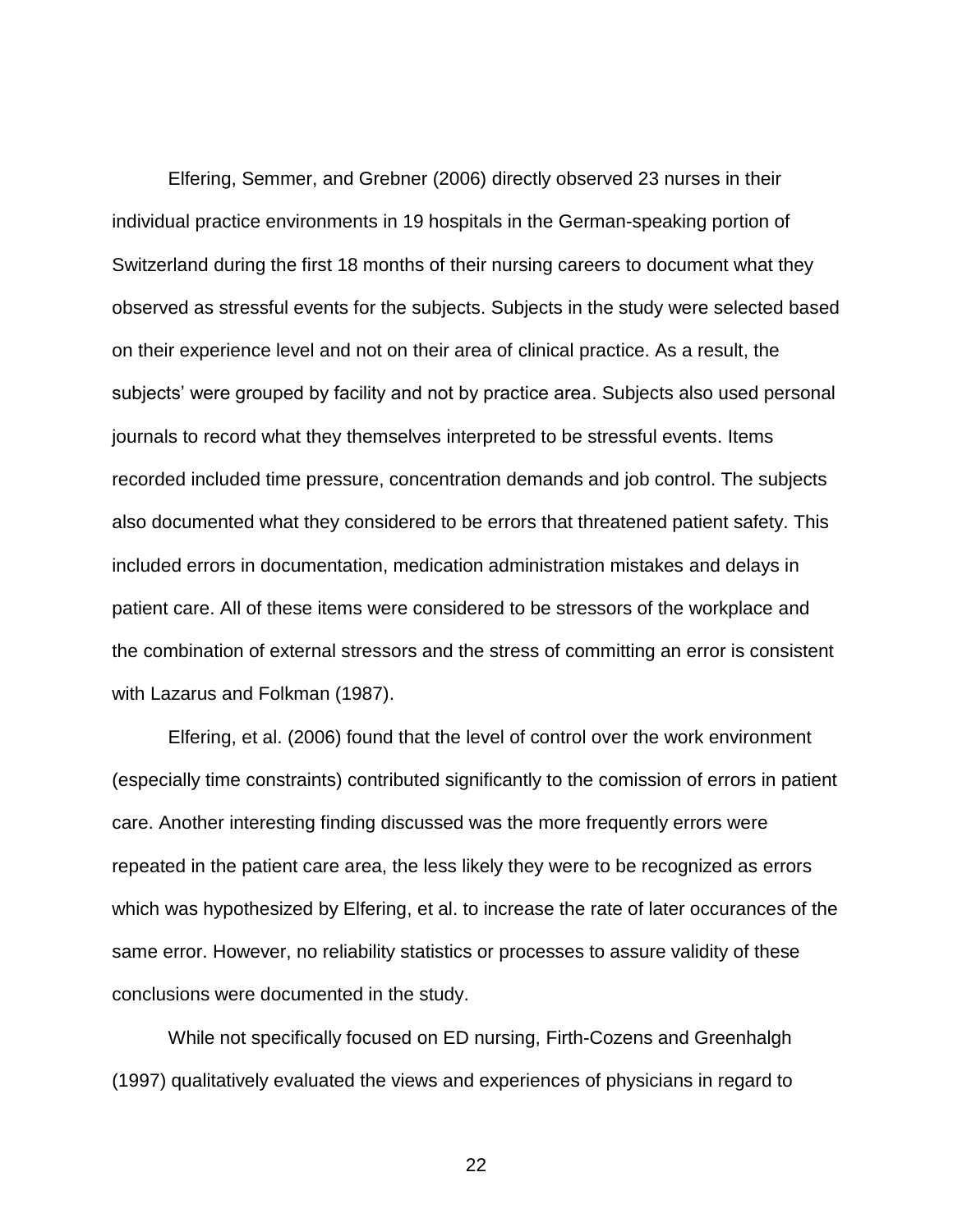medical errors and stress as demonstrated by tiredness and lack of sleep. Over 300 physicians in the United Kingdom participated in the longitudinal study that spanned ten years. This particular report addressed performance of medical duties while experiencing stress and provides evidence of a link between stress levels and safe delivery of health care.

Several themes identified by Firth-Cozens and Greenhalgh (1997) related to factors contributing to medical errors. Themes included lack of sleep, overwork, depression, alcohol consumption by the physician and boredom. While the themes having to do with sleep and excess job responsibilities make cognitive sense, the themes of the effects of alcohol consumption and boredom are disturbing when coupled with the occurrence of errors in medical care; especially when they accounted for slightly more than six percent of the reported incidents. Even though this study did not include nurses and was not specific to ED physicians, the themes of stress and error correlation provide useful foundational information that may prove to assist in identifying themes that are unique to the ED RN experience.

A study designed to test the relationship between self-identified nurse stress and quality of care in a facility as reflected in malpractice claims resulted in report that encompassed four distinct studies and included more than 60 hospitals and 12,000 participants (Jones, et al. 1988). These studies evaluated the reports of stress levels among the staff members of these facilities and their malpractice rates. Retrospective reviews of malpractice claim filings were compared with the results of the *Human Factors Inventory* tool that had been completed by physicians and nurses on care units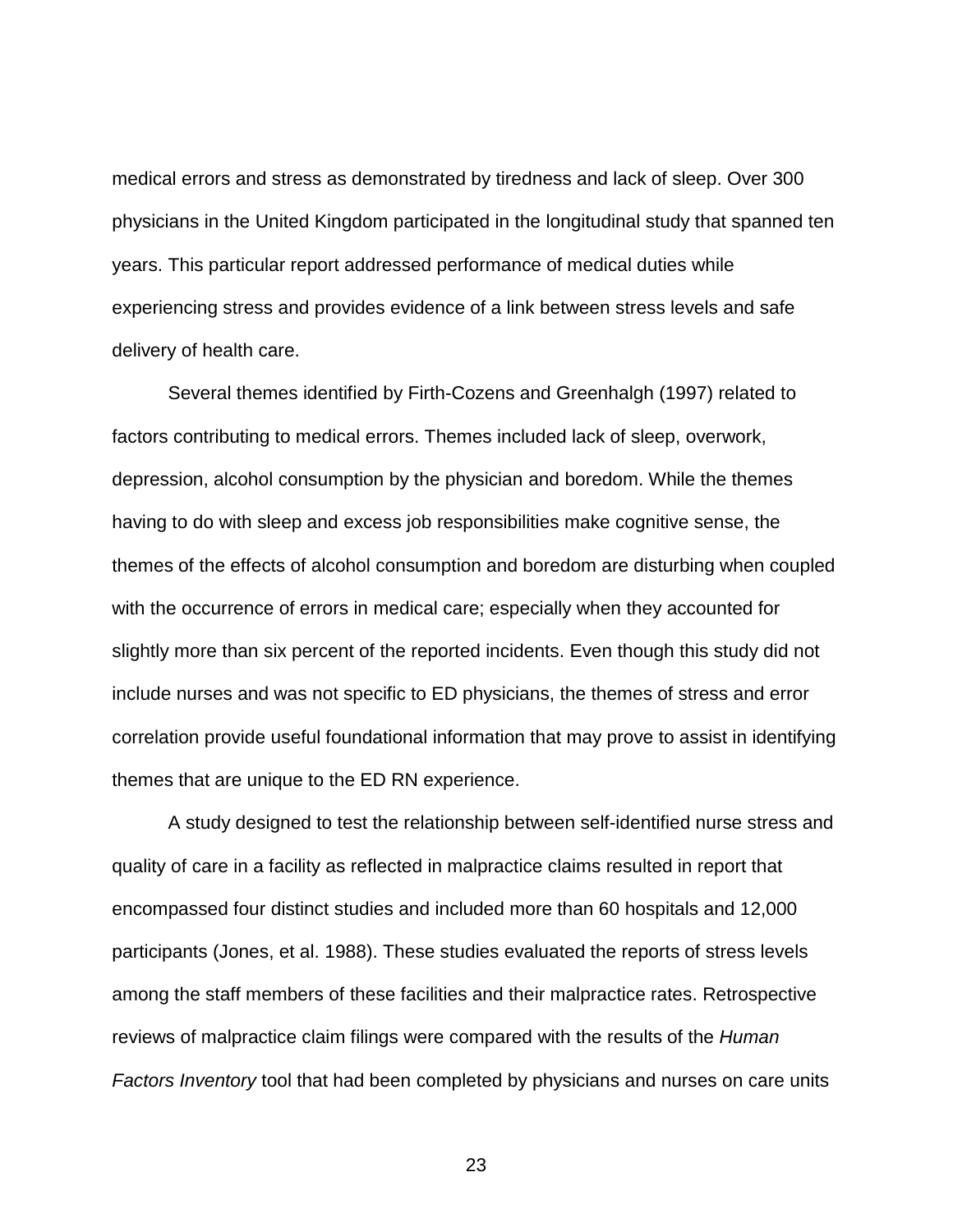within the participating facilities. Unfortunately, the research protocol did not control for the order in which stress levels rose or fell and when errors occurred while caring for patients on these units. Therefore, no determination could be made that would suggest a causal relationship since the measured variables were chronologically independent.

The report refers to two of the four combined studies (identified as three and four) in which some participating hospitals introduced stress reduction programs and others did not (Jones, et al. 1988). Hospitals that implemented stress reduction programs simultaneously experienced significant reductions in malpractice claim filings. Matched hospitals that did not implement stress reduction programs did not experience a reduction of malpractice claim filings. Therefore, the possibility exists that there is a positive correlation between stress experienced by staff members and the rate of malpractice lawsuit filings (Jones, et al. 1988).

Rutledge, et al. (2009) addressed this very possibility and studied the relationship of work stress, sleep and patterns of activity of working physicians and nurses in a realtime clinical environment, although not in the ED setting. By using modified personal digital assistants with specialized survey software, participants documented points of stress, workload and patient load. Compared with the results of memory performance assessments of the participants, Rutledge, et al. were able to identify patterns that illustrated the relationship between stress, memory performance and participants' sleep quality in order to make recommendations for error reduction in the clinical workplace.

Essentially, error rates rose when workers were experiencing greater levels of stress as a result of poor sleep, increased emotional stress or stressful tasks of care.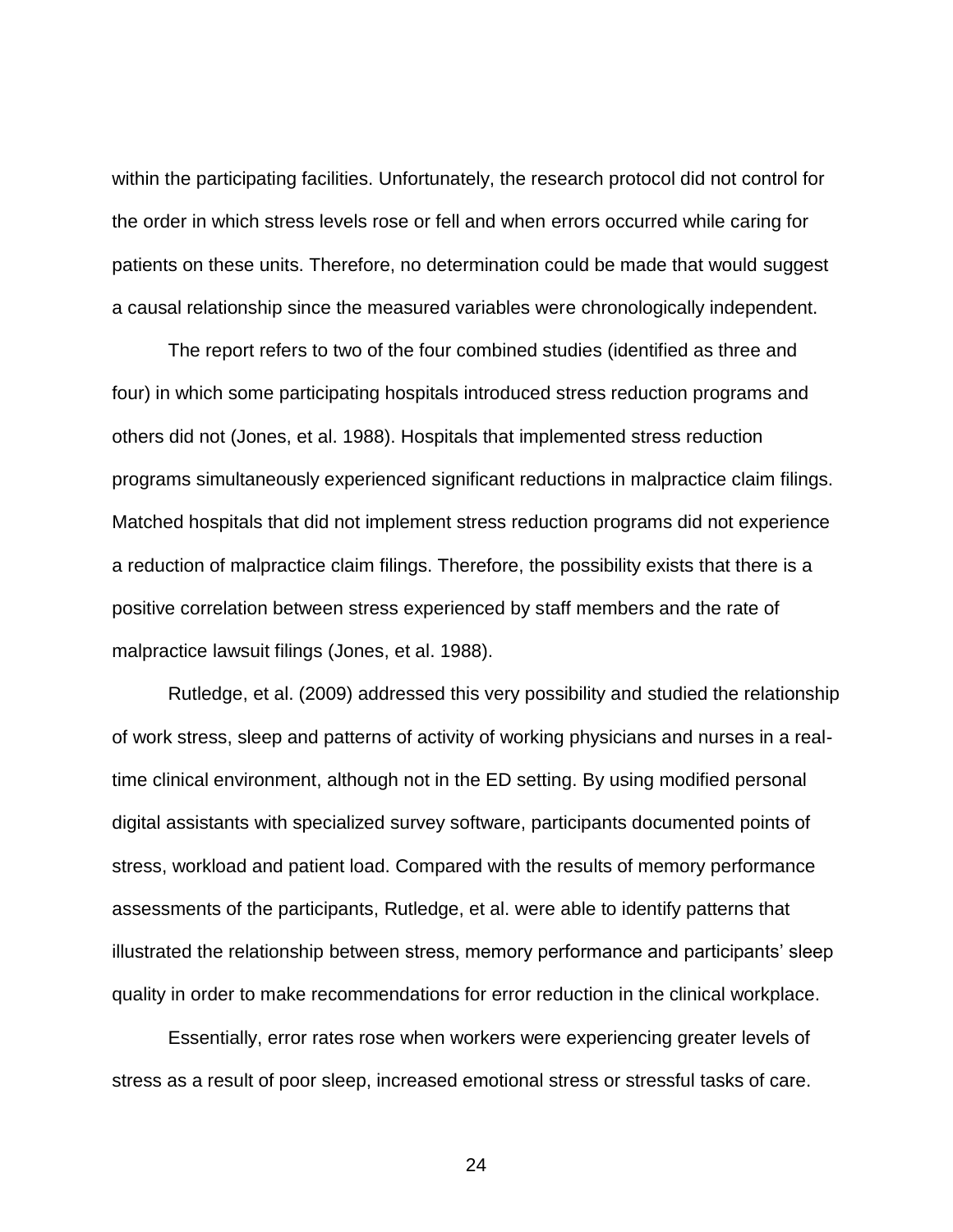While Rutledge, et al. (2009) included nurses in their investigation; they cite no background studies pertaining to the ED nursing workplace or ED nursing performance. Rather, they cite only studies that examined performance of nurses and physicians in other specialties. They also cite the findings from three nursing focused studies that address only the prevalence of Burnout and do not investigate the correlation of stress and error (Hillhouse, 1997; Imai, Nakao, Tsuchiya, Kuroda, & Katoh, 2004; Lee, 2002). Rutledge, et al. did observe, and appropriately document, that the performance of medical duties differed significantly from the performance of nursing duties. The two groups (nurses and physicians) were compared and contrasted in the study as a result of this observation. The main difference between the two groups was noted to be the amount of time spent in contact with patients and the greater interpersonal demands this places on the nurse as opposed to the physician despite the reported level emotional demands of patient care being quite similar in both groups. This is an important consideration for the ED due to the interdisciplinary nature of the staff and the constant presence of both nurses and physicians in the ED setting.

The attempts of the reviewed studies to connect stress levels with job performance provide some insight into the importance of recognizing the need to reduce negative stress levels in various health care settings as well as among various health care workers. Each supports the hypothesis that a correlation does exist between distress and error commission and degradation of job performance in general. These studies provide rationale for further research that is specifically aimed at gaining an understanding of the sources of stress. Gaining such insight will provide a foundation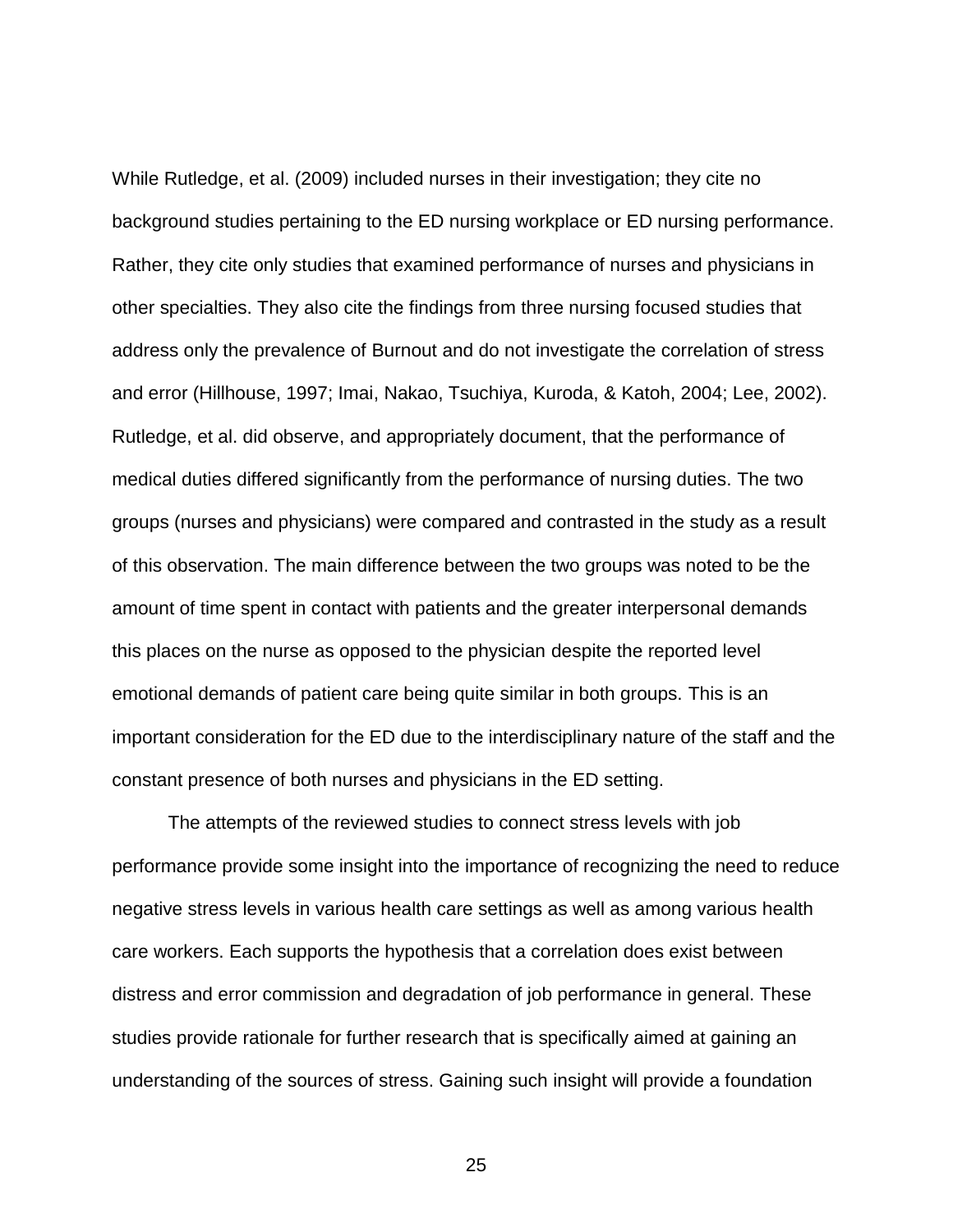upon which interventions may be designed and implemented to improve the work environment of the ED RN.

#### Synthesis of the Literature

A review of the available literature pertaining to the stresses of being an ED RN revealed several themes. To categorize them into general topics, they include workplace issues, patient issues, personal issues and safety. Stressors related to the workplace include issues such as poor interdisciplinary communications, respect, shift work, pay, too many patients to care for, unreliable equipment and uncertainty of care. Stressors related to the interaction with patients included dealing with their pain and suffering, dealing with death, delivering bad news to patients and their loved ones, experiencing the death of a child, interacting with patient families and making care decisions. Stressors of a personal nature included shift work and pay in addition to scheduling and co-worker relations. The sole theme related to safety was the stressor of the constant threat of violence perpetrated by those for whom the nurse is caring.

Research related to the experience of being an ED RN has been previously based on the investigation of themes identified in advance of contact with study subjects by the principle investigator. The exceptions to this statement are the sporadic examples of the researcher providing the study subject with the opportunity to respond to an open-ended question to offer a glimpse into what it is like to be an Emergency Nurse. While a number of works were reviewed that dealt with the ED setting, all works reviewed approached the subject solely from a workplace point of view. While Cox (2004) comes the closest to the phenomenon of interest for this work, no other research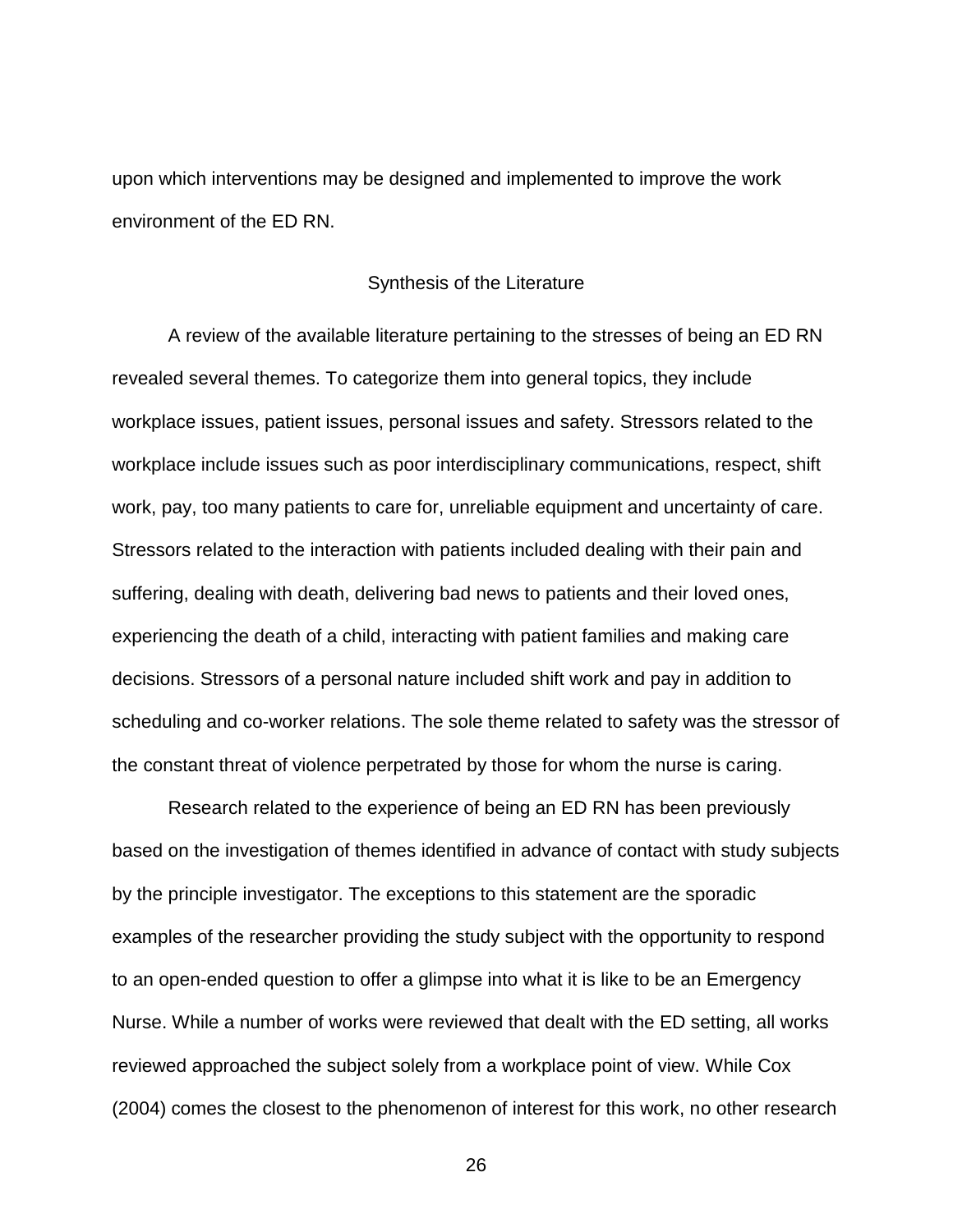was discovered that specifically investigated the experience of being an RN at the bedside of a patient in the ED.

### Summary of Knowledge

Based on the literature reviewed, it can be posited that the practice of nursing in general is stressful and that being exposed to stressors carries with it negative consequences. Less supported in the literature is the thought that some stresses (types, amounts, intensity) are considered positive. Exactly what is considered to be stressful to the ED RN is not known. It is not known if there is a collection of stimuli that could be identified by the ED RN group as universally stressful in either a positive or negative manner.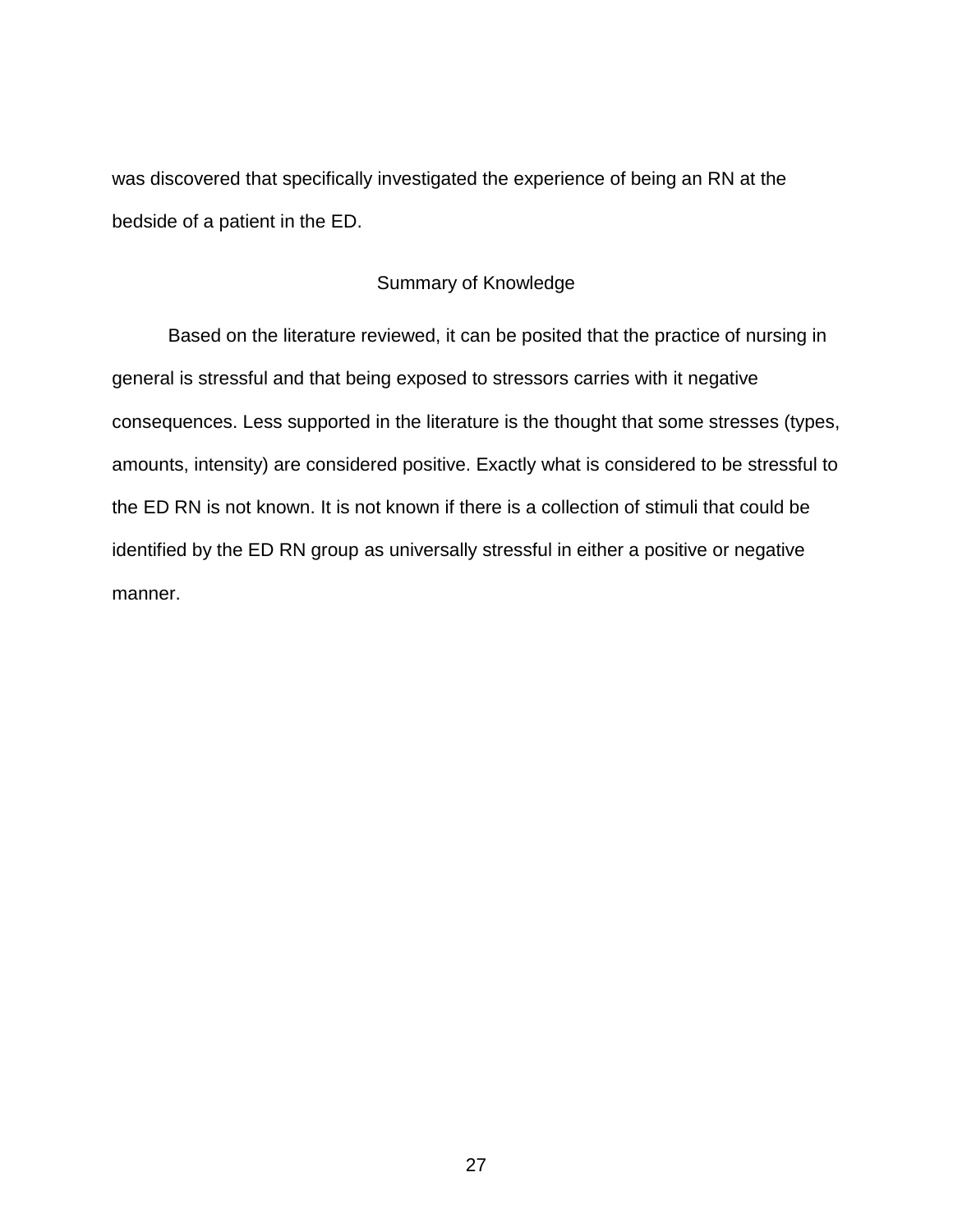# CHAPTER 3: METHODOLOGY

*"Discovery consists of seeing what everybody has seen and thinking what nobody has thought."* ~Albert Szent-Györgi (Good, 1963, p.15).

As presented in the preceding chapters of this work, nursing has been shown to be a stressful occupation. Being a nurse practicing in the ED may carry stressors that are unique to that environment as well as stressors that are shared with other areas of practice. However, there have been no widely published works heretofore discovered that have sought to investigate, and thereby begin to understand, the experience of being a practicing nurse in the ED; with the notable exception of the dissertation by Cox (2004). The primary focus of this work is the Lifeworld of the ED RN with the purpose of exploring the perceptions of stress as experienced by ED nurses at the bedside. The term, Lifeworld, is a descriptive term used in phenomenology to refer to the perspective from which individuals who participate in a study will relate their experience of the phenomenon of interest (van Manen, 1990). To put it plainly, their Lifeworld is where they come from.

By gaining insight from practicing nurses into the experience of being an ED RN, improvements in the work environment or support for that experience might be suggested. It will serve as the basis for other research on the practice of nursing in the ED. This research used a hermeneutical phenomenological approach to gain this insight.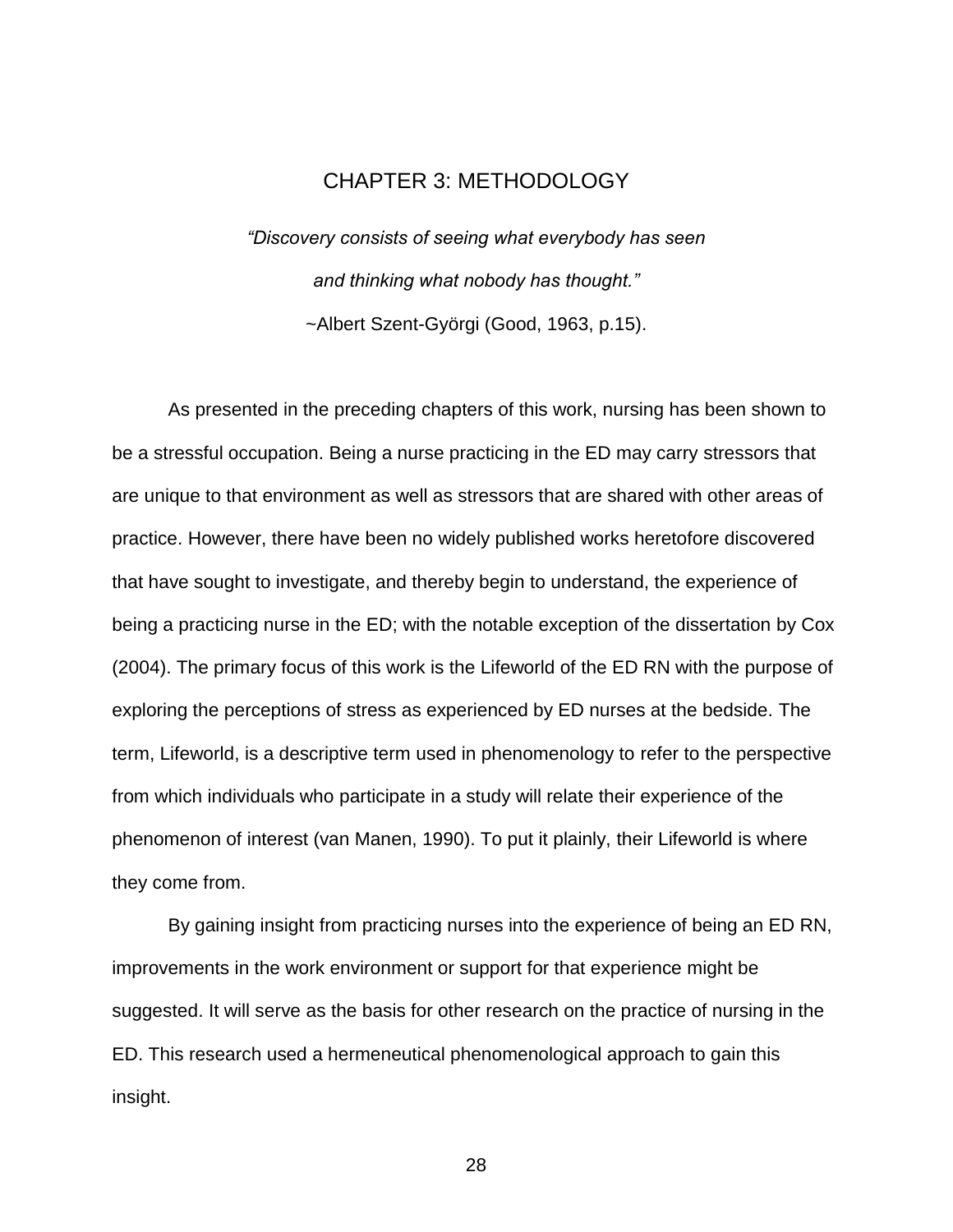#### Design

An interpretive phenomenological approach as developed by van Manen (1990) was used to conduct this study. Interpretive phenomenology was chosen because it is best suited to gain an understanding of the phenomenon of interest by enlisting the input of individuals who have the lived experience. Rather than simply providing a description of the stories provided by participants, it requires the researcher to search for the deeper meaning of those stories. According to van Manen, "the methodology of phenomenology is more a carefully cultivated thoughtfulness than a technique" (p.131). Therefore, while a concrete stepwise methodology is incongruous with qualitative research in general, the following activities served to guide the process of this study.

#### *Sample*

Since this study sought to understand the experience of what it is to be an ED RN, study participants were RNs who were currently practicing in an ED. Specifically, the selection criteria included licensure as a Professional Registered Nurse in the State of Florida, a minimum of one year of full time employment in an ED and current employment in an ED setting. Demographics regarding years of experience, areas of practice, educational preparation and nursing certifications were collected, but were not considered as inclusion or exclusion criteria. Demographics are reported in the participant profiles in Chapter 4.

A purposive snowball sampling approach was used to gain participants. Snowball sampling uses the personal and professional network of contacts of the individuals who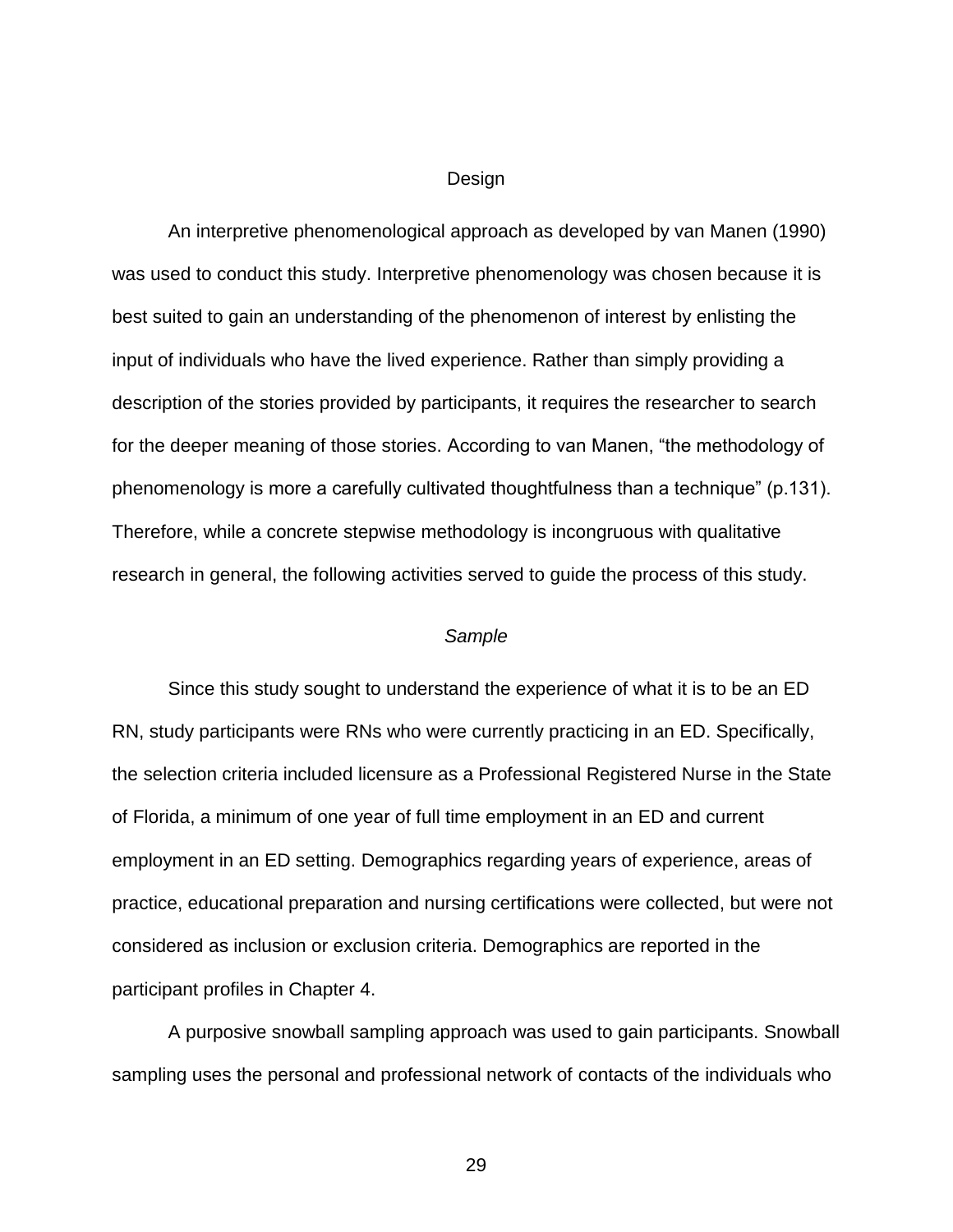possess the characteristics being sought after for inclusion in a study. When an individual meeting inclusion criteria for a study agrees to participate, they are asked to refer similar individuals from their network of associates thus connecting potential participants with the researcher. For this study, participants were recruited from the researcher's network of professional acquaintances of working RNs from various hospitals within the central and central east coast areas of Florida. Methods to gain participants included word of mouth, printed flyer distribution (Appendix A), and a social media network. Nurses with whom the researcher had a working relationship were asked to refer appropriate potential participants to the researcher and provide the researcher with possibly interested individuals. Initial contact with potential participants was made by phone or email, depending on the preference of the potential participant as relayed by the referring contact. Upon completion of each interview, the participant was asked to refer other potential participants.

Fifteen initial participants were recruited. Data saturation began to appear during the fourth interview and continued through the sixth where no additional significant information was forthcoming. The volunteers who were not interviewed were thanked by the researcher for their willingness to participate.

## *Informed Consent*

Upon initially contacting prospective participants, the researcher provided the prospective participant with a written statement outlining the study in general (Appendix B). The University of Central Florida Institutional Review Board approved this statement. The statement includes the purpose of the study, the interview process, time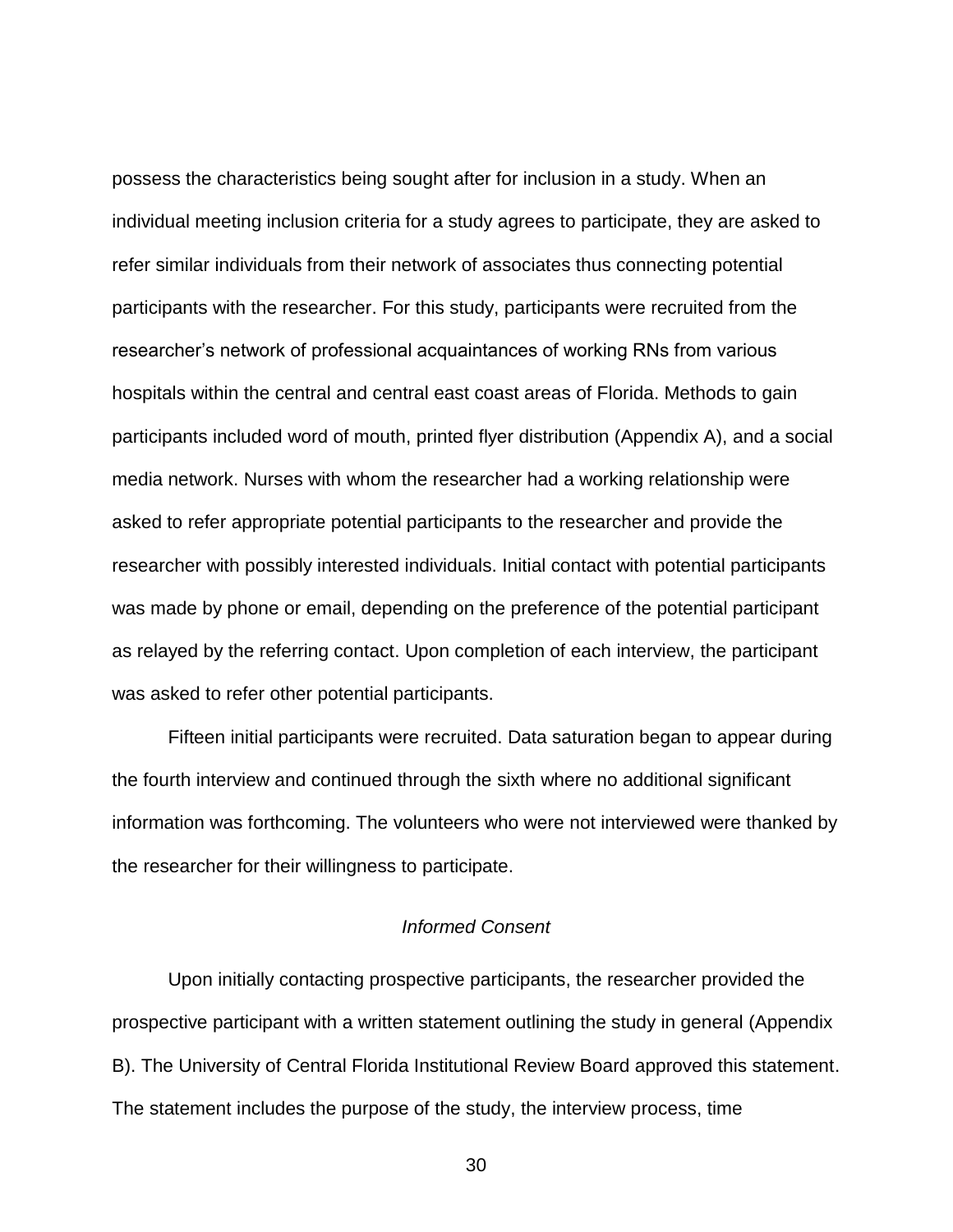commitments expected of the participant, measures taken by the researcher to assure the participants' confidentiality, the rights of the participants (including the right to withdraw from the study at any time), the risks involved in participating in the study and contact information for the researcher, the researcher's supervising faculty and the University of Central Florida Institutional Review Board. Each participant was screened for eligibility and indicated their consent to participate by making an appointment to be interviewed and completing that interview with the researcher.

### *Confidentiality*

In order to enhance confidentiality, participants were not required to sign a consent form. Upon completion of the audio-recorded interview, each participant was assigned a pseudonym by which they are referred to in all subsequent documentation related to the study. Contact information for each participant has been securely and separately stored from the corresponding list of pseudonyms.

All audio recordings were transcribed without including information by which the participant might be identified such as the names of hospitals, co-workers and participants. The researcher used *HyperTRANSCRIBE™* software to complete this process. Audio recordings were transferred to password protected digital files as part of the transcription process and stored on an encrypted and password-protected external hard disc apart from the aforementioned confidential study materials. While participant profiles and quotes are used as part of data reporting, the individual characteristics of each individual have been sufficiently limited to inhibit readers from identifying the study participants.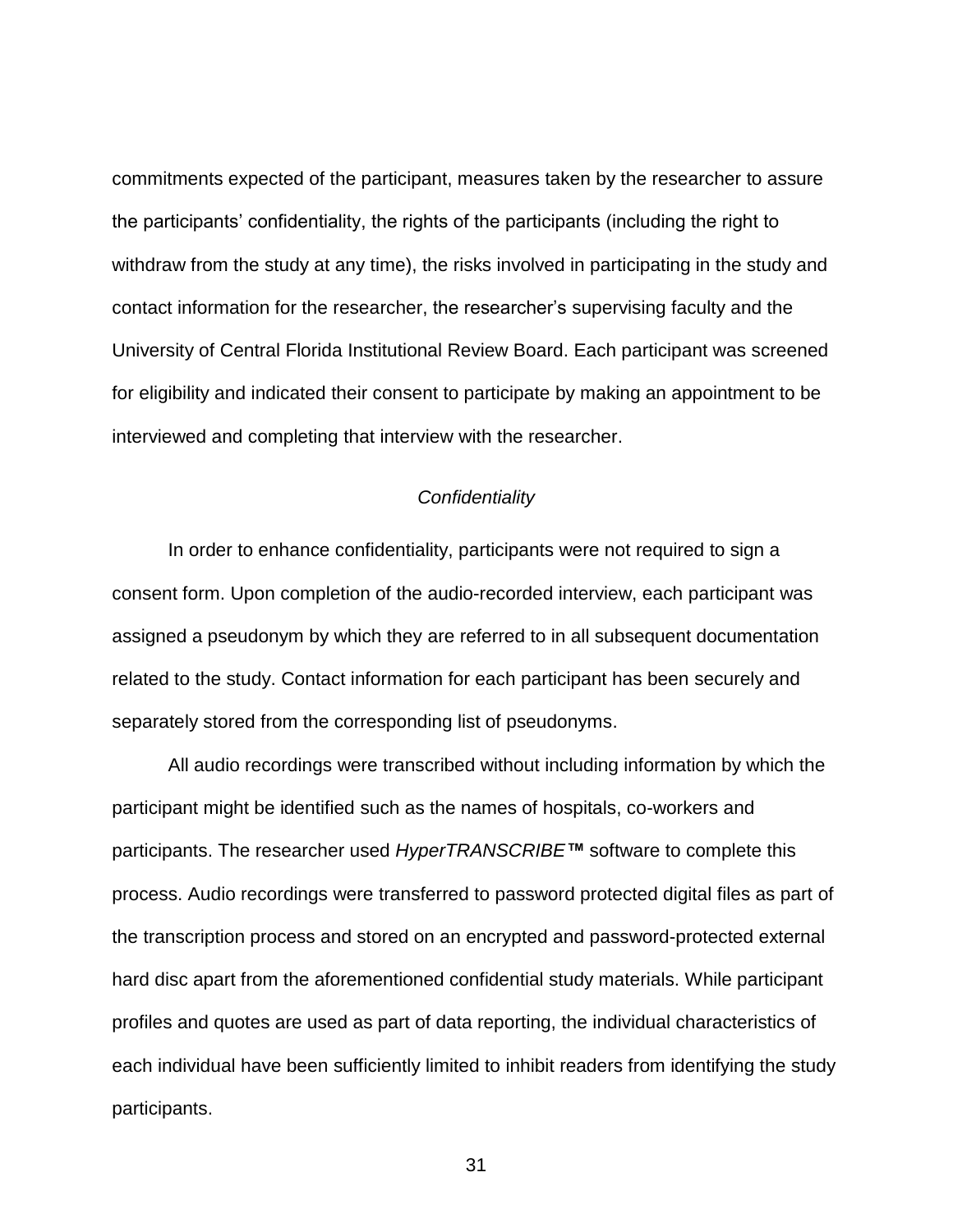### *Materials Collection*

After obtaining informed consent, each participant was interviewed. In keeping with the attributes of van Manen's (1990) approach to phenomenological investigation, repeated interviews with one or more of the participants was a distinct possibility in order to properly dwell within the material provided by the participants. However, sufficient interpretation was possible from a single interview with each participant. The researcher conducted and transcribed each interview personally. The location of each interview was of the participant's choosing and was conducive to private, uninterrupted conversation. Locations included private homes of participants, offices of participants and the office of the researcher.

Each interview was audio recorded using three different devices; a digital voice recording device, a password protected iPad and a password protected iPhone 4 both using *AudioMemos™* software to record the interactions with the devices. Audio recording quality was exemplary which contributed to the completeness of the interview transcripts and the elimination of the need to repeat any interview for audio clarity or statement clarification.

The choice of using the alternate devices was made not only to pre-empt device failure, but to attempt to reduce the anxiety of being recorded through the use of a more familiar device that is not typically associated with recording. This measure proved to be useful during two of the interviews. During one interview, the digital recording device failed during the interview. The failure was not discovered until after the interview was completed. During a different interview, upon seeing the researcher turn off the digital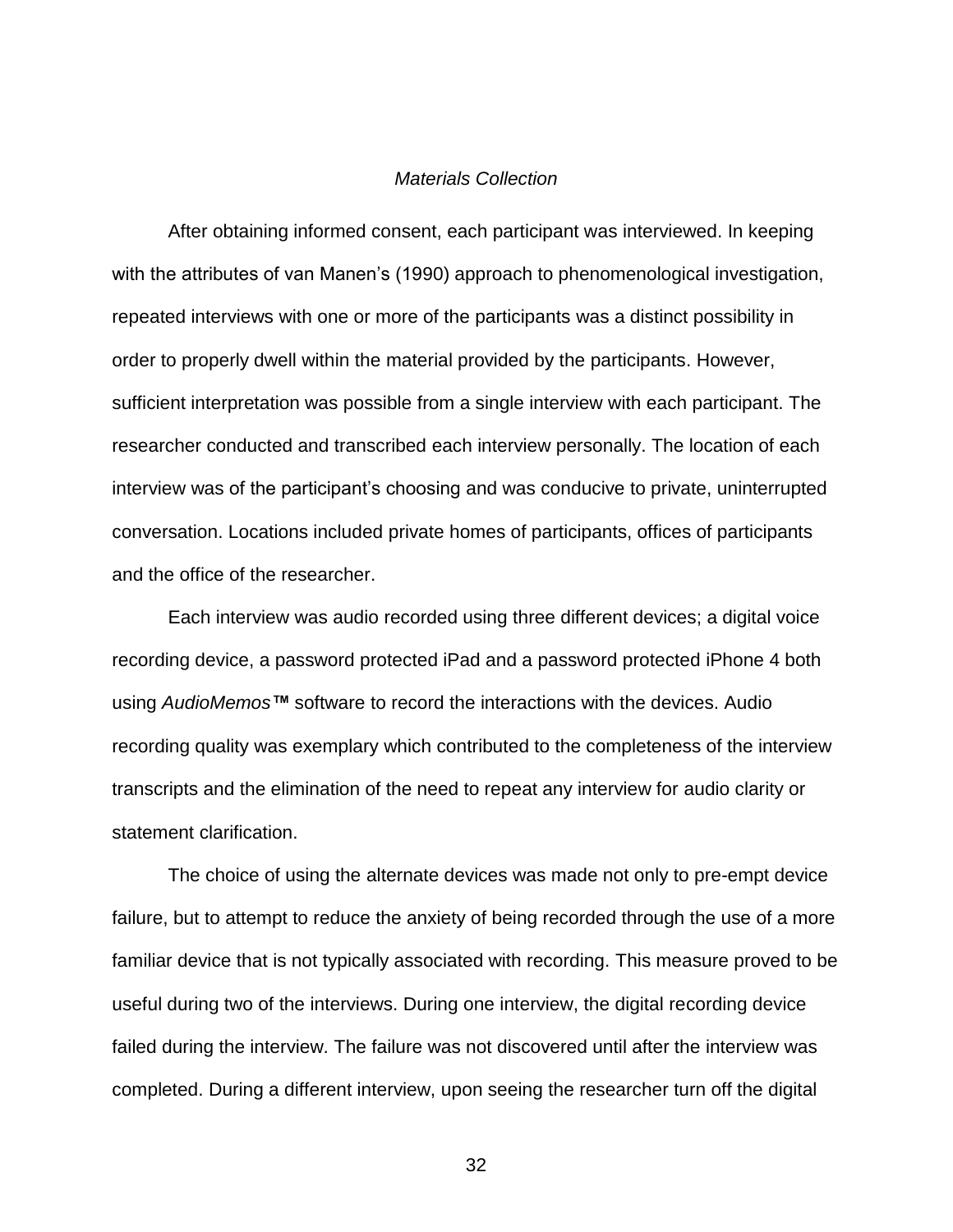recorder, the participant explosively expressed relief and then continued to provide data despite having been advised at the onset of the interview that the iPad and iPhone 4 were also being used to record the interaction. However, no materials obtained after this point were included in the study for reasons of ethics and the insignificance of the conversation after the recorder was switched off.

Minimal journal notes were written during each interview in order to allow the researcher to be fully engaged with and actively listening to the participant. Instead, verbal cues were infused by the researcher as part of the natural flow of conversation to record significant visual cues that would have otherwise been lost. Personal impressions of the researcher at such moments were noted during the initial interview recording reviews as well as during subsequent reviews of the audio recordings and readings of the transcribed interactions. Multiple reviews of the recordings proved to be the most valuable method of holistic evaluation and initial theme identification. Transcription by the researcher allowed for greater insight into the meanings found in the interviews.

Due to the novice level of expertise of the researcher, the transcribed interviews were reviewed by and discussed with the researcher's qualitative research methodologist, Dr. Susan Chase. Additional notations were made during each of these sessions.

### *The Interview*

It is at this point where van Manen (1990) identifies the beginnings of the collection of data in the phenomenological approach. The "triad" of conversation (p. 98)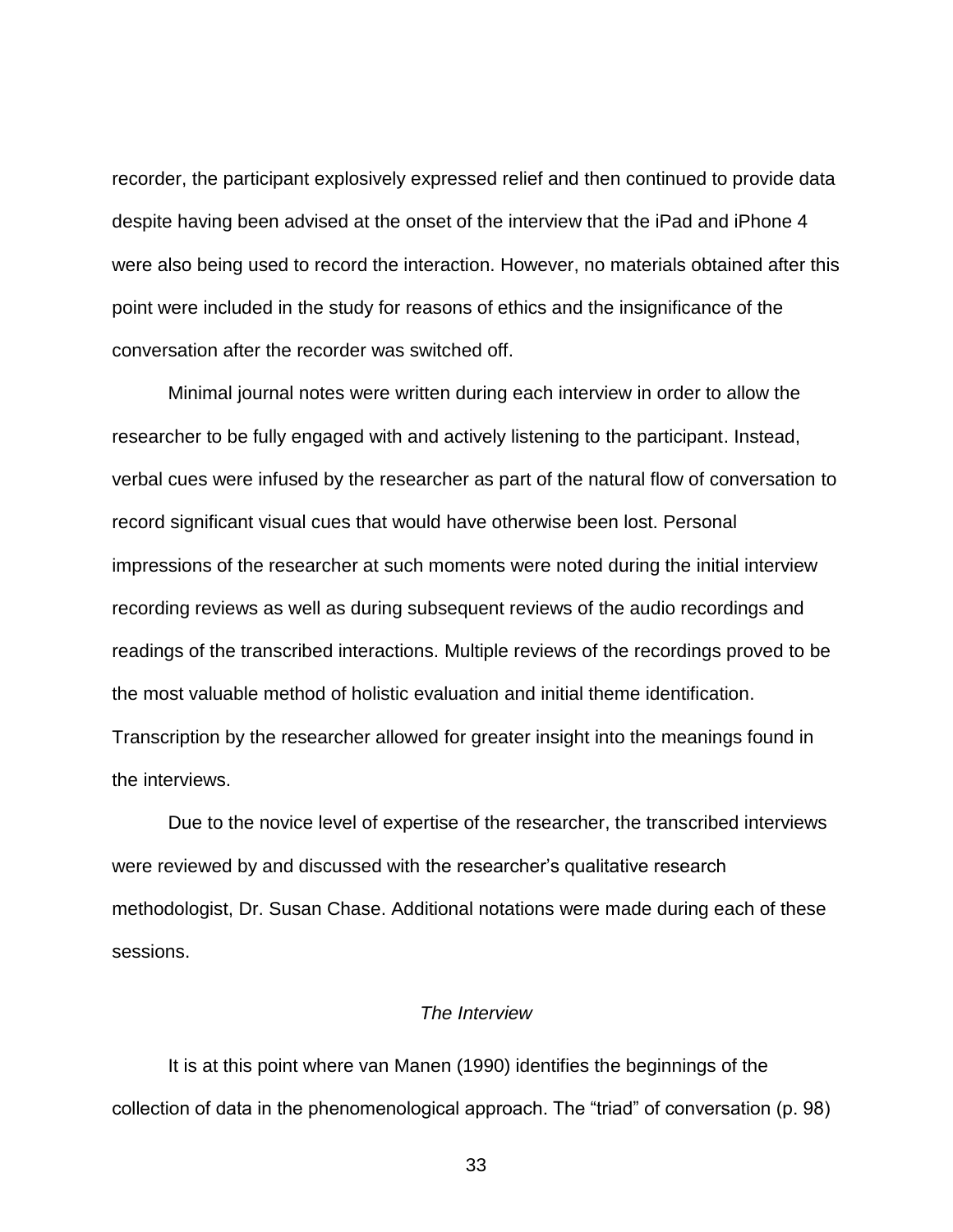between the researcher, the participant and the phenomenon of interest marks the point at which the experiences of the ED nurses began to be discovered. By remaining oriented on the experience of stress of being a nurse in the ED, rich stories that were later dwelt upon and reflectively evaluated were gathered. A semi-structured interview format guided the initial conversation (Appendix C). However, the researcher did allow the participant a significant amount of freedom when engaging in the dialog. The purpose of the semi-structured interview was only to assist in maintaining orientation to the phenomenon of interest.

### *Analysis of the Data*

Following the tenets of van Manen (1990), the primary researcher conducted multiple reviews of the recorded interviews as well as multiple readings of the interview transcriptions in order to sufficiently dwell in the material provided by the participants. First was a replaying and noting of the researcher's impressions from the conversation. Next, personally transcribing the audio-recorded interview conversations deepened the researcher's familiarity with the material. Reflection upon the interaction between the researcher and the participant continued throughout the process. The computer software program, *HyperRESEARCH™*, was then used to code, organize and document the researcher's thoughts regarding the materials thus identifying the pertinent data from which to interpret meaning.

While reviewing, transcribing, replaying, re-reading and reflecting upon the materials, themes were identified and codified. Notations of these topics were made first by the researcher and separately by the research methodologist during her independent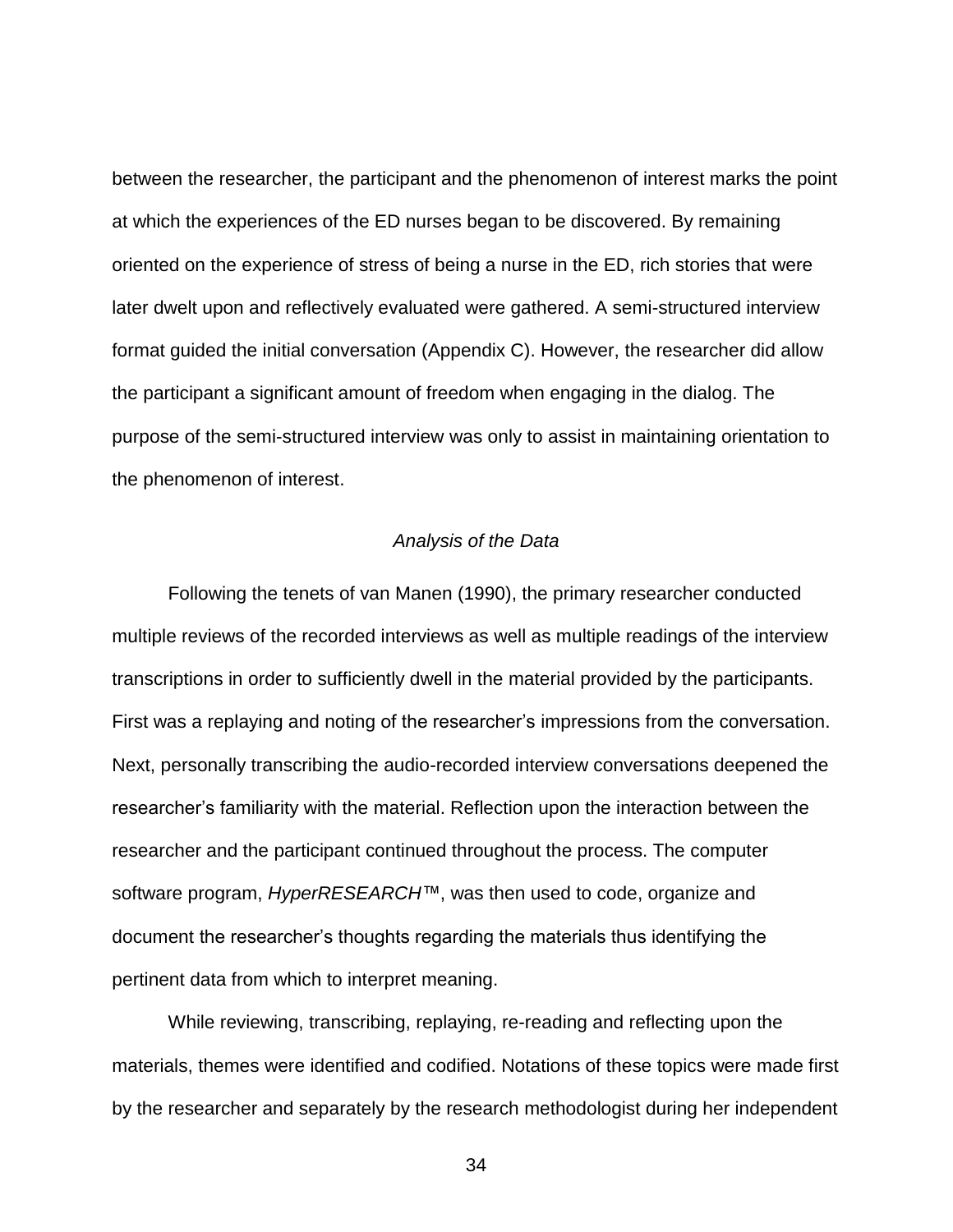review of the transcribed interviews. Comparisons of these observations were made during multiple discussions of interview transcripts and the researcher categorized and defined each topic. In accordance with the tenets of van Manen (1990), if it had been identified that there were areas in need of further exploration, a second interview with the participant would have been sought in order for as much of the participant's story as possible to be expressed and evaluated. The initial interviews yielded significant insight into the Lifeworld of the ED RN and as such, no such secondary interviews were required.

To assist in the interpretation of themes expressed by the participants, materials were reviewed while the researcher maintained the mindset that experiences have qualities from four existentials (van Manen, 1990). These existentials are the lived body (corporeality), lived time (temporality), lived space (spatiality) and lived human relation (relationality or communality). Each of these existentials assisted in the exploration of the materials in a deeper fashion than what was presented at face value and codified. The mindset that each story should be appreciated from each of these four vantage points assured that the materials yielded descriptions of the Lifeworld of the ED RN. The researcher then used the knowledge offered in each interview to strengthen the conversational triad with subsequent participants until no new materials presented. It was at this juncture of the investigation that the skill of interpreting the data in an unbiased fashion from within the study was paramount. It was also at this point where a concerted effort was made by the researcher to refrain from interjecting his own thoughts into the conversation and adding only items brought out by previous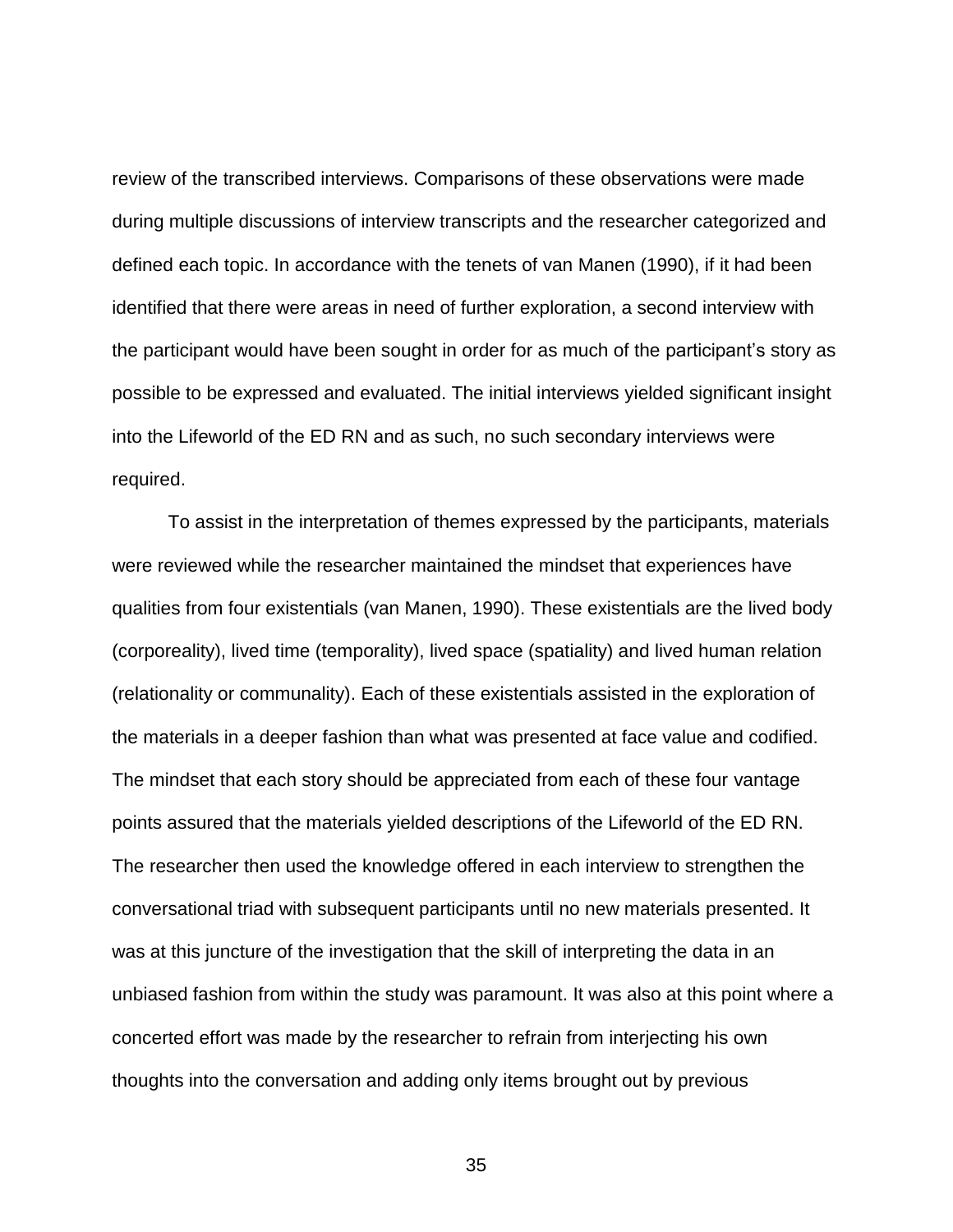participants. Data saturation became apparent when themes from latter interviews fit the interpretations of materials offered by previously interviewed participants.

It is important to note that the thematic identification process does not lend itself to a true step-by-step approach. While the steps of topic of interest selection, participant recruitment, methods of experience transfer (writing, drawing, speaking, interviewing, etc.) and distillation of themes may appear to be linear, it is in the interpretation of the materials for meaning that this linearity dissolves.

This dissolution is as a result of the different life experiences of all persons involved. What words and experiences hold a meaning for the one relating the experience may not hold the same meaning for the recipient of that story. It is for this reason that secondary interviews might have been required, a second reader of the interviews was used and the primary researcher, while being a practicing ED Nurse Practitioner, was acutely aware that the perspective of the storyteller is superior to his own when interpreting the materials. Identified themes are documented with exemplars to support the researcher's interpretations in the latter chapters of this dissertation.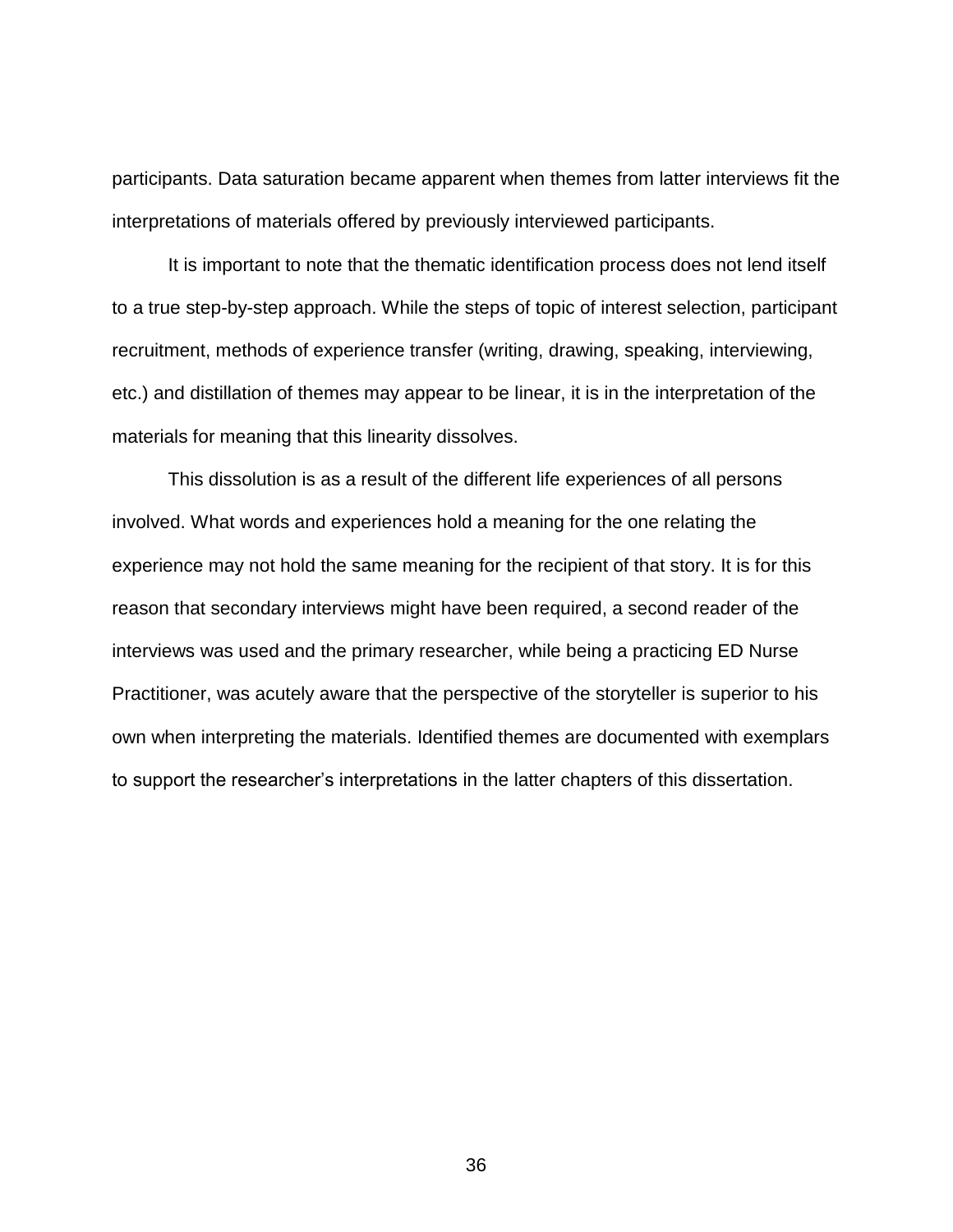## CHAPTER 4: FINDINGS

*"You must learn… to see what you are looking at." ~*Glaedr in *Inheritance* (Paolini, 2011, p.96)

As Glaedr said to his young apprentice, Eragon, one must be able to develop the skill to truly see what one is looking at in order to become fully aware of reality (Paolini, 2011). Interpretive phenomenology requires such skill and uses hermeneutic techniques to truly see. Listening to the stories of experienced ED nurses and then interpreting what they were expressing has resulted in the findings of this work. As such, the first finding of this research *is* understanding what the ED RN was truly expressing when asked to describe the experience of stress. On the surface, each nurse who was interviewed expressed a need to share. Whether for, as expressed by Hazel and Janet, the personal "therapy" of being able to voice their individual concerns and frustrations they experienced as an ED RN or as a cry for support, they were eager to share their stories. Connie expressed her willingness and excitement to support the effort to identify the value of the ED RN through the printed word of her stories. She was motivated by the thought that her experiences as an ED RN would be documented and available for anyone to read and, thereby, gain a greater understanding of the Lifeworld of the ED RN. No matter what the individual motivation, all were willing to share from their Lifeworld in order to bring forth an understanding of what an ED RN finds to be positively and negatively stressful.

The overreaching theme of this work culminates in the idea that each ED RN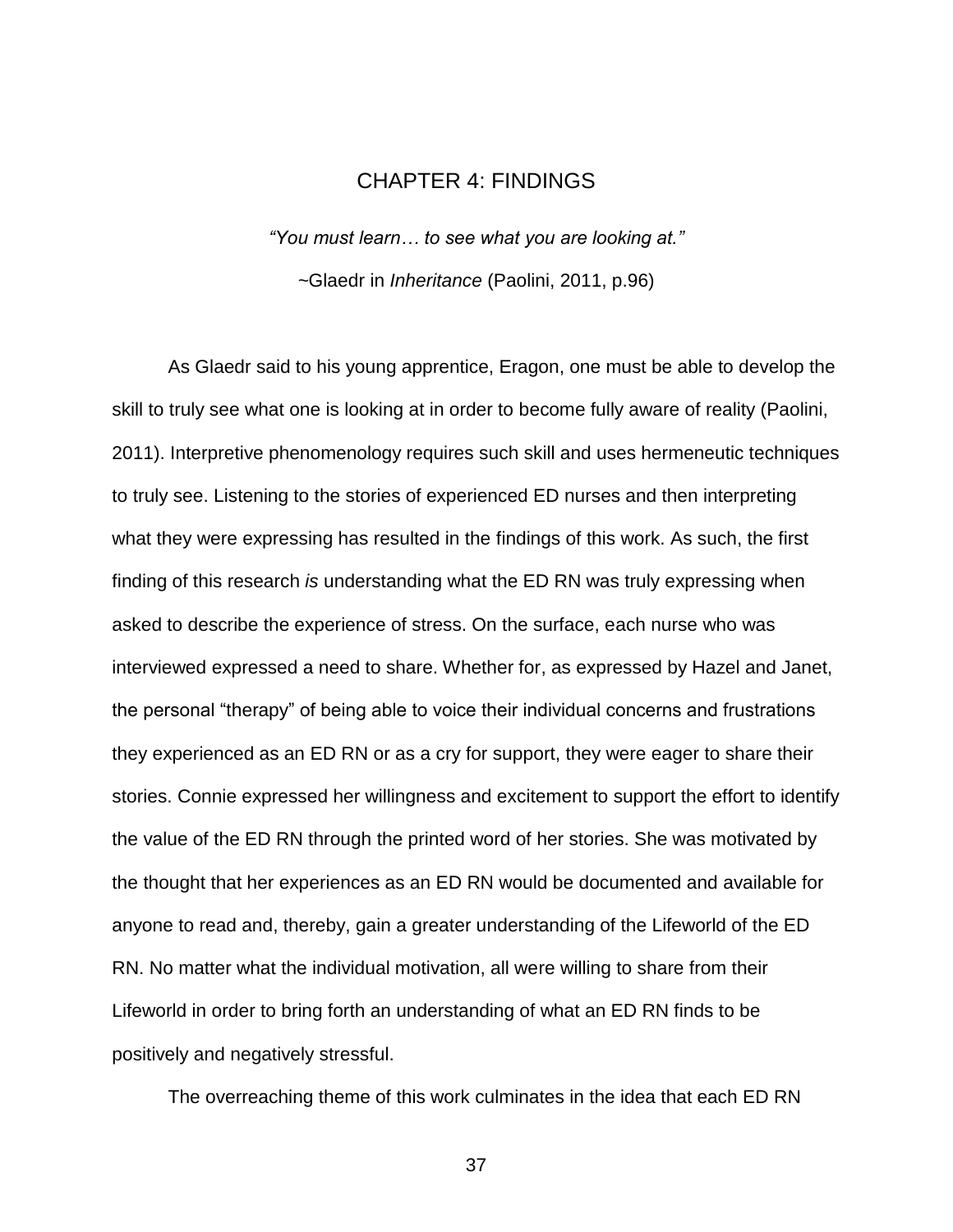addresses their work in the ED with personal goals as to how they want to practice nursing. Stress, both positive and negative, is dependent upon how the ED RN appraises how the themes of Environment, Accomplishment and Interpersonal Relations interact with the goal of practicing as a professional ED RN. Eustressful conditions are those that are assessed by the ED RN as goal facilitating. In opposition, conditions that impede or prevent nurses from meeting their goals are assessed as being distressful. Introductions to the participants and vignettes from the interviews supporting the findings are expounded upon in this chapter.

### Goals and the Participants

Every participant framed the experience of success and frustration in the ED in association with practice habits and characteristics. The habits and characteristics were interpreted as the means by which each ED RN attempted to meet the goal of practicing as a professional. While the idea of having goals was not directly stated by any participant, it was interpreted by the researcher from participant responses to be a driving force of practice and the determinant of how stressful a given situation might be experienced. As such, having the goal of practice is the major theme from which all other themes are derived. To bring the reader into the Lifeworld of the ED RN, the following participant introductions illustrate the practice focus and goals of each participant as an individual. From the holistic standpoint of interpretive phenomenology, each participant portrays the main theme of having a practice goal by serving as an example of the phenomenon. Just as each participant is an individual, each participant presented a unique practice goal by which they assessed different stimuli in the ED to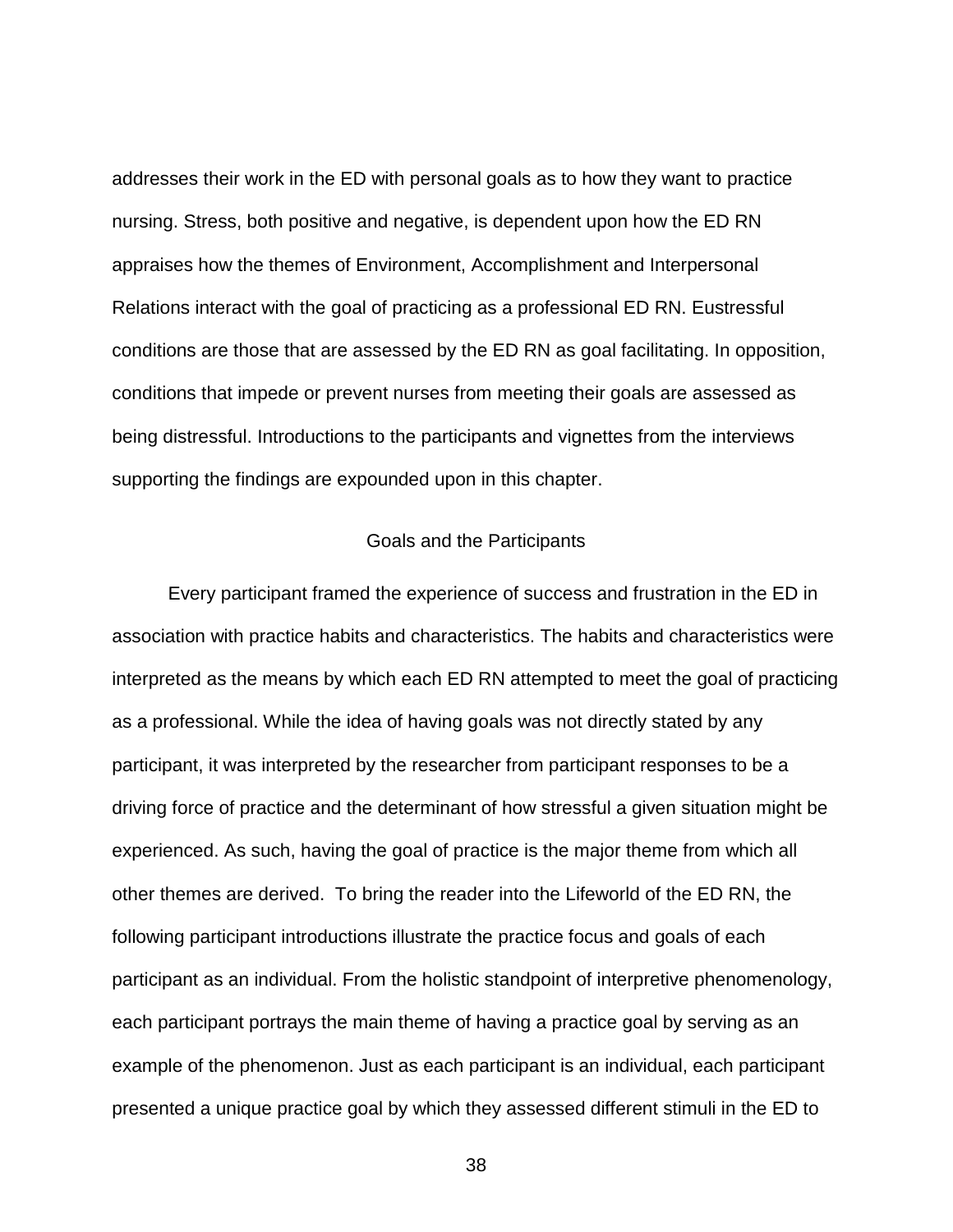be stressful. The following profiles provide the reader with insight to the major impressions they provided the researcher during the interview.

#### *Carol*

Carol followed her mother into the field of nursing. Her initial education was at the bachelor's degree level and she went directly into bedside care on a medical surgical unit of a hospital where she stayed for 14 years. During that time, she went from bedside care to unit management and worked varied shifts. She developed a keen sense of self as a nurse and began to become dissatisfied with the work. She expressed this dissatisfaction by stating, "…every time I walked into the hospital I just had that sinking gut feeling, like, I didn't want to be there. Like, you know, it just sucked the life out of me."

To offset this dissatisfaction, Carol sought the newness of the ED despite having never dreamed of working in that department. The mystique of not knowing what was going to come in the door at any given moment coupled with the significant difference of the department were the lures for her to seek the practice of ED nursing. She has since discovered a new vigor to her career and has enjoyed the past three years in her new surroundings. She described finding a totally new identity as an ED RN. She stated,

It just wasn't fun anymore. I found no reward into it anymore. It was just like, "OK. Enough's enough." I needed to do something different… A new place. New identity, you know, where I could really hone in. Almost like back to basics. Along with her newfound identity, she discovered a teamwork aspect to ED nursing that was lacking in her previous setting. This teamwork has motivated her to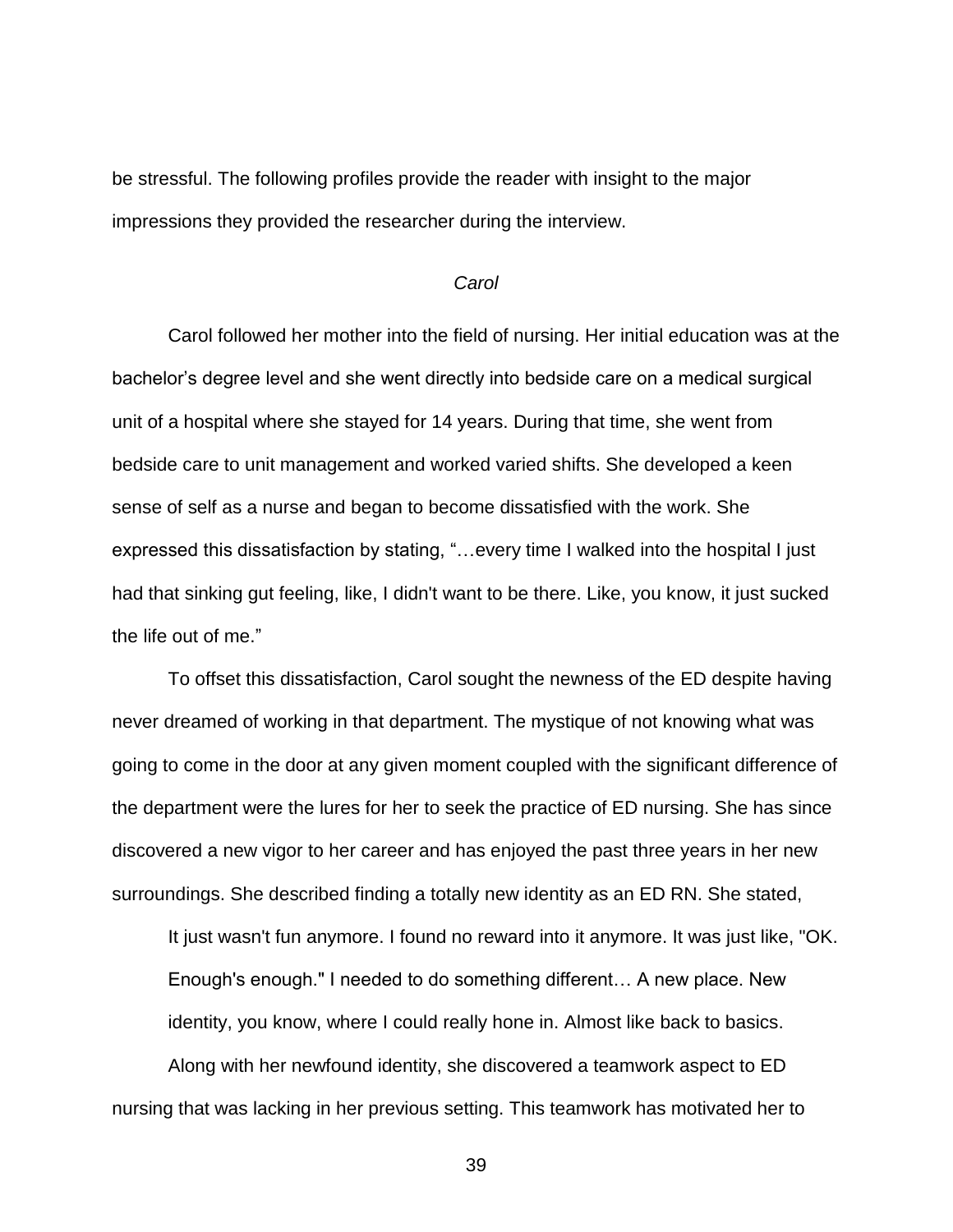support others and expect support from other members of the interdisciplinary team of the ED. When these expectations are or are not met, she experiences stress that can be of a positive or negative nature. Carol's goal of professional practice was interpreted to be team centered. She expressed her stories from the reference point of both being a contributing member of the interdisciplinary team and as expecting other persons in the ED to act in a similar manner by being persons with whom she could collaborate and upon whom she could depend as stated here.

You know because you've got your patients. You know, you chart on your patients, you give whatever is scheduled on the MARS [Medication Administration Record Sheet] You know, when you're in an emergent situation you're relying on everybody around you to pitch in and help out. It can't just be a one-man show down there. So it was, you know… (sigh)… its a...its good to have that camaraderie, you know, teamwork that you don't really get with the floor.

### *Hazel*

Like Carol, Hazel's mother was a nurse. But Hazel's mother was an ED nurse. Hazel began her lived experience of being an ED RN at a very young age. She stated, My mom was a nurse. I spent my life in the ER. She took me on shifts with her when I was little. She was an ER nurse and I would sleep on the couch… That's how I grew up.

Hazel has been an ED nurse for 14 years. Her only breaks from the ED have been at the extreme ends of her career. Right after she completed her Associate of Science degree, her first position was on a medical unit that cared exclusively for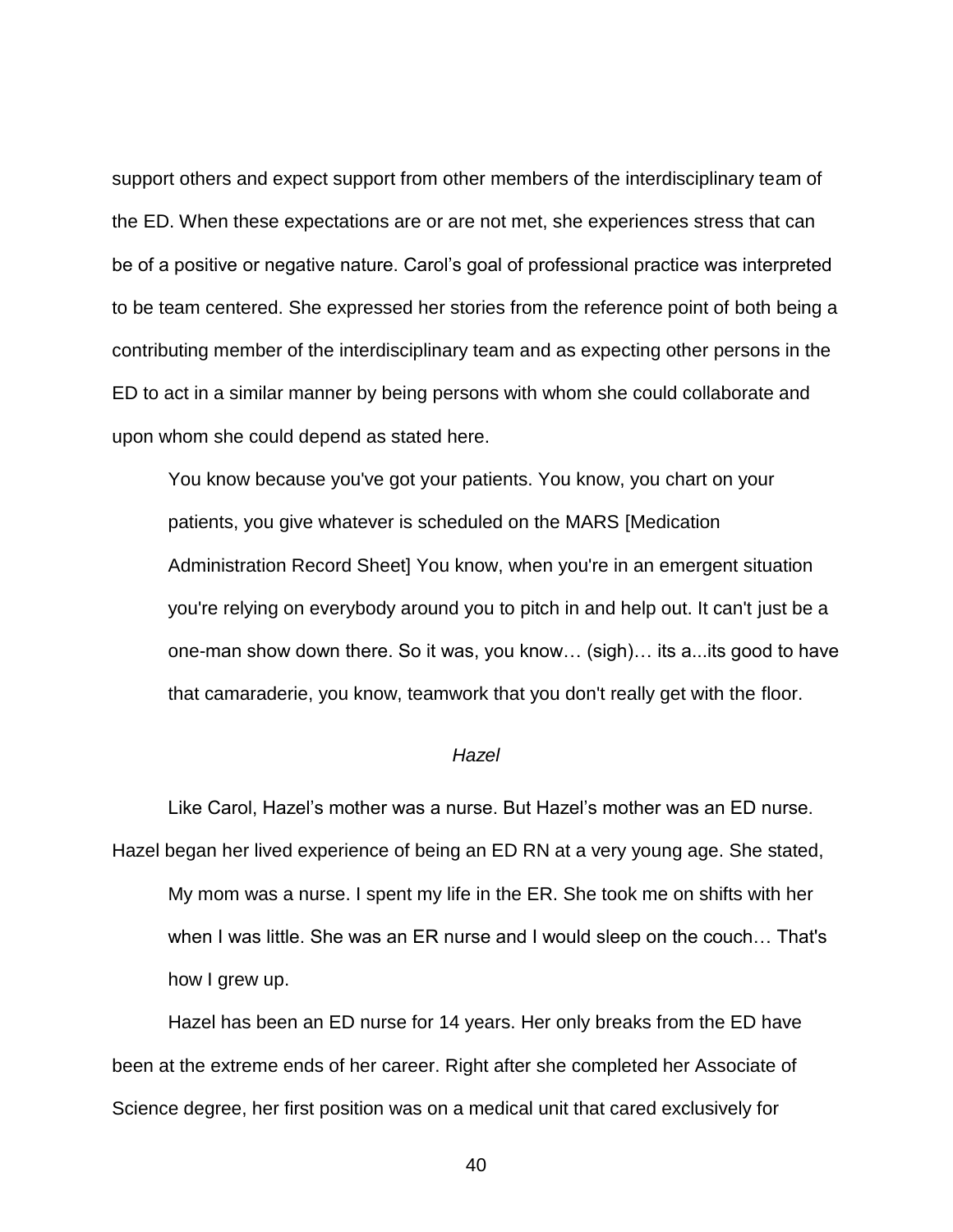persons with Acquired Immune Deficiency Syndrome. She remained in this role for only four months and jumped at the chance to duplicate her mother's role as an ED RN when it presented. More recently, she left the ED for a short time to explore a career in medical research. However, her love of the role of ED RN motivated her to return after only a few months. She has worked in a few ED facilities, the most notable being in a New York City ED on September 11, 2001. She completed a Bachelor of Science Degree in Nursing 13 years after becoming a licensed nurse and holds several specialty certifications such as Certified Emergency Nurse (CEN) and completed the Trauma Nurse Core Curriculum (TNCC) training as well.

Hazel thrives on pleasing those around her. She looks to meet the demands of the law, the facility, the team and the patient but sometimes struggles with the prioritization of the demands from each. She knows what each source of demand needs and strives to respond to these, sometimes to the point of self-sacrifice. Hazel explained,

One wrong mistake...you know...your doctor is not always around…you've got to be quick on your feet. If you make one wrong mistake, one wrong decision it can impact a lot of things. A lot of...you've got to know your COBRA [Consolidated Omnibus Budget Reconciliation Act], you've got to know your EMTALA [Emergency Medical Treatment and Active Labor Act]...you know...what to get for that you've got to know protocols. It's a lot. It's a lot of stress. And then if you make the wrong decision you hear it in the morning! Boy! You hear it! (giggles)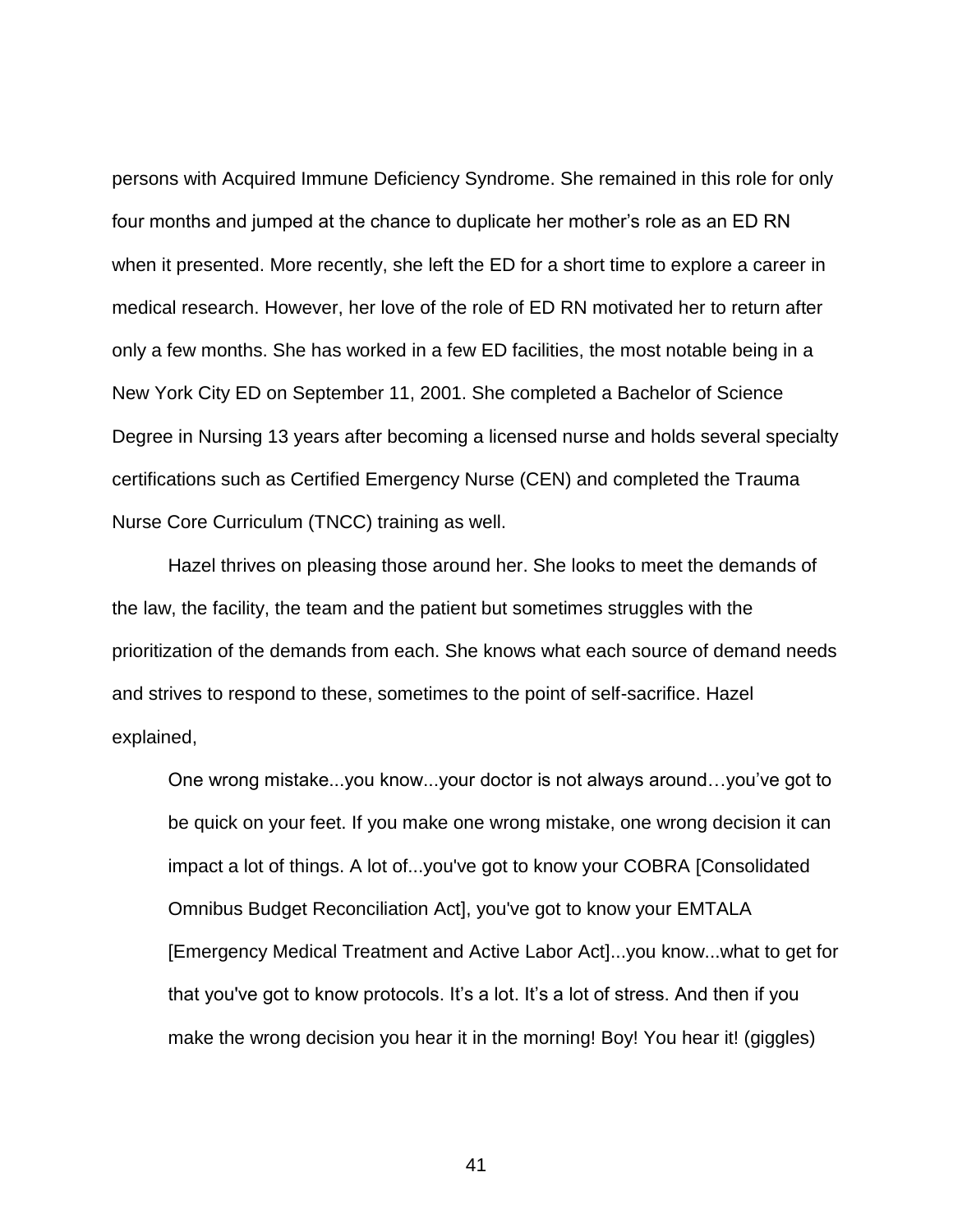She expects that desire to meet the needs of others to be common amongst all members of the ED and hospital teams. She expressed distress when other team members did not share this goal. Stresses arise when her goal of meeting the needs of others is met or not met. She continued,

Because you don't have resources at night. You have Nursing Supervisors that have no ER background. And...you know...at times it's just me. Sometimes the doctors don't even...don't really know some of the EMTALA [Emergency Medical Treatment and Active Labor Act] protocols and what you are supposed to do when transferring; uh...minors in the ER...things like that. So, if you make the wrong decision, it could really be...(paused and waited for the interviewer to continue).

### *Connie*

Connie came to nursing later in life after raising children and holding an administrative assistant role in business outside of the health care industry. Between her business and nursing careers, she was a professional paramedic. It was the members of the interdisciplinary team who encouraged her to become an RN in the ED. Her first formal education in nursing was at the bachelor's degree level and, like Hazel, she has completed an array of certifications and continuing education programs. Connie has been a nurse for 31 years and has always practiced in the ED. For the majority of those years, she worked as a traveling nurse and, as a result, she could not recount how many places she had worked.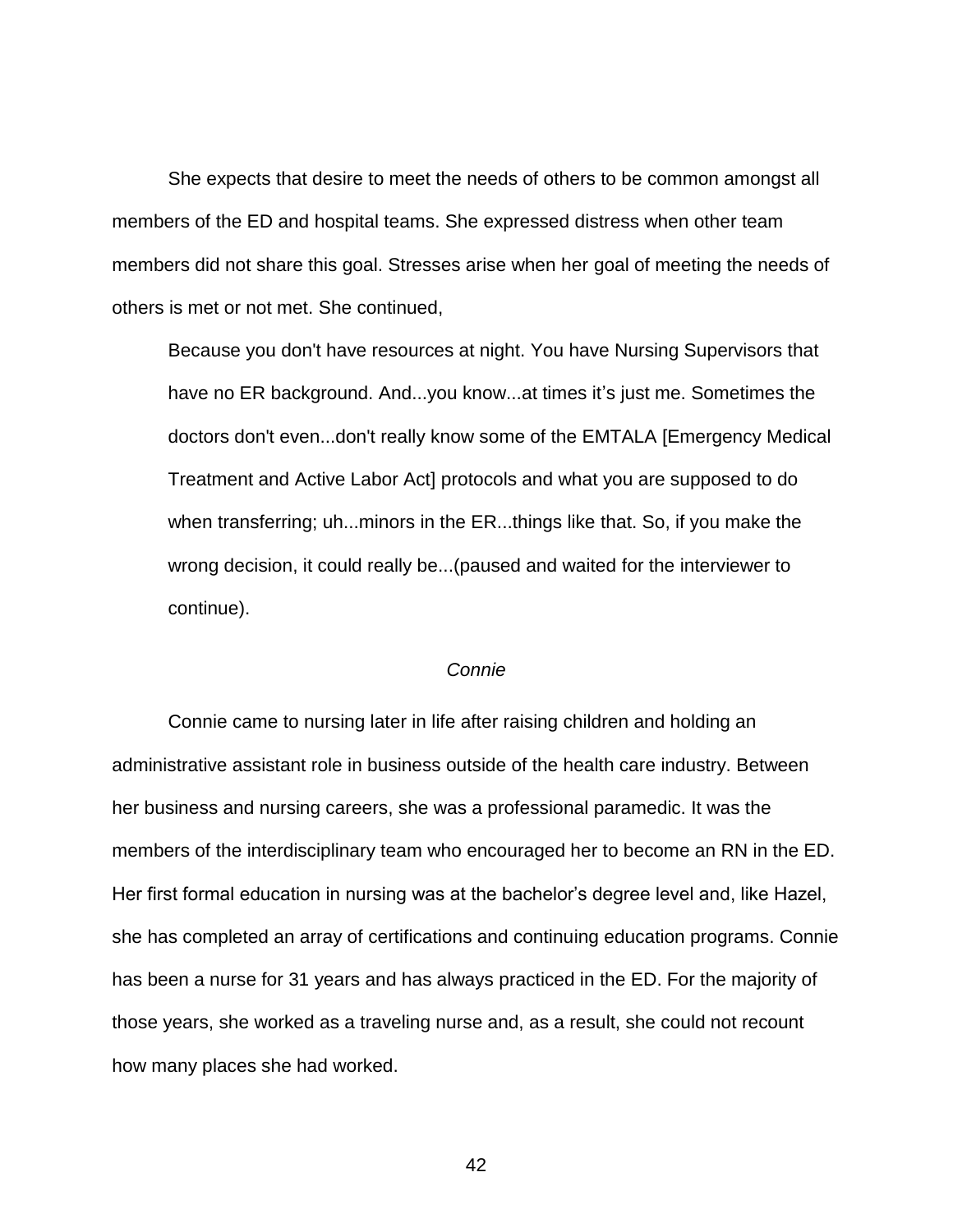Connie's goal is to practice nursing as a professional by providing care to patients that is not only safe and effective, but empowers patients to be able to care for themselves. Distress for Connie occurs when those around her do not meet this standard of professional nursing care. She has a keen sense of what fundamental skills are for an ED nurse and practices them rigidly, thus holding herself to the same standard by which she assesses others. This has benefitted more than one patient, but one particular story that she related summed up a few of her major points of distress.

I had a permanent job. I worked there for about three years. And change of shift, which I hate change of shift, because you never know what you are getting, who's been taking care of them, what they've done...and its almost like you have to see them as a new patient. So I get this kid. A little four or five year old that they said,

'He's up for discharge. So that's all you have to do is discharge him.'

Well, I went in there and looked over the assessment and I wasn't real comfortable with the assessment, so I didn't know how I was going to discharge him if I wasn't. So I started to do an assessment on him. And this kid was critically ill! When I undressed him, because he hadn't been undressed, he was all…he was all ecchymotic all through the trunk of his body. He had not been undressed the whole time.

So I went to the doctor and I said, 'I think you need to go see this child again. I've undressed him so you can get a better assessment on him.'

(mimicking doctor) 'Huff, tsk, just discharge him!'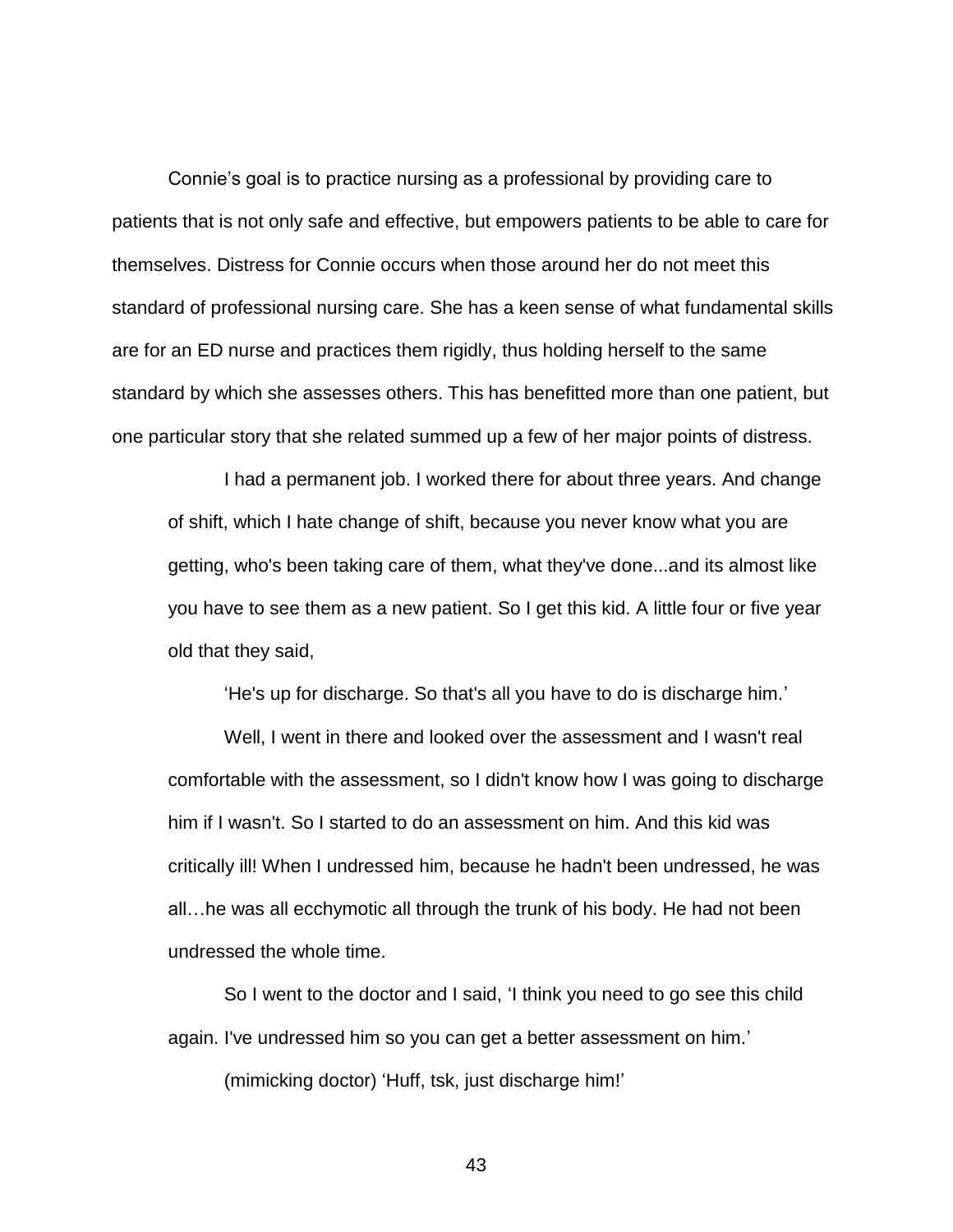I said, 'Mmmmm, no. I'm not going to do that. You need to go and see him.' I said, 'Listen, I'll bake you some chocolate chip cookies.' (Because he always liked my chocolate chip cookies.) So I said, 'I'll get you a batch of chocolate chip cookies.'

So he went in and here they...he didn't have a head injury, he had fallen from a bunk bed...he had a transverse colon rupture.

This story exemplifies a several things that stress Connie. She is driven by standards learned in her basic nursing education and maintains the goal of delivering safe and effective care. She expects nothing less from the other members of the ED team, including the ED physician. She is stressed by not being recognized for holding herself and others to that standard. Being brushed aside and not taken seriously by other members of the team is a specific example of this stressor for Connie.

### *Ike*

Like Connie, Ike was a professional paramedic. However, Ike was a professional paramedic for 13 years before he became a nurse. He went directly into the ED after gaining his license as an RN less than three years ago and it is the only area of nursing he has practiced. He does not consider himself to be a novice in the field of emergency care and feels that his current RN role is simply an extension of his long history in the Emergency Medical Services (EMS) system. Ike enjoys the fast pace of the ED and the opportunity it offers to perform procedural tasks.

When asked about what a perfect day in the ED would consist of, Ike leaned back, thought and replied that the perfect ED patient would be one that came in with a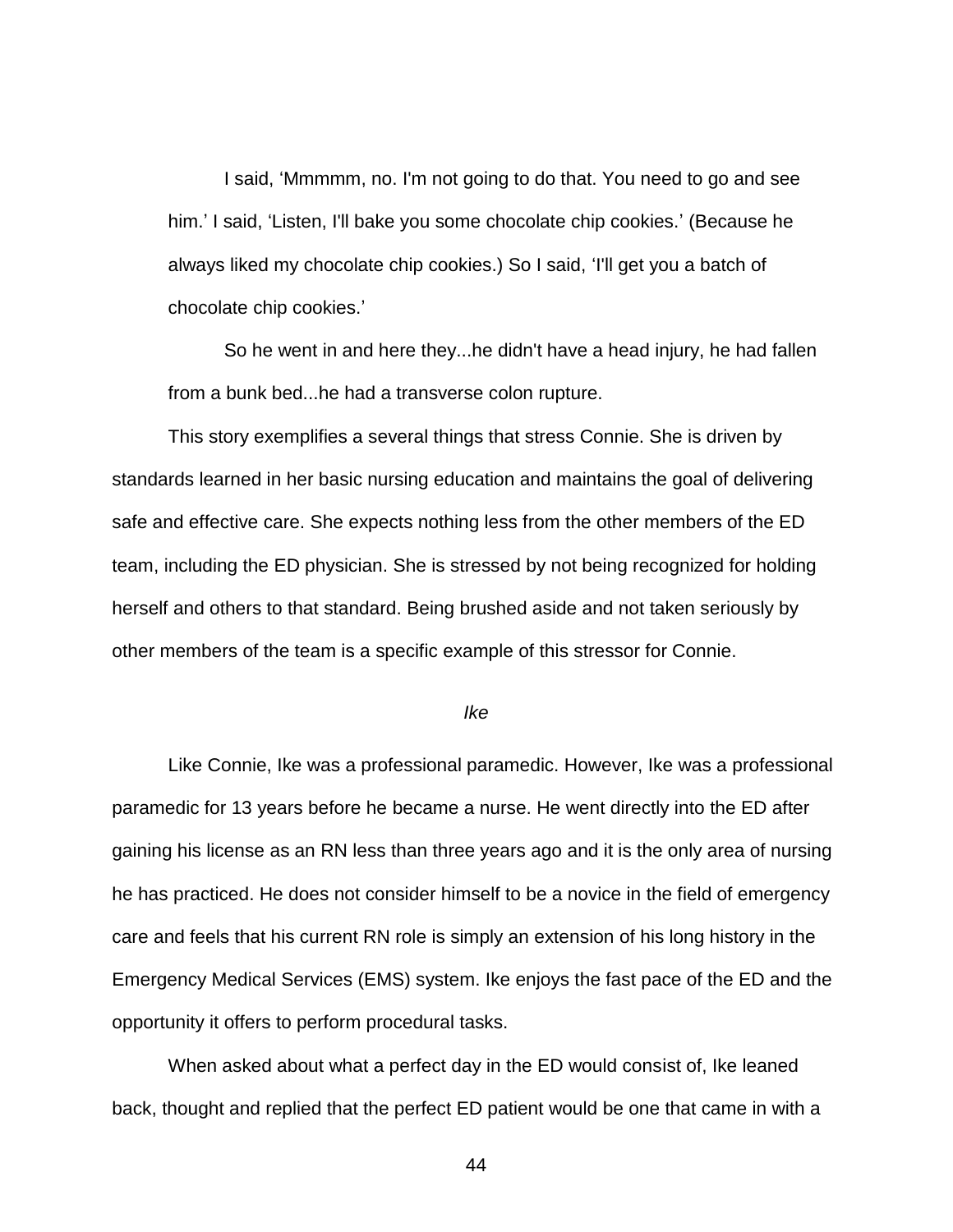cardiac problem that he could stabilize and then follow to the cardiac catheterization lab where he could assist in the resolution of the problem. Ike's practice goal is to always meet the needs of his patients by being able to provide every nursing intervention that a patient may require. When he is required to prioritize between multiple demands of patients and the demands of departmental goals, he experiences stress.

National standard is pushing for 30 minutes to get a patient who's admitted out of the ER to the floor. Period. So that's fine and dandy. In our emergency room, we still call reports to the floors. To every floor, every unit.

Um...so if I just got a chest pain patient, then I have to deal with that chest pain. So, monitor, IVs, blood, any Morphine, Nitro, Aspirin, oxygen, all of that. By the time I get back to my computer, I may have had a bed for a patient that may have come in 10-15-20 minutes ago. So now I have 10 minutes to call report, to call report to the nurse and get the patient upstairs. And if it's a PCU patient or higher, I have to take the patient up. A nurse has to go with them on the monitor.

So if I have 10 minutes, I've got to call report, get a monitor, get 'em on the patient, get 'em upstairs, turn 'em over, come back and get them off the chart [and] off the tracking board. [That] is what they're looking at.

And I have 10 minutes to do that. But, on top of that, I just had a chest pain patient and if I had discharged a patient before and we're busy, they may have cleaned a room and put another chest pain patient in there. So now, what's more important? Getting a patient who's stable, who's admitted, up to the floor or dealing with a chest pain?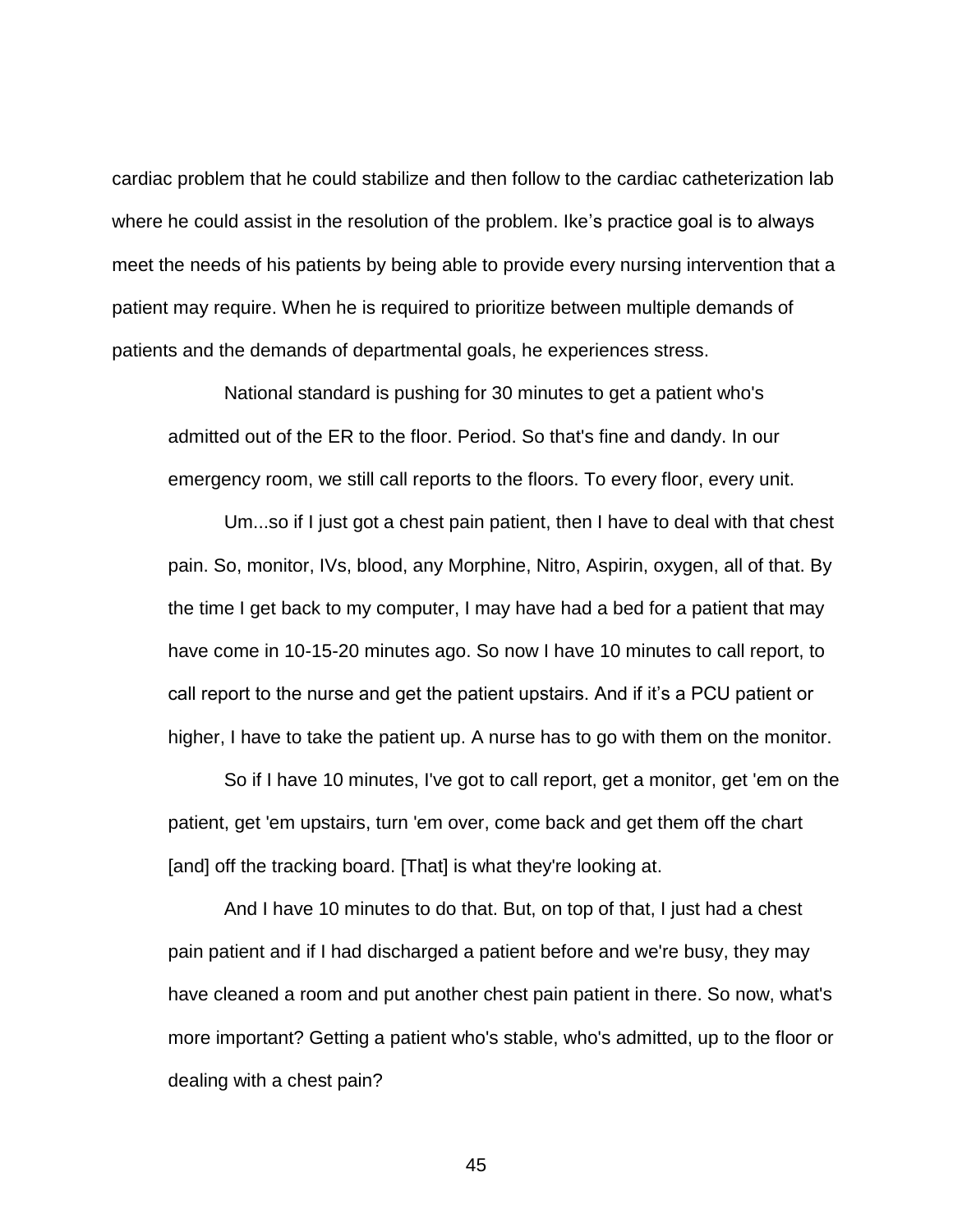Interviewer: Which is more important?

Ike: Me personally?

Interviewer: Uh huh

Ike: Chest pain. Because you are dealing with someone's life. This patient is stable (gestures to one side and the other to indicate two patients) this patient's admitted. This (gestures to first side) patient is going from one unit to another. Care for this (gestures to second side) patient has not decreased.

So, that's the stress I deal with. Patient care, doesn't really affect me that much.

The stress can be either positive or negative. When his goals for patients are consistent with departmental goals, he experiences eustress. When these goals are in conflict and he losses control over his professional practice goal, he experiences distress.

### *Janet*

Janet is a third generation nurse despite having no interest in the profession in her young adult years. It wasn't until she needed a job and obtained one as a secretary in an ED that she considered education beyond her incomplete high school education. She was so enthralled by the ED environment that she was motivated to earn her General Equivalency Diploma with the goal of going further for a chance to work in the field. She did just that 31 years ago when she completed her Associate's Degree in Nursing. Since 1980, she worked in many different facilities in several areas of the United States as both an agency nurse and as a permanent member of an ED staff.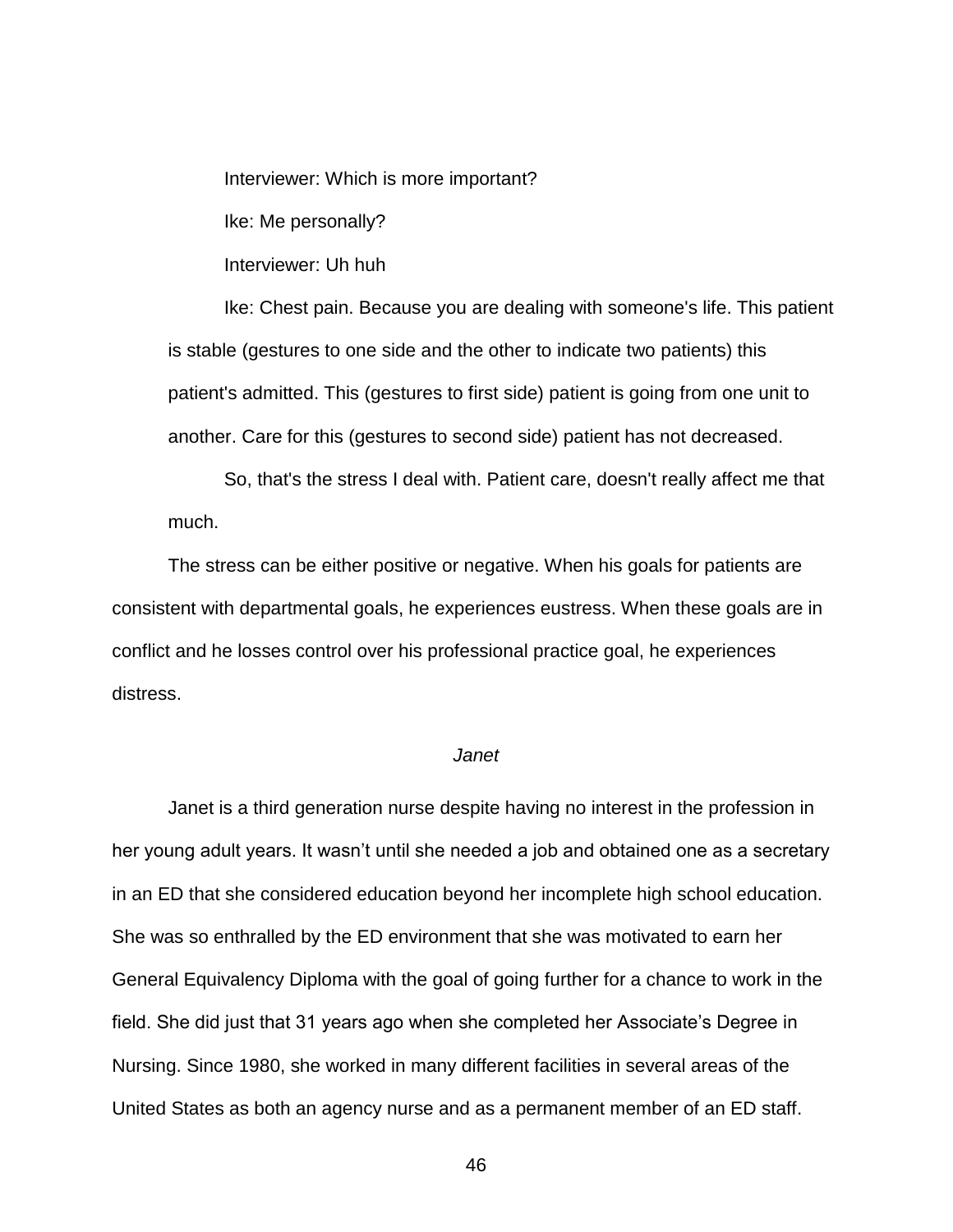She has been in her current position continuously for three years, but has been intermittently associated with the facility for nearly ten years. Janet considered earning a bachelor's degree in management to enable her to move into nursing administration, but abandoned the scholastic effort when she found a new administrative role she undertook too distasteful and returned to the bedside. She considered a Bachelor of Science Degree in Nursing, but found the academic requirements of her chosen institution to be too demanding and irrelevant to her personal goals. She loves the interpersonal interaction that she found only at the side of someone in need of a nurse.

It is the act of caring for persons and the receiving of their appreciation that motivate Janet. She sees herself as their guardian with the goal of protecting them from harm. She stated, "And to me safety, patient safety, should not be negotiable. It shouldn't be anything we ever compromise ever for any reason." She does not fear losing her license by practicing in an unsafe environment nor does she perceive a threat of violence in the workplace. Her only concern was for her patients and she is distressed by anything that threatens their safety. Conversely, any factor that allowed her to safely care for her patients was eustressful.

### *Audrey*

Like the other participants of the study, Audrey has been an RN for many years. She is a highly educated woman outside the realm of nursing. She holds a bachelor's degree in another field as well as her Associate's Degree in Nursing. She has taken her breaks from the ED on one or two instances to either practice nursing outside of the ED or to ply her craft as a fine artist. But with the exception of these one or two intermittent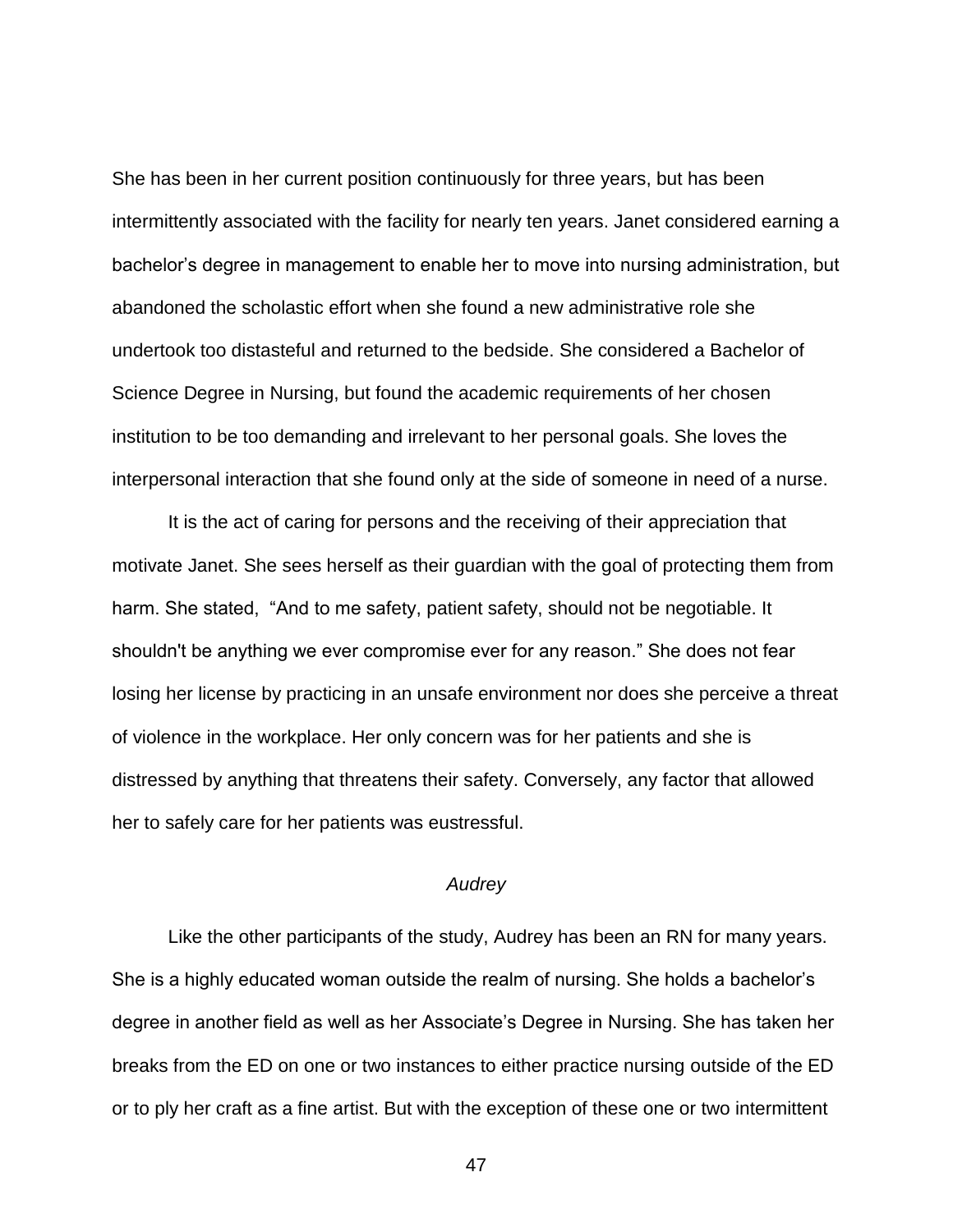years, she has worked in the ED for her entire nursing career. Audrey recognizes that there are many facets to what stress her while practicing her art of nursing.

Of main concern to Audrey is the sense of having the raw materials with which to meet the needs of patients during a day in the ED. This means not only having the proper equipment and number of staff members required, but that both the equipment and the professionals are in good working order. Her experience in facilities from large metropolitan areas to rural settings (what she refers to as her "Mayberry" practice) has given her the sense that nurses and physicians alike have an arch of effective practice habits. One could express it as a career trajectory of effectiveness. Despite their novice status, she values the youth and excitement brought to a team by the newly graduated professional. She values the high skill level and depth of knowledge offered by the seasoned professional. But when that "season" has turned to winter, and the individual is either professionally or physically frozen, she deems them to be a stress to her professional practice. She believes a good mix of skills, agility and experience is one that spans the practice continuum so that the shortcomings of one team member are offset by the strengths of another. Similar to what was expressed by Carol, Audrey also strives to meet the goal of professional practice by being a contributing member of the interdisciplinary team and expects the same level of contribution from all other team members. She carefully spoke about team members, who cannot contribute as much as is required by saying,

People on the end of their life shift. One nurse I work with only has two years until retirement but she is mentally and physically retired already…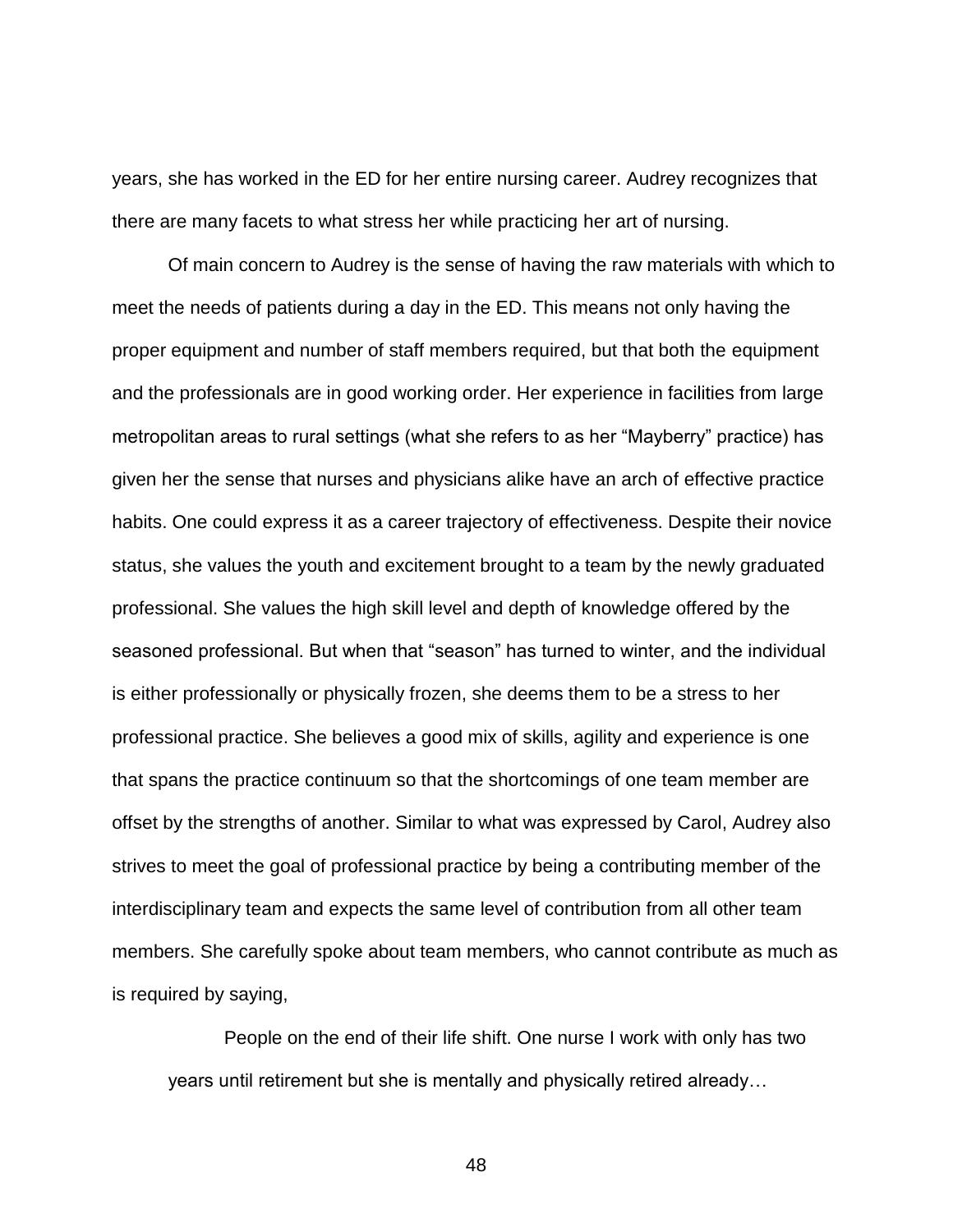She is incompetent given how she has to practice now. He is physically incompetent at this point. She cannot do for patients at this point.

### Summary of Goals and the Participants

The preceding profiles provide insight to the major interpretations of the researcher. Each ED RN comes to the ED with the goal of practicing nursing as a professional. This concept is integral to understanding the stressors experienced by the ED RN. It connects 1) the ED RN's appraisal of their surroundings, 2) the persons with whom they will work in the ED and 3) the expectations and reviews of what they can and have achieved. These three considerations are later introduced fully as the themes of Environment, Interpersonal Relations and Accomplishment.

#### Being the Emergency Nurse

The interpretation of the stories relayed by the participants resulted in an image of what it is to *be* an ED RN. *Being* an ED RN is to be a professional as a result of one's education in addition to being socialized into the profession. Traits exemplified by the professional include being an advocate of the helpless, being an intelligent technician who possesses both the ability to critically think as well as the physical abilities to perform the role of the ED RN. Being a professional ED RN is to be a seeker of fulfillment of self through accomplishment. As a professional, the ED RN is also the fulfiller of the goals of others. The ED RN is creative, innovative and ambitious. The ED RN is sometimes fearless in the face of utter helplessness. The ED RN is an actress, as Carol stated, with the ability to personify the goals that are needed for the moment she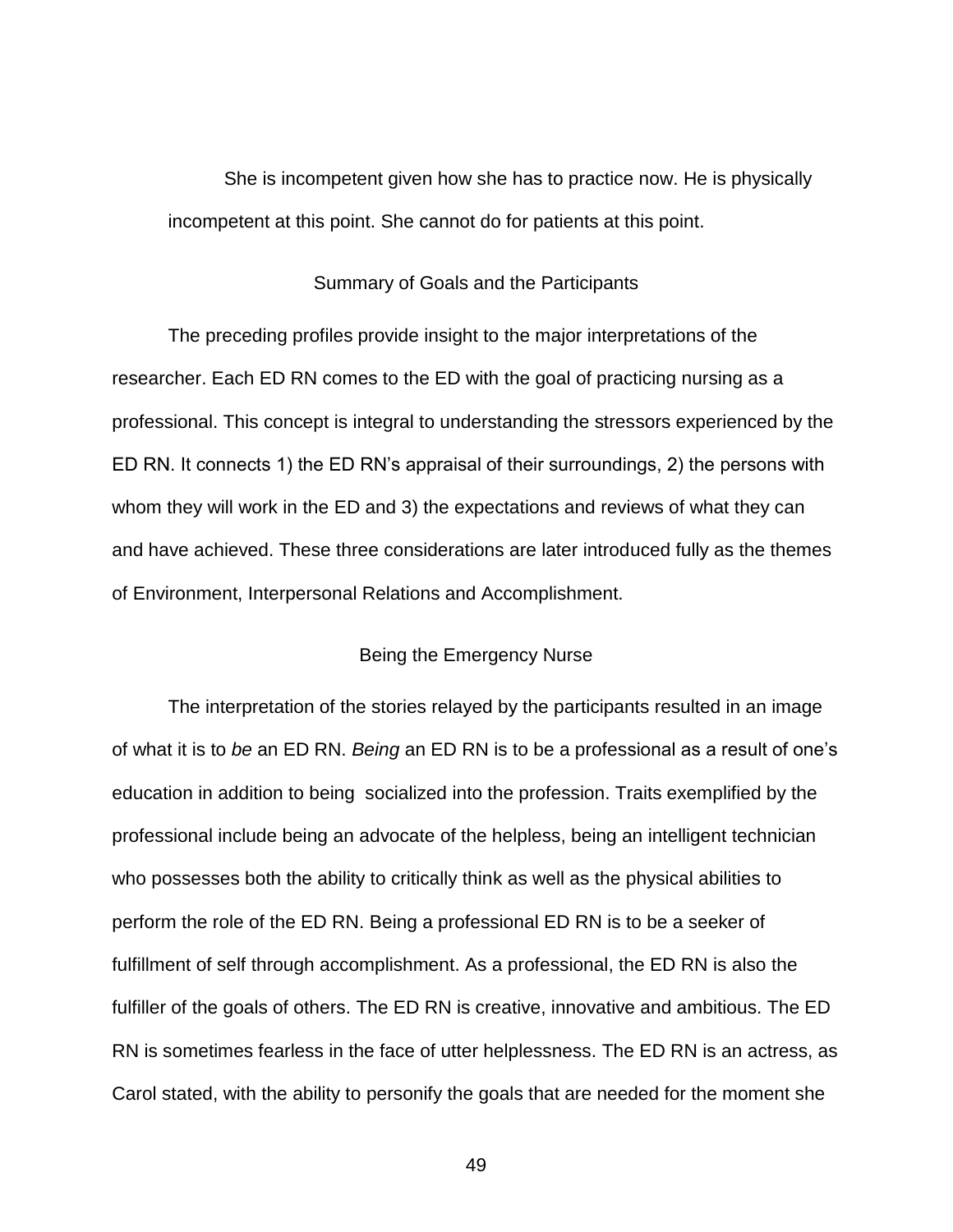is needed at the bedside of the patient, despite her personal opinions and desires. As a professional, the ED RN can provide a patient with a good death or assist in the effort to restore optimal health, all the while caring for the family of the patient and in some cases being a surrogate family for the patient. The ED RN desires and is moved only to execute his or her professional duties in the provision of care to persons in need.

The researcher found the imagery of the memorial to the women who served in the Vietnam War, who were mostly nurses, representative of the theme *being* the ED RN*.* This image may provide the reader with a mental representation of the persona of an ED RN. The bronze Vietnam War Memorial sculpture contains four figures. One is a patient and three are women in different postures that could be representative of the ED RN. One female figure depicts the delivery of care as she is seated with a soldier draped across her lap with one of her hands on the soldier's chest while she is supporting his head with the other hand. The remaining two figures are posed in attitudes of seeking external resources. One is looking to the sky in search of a helicopter and the other is kneeling in a position of prayer. The former figure represents the theme of needing adequate material resources while the latter portrays exactly what Janet expressed when she spoke of thanking her God after completing each shift. This imagery could be symbolic of the ED RN illustrating direct caregiving, mutual support of other team members and the hope of accomplishing the identified care delivery goals.

The participants interviewed for this study expressed a love of the work they perform and keep coming back until they are no longer fulfilled. As Janet stated, "I need that feedback." They return until they cannot meet the goals they set, consciously or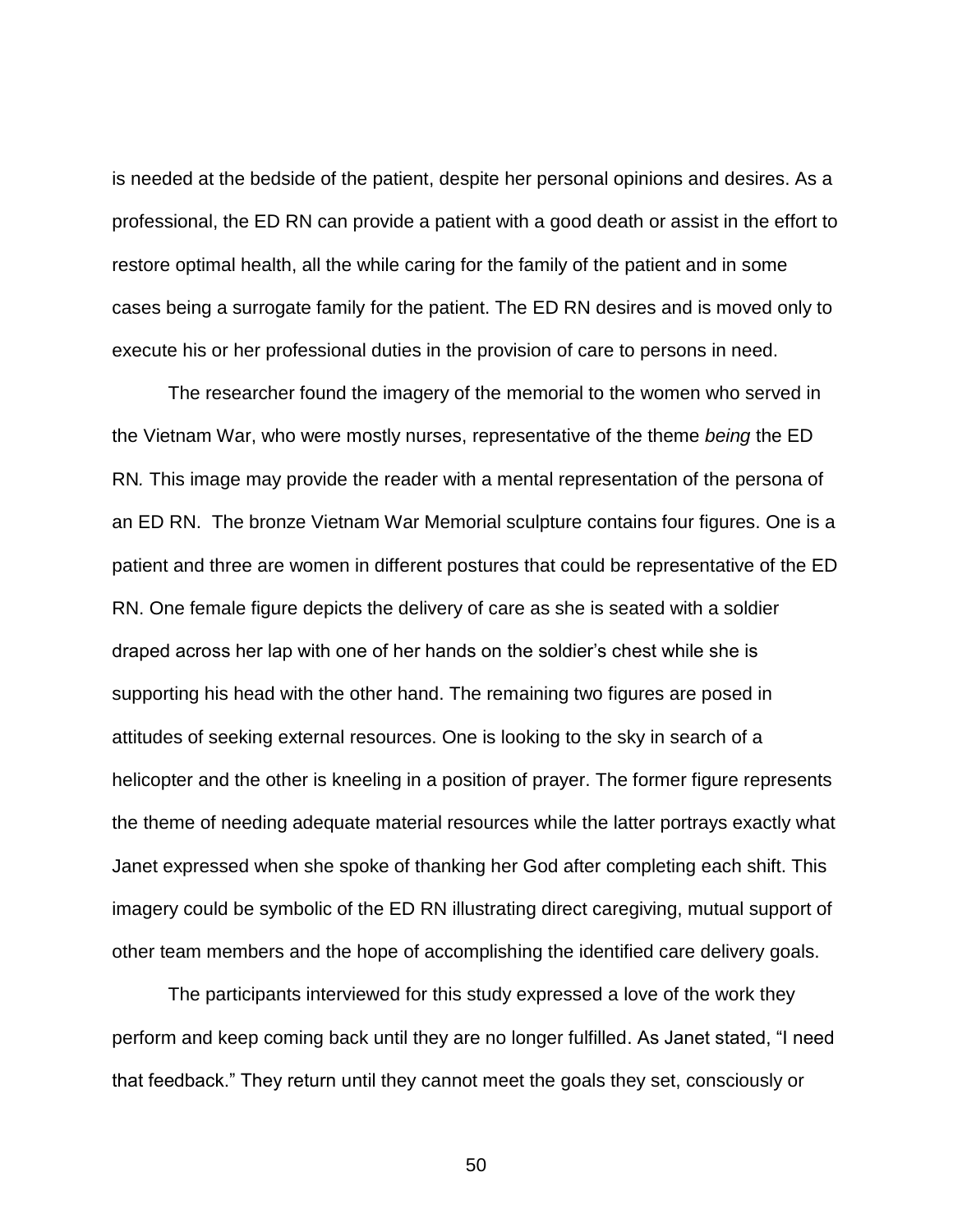unconsciously, for themselves. The stressors that either block or facilitate meeting their goals are unique to the individual, but are thematic to the specialty.

Audrey stated that working in the ED as a nurse both "addicts" and "taints". In support, Hazel, Ike and Janet all referred to themselves as "adrenaline junkies." Hazel described it best by saying,

I don't know...the crazier it gets, the better it is! I mean ER nurses don't, and generally I don't either, I don't like sitting around waiting for a patient or waiting for a patient to arrive. It makes us go crazy. We just don't know what to do with ourselves. And there are some nurses that are OK with that. (With a lowered voice tone) They're probably not a real ER nurse. (laughs)

The nurse experiences this addiction. The fix for the addiction is obtained in ways which range from the stimuli of meeting a goal to getting accolades, being a witness to healing, learning, and the blossoming of self-reliance. Perhaps the strongest fix is to experience being a benefit to someone else. But when the addiction can no longer be satisfied, the motivation to continue in the role of the ED RN may dissipate as hinted by Janet when she stated that the primary reason for working in the ED was the personal benefit.

Audrey meant that being "tainted" is the perception that others may have about the ED nurse. She said, "It's like you are the addict who will never recover. That's how they look at you." This is interpreted from Hazel's experiences as she spoke about the interactions she has had with nurses from other departments. When telling her story of attending meetings designed to foster interdepartmental communications, she states, "I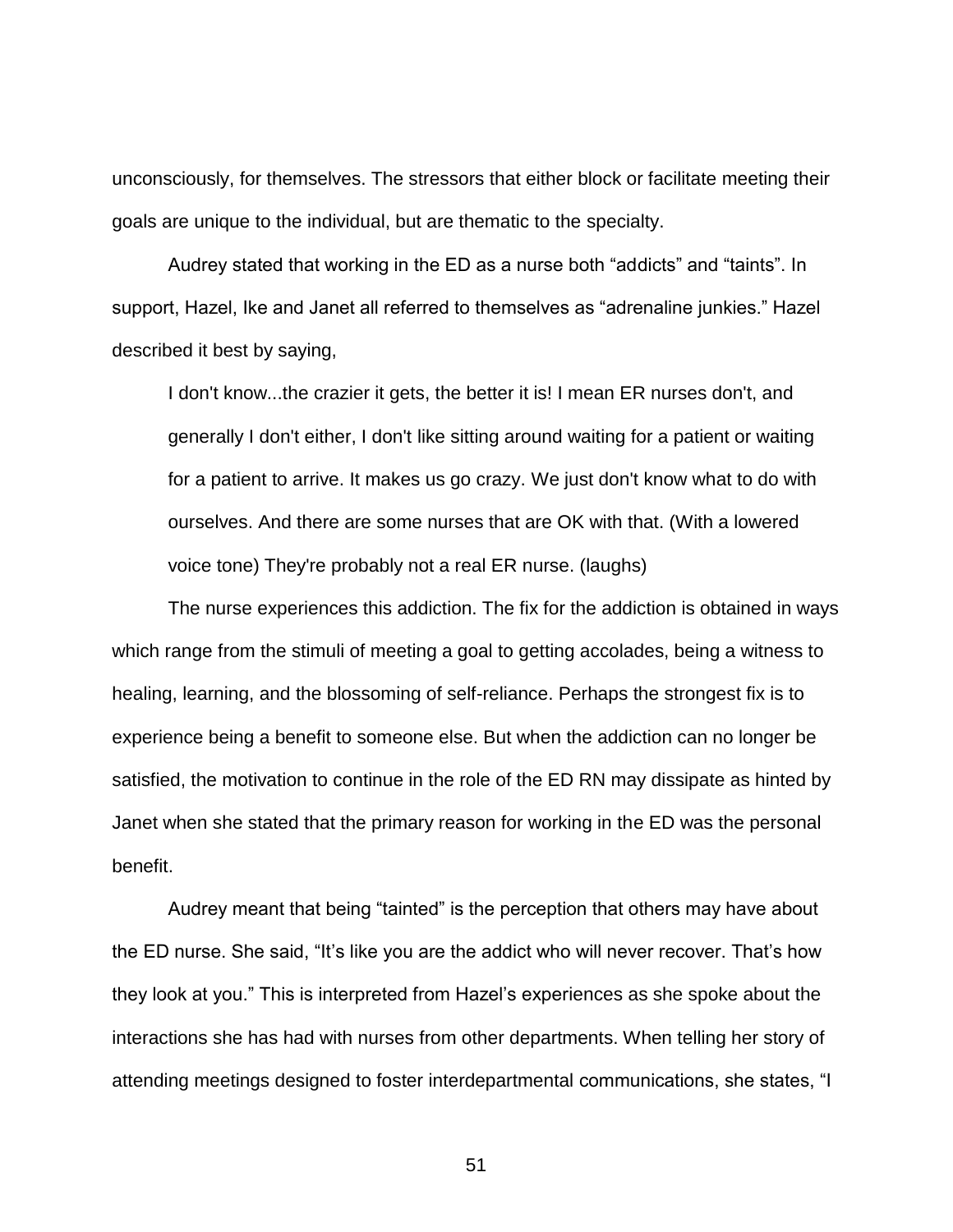sit in the corner and no one will sit next to me." She further relays at several points in the interview that the ED is a "separate part" of the hospital and is often left to its own devices to serve the needs of all other departments. All participants voiced the negative stress of battles between the ED and the rest of the hospital. Examples ranged from not being a part of the social milieu in interdepartmental gatherings to being abandoned by nursing supervision and denied the professional cooperation of other departments when transitioning patients to various levels and venues of care. Hazel stated,

Um, a lot of the nursing supervisors have no ER background or don't even support the ER. It's always…if I tell you something about the ER or the floor, you're going to go with the floor. You're going to side with the floor. Bad, good, doesn't matter because you are just prone to that. We are separate entity of the whole hospital. And the ER for a very long time was a separate entity of the hospital.

You know, you are on your own, you do what you have to for yourself or 'We'll just take the patient off your hands, but that patient better be stable!' (Wagging her finger as if being scolded.) 'And everything better be done before they go upstairs!'

We treated the emergency, now we can do whatever we need to do with them. But people don't see it like that, you know?

Overall, the goal of the ED RN is to practice nursing as a professional. To practice nursing as a professional means to not only provide safe and effective care to all patients, but to be an contributing part of the interdisciplinary team and to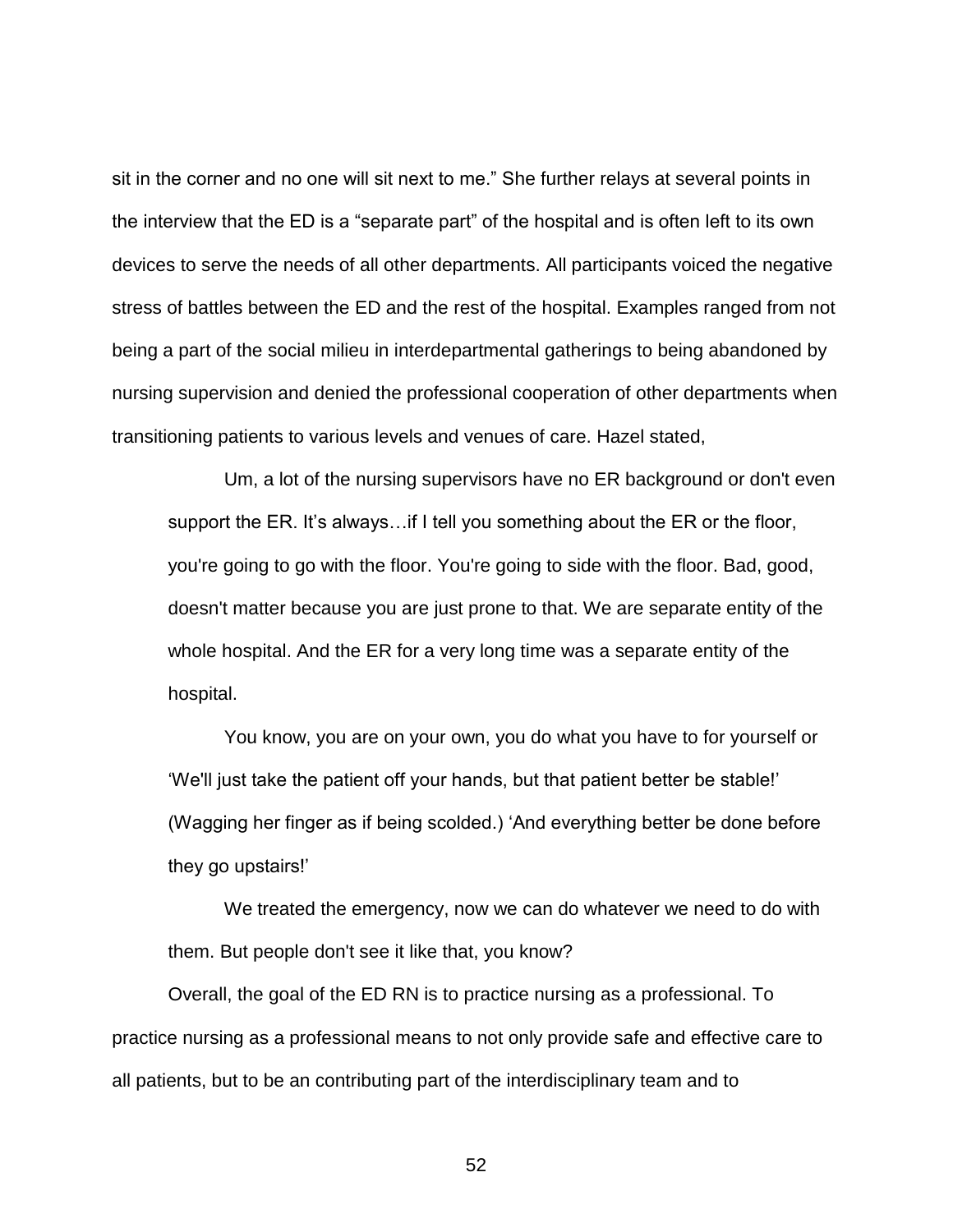autonomously use their knowledge of nursing to its fullest extent. Having the control in the workplace environment to function according to the dictates of what each ED RN envisions is eustressful. Repeatedly experiencing a eustressful working environment fosters satisfaction in the role thus fostering continued practice, acquisition of experience in patient care, professionalism and serves as a deterrent to burnout (MacDonald, et al., 2001).

### Stress and the Goal of the ED RN

When asked about their experience of stress, all participants were able to offer stories of stress as they lived the experience of being an ED RN. It was interpreted from these stories that while each participant was in the act of expressing examples of distress and eustress, they were making a comparison between their vision of how they wanted to practice as an ED RN and how they were actually practicing as an ED RN. If the environment was conducive to meeting their goals, they expressed stories of eustress. Distress was the result of a non-supportive environment. Likewise, the persons with whom they had worked played a significant role in distress and eustress. If the staff made for positive interpersonal relations, the ED RN could expect to accomplish his or her goals. If the staff interacted negatively, the likelihood of accomplishing goals was reduced which, in turn, fostered negative stress. When the experience matched the vision, they told stories of eustress. When the opposite was true and the experience was in contrast to the vision, they told stories of distress.

The circumstances experienced by each of the participants were often similar. But no matter the similarities, the theme of having the support to provide professional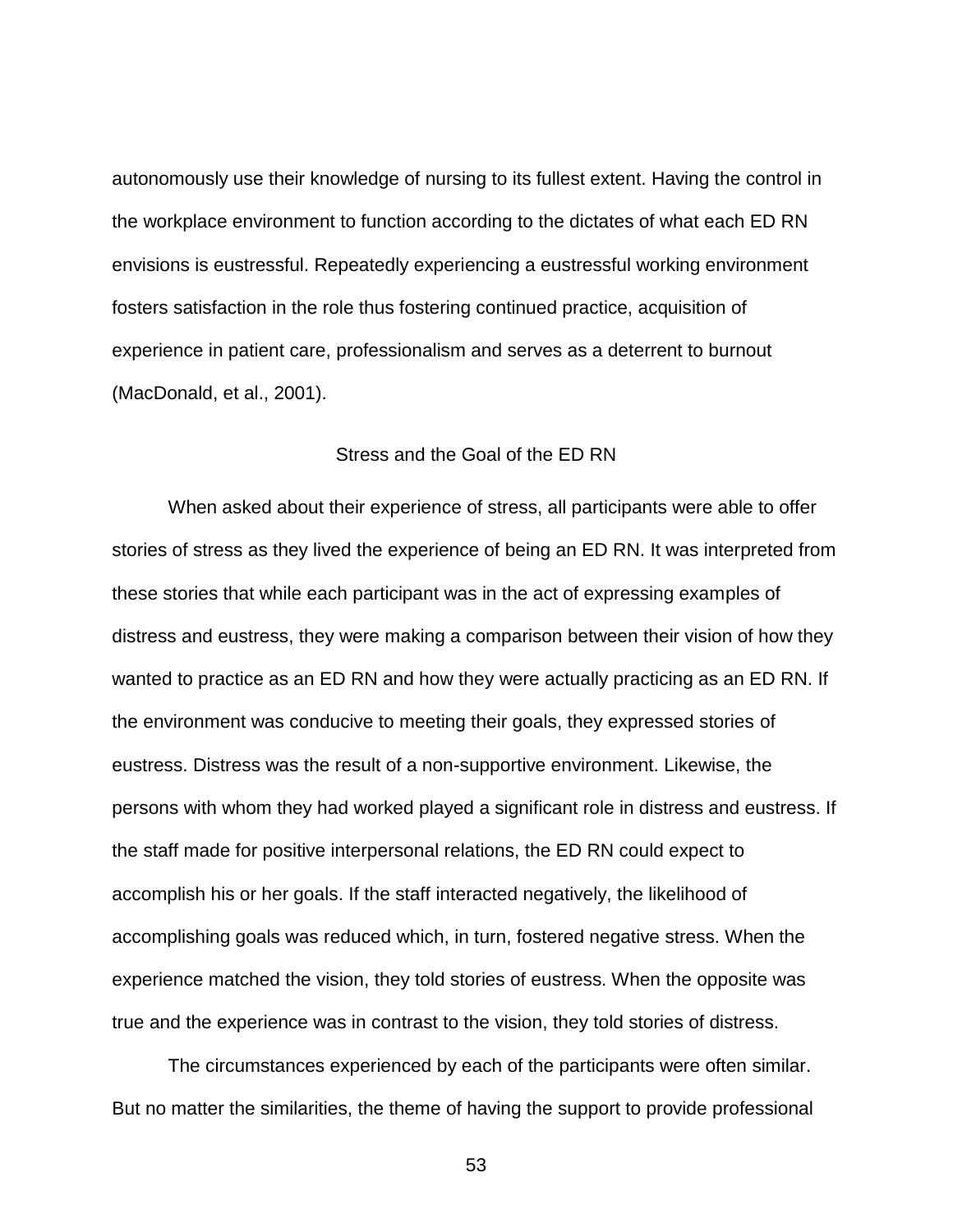nursing care was interpreted to be the goal, which all the participants worked to achieve. This goal can be objectively conceptualized as being able to provide safe and effective care for patients. Stress was assessed in relation to being able to meet the goal of being able to provide what they defined as safe and effective care. When the ED RN experienced circumstances that affected their ability to meet the goal of professionalism it caused frustration and they experienced distress. When the ED RN experienced circumstances that supported their ability to meet the goal of professionalism, eustress was experienced. The appraisal of stress was identified within the context of three themes: Environment, Accomplishment and Interpersonal Relations.

### Stress Appraisal

The technique of considering the existential concepts of Spatiality, Corporeality, Relationality and Temporality as suggested by van Manen (1990) was used to create the themes of Environment, Accomplishment and Interpersonal Relations. The spatial existential is represented by the theme of Environment and its supporting subthemes. The corporeal existential is represented by the theme of Accomplishment and its supporting subthemes. The theme of Interpersonal Relations and it supporting subthemes represent the relational existential concept and creates a connection between the spatial and the corporeal. As a whole, the themes of Environment, Accomplishment and Interpersonal Relations as experienced by the ED RN make up the temporal existential. Temporality can be used as a gauge of distress and eustress while working a shift in the ED. The proverbial statement, "Time flies when you are having fun," and the antithetical implications of that proverb perfectly illustrate the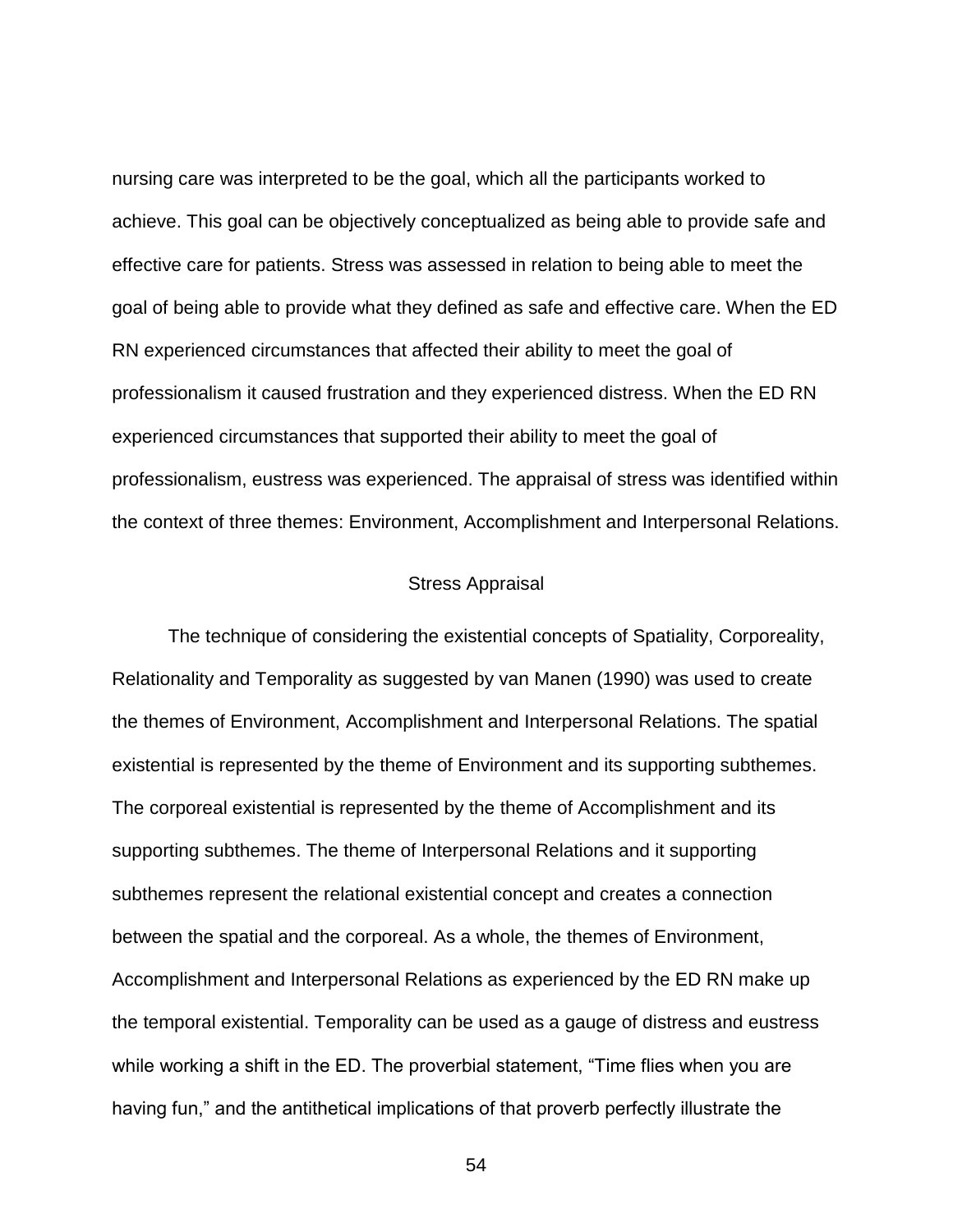interweaving of these concepts as thematically connected. Figure 1 illustrates the Stress Appraisal Triad as it dipicts the relationship of the themes of Environment, Accomplishment and Interpersonal Relations.





### *Environmental*

From the spatial existential perspective (van Manen, 1990), the surroundings of the ED are unique. No other physical area of the acute care facility resembles the ED. The Environment represents the physical space as well as the overall appraisal of the working environment by the ED RN. The make-up of the Environment is twofold. It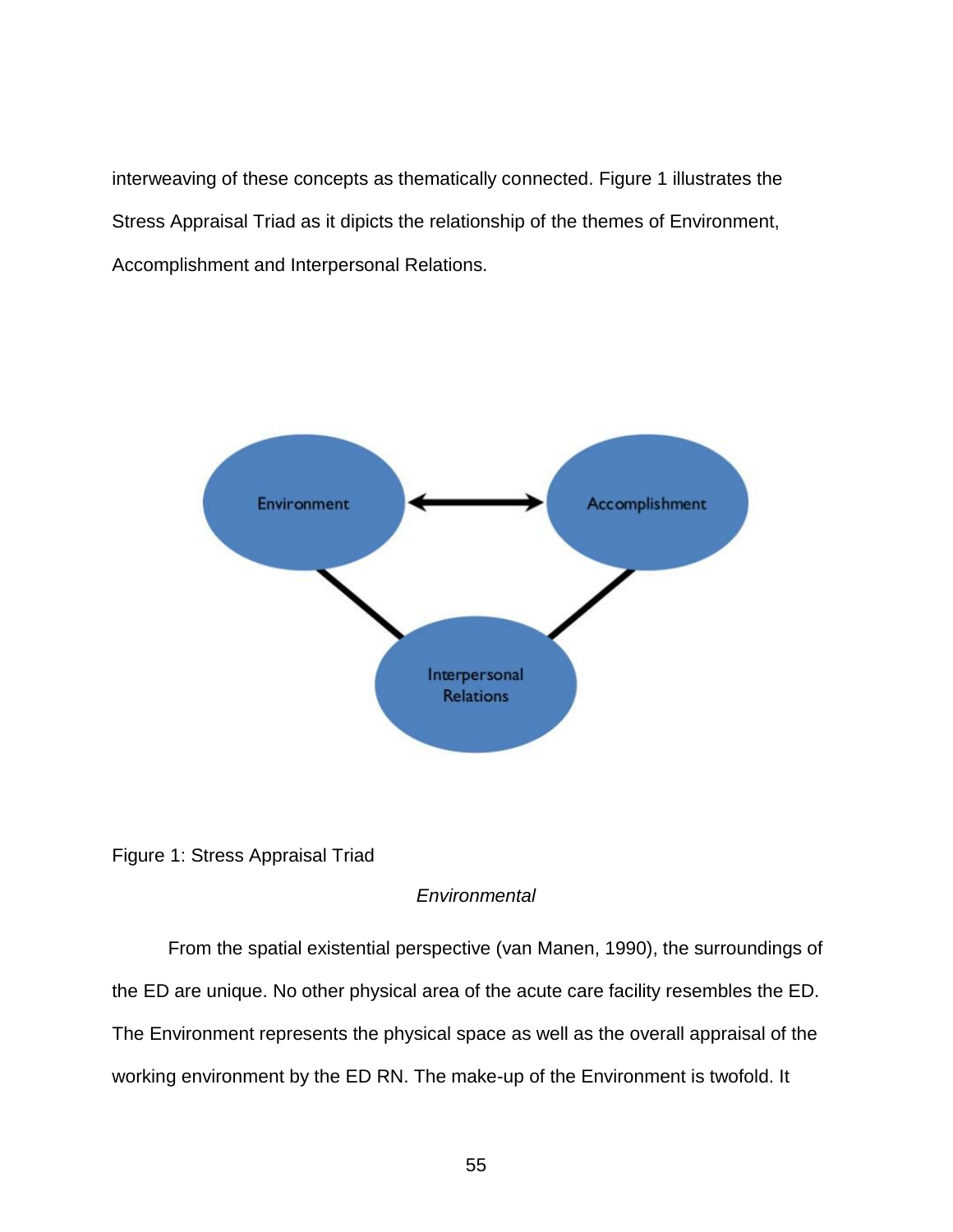includes the members of the interdisciplinary team and the skills and knowledge each brings to the team. It also includes the material resources such as supplies and equipment that are required by, and available to, the ED RN.

Study participants expressed several aspects of the ED environment that contribute to the experience of being an ED RN. The subthemes that were interpreted as contributory to the perception of the Environment include the following: 1) Chaos and Resources, 2) Shift Culture, 3) Knowing the Patient, 4) Excitement, and 5) Practice Efficiency. Each of these subthemes had a positive and negative potential effect when the ED RN considered the stress associated with the Environment. Each of these subthemes is expounded upon in the following sections.

### *Chaos and Resources*

The participants brought out one particularly applicable example. It was that of chaos. Interpretation of the Lifeworld of the ED RN would be incorrect if the intersection of temporality and spatiality were left out. Specifically, the ED represents chaos to some. However, the temporality of chaos is tempered by probably the most common determinant of stress, which is that of the resources of the environment. An abundance of resources resulted in the transformation of a potentially disastrous day into being a day of triumph. A day without the necessary resources was the source and commonality of all things negative from feeling unfulfilled in the role of the nurse to committing errors of care, terminating in feelings of being abandoned by those whose role it is to support the ED staff. Having a busy day was both a great and a terrible thing. It was great in that it could make the day swish by in a flash or terrible in that the clock could seem to drag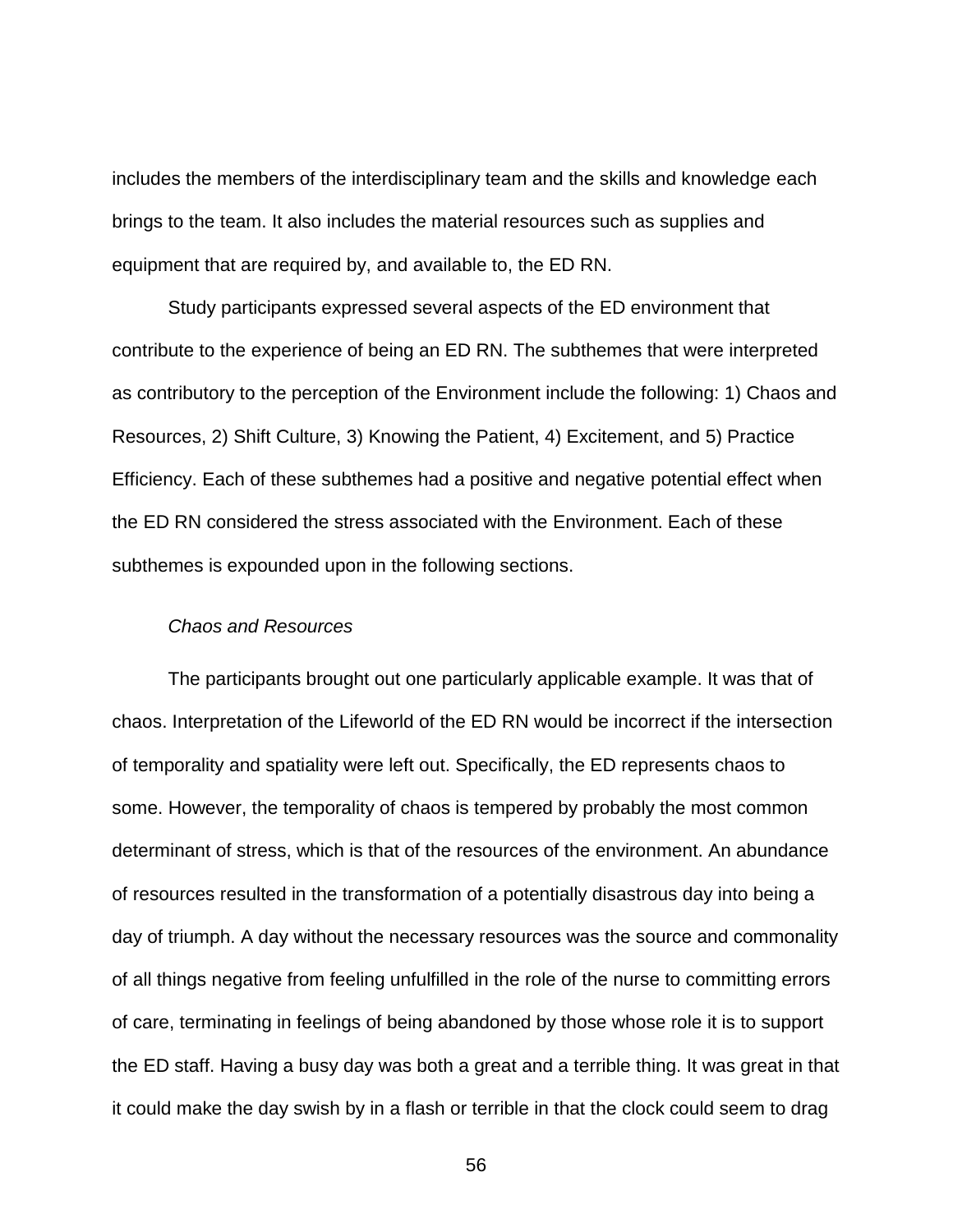on endlessly no matter how busy the department. The temporal difference was directly attributed in the interviews to the level of resources at the command of the ED RN.

The concept of resources took multiple forms. Janet and Audrey strongly voiced distress from the lack of functioning equipment they needed to offer safe and effective care. In response to the question of what negatively stressed her, Audrey stated, "When there is no back up and no functioning equipment around." Refusing to swap equipment with in-patient units when admitting patients and hoarding supplies were ways Audrey spoke of to ensure that the ED was stocked with the necessary tools such as reference materials to provide safe care and thereby prevent negative stress. She said, "I bring my Droid to work so I can look up things because the nurses do not have Internet access." Janet voiced a specific concern when she spoke of dreading being assigned to a specific set of rooms for her shift. She told the story of her battle to obtain suction regulators for four rooms in her department. She related that this battle has raged for the entire three years of her association with her facility. Having been defeated in her quest to work in a well-supplied environment, Janet simply resorts to stealing the equipment from other areas of the facility when she is able to anticipate that her need for a suction regulator is imminent. While they both experienced negative stress due to a lack of basic equipment, they still identified ways to meet the goal of being prepared to provide safe care. Unfortunately, confiscating equipment from one area in the facility to be used in another does not address the root cause of the problem, the overall shortage of basic equipment in the ED.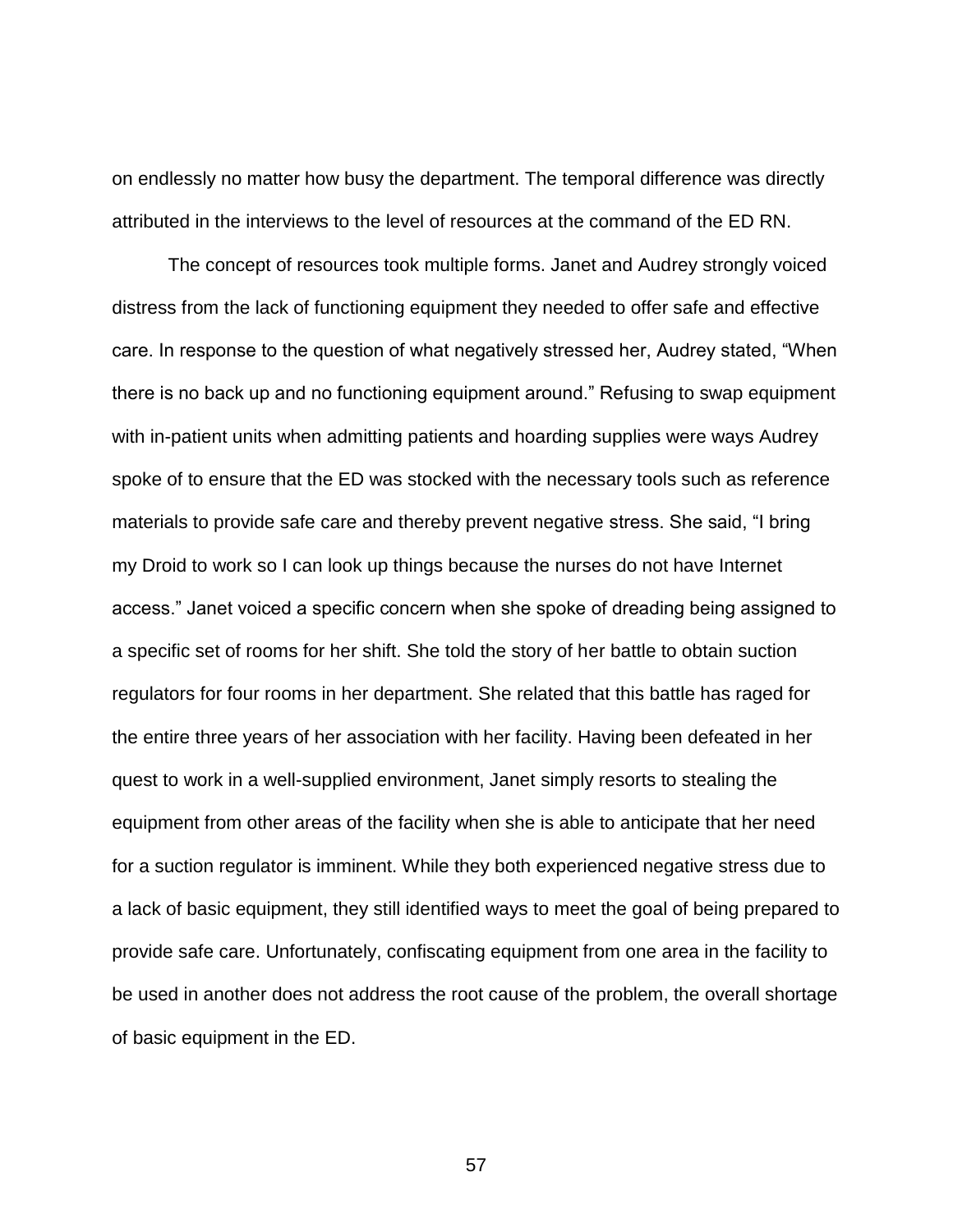### *Shift Culture*

The Environment of the ED takes on a different character as it is influenced by the culture of each shift. Hospital departments such as the ER are operational 24 hours per day, 365 days of the year and the nurses function in the department at all times. However, unlike other hospital departments, unlimited numbers of patients of all levels of severity arrive and depart from the ED around the clock. The number of patients coming and going to and from the department tends to ebb and flow in a circadian rhythm to match the activity level of society. As a result, the day shift, typically from 0700 to 1900, is different from the night shift, which spans from 1900 to 0700 the following calendar day. Additional work shifts overlap the traditional day and night shifts match the ebb and flow of patient census. Thus, the subtheme being addressed different shift cultures according to the time of day.

Individual nurses interpret the benefits and drawbacks of each shift or time period according to their own perceptions and preferences. The notion of shift culture can take on a dual meaning; a distressful or eustressful experience as experienced by the individual nurse. For example, Ike sees the final hours of the overlapping shifts and the majority of the night shift as boring because he perceives it to have the potential to not be as busy.

We have 5pm to 3am... and we have a, um, 1pm to 11pm. So the 1 to 11pm is a really cool shift. Five to 3 is OK up until about midnight, 1 o'clock. Then it starts to wind down.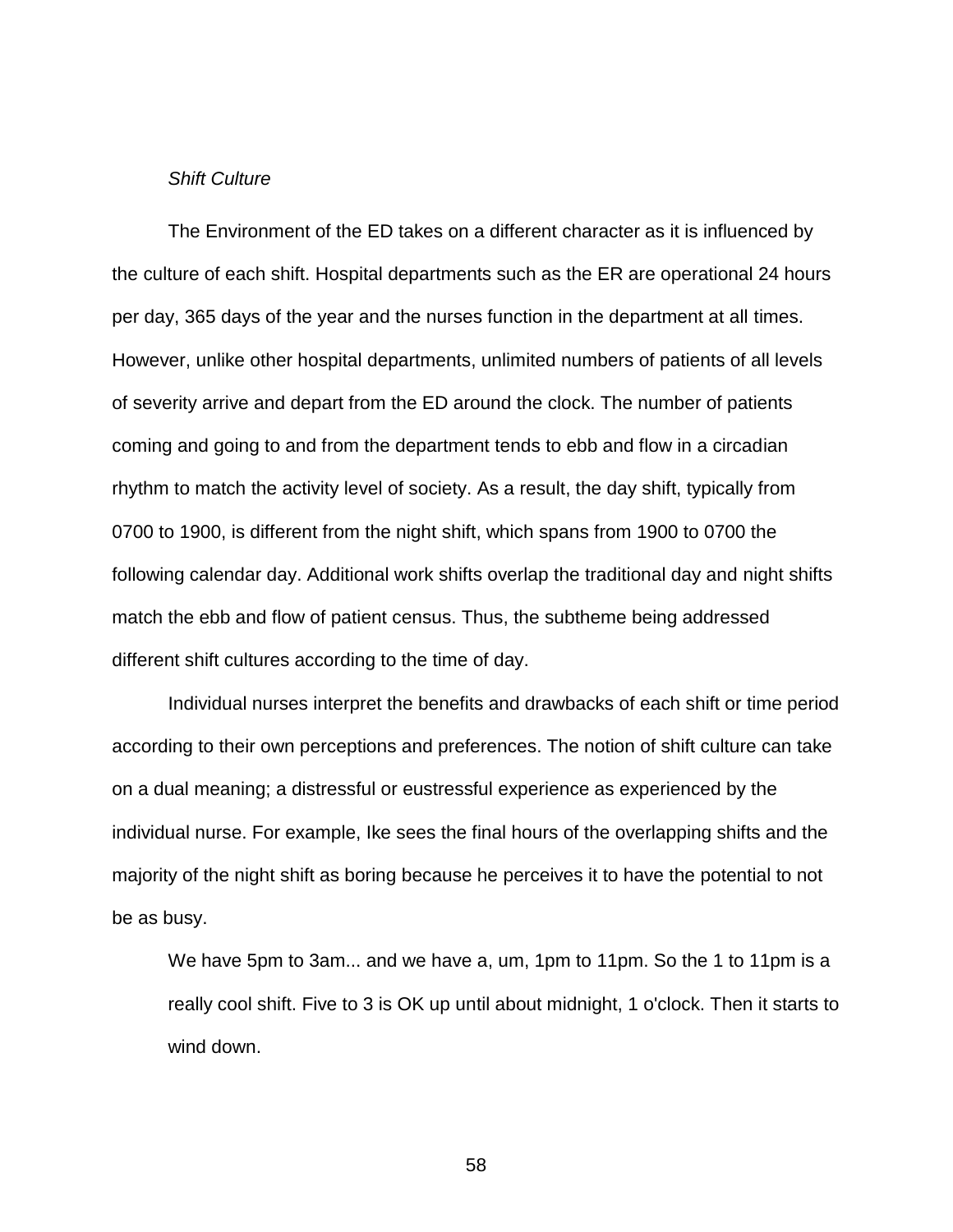In contrast, Carol sees the night shift as potentially more chaotic due to the limited resources available.

Well, there have been times where we can get 7 and 8 ambulances in a matter of an hour. And when you are on night shift and those resources are a skeleton crew, its very overwhelming. And basically you do whatever you can do to get by and to (pause) not to get by, but to stabilize the patient and move on to the next one. You know, make sure the patient's safe. Make sure the patient's pain free. OK! Next ambulance!

But despite this possible stressor, she prefers the night shift because it fits her familial need to spend more time with her child during normal waking hours of the day. Ike sees the lower number of patients as a barrier to his goal of being able to use his skills, thus he assesses certain shifts accordingly. On the other hand, Carol's goals are balanced by allowing her to meet familial needs by risking experiencing a distressful shift as a result of having department resources overwhelmed. Therefore, the theme of shift culture is not in itself a positive or negative influence on the individual ED RN, but merely a consideration to be made when assessing the contribution to the individual's experience.

#### *Knowing the Patient*

The transient nature of patients is part of the ED Environment. Patients arrive and depart in a matter of hours as opposed to a matter of days as in other areas of the hospital. A great attraction for many of this study's participants was the thought of taking care of different people during their time in the ED as opposed to caring for the same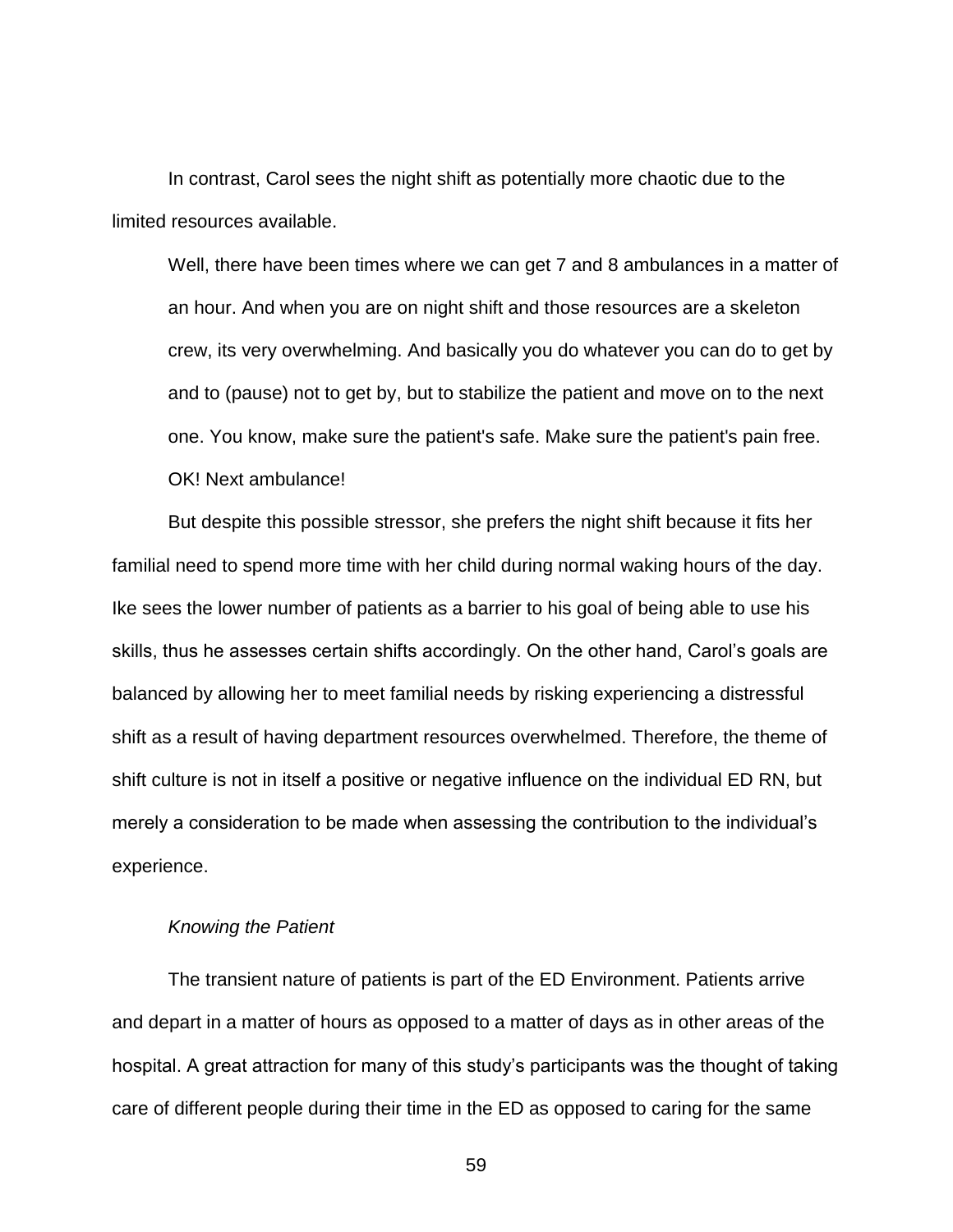individual shift after shift. Carol introduced the subtheme of knowing the patient when she spoke about both the boredom and the advantage of caring for the same patient for several shifts when she was a nurse on an inpatient Medical/Surgical unit. She expressed that caring for the same patient shift after shift became negatively stressful because of the familiarity gained and subsequent boredom. In contrast, she spoke of the advantage of knowing her patients' histories and their needs intimately in order to facilitate their care. From her experience as an ED RN, she relived this positively when she spoke about being able to more effectively care for a recent ED patient when he returned the day after she had cared for him and his family.

The other day we had this guy that came in and I had just taken care of him a couple days before and I was like, 'You know what? I'll take him.' Because I know his history. I know the family, you know, yes it sucks what's going on for him right now, but it's kind of like refreshing to know that you are taking care of a patient that you know everything about. You already know the history, you know, that whole piece of it is already [there] and you can focus on the interpersonal things with the family and with the patient.

They are like 'Hey [Carol]! How's it going?' (Laughs) And its comforting for them too, that they don't have to sound like a record player repeating themselves over and over again.

But for Carol, the overall advantage of not having the same patients repeatedly was a positive aspect of the ED. For Carol, the dual nature of knowing the patient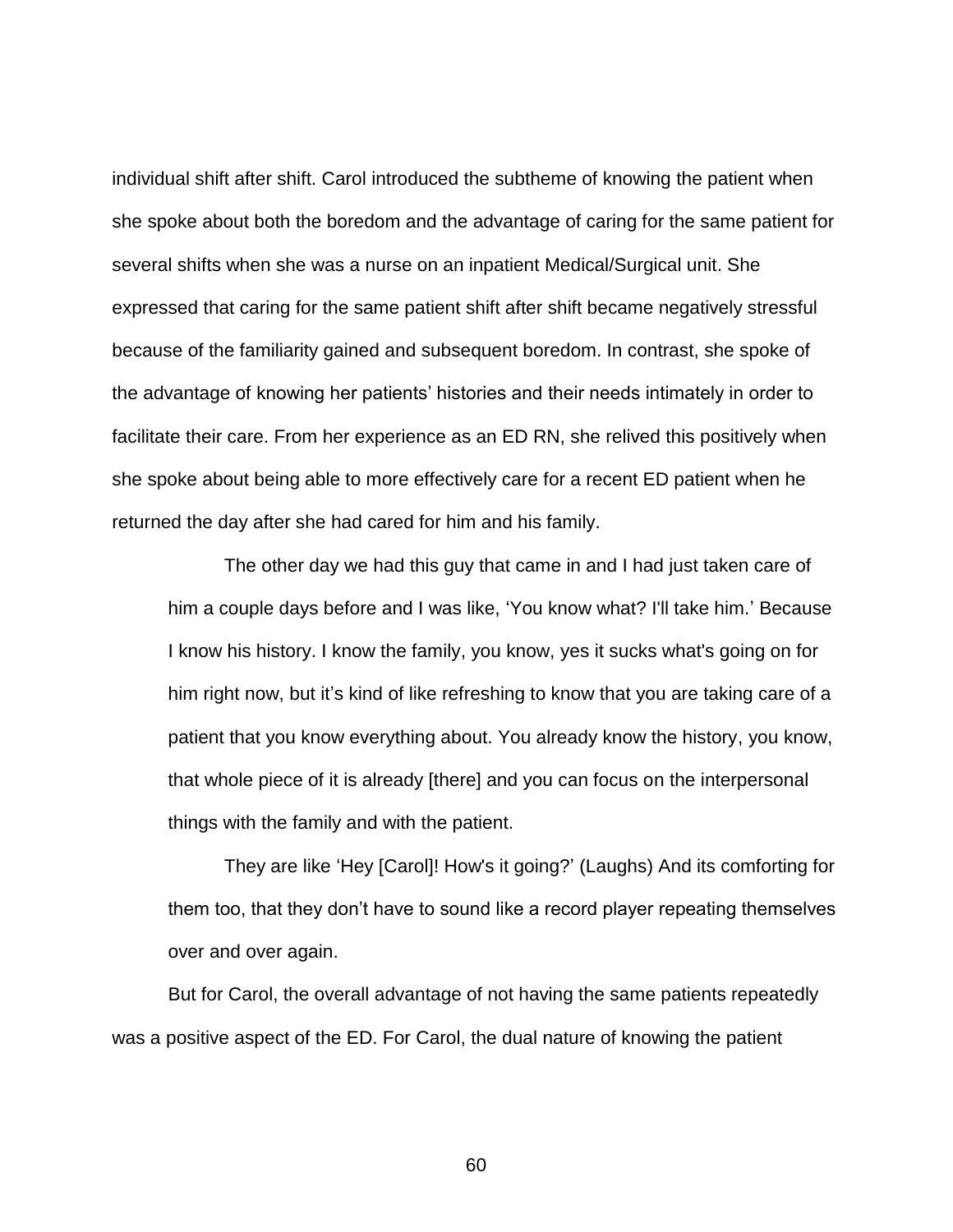required her to assess its stressfulness from the two different surroundings of her Medical/Surgical practice and her practice in the ED.

Knowing the patient from Ike's experience took on a negative connotation when he relayed two stories about patients that were well known to the staff of his ED. His perception of both of these patients further illustrated the dual nature of knowing a patient. While both patients had a condition in need of treatment, Ike relayed that the staff of his facility viewed the patients as using resources that could be better used by others due to the individual self-care choices of the patients.

In his first story, Ike spoke of a patient with chronic pancreatitis. As is not unusual for the condition, the patient routinely sought care in his ED for acute exacerbations of the condition. These exacerbations could be as often as two or three times per week with periods of remission during which the patient did not present to his ED for care. Similarly, a second patient presented to his ED routinely for acute episodes of pain as a result of Sickle Cell Anemia. Both patients required unusually high doses of pain relieving medications and other palliative modalities.

Ike relayed the staff's perception of these two individuals with both compassionate pity and frustration.

Well this particular patient, she may have, um, there's some time frames in three months she's be there 20 times. And in the next three months she's been there twice. And the next three months she's there 60 times. So...and I don't know what her cycle is. She does have medical issues, but once she's discharged or admitted, I don't know what her home, not necessarily her home situation, what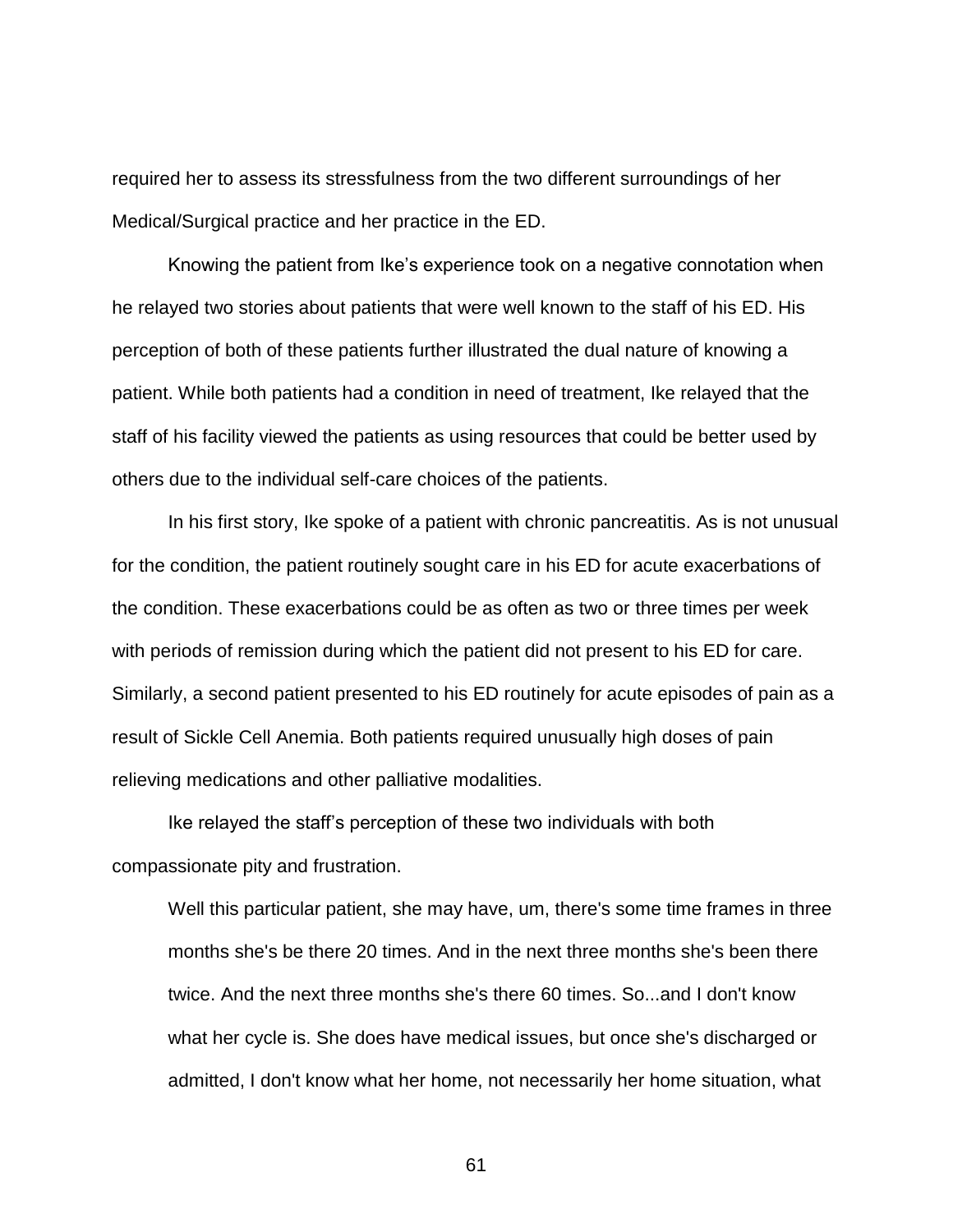her follow up care is…So she has chronic and continued abdominal pain.

The staff had compassion for the objective maladies that each patient suffered. However, when one of the patients was discovered to have broken into a sharps container in search of narcotics, Ike and the staff began to view that patient with distain because of personal choices that bring into doubt the actual motivation for seeking care.

She has sickle cell anemia. And she has sickle cell crises. But hers is different. We've actually caught her taking the sharps box, wrapping it up in the towel, walking to the bathroom, cracking it open and pulling out syringes. So hers is drug as well as she has a medical issue. She did have a port for some amount of time which helped because you can't get IVs on her either. But her port became infected, so they had to remove that.

Therefore, knowing the patient carries a dual meaning. In situations where the party is known and assessed by the ED RN to have legitimate complaints as seen in many acute or chronically ill persons with objective maladies, the stimulus is deemed to be positive as it facilitates compassionate care. Conversely, when the patient is known and assessed to have maladies of a more subjective or socially unacceptable nature, the interaction can be negatively stressful because that individual can be seen as wasting the time and resources that would otherwise be spent caring for others.

#### *Excitement*

Unlike many other areas of a hospital, the ED must accept, evaluate and stabilize every person upon arrival at the department for care, no matter what their complaint, prior to being processed for admission. As a result, the ED RN cannot anticipate what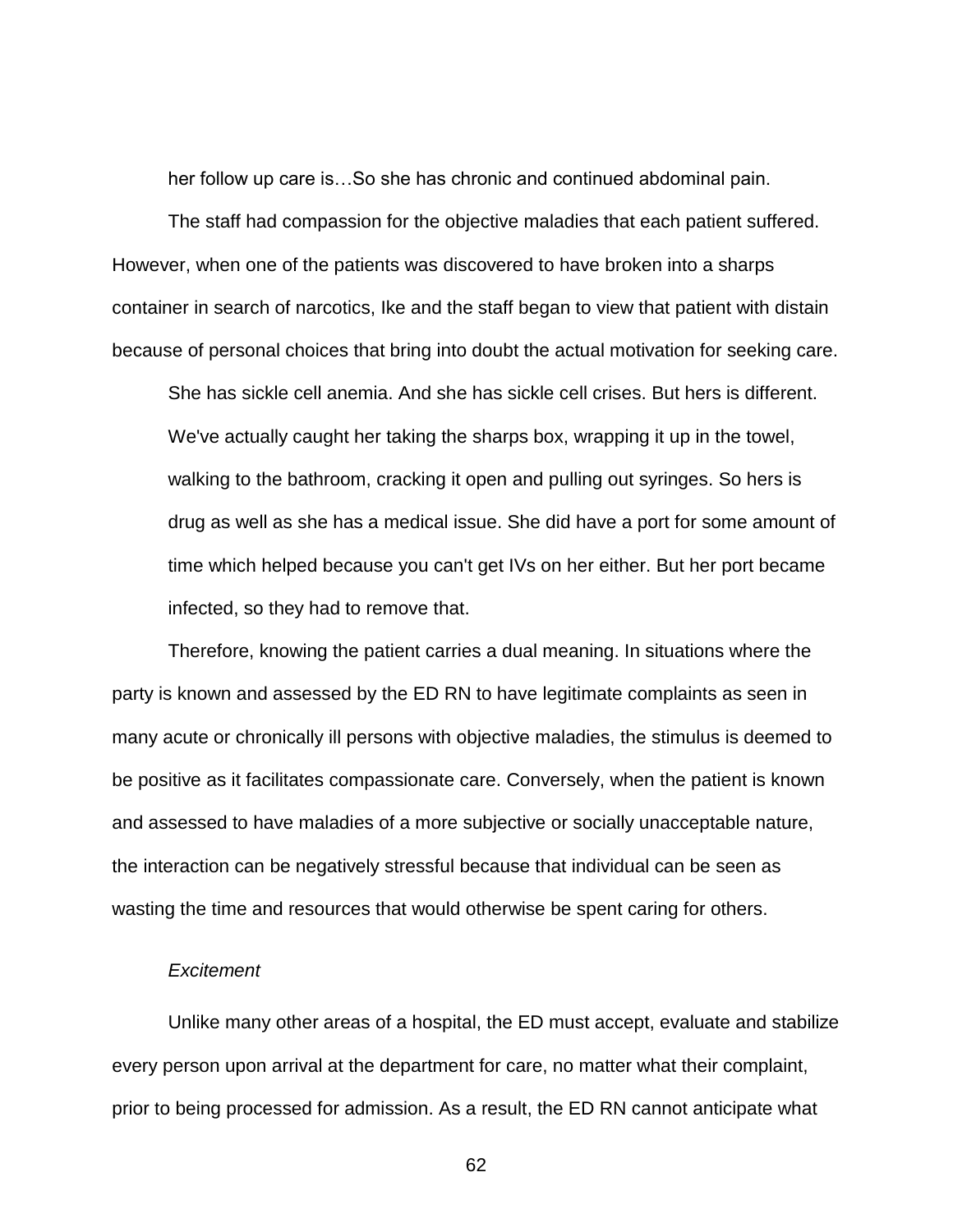conditions a patient will have when they arrive at the ED.. Unstable patients cannot be transferred to most inpatient units or to another facility until they are fully evaluated and stabilized. The study participants cited this facet of the ED as one of the reasons they chose to become an ED RN. The excitement of the Environment of the ED was interpreted from the materials provided in all the interviews eustressful experience.

The mystery and surprise of each patient, however, was not the sole reason that the participants considered the ED to be exciting. Contributing to the subtheme of excitement is the related idea of using one's skills to solve patient problems. Figuring out what problems patients were experiencing and taking on the challenge to unravel such mysteries added to the excitement of the ED Environment. The idea of excitement was best captured when Hazel discussed the challenge of deciphering the signs and symptoms of patients. The interpretation came not so much from her words as it did from her facial expression and body language. Even though her words were simple, when describing an incident where a patient had a potentially contagious condition, "I'll investigate you with my full gear on!" her eyes opened wide, her mouth spread into a large and toothy grin, she sat up in her chair and leaned in towards the interviewer with a straight back and shoulders held high when her thoughts changed to this aspect of being an ED RN. Being able to use the skills and intellect that the ED RN possesses to meet the goal of solving the mystery and providing care is an exciting proposition and source of eustress for the ED RN.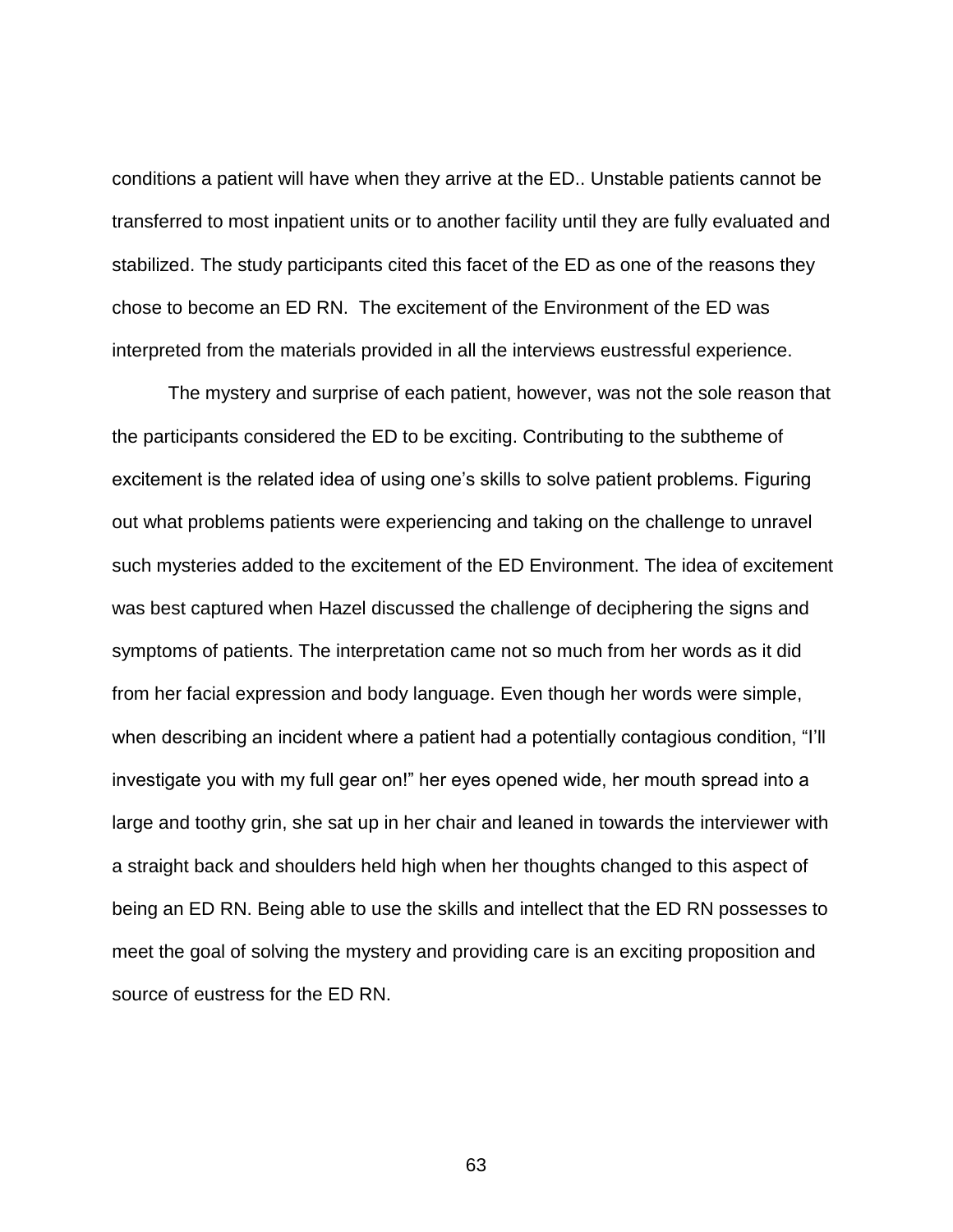#### *Practice Efficiency*

Practice efficiency is a subtheme of the Environment that directly affects the stress level of the ED RN. Practice efficiency must be understood to mean the provision of safe and effective care without delay or excessive expenditure of resources. The excitement of taking on whatever comes through the doors of the ED is tempered by how efficient the practice is at any given moment during the time the ED RN is working. Having the time to fully explore and decipher the complaints of every patient not only depends on the number of personnel and resources the ED RN has, but depends on how well the team is functioning. The more efficient the practice of the department, the more motivating the situation is assessed to be and is, therefore, eustressful. Concepts that have been interpreted to influence practice efficiency include interdisciplinary collaboration, interpersonal friction, peer support or friction, interruptions while engaged in critical tasks such as medication preparation or charting, resource shortage or abundance and managerial demands and innovations that are assessed to be counterproductive by the individual RN.

The Environment of the ED is a representation of the Lifeworld of the ED RN. It is the physical space in which the ED RN practices. Even though that physical space cannot be altered, it can be appraised by the individual ED RN to be a distressful or eustressful setting based upon the time of day or night being worked, who the ED RN is caring for, what conditions pathologies the ED RN is dealing with, members of the interdisciplinary team and how all of these considerations fit together to support the goal of being able to practice nursing as a professional.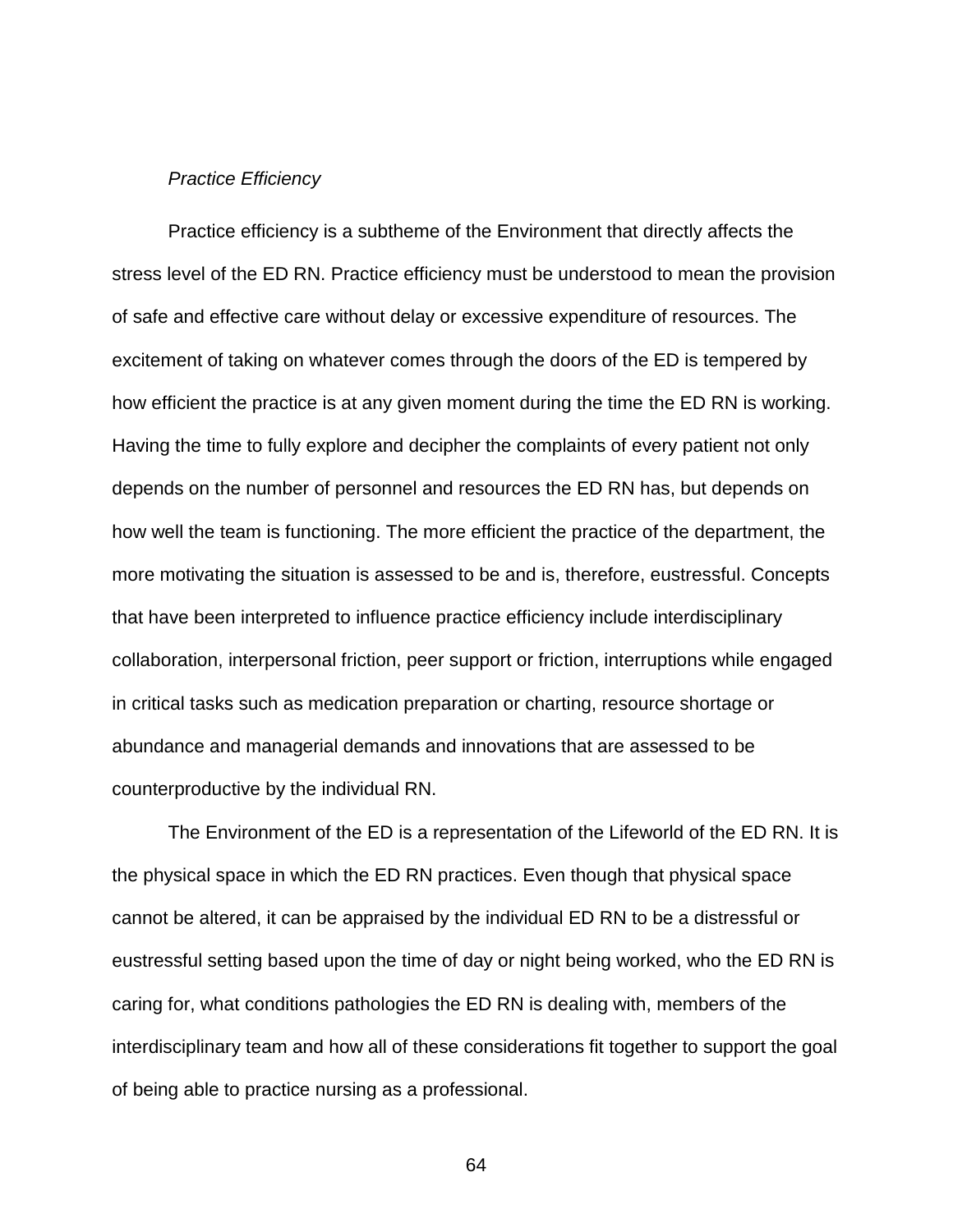#### *Accomplishment*

Each of the study participants addressed the fact that they had a goal related to what they wished to accomplish while functioning as an ED RN. The idea of asserting a personal goal is by definition, egocentric, therefore, the theme of Accomplishment is created from the corporeal existential (van Manen, 1990). Whether or not each participant met the challenge of achieving his or her goal resulted in a level of satisfaction somewhere on a continuum from Being Satisfied to Being Dissatisfied. These polar end points will be presented as subthemes related to Accomplishment. Being unable to meet goals produced distress in the ED RN and was generally manifested in a feeling of Being Dissatisfied. The subtheme of Being Dissatisfied resulted in the following: 1) Helplessness, 2) Restricted Autonomy and 3) Doing Harm. All of these sequelae of Being Dissatisfied are in opposition to meeting the goal of professional nursing practice. Conversely, being able to meet the goal of professional practice produced eustress and generally manifested as Being Satisfied. When the ED RN was Being Satisfied, they were engaged in: 1) Solving the Mystery, 2) Using Skills, 3) Doing Good and 4) Being Appreciated. To illustrate the importance of Accomplishment to the ED RN, nurses expressed having a love of the nursing role and placing great value on the ethos for caring for the patient. Being able to practice the nursing role as a professional brought great satisfaction. Janet said,

I love nursing. (uses a soft, endearing whisper) I can't imagine. I come home and say to my husband, 'You know, if I couldn't do this, I don't know what I'd do. There's nothing else I could ever do. I love nursing.'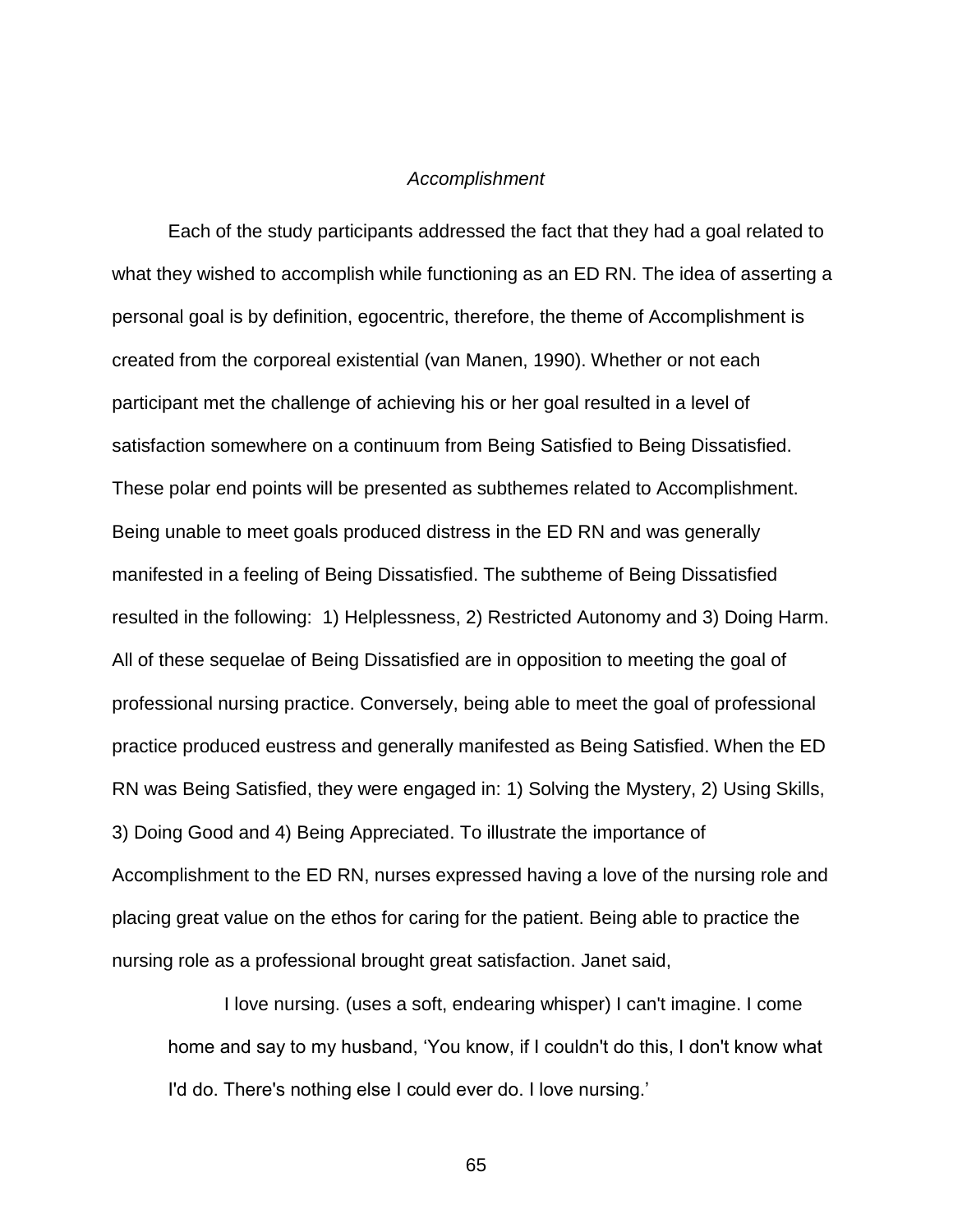You connect with people so regularly and get the feedback that you helped them and I just (pause) love that. I thrive on that.

## *Being Dissatisfied*

Dissatisfaction as a result of not being able to practice as a professional ED RN occurred after experiencing situations in which the participants felt that they could not act according to the needs and best interests of their patients. Instances relayed by the participants are presented as the supporting subthemes of 1) Helplessness, 2) Restricted Autonomy and 3) Doing Harm. All of these subthemes are in opposition to meeting the goal of professional nursing practice.

#### Helplessness

When participants told the stories of their worst days as an ED RN, they reflected upon the feeling of not being able to accomplish what they have identified as needing or wanting to do. Hazel told a tale of having a patient who was in need of a neurosurgeon. She indicated that the neurosurgeon on call that night actively shirked his responsibility to care for the patient and refused to cooperate by not assuming the in-patient care of the patient. Meanwhile, the ED physician remained insistent that the patient be cared for by a neurosurgeon. With the refusal of the neurosurgeon in direct opposition, Hazel was caught in a tug of war that could only be won by breaking the Emergency Medical Treatment and Active Labor Act (EMTALA), a Federal law which regulates the transfer of patients to and from acute care facilities. This breech of statute brought with it a new host of repercussions from not only the federal government but from the facility to which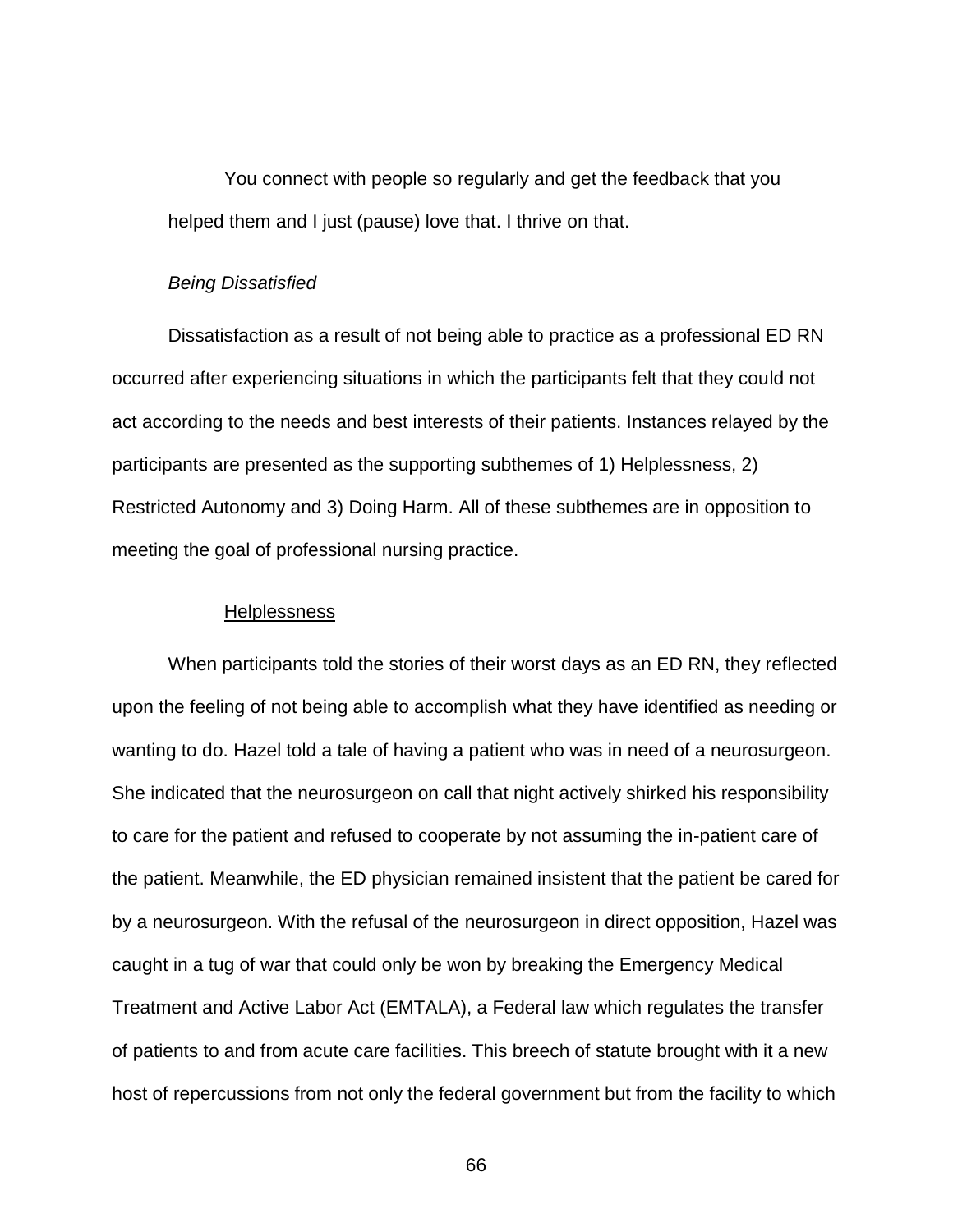she transferred the patient as well as the administration of her own hospital. Hazel was caught in a no-win situation and felt completely helpless because no matter what she did, she expected to be blamed for being wrong.

It wasn't even so much that I made the wrong decision. I already knew that I was making the wrong decision, but I couldn't stop it. It was a transfer; that one of our; um; one of our neurosurgeons was on call. This patient was a neurosurgical patient. Doctor was on call. He was in Georgia. Would not come and see the patient. Would not accept the patient. His, the person that was over him, told us to keep calling him, which we did.

He finally called back and the same thing. He wouldn't come and I told the [ED] physician 'You cannot transfer this patient.' and he says,

'Well, I can't get anyone to come in and see them, so I have to.' I said,

'I know, but you have to start calling people. If not, we'll start calling people.'

In the middle of the night, no one responded. So it came down to either you transfer this patient or this patient is going to go down very quickly. We chose to transfer and we got fined.

I know I was doing the wrong thing, but it, its, there was no way to go around it.

Being helpless may include refusal to accept or otherwise prevent an inevitable event. It may include being overwhelmed due to inadequate resources. It may include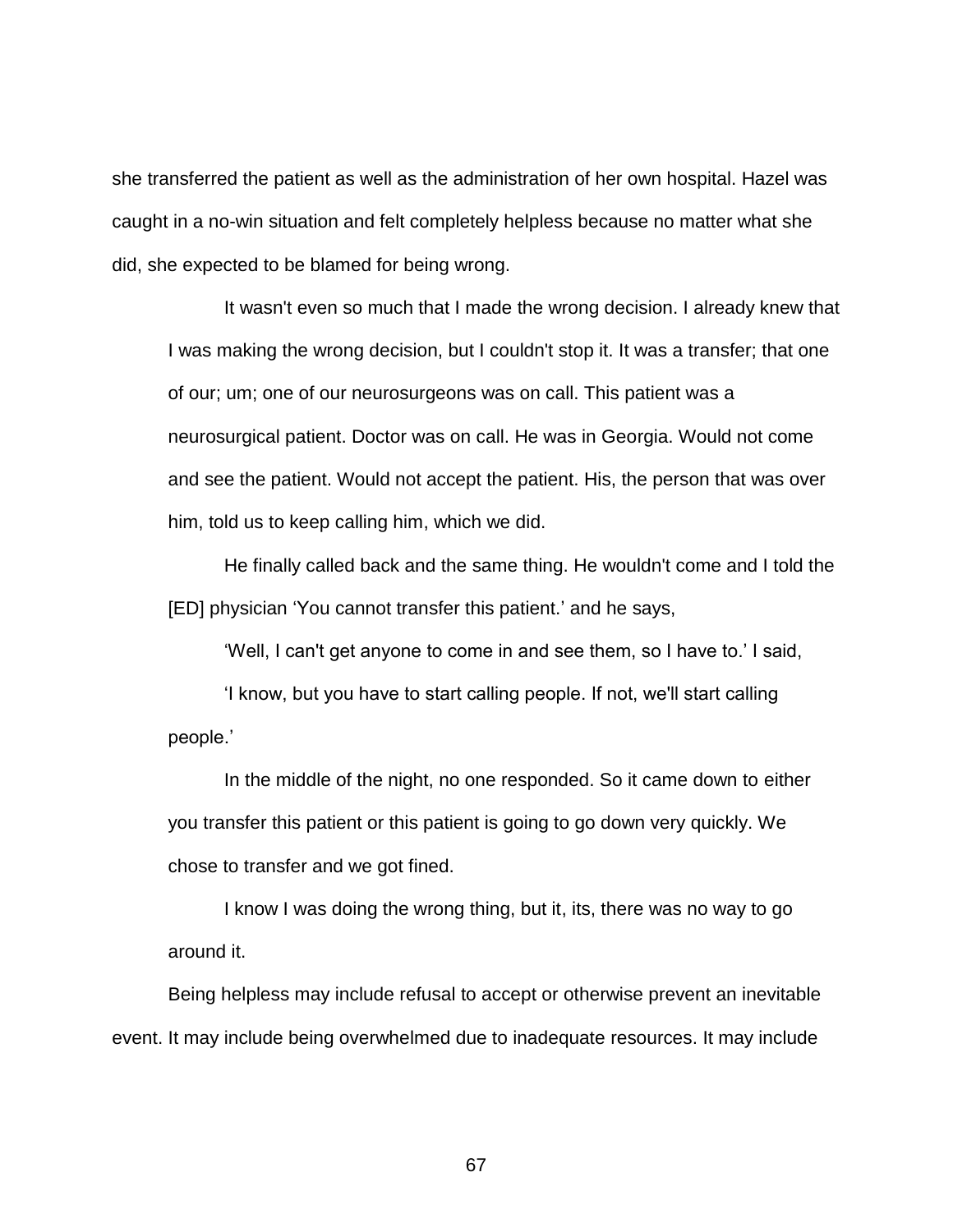being ignorant of what course to take in a situation that demands swift action. Whatever the combination, feeling helpless was a theme of negative stress for the ED RN.

#### Restricted Autonomy

Part of being a professional RN is having the knowledge, ability and expectation to function autonomously given the education and role responsibility of the individual. Having one's autonomy restricted was expressed on more than one occasion as a precursor to frustration and distress. Carol, Ike, Janet and Audrey all experienced distress when working with providers who ordered tests and treatments for patients that based upon their professional judgment as an ED RN understood to be unnecessarily investigative. The study participants viewed excessive testing as wasteful and potentially hurtful for patients, especially pediatric patients. Ike expressed this through a story of a child for whom intravenous access could not be gained. The nursing staff had assessed the child as being ill, but not in any distress or extremis. When he approached the physician with an inquiry as to why the child needed intravenous access, the rationale was to simply give fluids. Ike expressed frustration that oral fluids after oral anti-emetics had not been considered. Instead, the child was veni-punctured multiple times without successfully gaining intravenous access and ultimately did well with an oral approach as Ike had advocated.

Being unable to initiate patient assessment and treatment processes independently using established protocols was highly stressful to Janet. She expressed frustration in caring for a female patient of childbearing age when she could not order a urine pregnancy test. Janet expressed her rationale for verifying pregnancy status as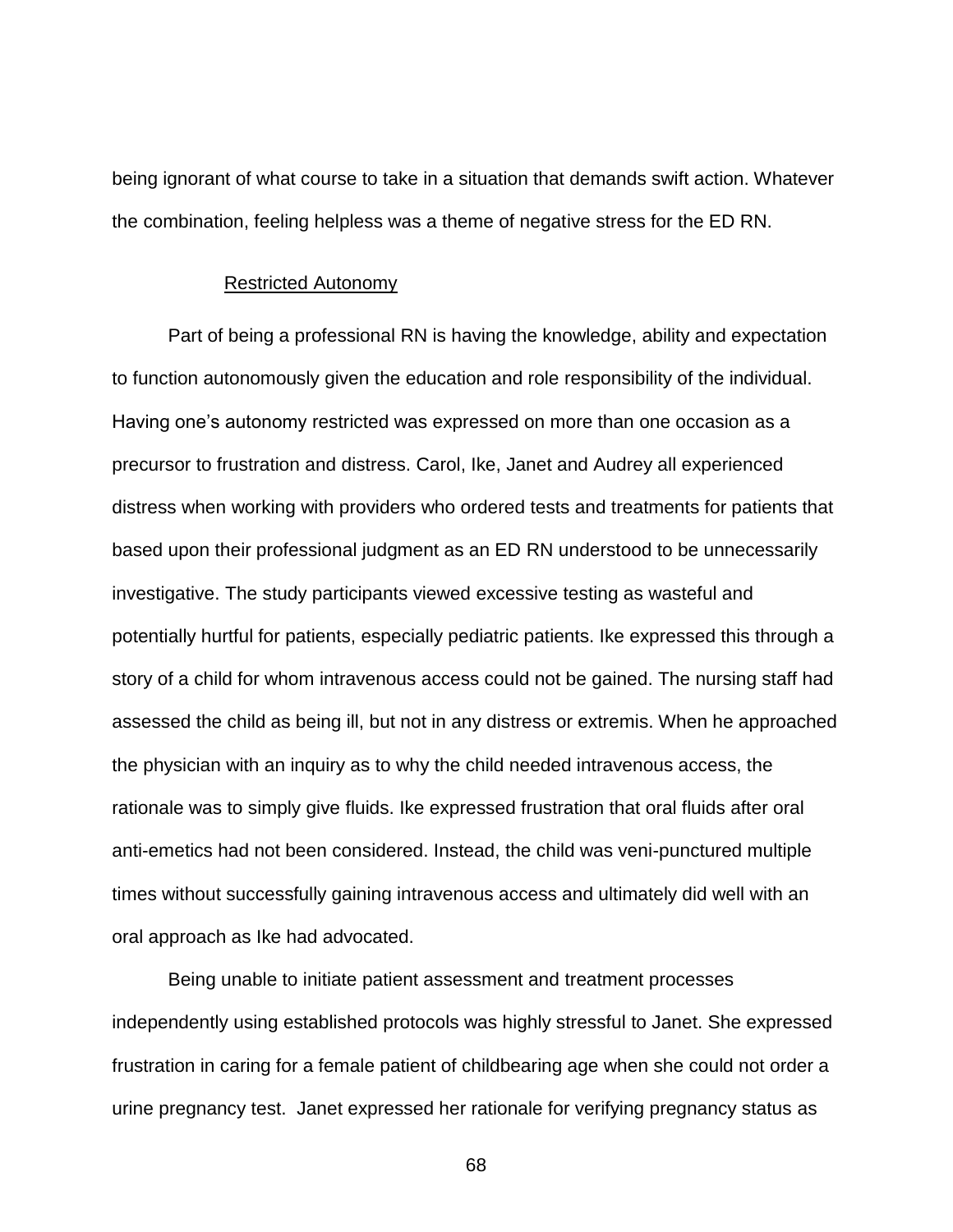an action that was not only streamlining the ED visit but was safe practice for this specific patient. Her frustration was palpable in the interview when she recounted, "But I also know I'm going to get an ass reaming from him if I do it. So, if he's on duty I can't know who's going to pick up that chart, so I do nothing." As a result, the patient waits and care is delayed.

# Doing Harm

Just as Hazel was trapped into violating a principle as defined by the Emergency Medical Treatment and Active Labor Act and was helpless to avoid such a commission, she ultimately chose to avoid the option that would have harmed the patient. The concept of being responsible for harming a patient was interpreted to be in conflict with the goal of being a professional ED RN. As an example, a key goal of the experience of the ED RN is to come away from every shift thankful that no one was injured or died as a result of the actions or inactions of the ED RN. Janet shared a habit of actively thanking her God after every shift for caring for the people she had come in contact with during her shift. She shared her experience of inserting a latex catheter into a patient who had a latex allergy. She awoke in the middle of the night after the shift with feelings of dread and guilt upon the realization. She called the department to check on the status of the patient and report the possibility of an adverse reaction. The next day, she reported herself to Risk Management. While she cited the environment of haste and inadequate resources as a barrier to her goal of providing safe care, she accepted the responsibility of committing the error.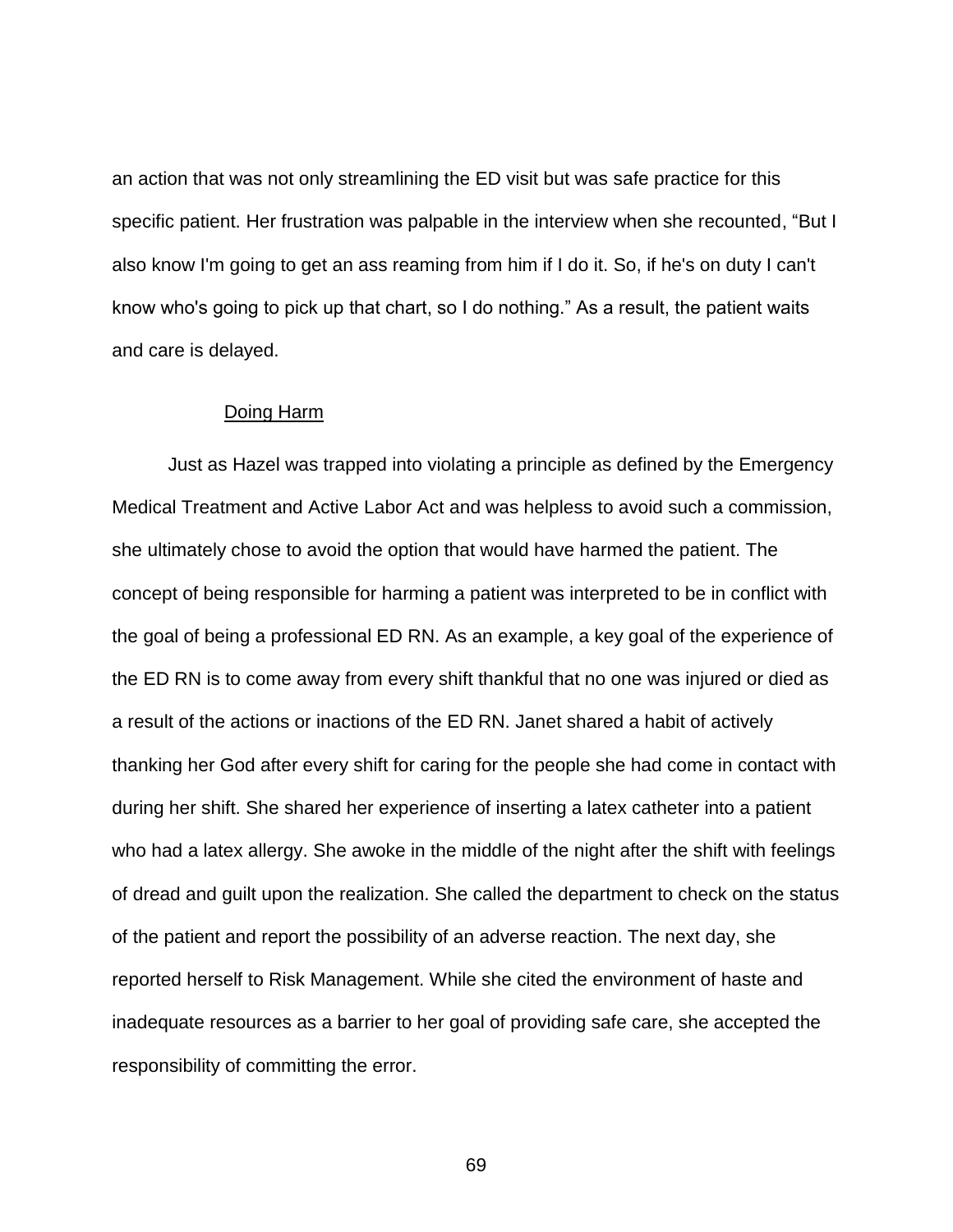After such an incident, Janet voiced that she is always cognizant of safety issues surrounding nursing practice in the ED. Remaining aware of the stresses and distractions that could facilitate an error of commission or omission is a professional practice goal. Janet spoke of a threat to her professional practice and patient safety through education when she said,

I mean, I literally, this was a contributing factor to the last job that I left, literally was leaning against the door to the room to keep the person who wanted to bring the next patient in, to a dirty room, where I'm still standing there giving discharge instructions.

I literally had to lean against the door to keep them from coming in while I was doing discharge instructions with the person.

The threat of not being able to fulfill professional standards of patient education was real to Janet. Having that reality facilitated by another team member was distressful. The interpersonal relationship with such a team member was sufficiently negative to contribute to Janet's leaving the employment of the facility.

#### *Summary of Being Dissatisfied*

Helplessness, Restricted Autonomy and Doing Harm are subthemes to Being Dissatisfied. Each provides an example of how the goal of professional practice can be blocked thus creating negative stress for the ED RN. When these situations occur, dissatisfaction with one's accomplishment becomes apparent.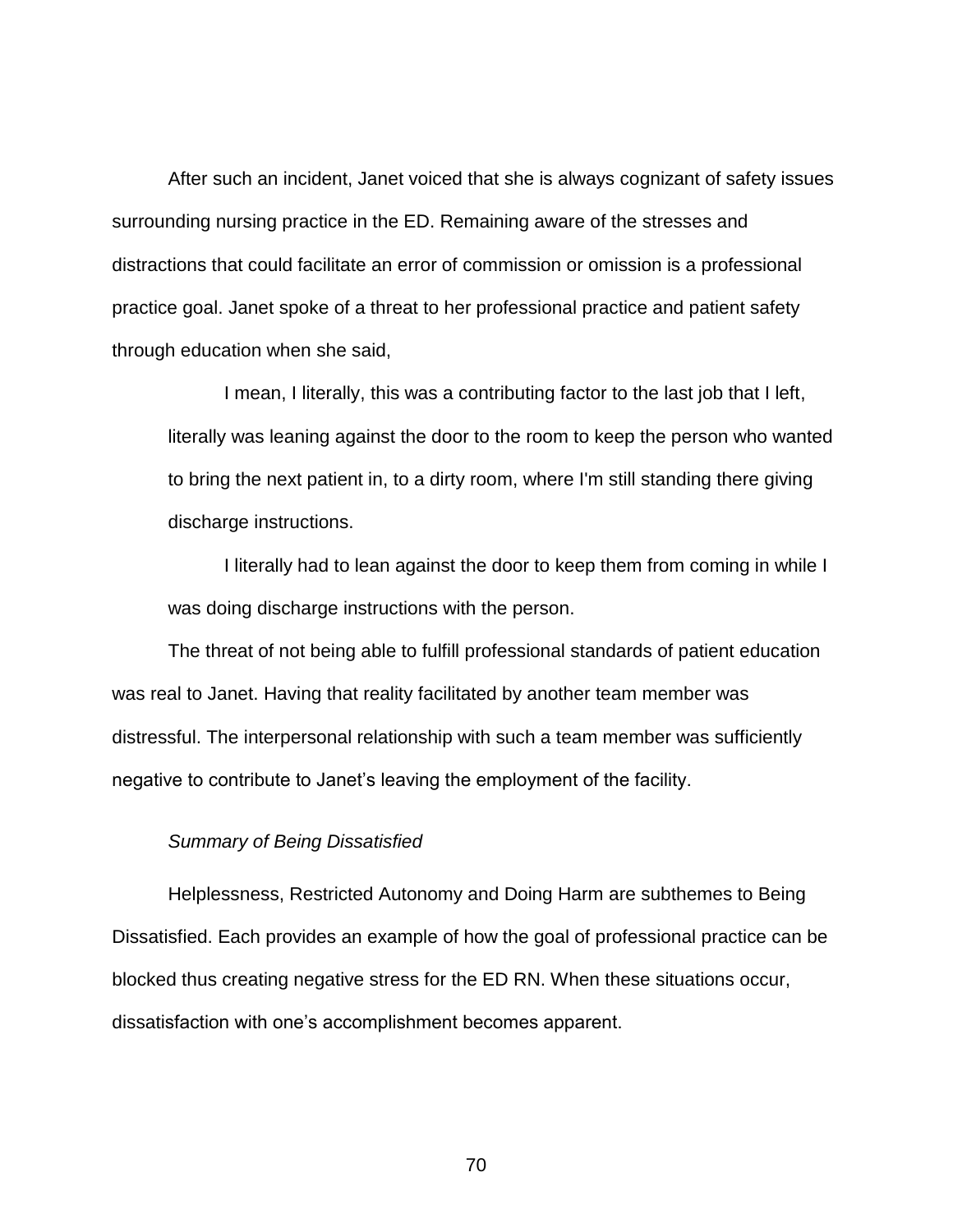## *Being Satisfied*

The satisfaction gained from being an ED RN did not include salary or the fringe benefits of employment. Satisfaction was gained by meeting the professional practice goal of the ED RN. Being able to solve the mysteries presented in the ED, use the skills of an ED RN to provide good care and being appreciated for providing that care are experiences that make being an ED RN satisfying. Examples include having the knowledge that their actions saved a life, learning something new and having the satisfaction that they supported others in ways that only they, as nurses, could. Having personal satisfaction with what they do as a professional is a powerful motivator and source of satisfaction.

## Solving the Mystery

A particular draw to the ED for all the participants was the idea of mystery. Dealing with the unknown not only excited and drew the participants to the ED at the onset of their careers, but it was a source of eustress to keep them coming back to the department to practice nursing. Meeting the challenge of the mystery is a source of Being Satisfied.

Hazel's take on the theme of mystery was having the opportunity to figure out the patient's pathology. This opportunity far outweighed the dread of risk in contracting any contagion when her facial expression changed from one of worry and concern to one of childlike joy and wonder while discussing this aspect of being an ED RN. Connie echoed this situation when she expressed the thrill of being able to figure out what was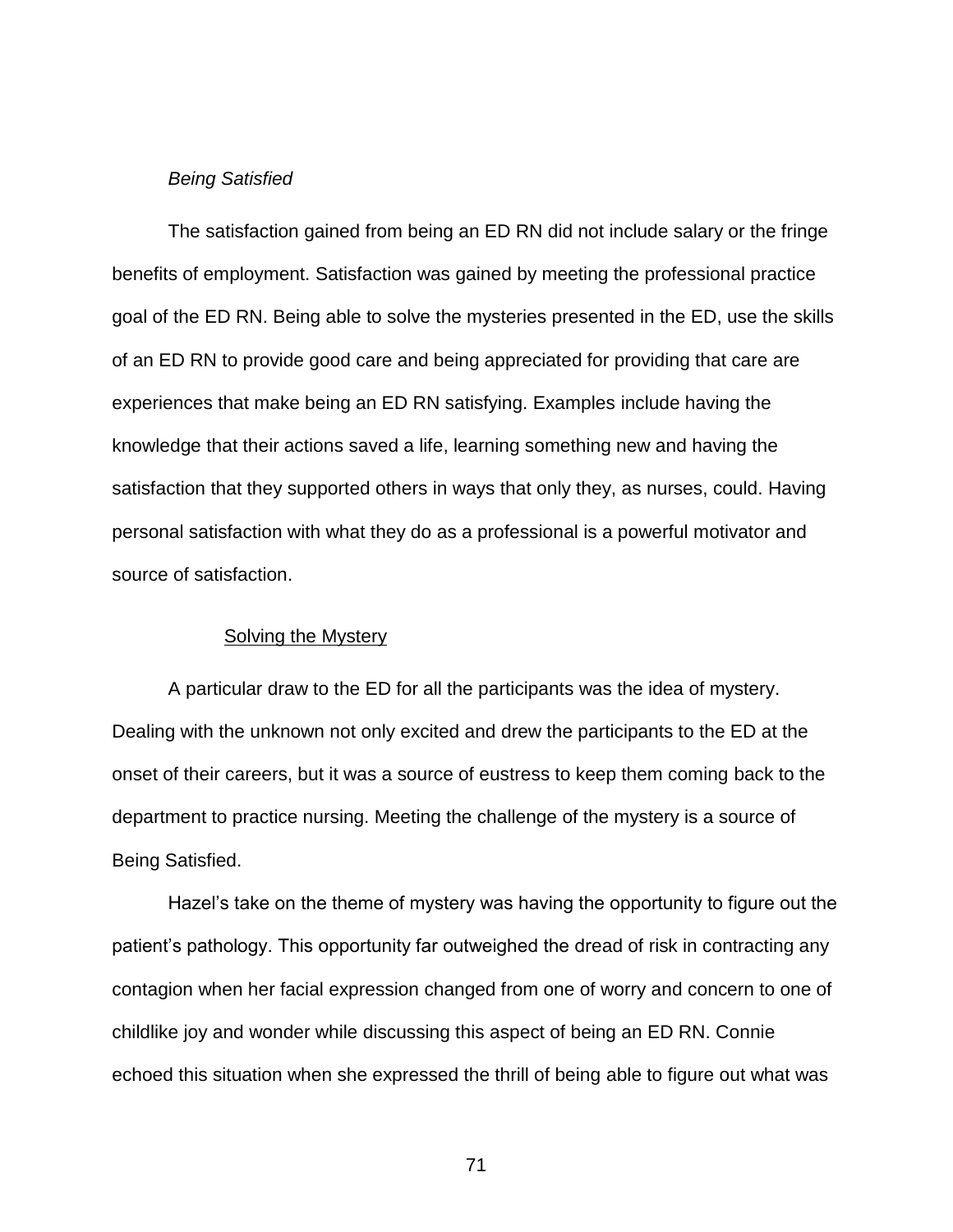going on with each patient before her physician colleagues could come to the same conclusion. Carol even enjoyed the occasional competition to correctly assess the malady between members of the interdisciplinary team.

Therefore, the theme of mystery is twofold. First, there is the simple unknown of what pathologies will be presented to the nurse and second, there is the opportunity to unravel the mystery of each patient. The ED RN finds the challenge of skillfully using his or her intellect to be a positive stressor. As best stated by Hazel, "Patients don't come in the door with a sign on them telling me what is wrong."

# Using Skills

While the subtheme of using skills was far more prominent in the interview with one participant as it related to performing tasks, it was a major part of the motivation to be an ED RN for others as well. Using one's intellectual skills was a great source of positive stress. Carol and Hazel both spoke of figuring out the source of a patient's complaints. Ike spoke with delight about being able to perform tasks such as initiating intravenous access on patients. He spoke with frustration about the limitations placed on his role by not being able to perform tasks that he could perform as a Paramedic such as endotracheal intubation and external jugular intravenous access. Conversely, Carol spoke of being able to perform tasks as a source of motivation. She expressed enjoyment at being able to practice the "fundamental" tasks of nursing that she had been prevented from performing in her practice as a medical/surgical nurse where such direct patient care tasks of nursing are often relegated to the Certified Nursing Assistant. Using skills is a goal that is universal, yet the satisfaction derived from the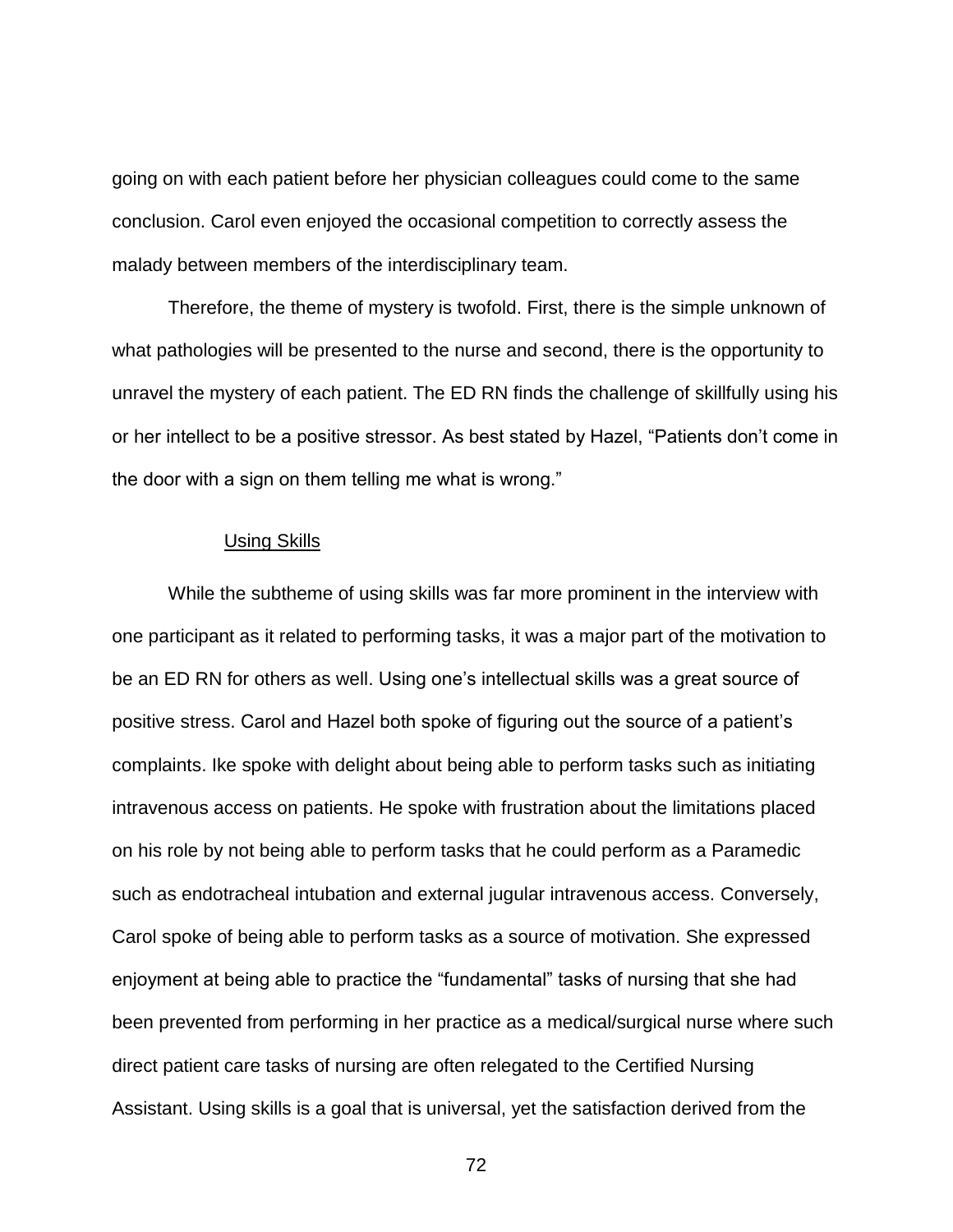use of particular skills is specific to the individual RN. Being able to exercise what each ED RN deems to be an acceptable level of autonomy is paramount. Janet offered this when she spoke of initiating patient care activities that her assessment skills indicated would be needed to care for a patient.

So they have these little narrow parameters for orders. Well nothing...it would be even worse if we actually obeyed policy. So I've got to violate policy every time I want to use my own judgment and say, 'Well, look! (giggles) I'm going to go ahead and do enzymes and crap. Because they are going to order them.'

If they don't want to order them then they can always cancel them. You know; I just; I can't just sit here and do nothing while I'm waiting for; you know; everybody in there to decide they want to do something.

## Doing Good

Audrey summed up what it means to the ED RN by Doing Good by stating, How do I get my fix? When I actually help someone who is sick. I mean actually help a true emergent case. Its rare to get a true emergency; sick person. You get people who are chronically sick. You are stabilizing chronically sick people. But every so often you get the STEMI or the person with the jaw that was broken in two from here to here (motions from left to right sides of her jaw) and it was just hanging down.

Always providing safe and effective care is a major tenant of what it is to be a professional registered nurse. Meeting this goal is synonymous with being a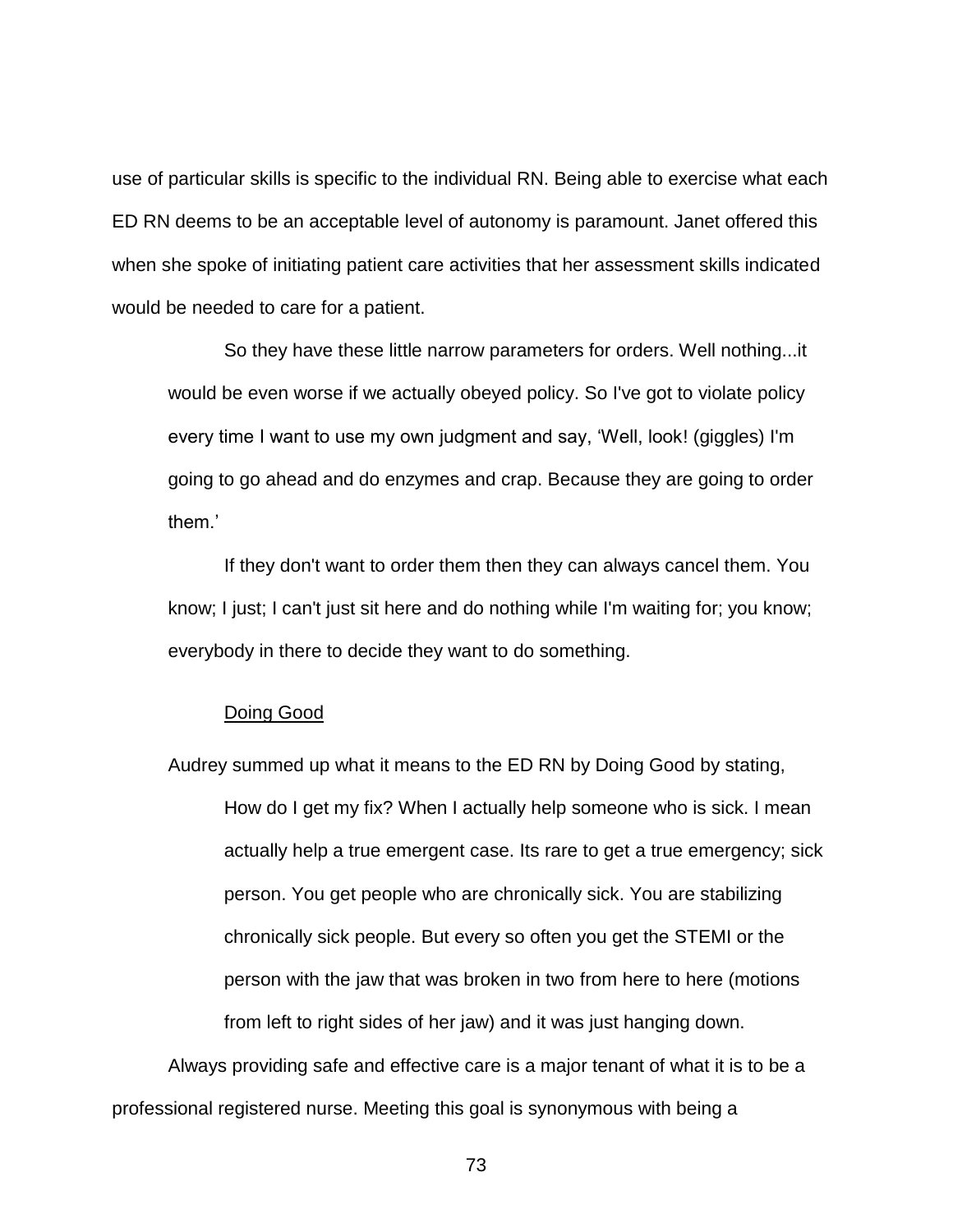professional. Evident from the responses of the participants was the eustress of giving the patients what they sought: good care. Connie voiced this most prominently when she stated that her greatest pleasure was to empower those she cared for in her role as an ED RN. She gained satisfaction from seeing her patients get better. She fulfilled the role of the ED RN by educating them on their diseases or injuries so they could care for themselves and this brought her satisfaction. When asked about her worst day in the ED, she recounted the story of an 18-year-old woman who died while in the care of her ED team from a pulmonary embolus two weeks after giving birth to her first child.

It seems that the young mother had delivered her child by caesarean section. Since the delivery, she had been complaining of increasing shortness of breath. She had complained to her regular care providers who seemingly had not listened to her complaints and had not evaluated her. Upon seeking care in the ED as a result of her worsening condition, her respiratory functions were compromised beyond her ability to compensate and the ED team was not able to reverse the condition. Connie's frustration and rage came not so much from the life cut short and the motherless child, but from the lack of empowerment that brought the situation to its tragic culmination. "No one listened to her [the patient]," lamented Connie. Connie's facial expression changed to what could be described as mournful with a touch of anger when she made this statement. As a result of the experience, Connie now coaches patients to be proactive and forceful. She likens the physicians to basic service providers by reminding her patients that, "they work for *you*!"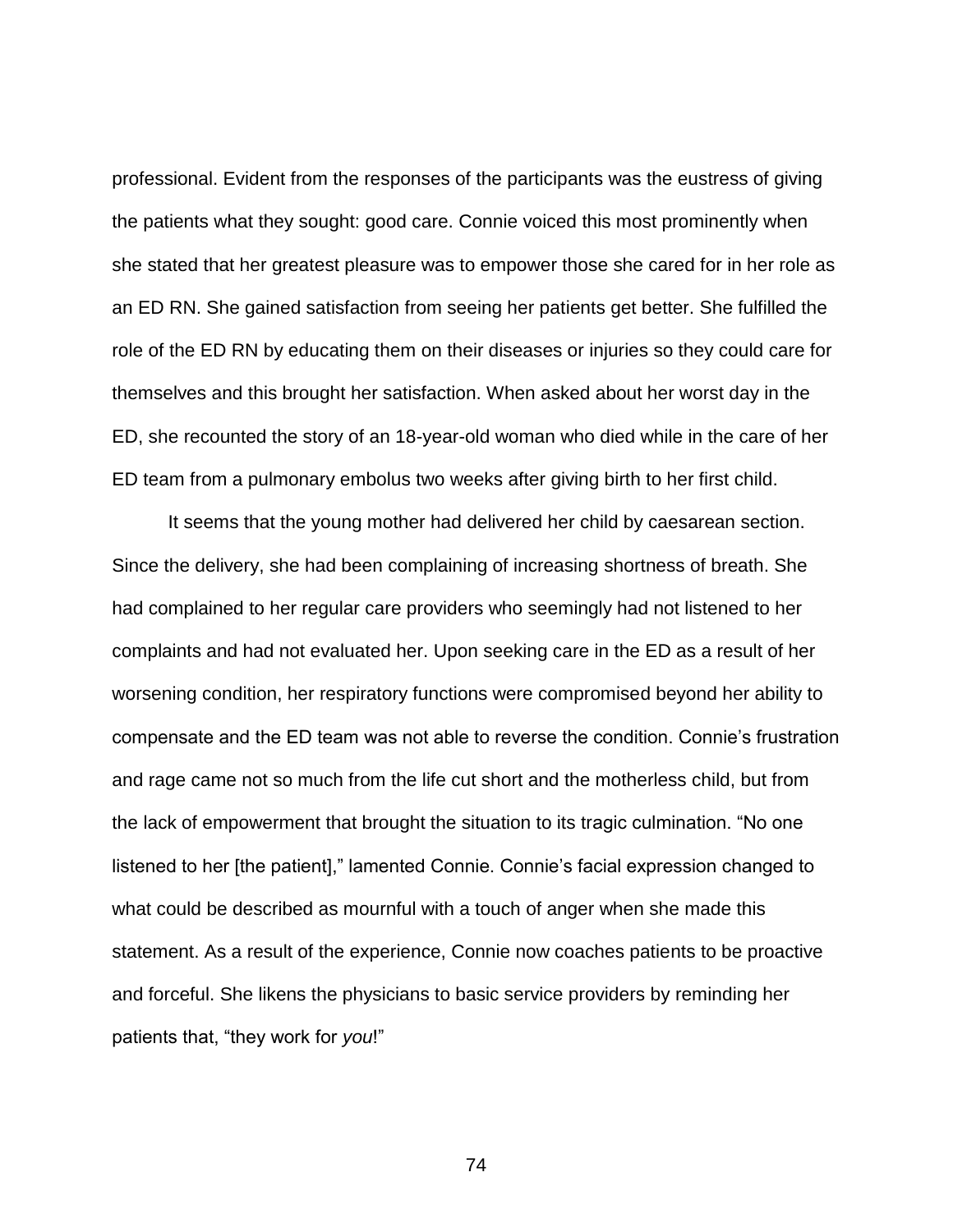# Being Appreciated

Being thanked for caring for patients was a great source of satisfaction. Expressions of appreciation were valued and interpreted as motivational. Janet stated, Um, there's all these secondary gains. And with the patient interaction you get immediate gratification with every patient, every interaction. I can't tell you how it feeds my soul when someone says, 'You helped me so much.' or 'You made me feel so much better.' or 'Thank you, I was never understood that before. No one ever told me that before.'

This experience was interpreted as being far more meaningful when coming from the patient or their family than it was when expressed by members of the health care team. But the instances of expressions of appreciation from colleagues do not go unnoticed. Connie cherishes a letter of appreciation that was written to her by a physician. It seems that Connie had to go to great lengths to convince the physician to reconsider a decision in patient care. Her persistent advocacy saved the life of the 5 year old with the transverse colon rupture who had previously been set for discharge. It was not so much that the letter was from a physician as it was the recognition and appreciation for being a good nurse that makes the letter valued by Connie. It is being acknowledged in such a positive manner for the work they do is vital to the wellbeing of the ED RN.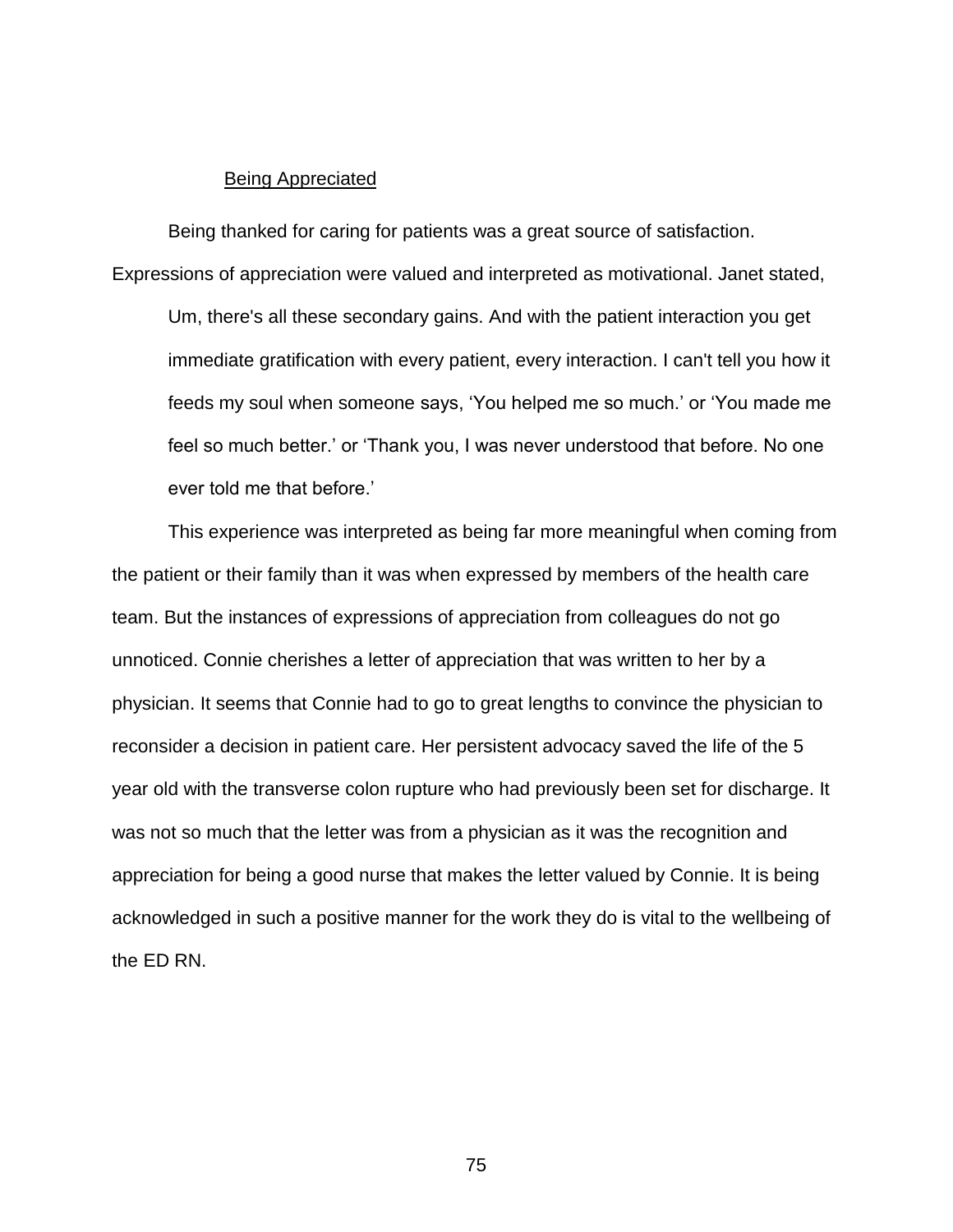# *Summary of Being Satisfied*

As the ED RN meets the goal of professional practice, they experience satisfaction. They accomplish what they envision it is to be an ED RN and being what they envision fosters their love of the role. They like what they do. They have a healthy understanding of the contribution they have made to society. Connie expressed quite candidly that she gained personal satisfaction when she could enable people to care for themselves. Janet repeatedly expressed a sense of confusion when she relayed instances when her activities of caring where brought into question by others. Her simple response to peers was, "Why wouldn't I?" Janet had a strong feeling, as did Carol, that their duty was to provide good care simply because it was the right thing to do. This ethos of caring was woven through every story from every participant. Accomplishing the goal of practicing as a professional ED RN brought about satisfaction. When the ED RN is allowed to meet this goal, eustress is experienced.

# *Summary of Accomplishment*

The supporting subthemes of Being Satisfied and Being Dissatisfied serve to illustrate the varied situations in which the ED RN practices and strives to function as a professional. They make clear the idea that it is not the specific stimulus by itself that is stressful, but the overall contribution of the environment and its associated resources, the influence of interpersonal relations and the perceived possibilities of accomplishment that join together in the appraisal of stress by the ED RN. The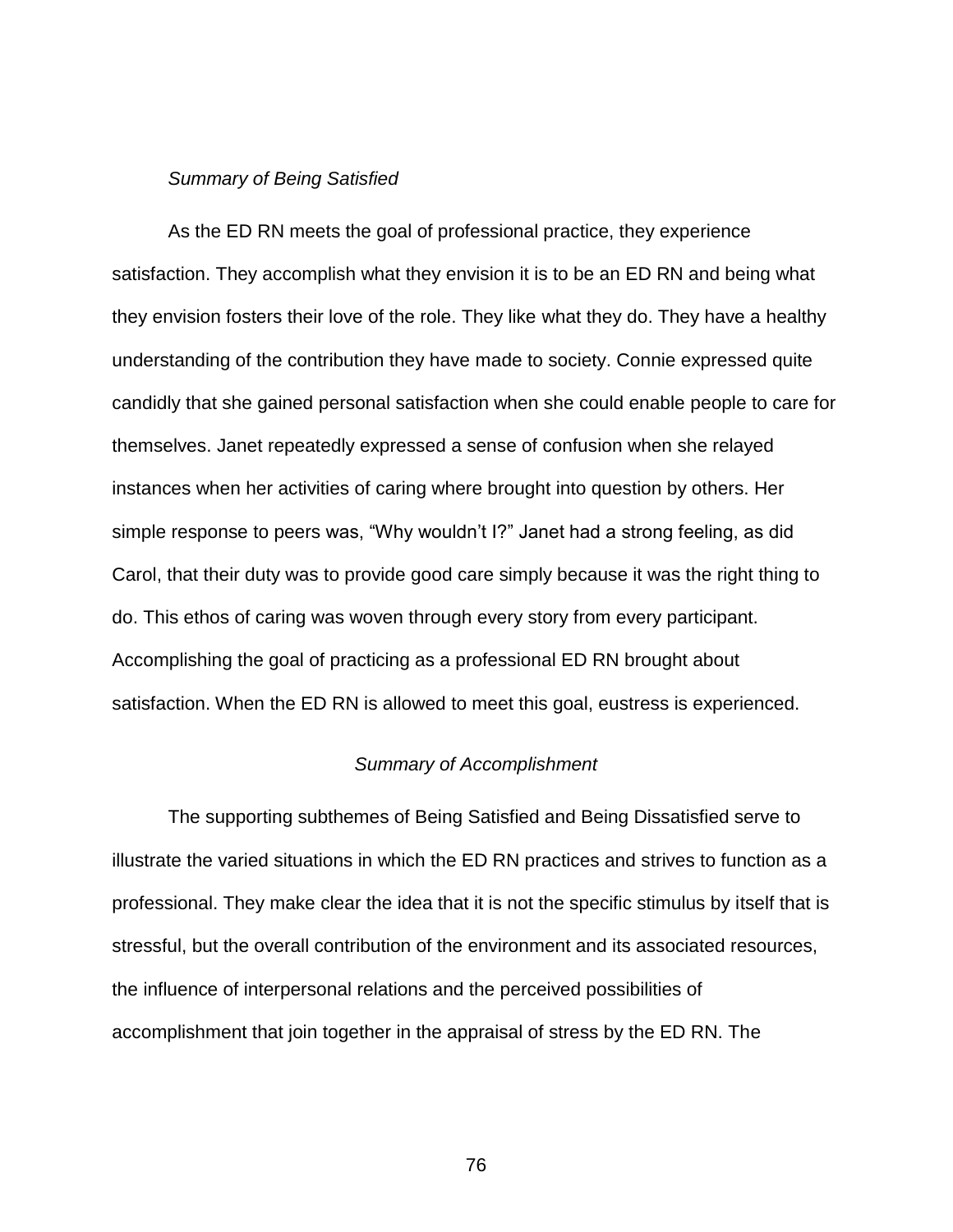combinations of these factors create a very complex and highly interdependent response to the question of what the ED RN appraises to be stressful.

## *Interpersonal Relations*

As depicted in Figure 1, Interpersonal Relations influence both the Environment of the ED and the Accomplishment of the ED RN. Therefore, Interpersonal Relations not only stands as an independent theme, it also possesses tendrils that wheedle their way into the themes of the Environment and Accomplishment. Environment is influenced by practice that is efficient and cohesion of the interdisciplinary team. Accomplishment is also influenced by the level of cohesion of the team, which directly influences the ED RN's expectation of meeting his or her personal goal of professional practice. This dual influence on Interpersonal Relations is an important concept in order to fully appreciate its influence on goal attainment and stress. As a theme, Interpersonal Relations is supported by the following: 1) The Team, 2) Competence, 3) Administrative Support and 4) Getting Personal.

# *The Team*

The team of the ED is the personification of the theme of Interpersonal Relations. In various ways, all the participants expressed the distress and eustress of working with other professionals. Participants expressed a close relationship with the Physicians, Nurse Practitioners and Physician Assistants on their ED staff. Ike expressed his inability to fathom how nurses outside of the ED functioned without such a close a relationship. Connie provided the example of being a valued member of the ED team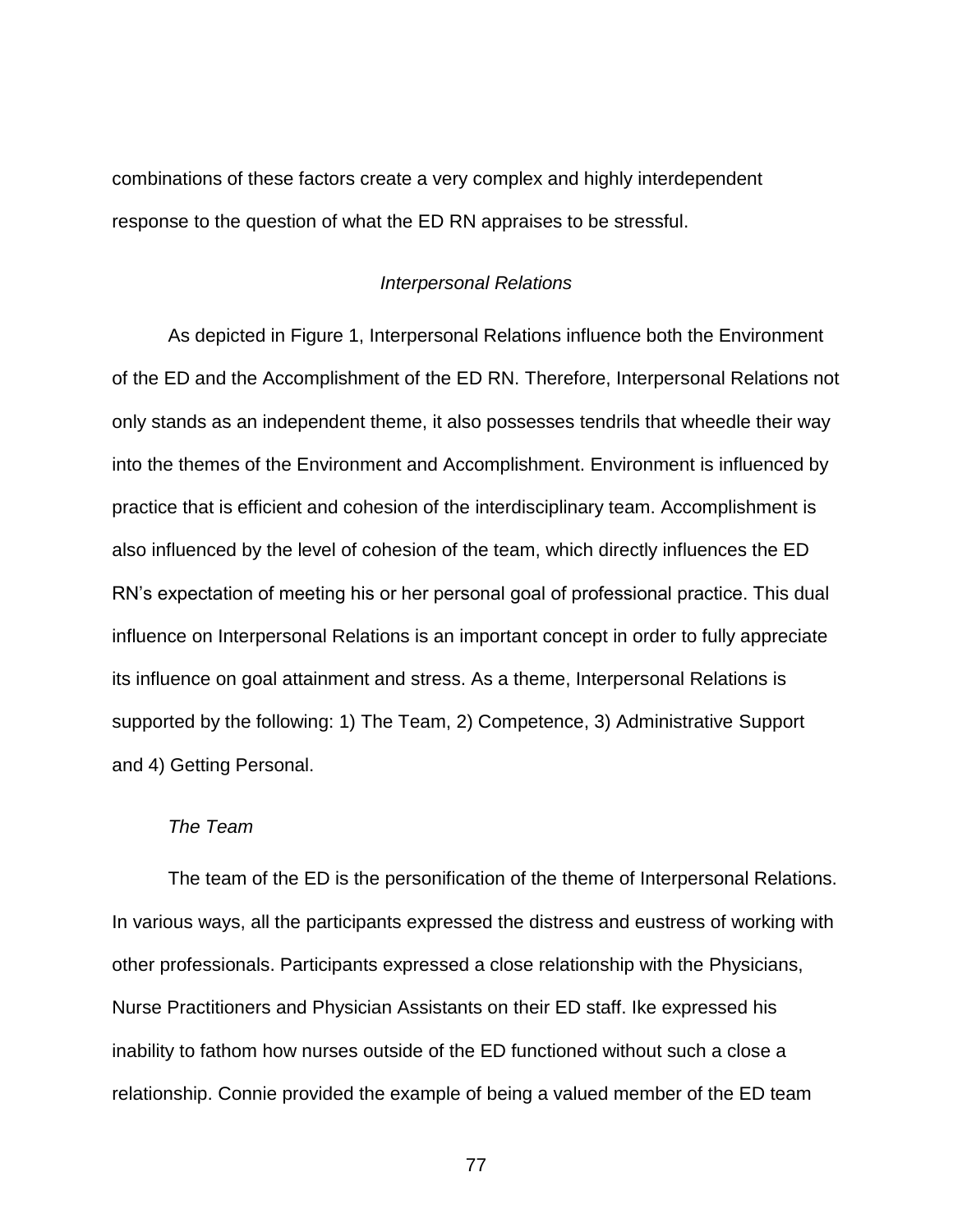through her story of the 5 year old with the transverse colon rupture. But no participant expressed a dependence upon other team members as a result of the close proximity in which ED RNs work with medical providers. In fact, the close proximity fostered eustress because of the rapid communication, regular sharing of treatment decisions and the level of trust between the nurse and the medical provider. It was noted that being a respected and contributing member of the interdisciplinary team fostered a sense of professionalism that meets the practice goal of the ED RN.

In contrast, Audrey, Hazel, Ike and Connie all had stories to tell about working with persons who have either lost the skills required for safe, competent nursing practice or those who simply choose not to practice in a safe competent manner. In particular, Ike and Audrey offered the concept of the health care professional who is at the end of their career trajectory. When working with individuals such as these, they both found it difficult to care for their patients knowing that they did not have a teammate upon whom they could rely. "People who don't take responsibility for their jobs." was a statement made by Audrey in connection with doing the little things such as keeping critical supplies stocked in patient rooms was neglected. While Ike reserved his commentary to nursing and Janet expanded hers to include assistive personnel, Audrey voiced the expectation of professionalism to include medical providers. She found it distressful to work with members of the team who have sought out quiet little venues in which to finish their careers in the hopes that since the setting was remote and rural, they would not see the volume or acuity of patients typically cared for in larger settings.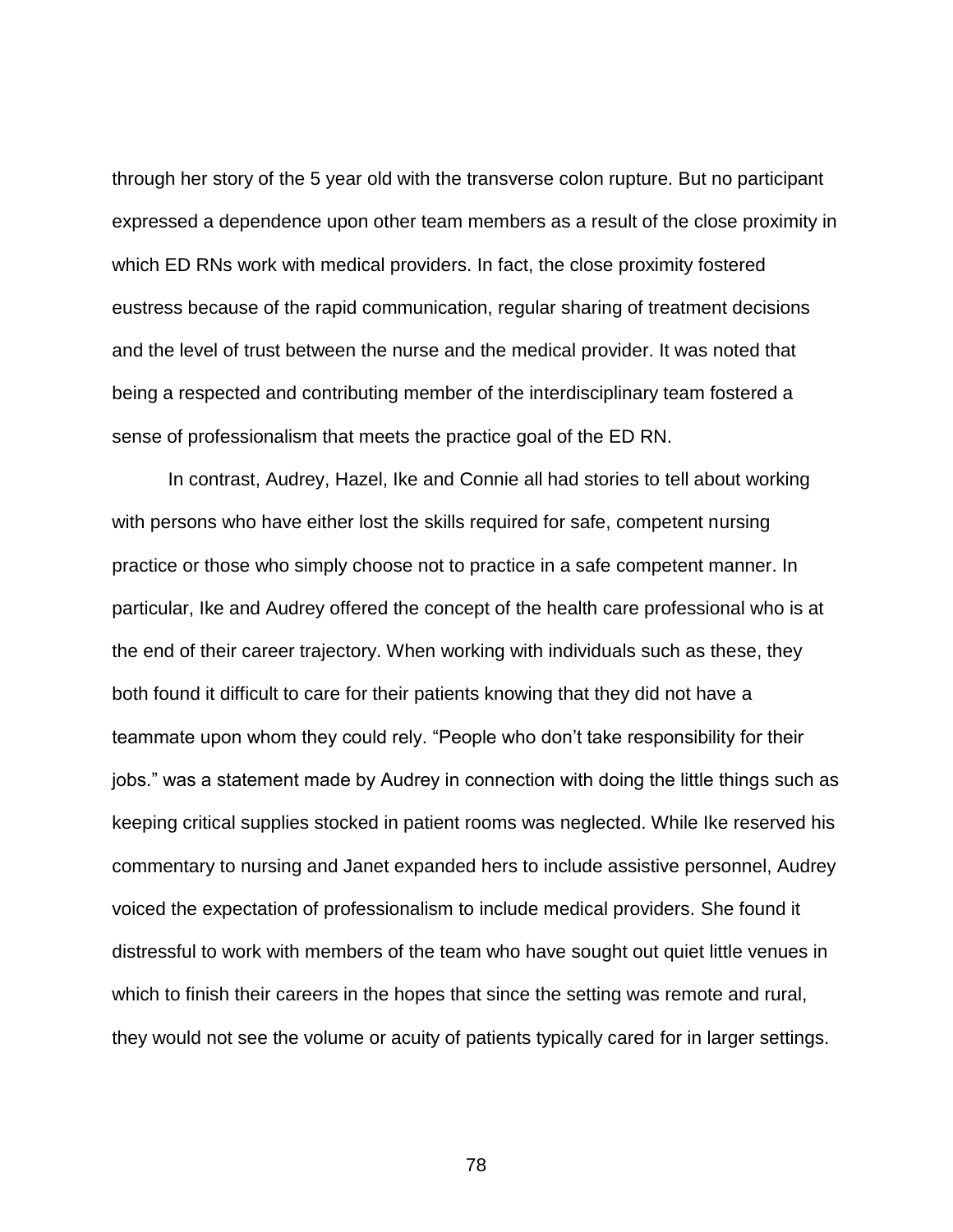Of course, the reality is that the likelihood of seeing high acuity patients in need of state of the art care still exists in the rural hospital setting. Audrey stated,

Taking care of cases with practitioners who…I am studying for my CEN. Its like, I don't ever do this stuff! But we get this stuff! What do you mean the best way to determine shock is the CVP?! Who does this? Maybe at Trauma Ones and Trauma Twos! Having to work with a doc who cannot help you with a situation that you don't know how to treat or how to handle.

Audrey's point was that she experienced distress when teamed with persons who did not contribute to the team simply because they had chosen to no longer be prepared to provide the care that might be required of a patient with critical needs and had instead attempted to hide in a small rural hospital setting. One could correctly classify this also as incompetent behavior. No matter what the classification, having an incompetent team member is negatively stressful.

## *Competence*

Working with members of the interdisciplinary team whom the ED RN considers to be inept or incompetent is distressful regardless of the activities in the department at any given moment. This stress is due to the perception that the teammate cannot be counted on when needed.

Hazel and Connie both indicated that working with individuals who do not maintain high professional standards was stressful. Connie clearly expressed her dread of taking over the care of a patient from another nurse. Hazel's tale of the nurse who discharged a motor vehicle crash victim without discovering the compound fracture of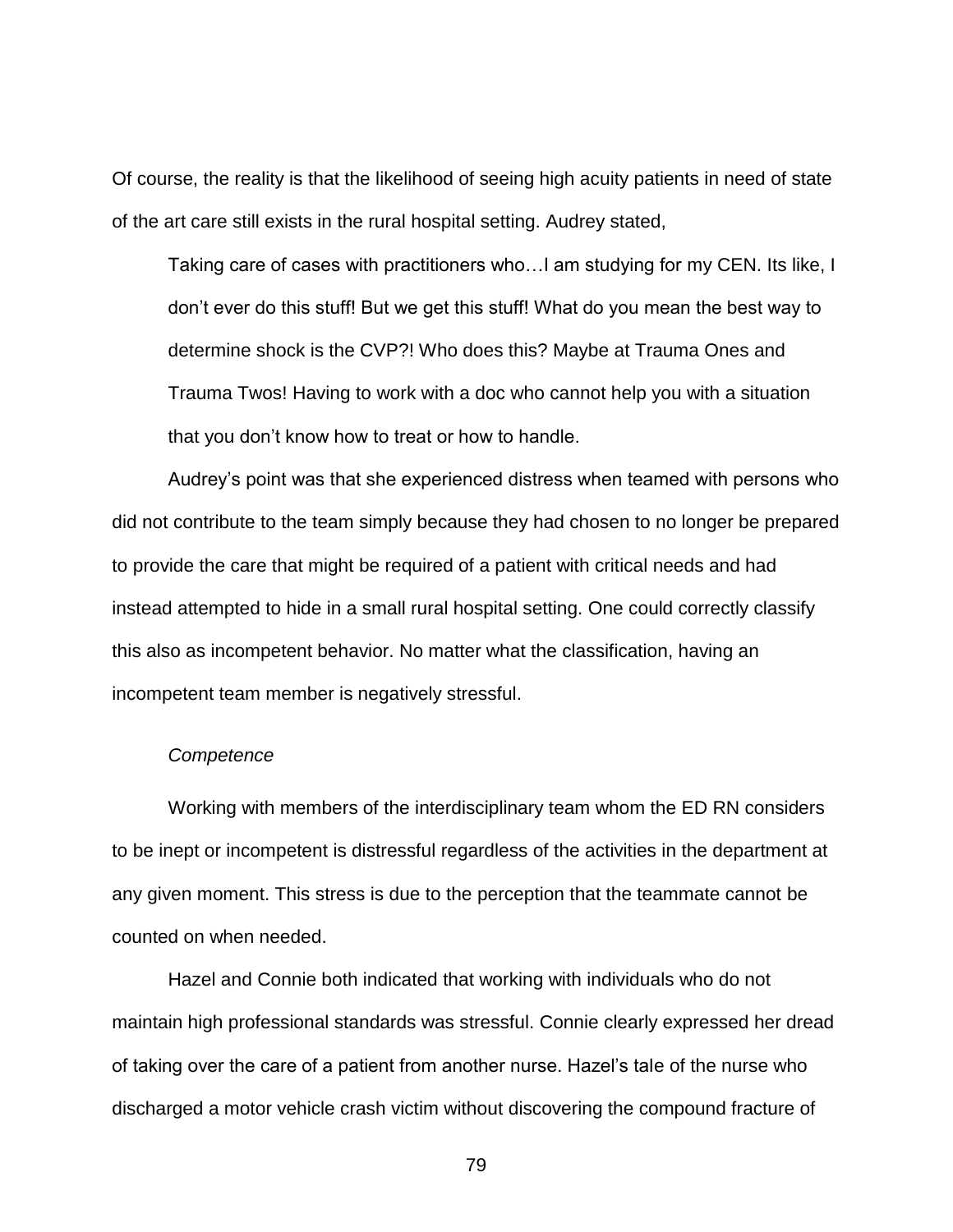his lower leg was disturbing. It was a profound statement not about working with incompetent individuals, but about working in an environment that compounded such unprofessional practice. Interestingly, Hazel defended the nurse as being a good nurse. In fact, she even stated that the nurse could take care of her or her family at any time. However, she sheepishly added the hopeful statement that it was "just really busy" the day the error was committed.

Janet spoke of a safety issue that also illustrated her frustration with a Charge Nurse who accepted a patient from an ambulance crew and then did not tell her (Janet) of the patient's arrival or condition.

That's another day. I was so mad that day. I had um, it was quiet! It wasn't at all busy! So, I'm walking around helping other people; you know. How often do you get that chance? 'I got two patients! Can I do something for ya'?' Blah, blah, blah...

So then I look out of the corner of my eye and see that one of my curtains are pulled. I'm like. 'Oh! Well, OK, let me go in there and see what's going on.' Side rails down, stretcher all the way up to the top, this guy who's like (snoring noise) totally out, lying in the middle of the bed. (Laughs) Shit!

Well, you know, pop the rails up, put the bed down and then I started trying to find out who this guy is. Hello! You know, and this was an ambulance dropped off my patient for me!

Janet was obviously distressed because she was working with an individual who acted in an incompetent manner thereby risking the safety of a patient. As it turned out,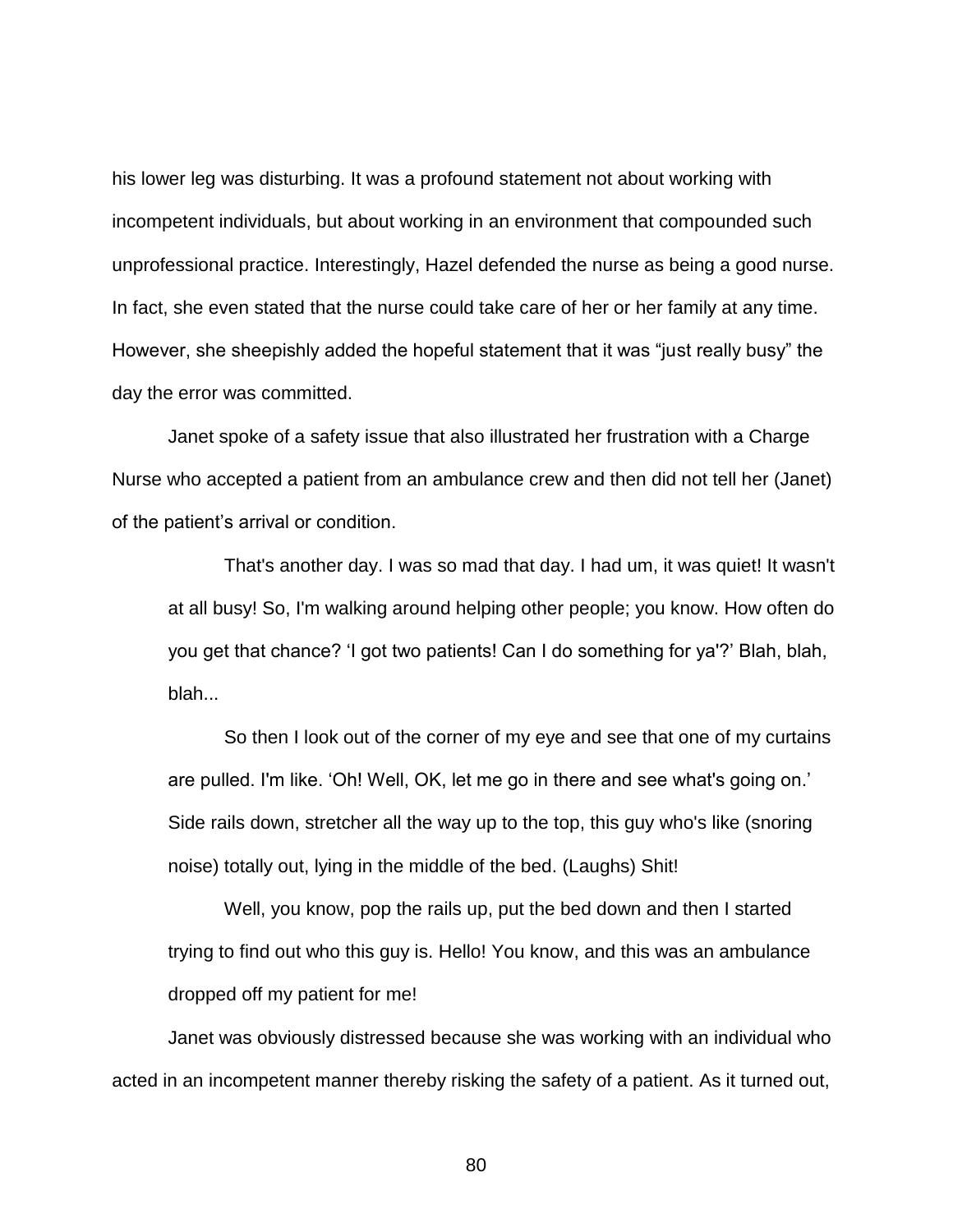the Charge Nurse had taken report from the ambulance crew and left the patient alone in a room without reporting to Janet. Additionally, Janet was distressed by the lack of administrative support shown by this incompetence.

## *Administrative Support*

Formal supervisors were seen to be either supportive or non-supportive of the ED in general and the RN in specific. When the ED RN perceived the supervisor to be unsupportive or not able to provide resources, negative stress was experienced. Administrative Support serves as another example of Interpersonal Relations and its effect upon the environment of the ED. Hazel spoke about the saga of higher administration and middle supervisors from outside the ED. She voiced as one of her major distresses her perception of the failure of some individuals in administration, who were unfamiliar with the ED environment, to understand or appreciate the workings of the ED. This was exemplified by her frustration with night time nursing supervision when she was instructed to simply leave the waiting room full of unseen (and thereby, untreated) patients as a result of the inability of the in-patient units to accept admitted ED patients in a timely manner. She expressed the frustrations she experienced when she could not readily transfer admitted patients to inpatient beds from the ED. She expressed compounded frustration when being caught in the situation of being unable to evaluate and treat newly arriving patients as a result of being backlogged with admitted patients waiting to be transferred to other units within her hospital. But the major source of distress in this scenario is the thought of a patient in the waiting room suffering from avoidable pain or injury as a result. While this may be a system issue, the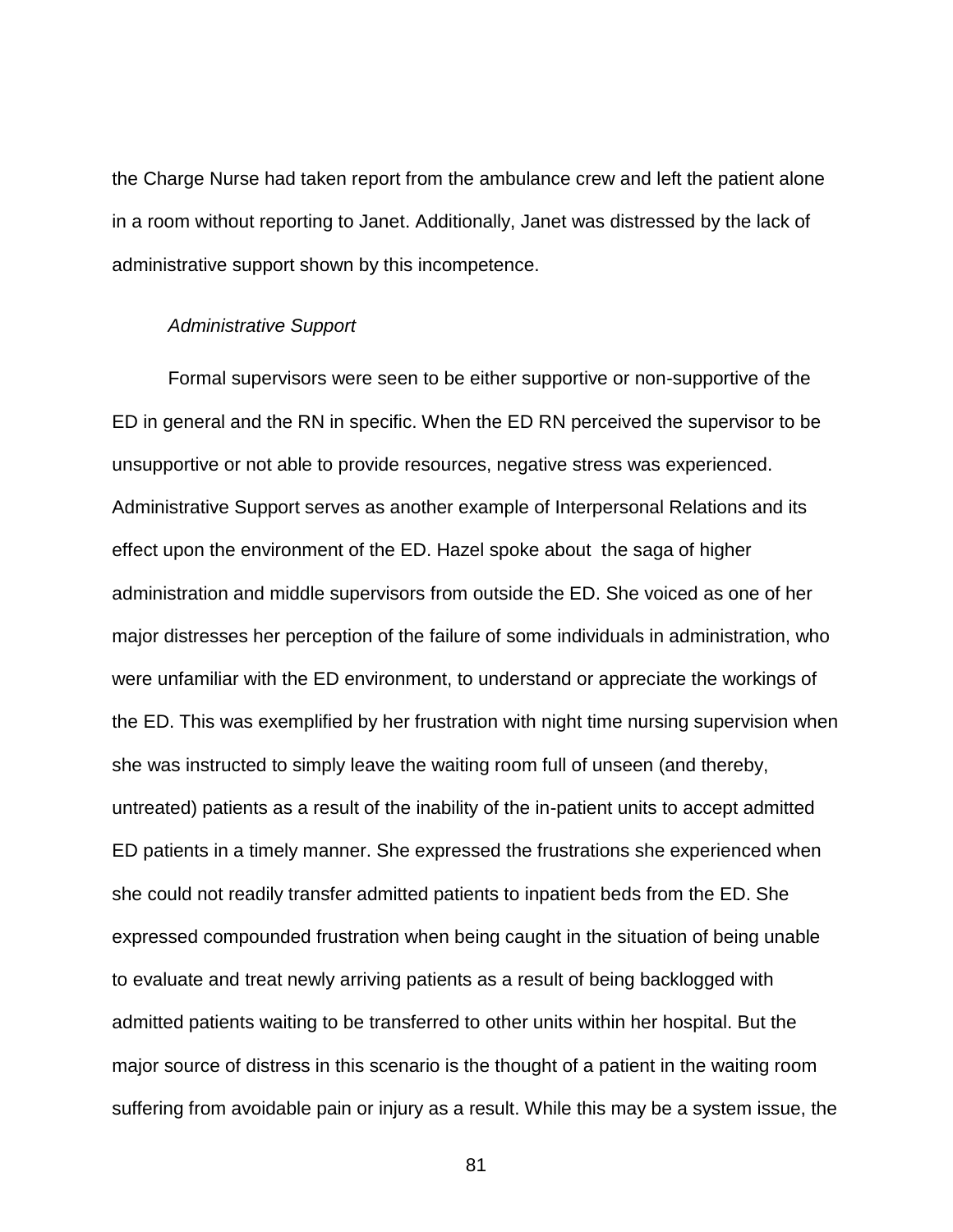focus of Hazel's stress, perhaps erroneously, was tightly focused on the nursing supervisor. She stated,

If you had a manager or director that has no background in this, how could you possibly get any support? Because they have no idea what you are talking about. Um...

Because if you are ignorant, you're not going to give support. Or you can't unders...You don't KNOW how to give support.

Because you don't even know what's going on. If I present something to you; 'This is an issue because X, Y & Z.' How can you support something when you don't understand it? You would have to go and research it and unfortunately that won't happen.

Hazel's focus was on her goal of meeting the needs of others. Meeting those needs was a priority. Not meeting this goal resulted in distress. For example, both Ike and Carol expounded on the exploits of various Charge Nurses. Each told the story of single Charge Nurses in their respective departments who executed their duties in ways that differed from all the other Charge Nurses. Ike's Charge Nurse went to the Charge Nurse office, which is located far from the patient care portion of the department to do, "Charge Nurse things" rather than remain in the department to triage patients arriving via ambulance, as did all the other Charge Nurses.

In contrast, when supervisors supported the nurse in a given situation, positive stress was experienced and was found to be motivational. Carol expressed her sense of reassurance of being supported when she was challenged by a physician's statement of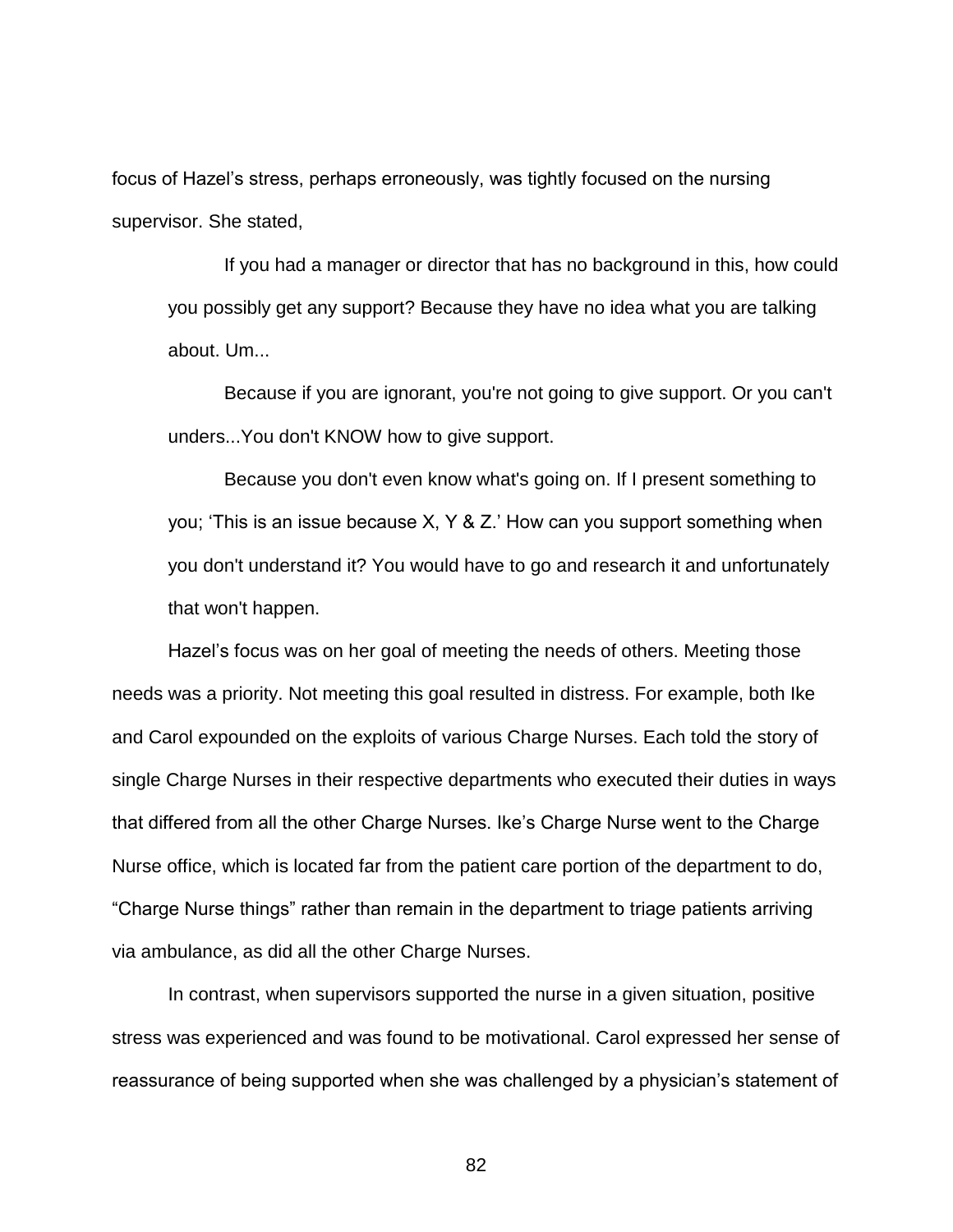being able to have her fired by boldly telling him to "Go for it!" because she knew her formal supervisors knew and valued her contributions to the department and would support her. The quasi-supervisory role of the Charge Nurse was also held to a standard of fairness, which was a theme not associated with intradepartmental or interdepartmental supervisors. Charge Nurses who varied from the department's normal procedures were seen as unfair and this variance was negatively stressful for the ED RN.

The failure to meet expectations of professional practice served as a barrier to the goal of the individual ED RN and was therefore a source of distress in both instances.

# *Getting Personal*

If the ED RN does not socially mesh with another member of the team, negative stress is experienced independent of departmental demands. Most concerning with this subtheme is the potential negative impact on patient care and safety as expressed by Carol through two stories.

In her first exemplar, Carol shared her distressful interpersonal relations with a physician that negatively impacted their professional collaboration. Carol and another ED RN had a friendship outside of the ED. When the other nurse was fired from her position in the ED after being accused of prejudicial behavior towards a physician of a different ethnic heritage than her own, Carol found herself being treated differently by the physician than she had been treated previously. Instead of readily communicating and collaborating with Carol about patient assessments and treatment plans, the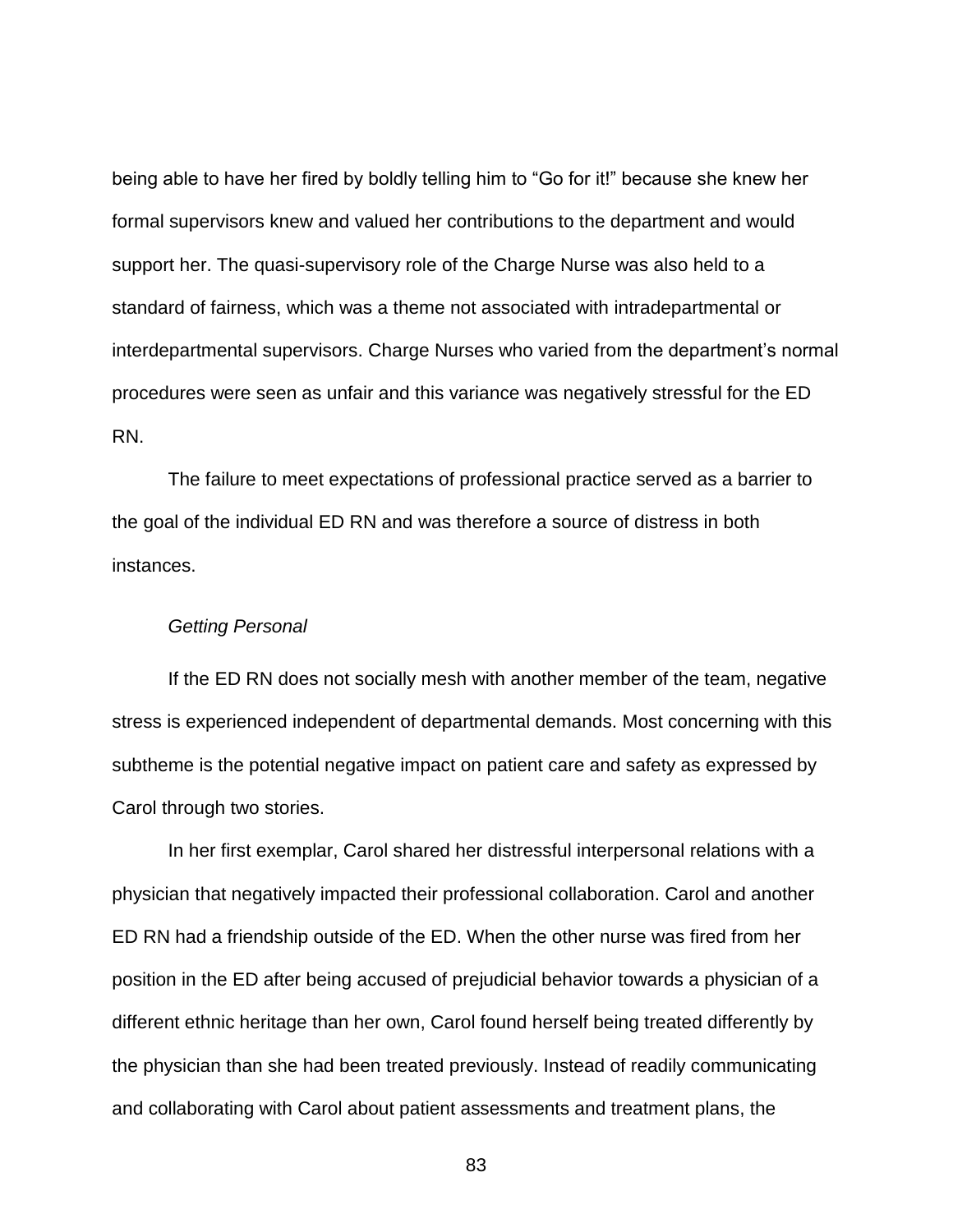physician stopped speaking to her. The physician opted to place nursing orders into the computer system without speaking to her and did not share the results of diagnostic studies or collaborate with her regarding ongoing nursing assessment findings and the condition of patients.

Carol defended the situation by suggesting that care was not compromised, but added that due to the poor communication efforts offered by the physician, neither was it optimized. While she considered the physician to be a good provider, the interpersonal friction experienced by Carol was distressful and had a negative impact on the working environment. The working relationship between Carol and the physician eventually became less than cordial to the point that it began to negatively affect patient care due to an extreme lack of communication and collaboration on patient care. When she could no longer tolerate the effect on patient care that the interpersonal relationship was having, Carol called in senior administration to mediate a resolution. While she and the physician now actively collaborate on patient care expressions of power continue to be present such as, "You know, I could have you fired." Comments such as these are a source of distress for Carol.

Carol's second example of impaired interpersonal relations was her observation of peer friction between an RN in her department and a particular Charge Nurse. The RN in her department had a habit of routinely refusing to solicit assistance from the Charge Nurse simply because the two do not care for one another. Part of the role of the Charge Nurse in Carol's department is to be a care resource for patients when the primary RN is busy dealing with other matters. But instead of using the resource as it is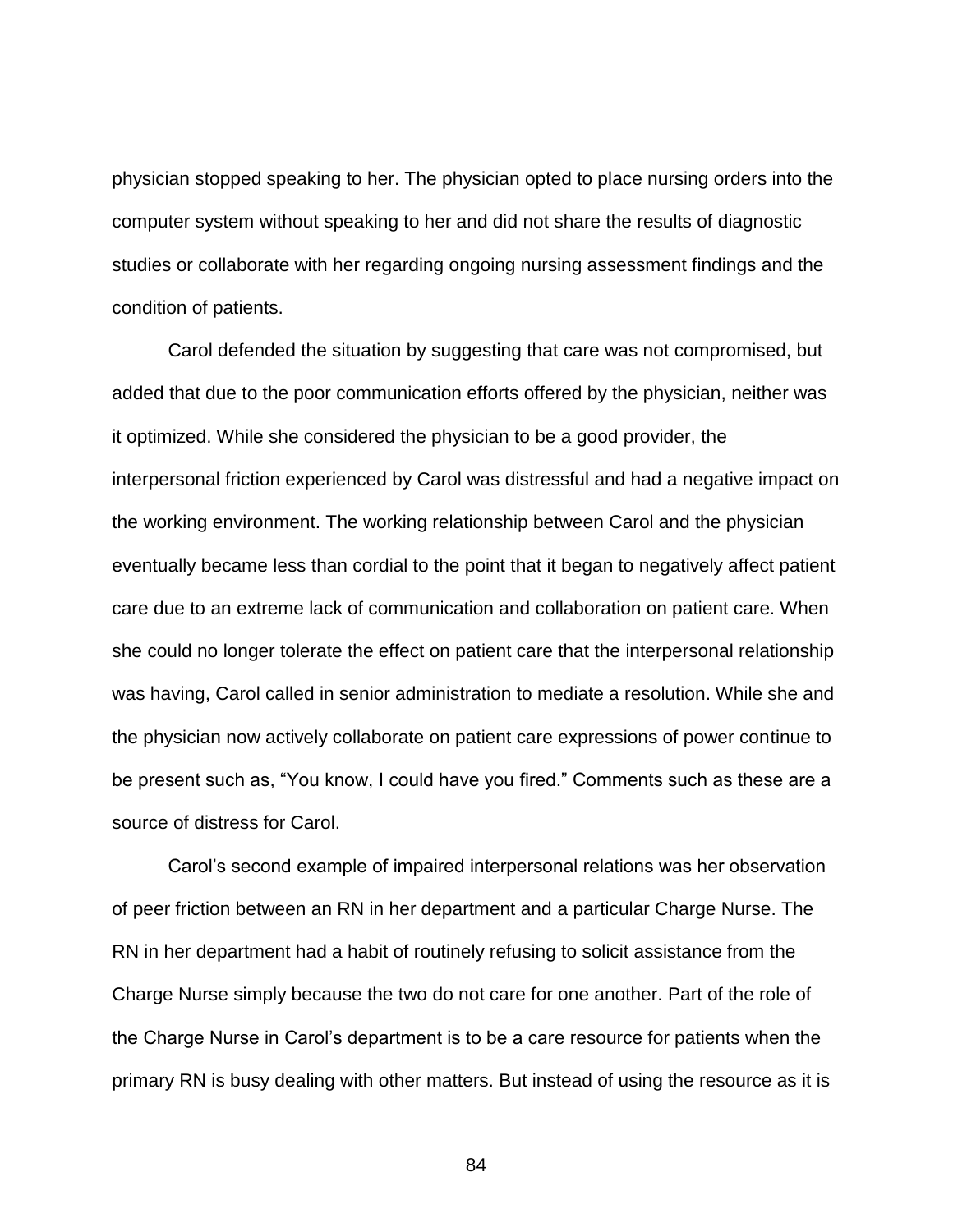offered, assistance is not accepted until Carol approaches the staff RN when (and if) she notes that he is floundering. By the time this happens, patient care has been delayed thus potentially leading to negative outcomes and increased negative stress and ultimately Carol's goals remain unmet. Another aspect of interpersonal relations can occur between the nurse and other persons present in the ED setting. Such persons can be patients, the family of patients or formal supervisors. Similar to the aforementioned subthemes, each of these has a dual nature that is highly dependent on the situation. For example, caring for a particularly demanding patient or family member may be thought of as a negative stressor simply because of the term "demanding." In contrast, as Janet flatly expressed,

I don't expect everybody to be cheerful all the time. And you know very few people; people are generally very easy to please if you just pay attention and kind of figure out what they want. 99% of the time you can help people and make them feel better.

Janet considered people coming into the ED acting this way to be acceptable and understandable, especially in light of being a patient or having a loved one as a patient in an ED. She considered the task of meeting the needs of these individuals as part of the role of the nurse.

## *Summary of Interpersonal Relations*

The theme of Interpersonal Relations is perhaps the most complex of the three main themes that have emerged in this study. It interacts with the Environment by shaping the appraisal of stress for the ED RN. Interpersonal Relations has the potential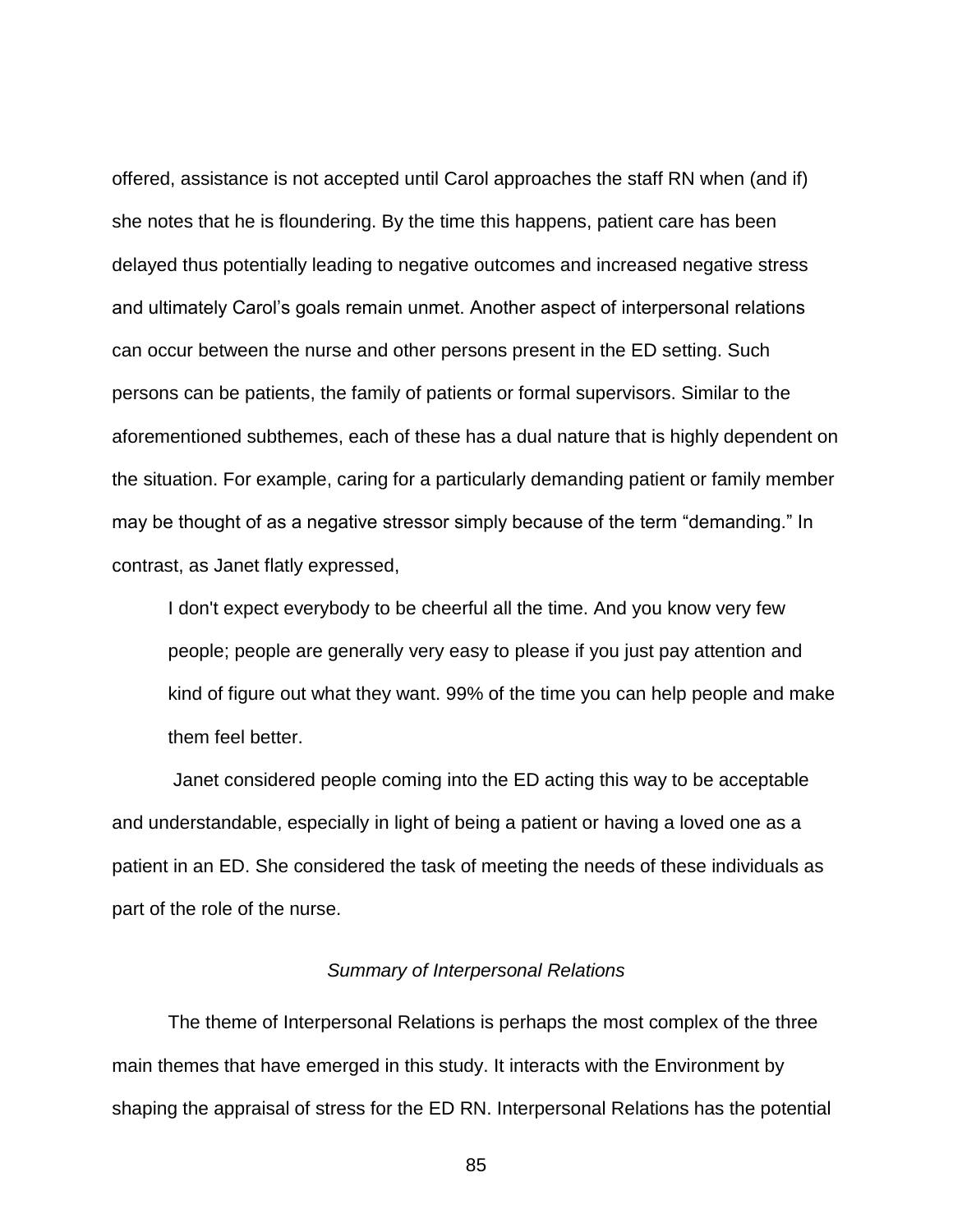to support great achievements yet disallow the simplest of tasks set forth for the ED RN to complete due to the interdependence of the members of the team and the team as a facet of the ED Environment.

As previously noted, the Stress Appraisal Triad (Figure 1) represents the possible major themes by which the ED RN holistically appraises his or her Lifeworld. This appraisal is conducted to determine not only the actual type and level of stress being experienced, but is also used to appraise the potential for stress in the near future. With a goal of professional practice, the ED RN considers the Environment with all of its contributing attributes, Interpersonal Relations and the affect they will have on the Environment and Accomplishments the ED RN.

## Tapestry of the Emergency Department

Each participant indicated through their story that their daily work as an ED RN is guided by personal goals for the shift that they are about to begin. For Hazel, a goal is to be a resource to others. Be they patients, peers or providers the nurse desires to meet the various needs of those with whom she will come in contact. For others, especially Ike, the goal may be to practice well-sharpened skills or to gain new ones. However, the concept of skill varies between participants. For Ike, it is primarily task oriented. For Connie, the skill is in the identification of the acuity of a situation and empowering others through education so that the learners might become self-sufficient. These learners need not necessarily be patients. They can be other nurses, physicians or family members of patients. The goals may be as varied as the persons who are ED nurses, but the importance of personal goals as identified in this study represents an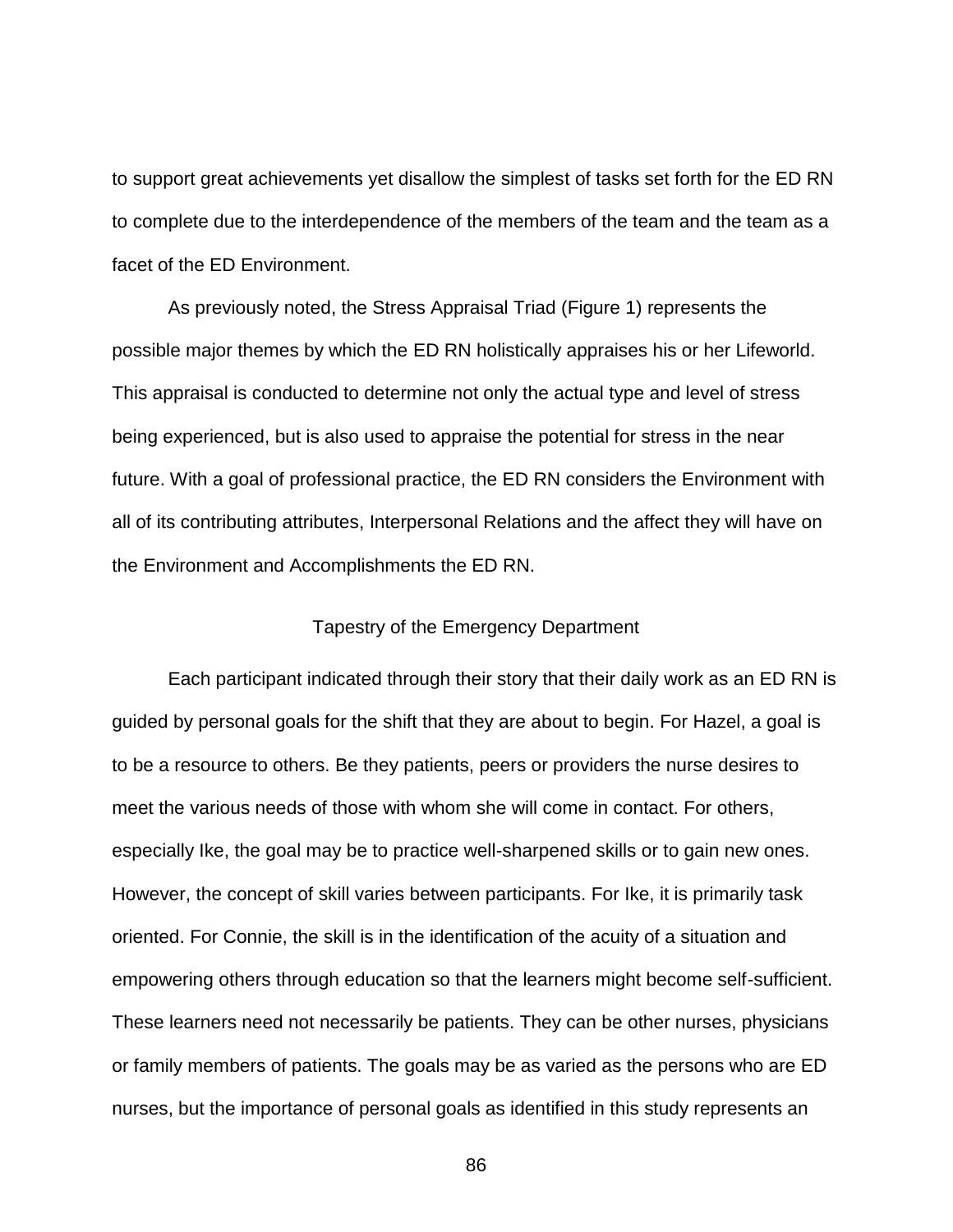important aspect in the Lifeworld of the ED RN. It is from these goals that the stresses (both positive and negative) originate, duplicate and differentiate. It is these goals that can be thought of as threads in a great tapestry that represents the ED.

Equally interwoven into the tapestry of the ED are nurses like those who participated in this project. Each participant expressed a deep love for their work and their professional role. This love of the role is most likely the greatest motivating factor behind why nurses expose themselves to the highly stressful environment of the ED. Janet voiced this most poignantly with the following statement during the interview:

At this point in time, yeah, I mean, if I had some big bills, I guess I could say the money. But right at this particular moment in time I don't really need to be working. I *need* to be working because I...I *need* that feedback, yeah.

It was not interpreted that any of the participants interviewed had any other primary reason to work in the ED other than a true love of the environment despite the expressions of negative stressors and the frustrations experienced on a day-to-day basis.

Another example of the expression of just how much these participants enjoy the work came from Hazel. As she was discussing the possibility of contracting a disease from a patient, her facial expression changed from one of near disgust, fear and loathing to one of childlike wonder when her focus moved to the opportunity to be a part of solving the mystery of what was causing a patient's complaint. She said, "I don't mind looking into what you've got. I'll investigate you with my full gear on..." Figuring out the puzzle of what is going on with each person who walks, limps, wheels or is dumped into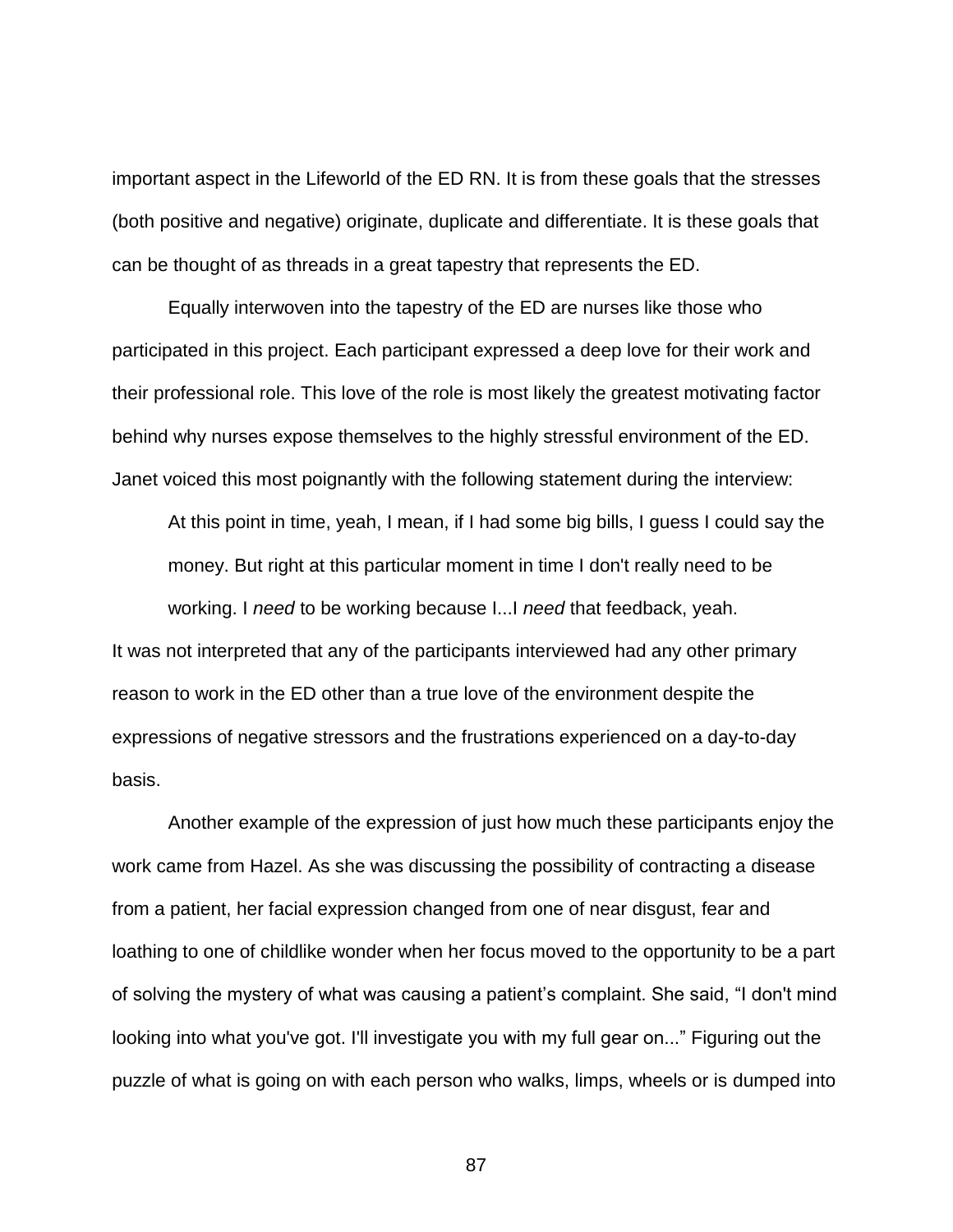the ED was a motivating factor that was shared by all the participants of the study. To pit one's intellect against the unknown was expressed by each RN and even cited as being why they had returned after trying to escape the attraction of being an ED RN. Audrey expressed her sense of what it was like to her to *be* an ED RN with the expression that it both "tainted you" and "addicted you." Both are different concepts in the corporeal sense. Each of the participants expressed frustration with their addiction, but at the same time expressed profound joy in having the privilege to *be* an ED RN. Each participant rejected the suggestion that every nurse was the same as any nurse and subsequently all identified as *being* an emergency nurse as if it was a persona ingrained into the few individuals worthy of the calling to *be* an emergency nurse. While this robust self-image was interpreted as positive, the reader is encouraged to consider the negative result of having a self-image that is overly robust. Being too wrapped up in what one *is* prevents one from appreciating the circumstances, requirements and contributions of others. In the case of the ED RN, this may exacerbate the perception of being tainted.

The tapestry embodies the ED RN as an individual who is motivated by having the freedom to care for patients in a safe and efficient manner. The ED RN needs to have the equipment and supplies to perform their duties. The ED RN needs a team of professionals made up of all levels of experience. This includes the contagious youthful spirit of inquiry of the novice as well as the quiet wisdom and methodology of the experienced. The ED RN appreciates being thanked and respected while performing the most complicated or squalid of tasks. The ED RN is distracted by waste. The waste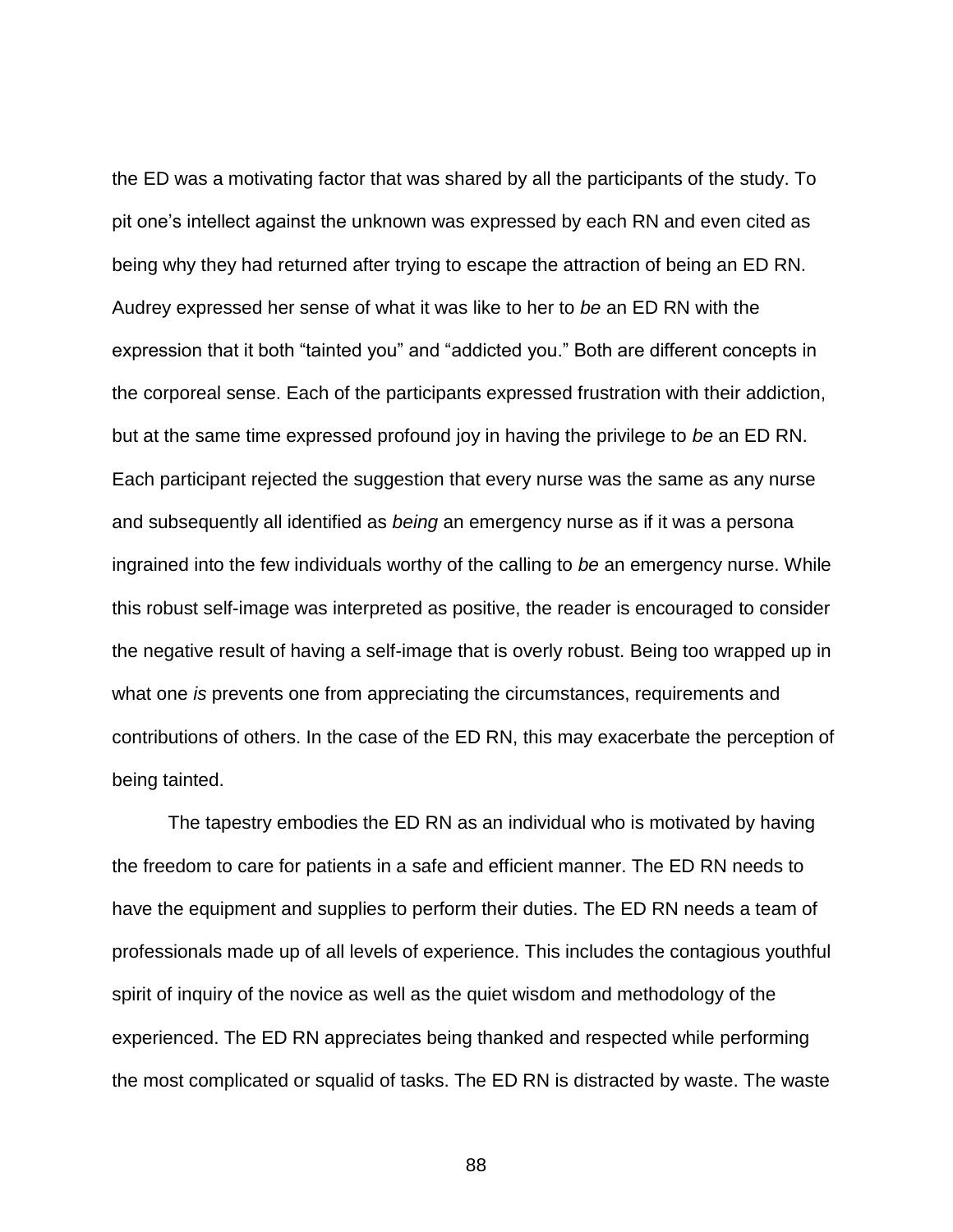of resources, time, money and effort are all sources of negative stress. Anything that jeopardizes the safety of the patient brings about feelings of stress to the ED RN. As barriers to meeting the goal of professional practice, factors such as inept co-workers, inadequate resources, being supervised by those who do not understand the unique flow of the ED and not understanding the needs of other hospital departments and roles are potential sources of stress for the ED RN.

The themes that have been interpreted from the materials provided by the participants of this study are tightly related and interwoven. Just as each thread of a tapestry blends into obscurity when one is viewing the whole, each thread is no less important. Each theme from the Lifeworld of the ED RN provides support, structure and meaning to every other theme in the overall experience. Many themes take on multiple meanings based on how they are situated in relation to other themes as well as by the individual who is experiencing the stimulus in question. An incident that may be negatively stressful given the influences of factors such as the make-up of the team or the relative availability of resources may very well be a positive experience with only a minor alteration such as a different support person, team leader, or availability of one piece of properly functioning equipment. The triad of stress as posited by Lazarus and Folkman (1984) is exemplified in the ED by this relational influence in addition to the elements of situation, environment and individual. While each of the ED RNs interviewed bring to their department their own goals and perceptions that tailor the stressors to the individual, the themes identified herein resonate as familiar and may be transferable.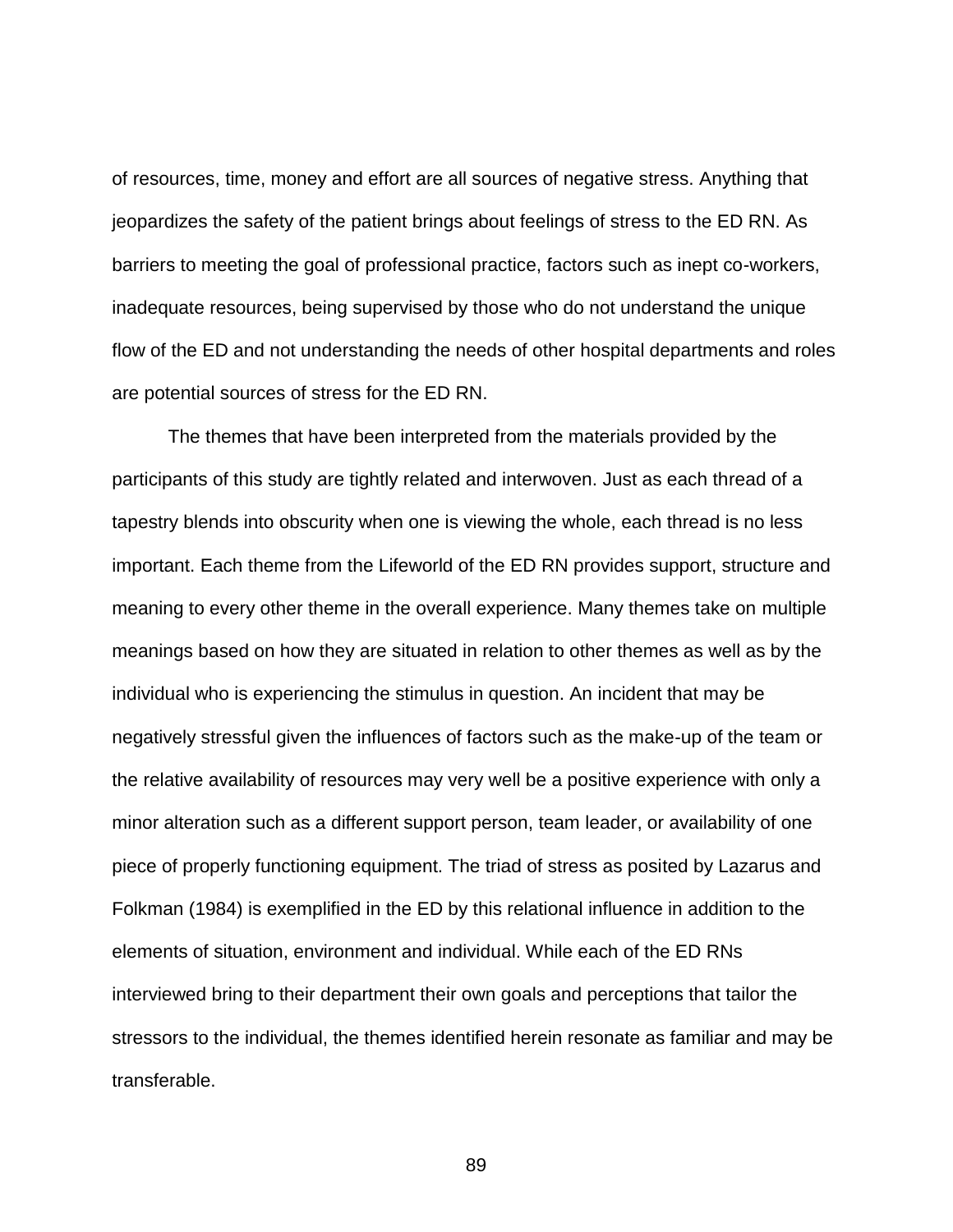# CHAPTER 5: DISCUSSION

What happens to a dream deferred?

Does it dry up like a raisin in the sun? Or fester like a sore-- And then run? Does it stink like rotten meat? Or crust and sugar over- like a syrupy sweet?

> Maybe it just sags like a heavy load.

*Or does it explode?*

~*Harlem* (Hughes, 1951)

As expected, materials provided by the participants yielded themes similar to, but not duplicative of the concepts found in the literature. Of greatest significance was the concept that ED RNs have the goal of practicing as a professional. Practicing as a professional ED RN is objectified by the delivery of safe and effective care to patients in the ED. The concept of the professional practice goal consists of three themes. These themes are Environment, Accomplishment and Interpersonal Relations. It is within these three themes that ED RNs appraise the quality of the stress experience as distressful or eustressful. When the Environment, Accomplishment or Interpersonal Relations support the professional practice Goal, the experience of the ED RN is eustressful. When the themes do not support the Goal, the experience of the ED RN is appraised to be distressful. The individual appraisal of stress in confluence with these themes is consistent with the research on stress and coping of Lazarus and Folkman (1984, 1987)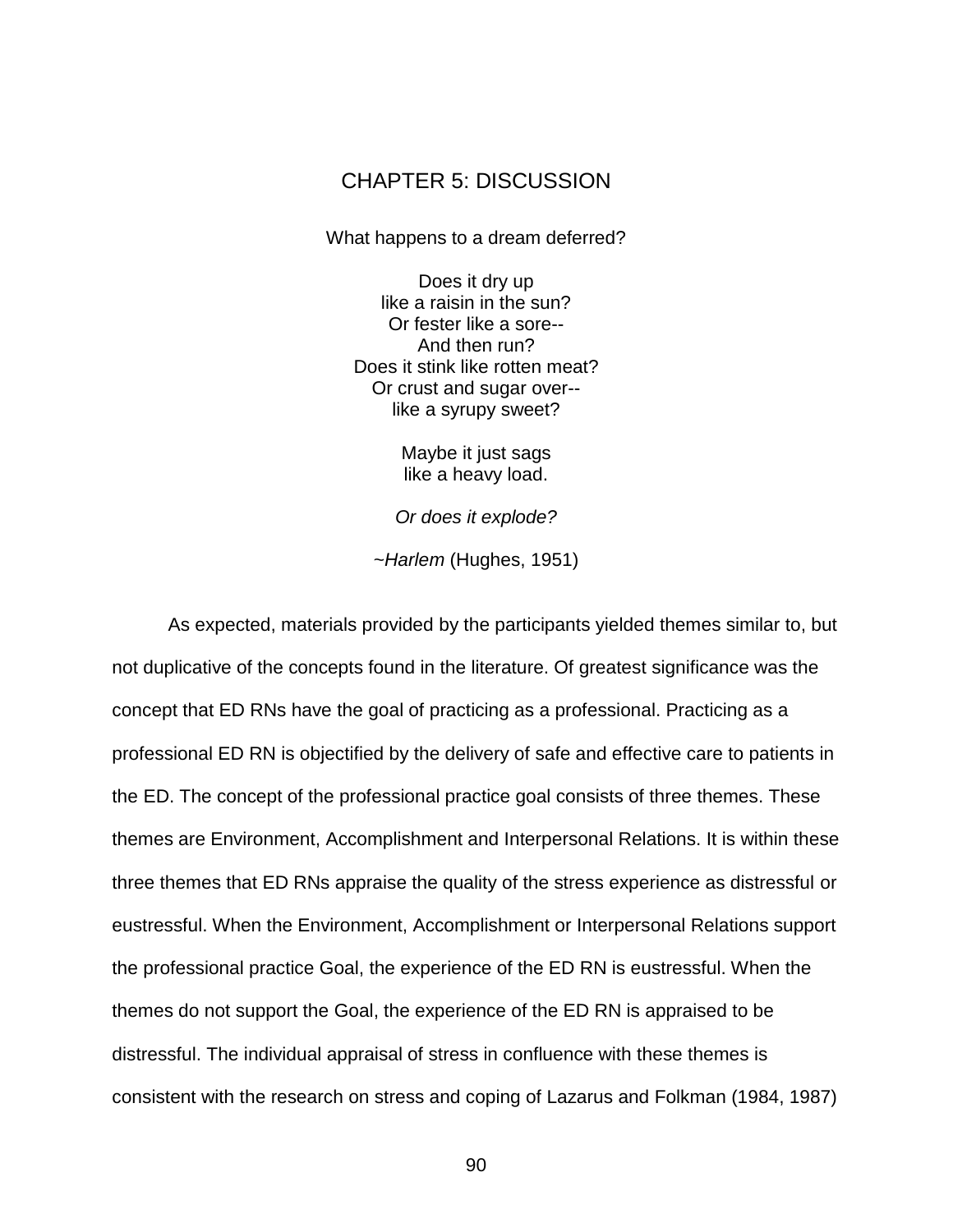and adds to their model the specific details of what elements are considered by the ED RN to be stressors.

Having a desire to provide safe care in a way that one is ethically comfortable with can be considered a professional goal. When describing stress, participants frequently gave examples of barriers to meeting their personal goals of care. The significance of the goals of the ED RN and barriers to those goals can be likened to the reflections of the American poet, Langston Hughes (1951) who mused on the results of the stresses of having one's dreams prevented from coming true. The unmet goals of the ED RN are the "dreams deferred" that may "sag like a heavy load" and, over time, could "explode" as Burnout (Hughes, 1951; Freudenberger, 1974, 1975, 1977a, 1977b; Maslach et al., 1996), PTSD (American Psychiatric Association DSM-5 Development group, 2010) and an eventual abandonment of the role of ED RN.

Because stress has been implicated in nurse burnout (Gillespie & Melby, 2003), PTSD among ED workers (Ross-Adjie, et al., 2007) and nurses leaving the profession (Dwyer, 1996), and because the voices of ED nurses in describing the aspects of their practice that cause stress have not been heard, the orienting question of this dissertation is, "What experiences do you appraise to be stressful working in an ED setting?" Participants provided significant exemplars in response to this question that add to the existing literature. The work of Lazarus and Folkman (1984, 1987) on stress is applicable to the working environment of the ED. But otherwise, no themes unique to the ED setting as discovered in the interviews had been previously identified in the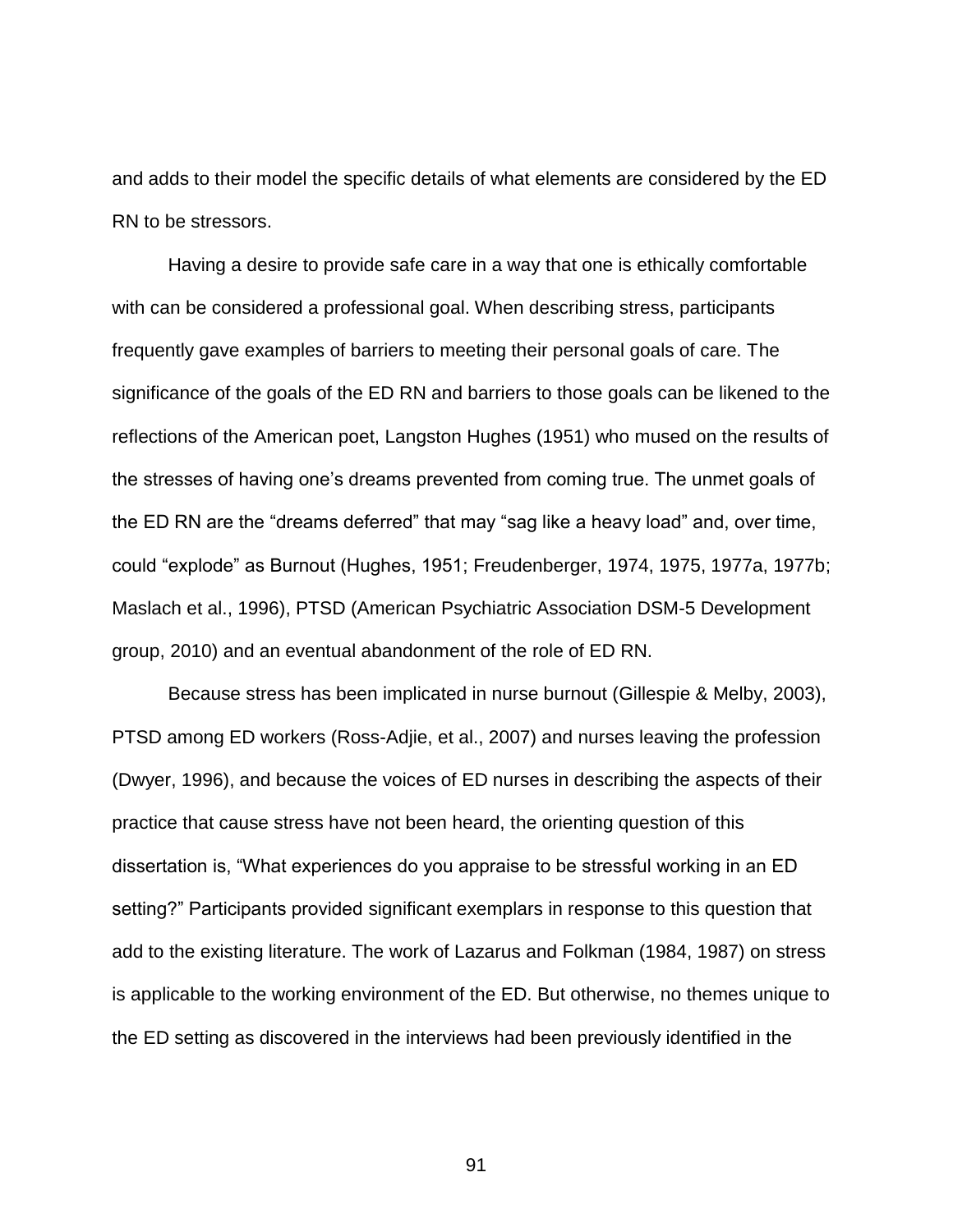literature. Therefore the findings relevant to nursing practice in the ED discussed in this chapter are considered to be new to the body of nursing knowledge.

This conclusion is supported by the fact that, with the exception of Cox (2004), the research reviewed for this study sought only to verify the hypotheses of the various researchers rather than seeking the insights of those who are most acquainted with the phenomenon of interest, stress as appraised by the ED RN (Adeb-Saeedi, 2002; McVicar, 2003; Scullion, 1994). Thus, the themes reported in these studies must be viewed with a high degree of skepticism. Despite this skepticism, the conclusions of previous studies may not be incorrect. The items cited may actually be stressful to the ED RN. Based upon the findings of this study, however, it is likely that the list of stressors from previous literature is incomplete. Identification of previously unidentified stressors is to be expected from a qualitative study such as this.

The remainder of this chapter will discuss the identified themes of Environment, Accomplishment and Interpersonal Relations. Each will be addressed in relation to the extant literature and the implications to nursing education, nursing practice and policy. The limitations of this study are discussed and recommendations for future research are presented.

# **Discussion**

The orienting question of this dissertation is, "What experiences do you appraise to be stressful working in an ED setting?" The succinct answer to this question is that factors that support the goal of professional practice are appraised to be eustressful and conversely, distress was expressed in the stories of experiences where that goal was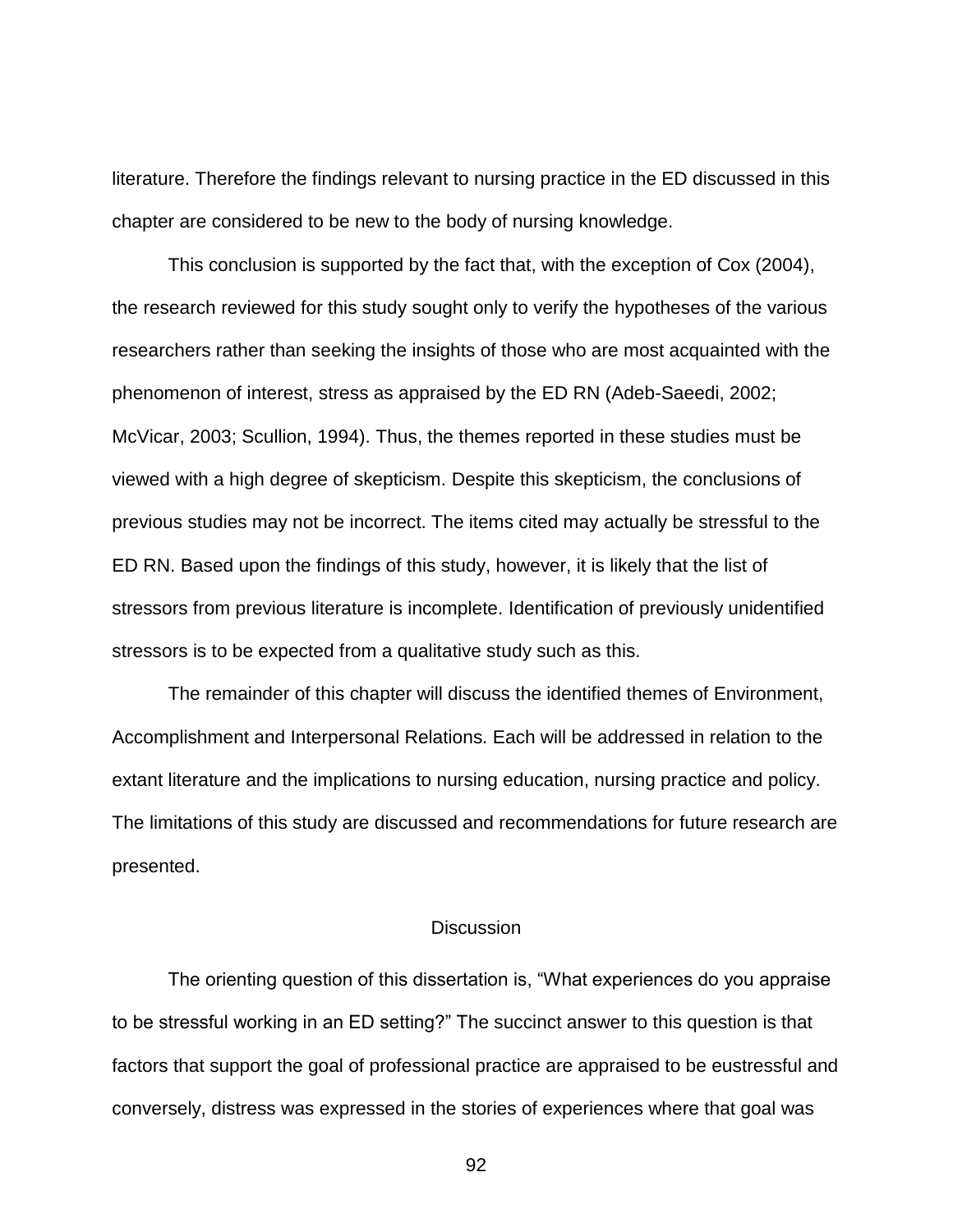not supported. To further explicate the phenomena, a single factor such as basic resources or staffing, may induce either distress or eustress depending upon the combination of the individual, the environment and the situation. This is in agreement with Lazarus and Folkman (1984) who posit that the determination of what is and what is not stressful is determined not only by the individual, but also influenced by the setting in which a stimulus is presented and the stimulus itself. While the study did not set out to validate the Lazarus and Folkman model, the elements of that model are consistent with findings from this study. However, the findings of this study provide greater detail that is specifically related to the ED RN when appraising the environment and situation, as an individual in order to determine what stressors will be encountered.

To begin the discussion of the findings of this study, the following scenario, based upon the interpretation of materials provided by the study participants, is offered. When the typical ED RN walks into the department at the beginning of a work shift, they individually perform an environmental appraisal to assess the ability of the environment to support the accomplishing of their professional practice goals.

Questions related to the goals of that particular ED RN are silently reviewed and assessed. Questions might include: Who will I be working with today? Who is the physician on duty? Where is my assignment in the department? Do I have the right equipment? Does my equipment work? How many patients are in the department? How many patients are in the hospital? To sum up these questions, the ED RN is appraising whether or not the resources required to provide safe care for every patient who comes through the front doors with are readily available.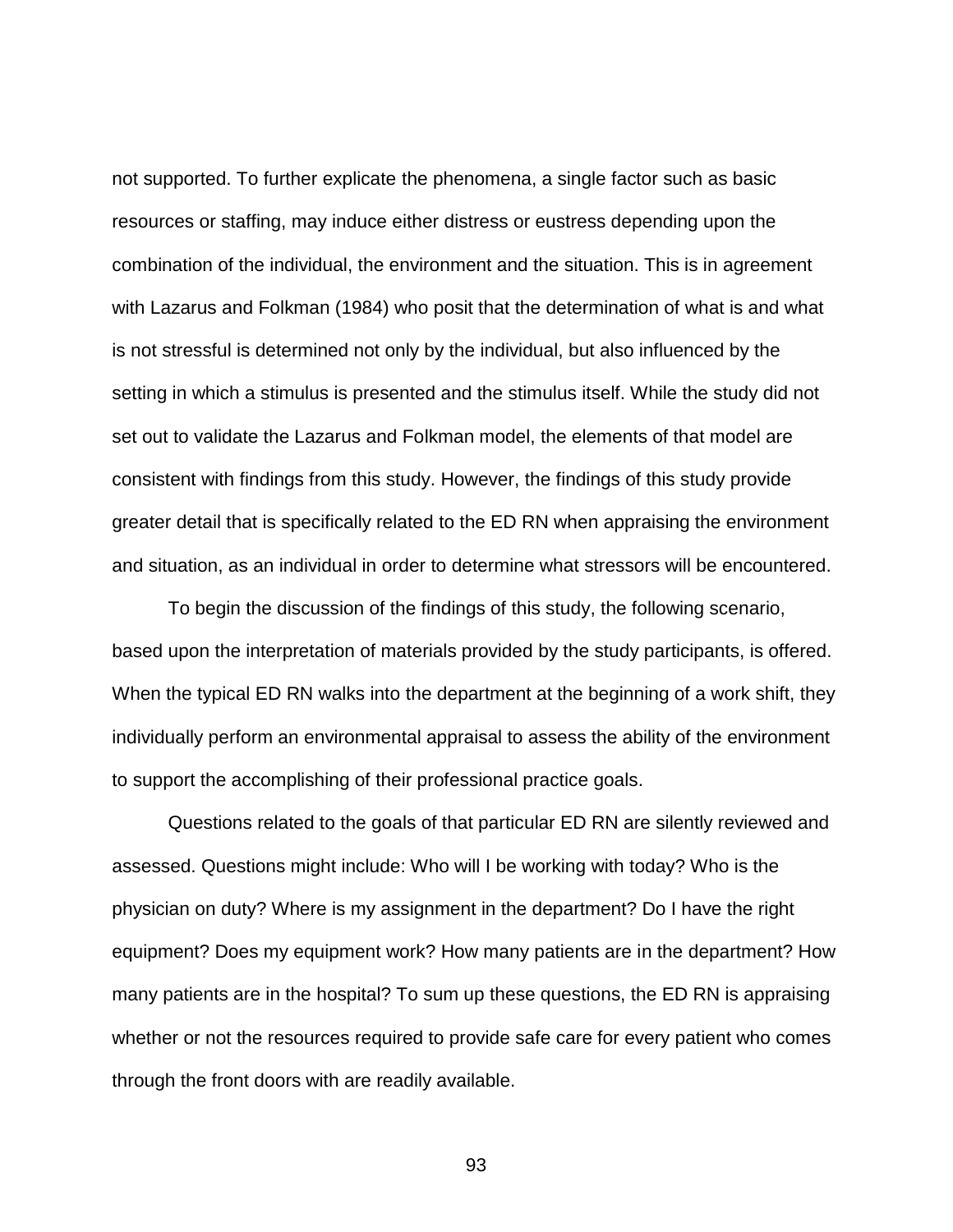This appraisal examines each of the three components of the Stress Appraisal Triad (Figure 1) by addressing factors associated with both the relatively stable physical environment of the department itself as well as the dynamic changes to that environment that are associated with the make-up of the interdisciplinary team of the ED. By gaining an understanding of the Environment and the Interpersonal Relations that make up the resources for the shift, the ED RN is then able to plan how he or she will accomplish the goal of practicing as a professional ED RN. It is at this point when the experience of stress begins. If the ED RN assesses that the combination of the Environment and the Interpersonal Relations do not support the meeting of goals, distress is experienced. The opposite is true if the assessment suggests that goals will likely be met as a result of the support of the other two elements of the Stress Appraisal Triad (Figure 1).

The findings of this study show that there is an intricate interplay between the ED RN, the Environment of the ED, the Accomplishments of the ED RN and the influence of the Interpersonal Relations of the members of the ED team that determine the level and quality of stress experienced by the ED RN. No other literature was found that presents this information. Literature reviewed for this study has presented the stressors of the ED RN as either very broad categories of stressors or as stand alone instances of stress.

For comparison, McVicar's (2003) review of the literature from 1985 to 2003 reported broad categories of stressors for nurses in general such as workplace issues and dealing with families, death and workload. None of these categories were tied to the resources available to the ED RN as was found to be a contributing factor in this study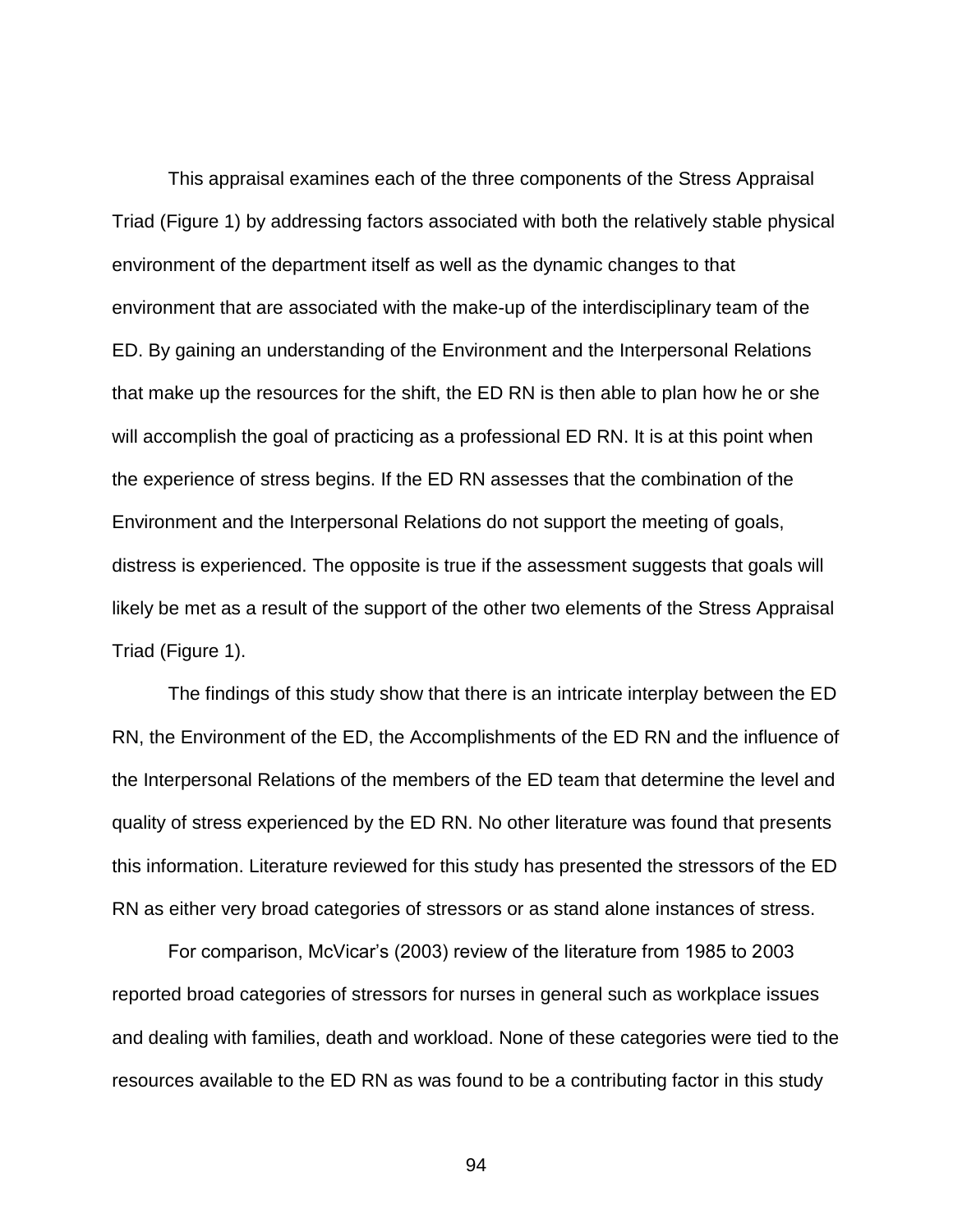via the themes of the Environment and Interpersonal relations. In the research studies conducted by Adeb-Saeedi (2002) and Scullion (2004), subjects were asked to rank order preconceived stressors such as pain, suffering, decision making and other singular tasks associated with ED nursing. No inquiries were made of the subjects as to what contributed to their stress, nor did the authors hypothesize that stress was induced by anything other than specific situations that were not associated with the dynamic nature of the ED Environment, the Accomplishments of the ED RN or the Interpersonal Relations of a given ED department as was found in this study to be the major influences of the stress experience of the ED RN.

The most similar study found and reviewed for this study was the doctoral dissertation completed by Cox (2004). His qualitative approach was descriptive and sought to discover what psychological stresses nurses experienced as they practiced in the ED. However, his driving question addressed not what stressed the ED RN, but why nurses continued to practice in the ED despite being exposed to the high levels of stress found therein. As a result, his focus was less on what stressed the ED RN at the moment of working and more on why they chose to practice in such an environment and what extrinsic stressors affected their lives.

Cox (2004) used a structured interview of nine questions. Only one of these questions elicits the experiences associated with being an ED RN as it requests the participants to share their best and worst days in the ED. While Cox did ask facilitating questions to bring out more information from each participant, the interviews did not allow for significant deviation from the topic being investigated by the structured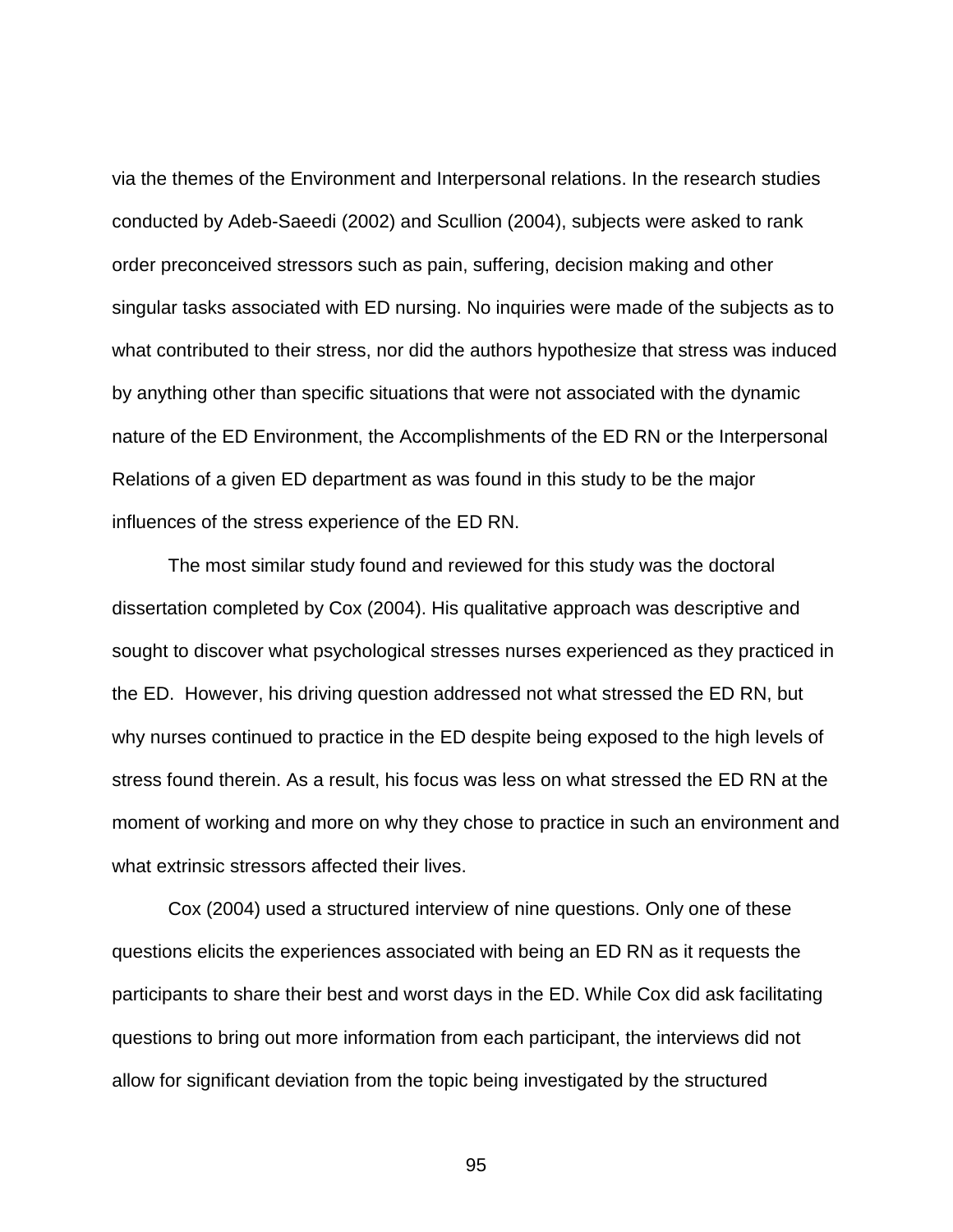interview. All other questions were related to either why they chose to work in the ED or general stressors and situations of life outside of the workplace such as family dynamics and personal sleeping patterns.

Cox's (2004) finding of the nurses being drawn to the exciting environment is the sole theme echoed in the findings of this study. Participants in this study presented information that was interpreted as excitement and satisfaction related to the mystery of each patient's pathology thus leading to feelings of accomplishment as a professional. The descriptions of excitement were of an egocentric nature as described by Cox in that he surmised that nurses who gravitated to the ED did so because they had a desire to be a part of the perceived excitement. Both Cox and participants of this study termed this concept, adrenaline junkie. His conclusion makes sense since his inquiry was more about stress in general as experienced by persons who were ED RNs and less on what stressors they holistically perceived as part of that role. Unlike the findings of this study, Cox (2004) did not describe the influence of having a goal for practice or the intricate interplay of the Environment and Interpersonal Relations.

As such, the findings of this study are unique as they put forth the idea that the stressors of the ED RN are not static situations that always or never induce stress but that the experience of stress for the ED RN is a dynamic interplay between the goals of Accomplishment of the ED RN, the Environment and the influences of Interpersonal Relations.

It must be stated that individuals make these assessments and therefore, while the themes may shift in their meaning based on an individual's interpretation, they are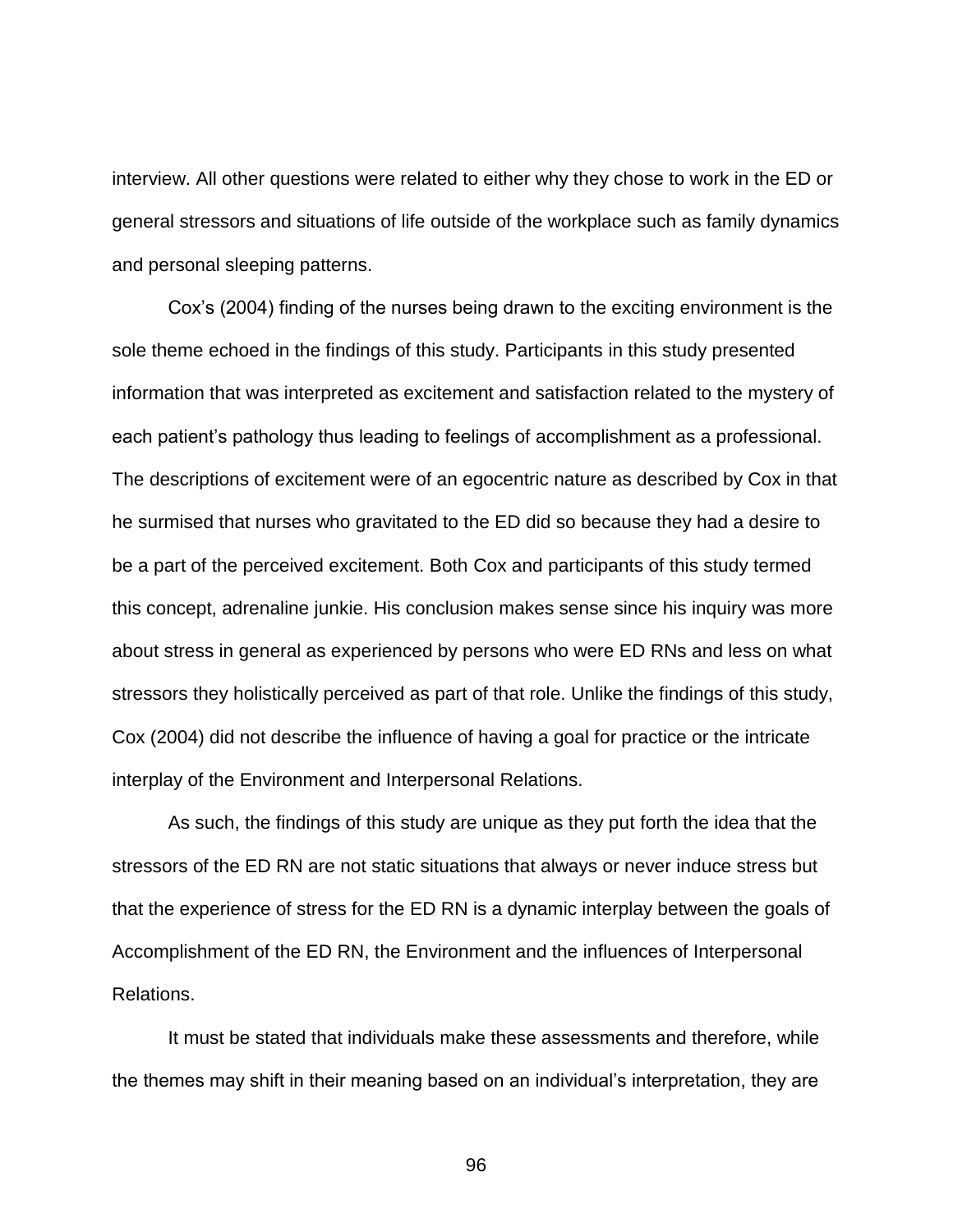none the less themes that all ED RNs may experience. Only the individual ED RN can state how specific instances are categorized for them as distressful or eustressful. It is possible, however, for suggestions to be made from the findings of this study that are vital to any effort to reduce negative stressors and increase positive stressors of the ED work environment. The remainder of this chapter will address the implications for nursing education, practice, policy and research.

Just as the themes of Environment, Accomplishment and Interpersonal Relations are bound together and intertwined with the concept of setting and meeting the goal of professional practice by the ED RN, the implications for education, practice and policy are also interwoven into a very complex pattern and build upon one another at multiple points. But the core of the implications is made up of a series of considerations beginning with the individual ED RN, passing through the ED team of caregivers and culminating with the ED as a whole. Implications for education are directed at the individual. Implications for practice address the group aspect of ED nursing. Implications for policy serve to guide the ED as a unit towards the reduction of negative stress, a promotion of positive stress and to meet the overall goal of providing safe, effective and efficient care to the emergency department patient.

# Implications for Nursing Education

Implications for education are directed at the individual. As an individual ED RN, one is responsible to attain the highest level of education required to support one's own practice and thereby support other members of the ED team. However, simply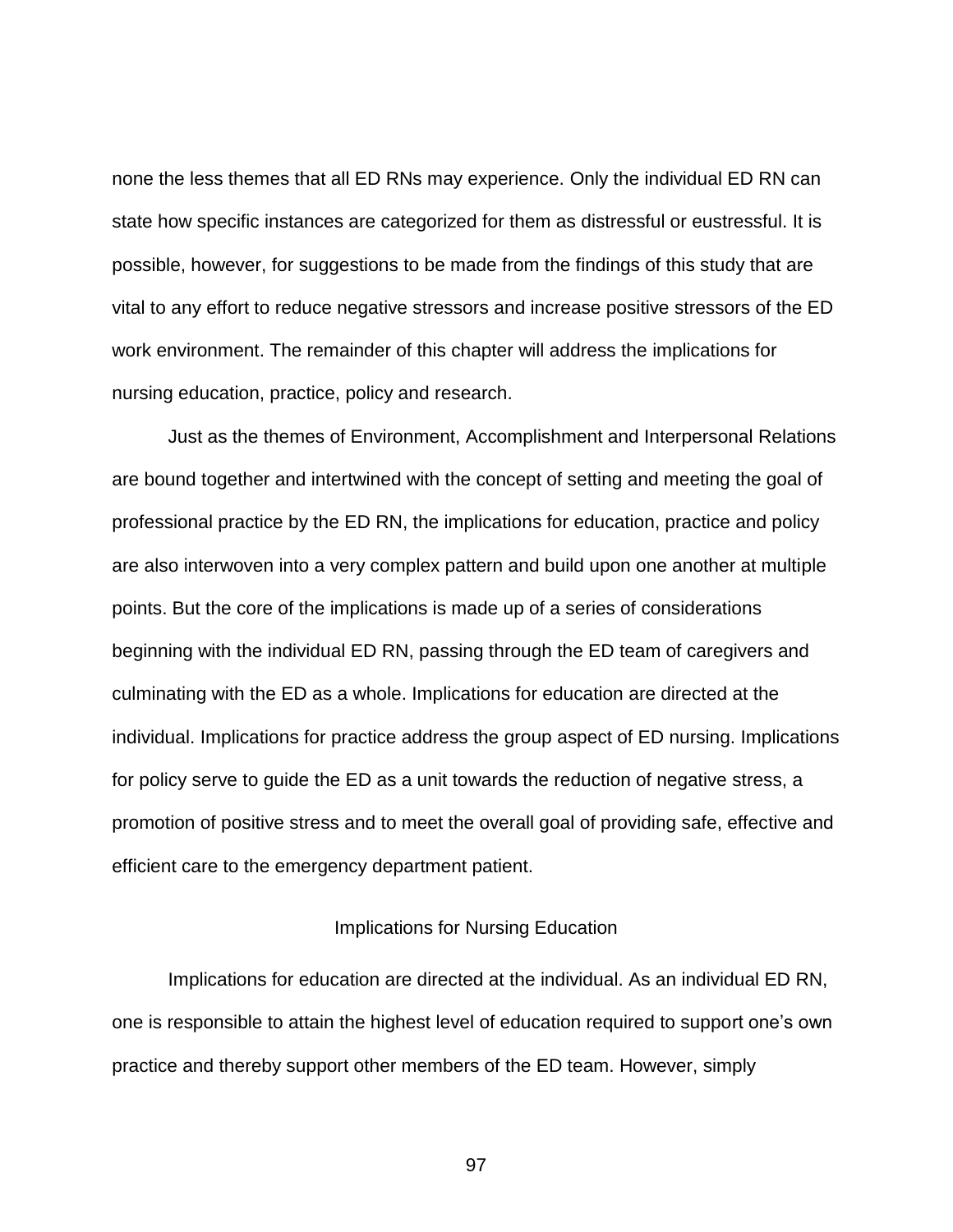possessing the knowledge needed to perform in a role does not address to what end the knowledge is used.

Education prepares the individual to function well in a given discipline. Of the three themes found in this study, Interpersonal Relations is perhaps the most influential when considering the implications for nursing education. Interpersonal Relations represents the abilities of individual members of the ED team to function effectively in their role. No matter what the role fulfilled by a team member, individuals must be fully educated in order to contribute completely to the team. The abilities and past accomplishments of an individual on the team serve as an indicator to other members of the team of how much stress they can expect from that individual. It was negatively stressful to be teamed with an individual who did not possess the education required to function well in the ED. Therefore; the individual team members must accomplish the professional practice goal of being fully educated for the role they are expected to fill on the team.

The conscious setting of specific goals improves individual performance in the workplace (Latham, 2004). Goal setting for the care of patients is already a learning objective of nursing education. A small shift to broaden educational focus to include goal setting for one's professional practice would require minimal innovation to nursing education. Nursing students as well as practicing ED RNs should therefore be taught and expected to guide their personal practice through the use of specific personal goals. Goals for practice as an ED RN could include improvement of a specific skill such as starting a large bore intravenous access or the ability to identify specific cardiac sounds.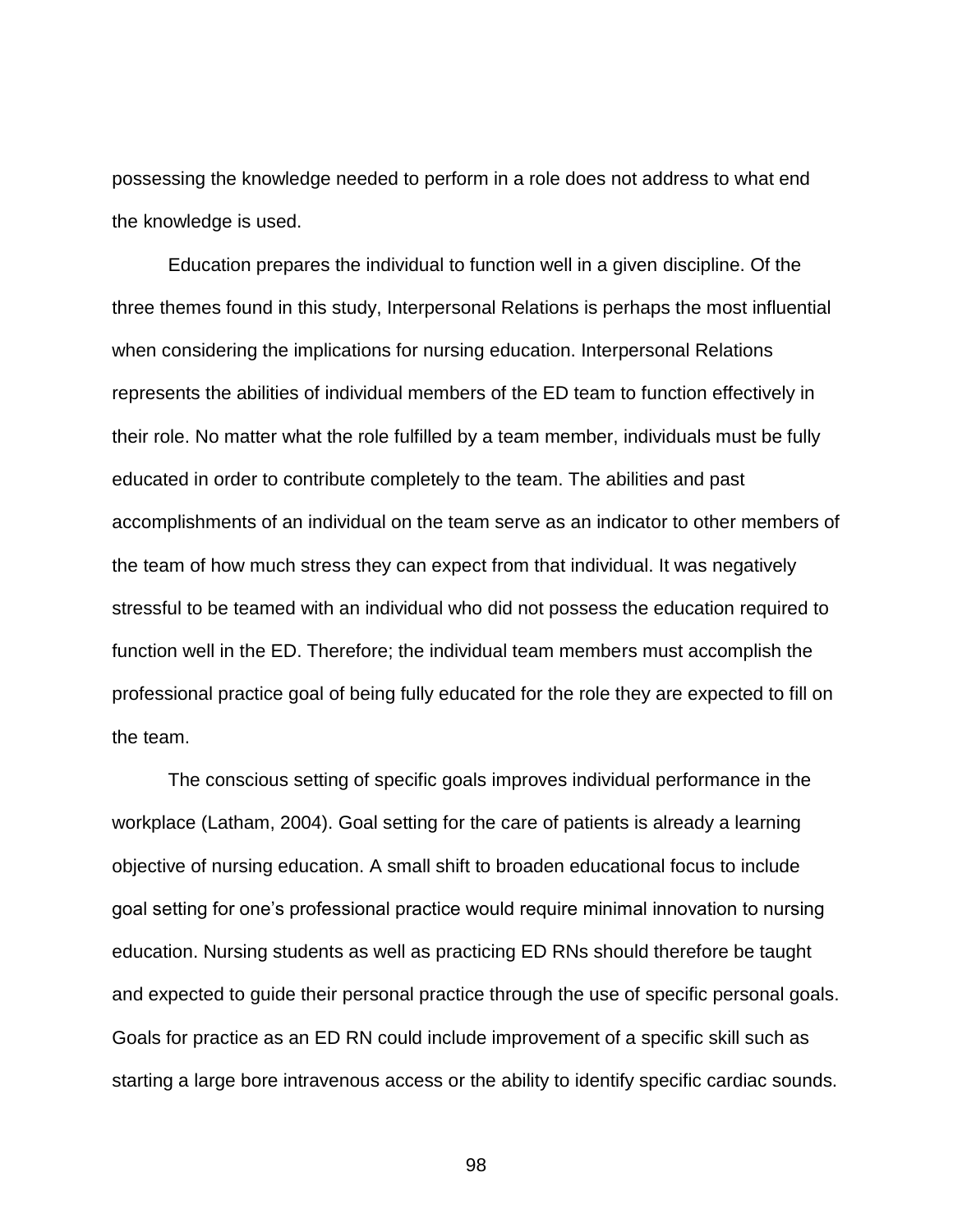A broader goal of professional practice might be to earn and maintain specialty certification such as Certified Emergency Nurse (CEN).

As relayed by the participants of this study, accomplishing these goals allows the ED RN to become a source of eustress in the department by becoming a dependable skill and knowledge resource for patients and for other members of the team. By accomplishing these goals, the ED RN also experiences reduced stress through selfconfidence brought about by preparation and readiness. Department education efforts should also focus on meeting the educational needs of all staff of the department.

While improving the abilities of the ED RN through goal setting is important, synchronization of individual ED RN goals with the goals of the department is also an important aspect of goal setting when part of a team. Goal synchronization between the individual, team and department affect nursing practice and should be guided by departmental policy.

Based upon the findings of this study, education programs at the department level should assess the current knowledge level of each ED RN on the staff. From that assessment, plans should be crafted to increase the knowledge level of each ED RN to the point that they have a clear understanding of their role on the team. With that clarity, objective goals can be set by each ED RN that support the team and the goals of the department. Department leadership and educators should also formulate support systems to encourage appropriate continued education beyond what is minimally required by the individual facility. Examples of going beyond the minimum are to support attaining the Bachelor of Science in Nursing (BSN) degree and to attain and maintain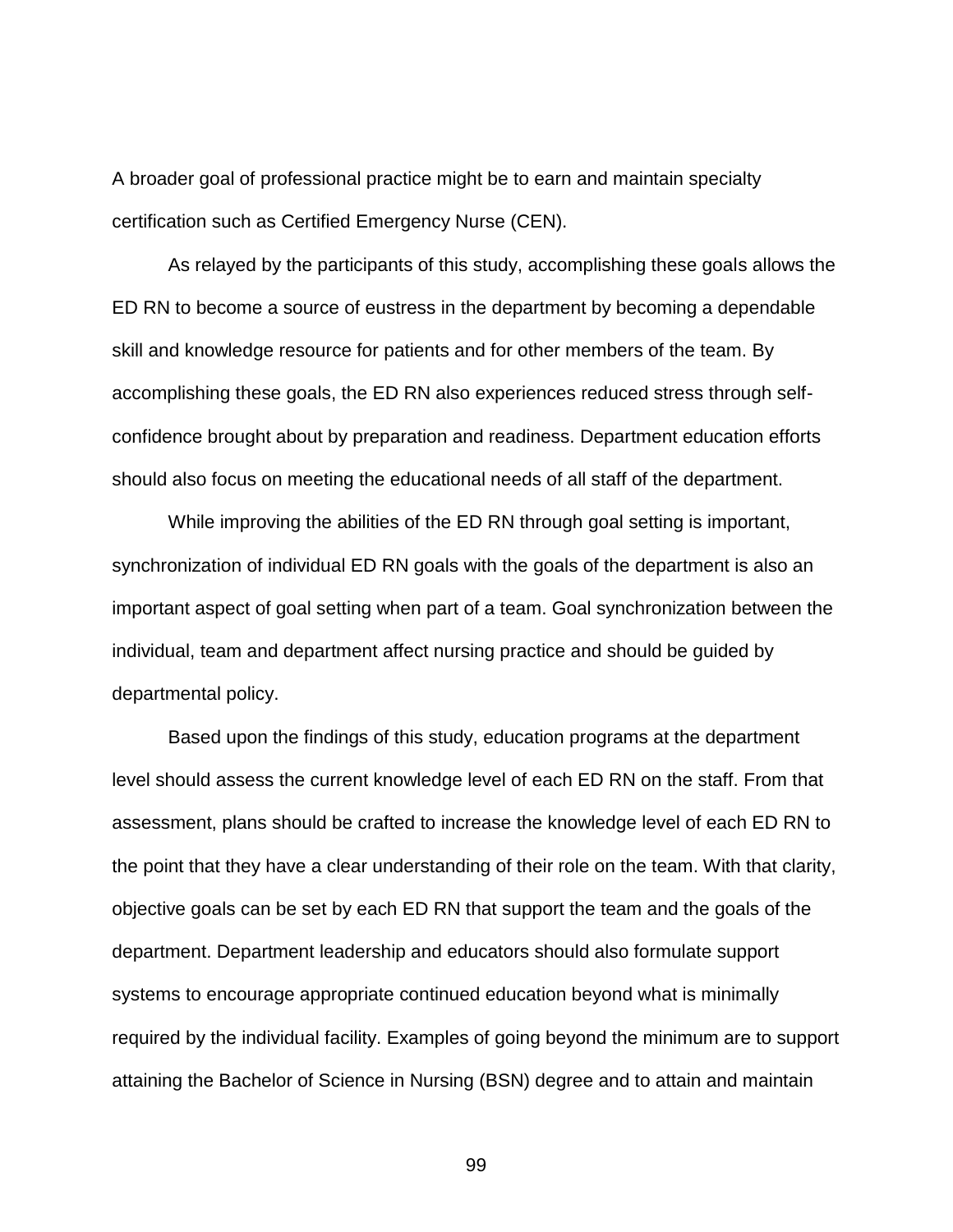the specialty certification of Certified Emergency Nurse. Additionally, raising the minimum standards of education from having Advanced Cardiac Life Support (ACLS) training and Pediatric Advanced Life Support (PALS) training may also increase the value of the ED RN to the team. Requiring regular certifications such as Trauma Nurse Core Curriculum (TNCC) and Emergency Nurse Pediatric Course (ENPC) as regulated by the Emergency Nurse's Association are two examples of higher standards that should be sought by the ED RN and supported by their educators.

#### Implications for Nursing Practice

Nursing practice in the ED Environment is also highly dependent upon Interpersonal Relations. The functionality of the personnel who make up the ED team have perhaps the greatest influence on the Environment and, by extension, the ability of the ED RN to accomplish the goal of professional practice. As found with the theme of Accomplishment, the meeting of one's goals is the determining factor of the quality of the stress experience. Each unique ED must become a place that not only recognizes the importance of each ED RN being able to meet his or her personal goals for practice, but also becomes a setting that actually facilitates such goals.

Every ED functions effectively based upon the team effort of the personnel employed there. Members of the team directly contribute to the efficiency of the ED to the point that the whole becomes greater than the sum of the parts. A significant consideration the ED RN makes when appraising the potential quality of stress (positive or negative) that might be present during a work shift is the make up of the ED staff. If the ED RN came to work to find they would be working with particular physicians,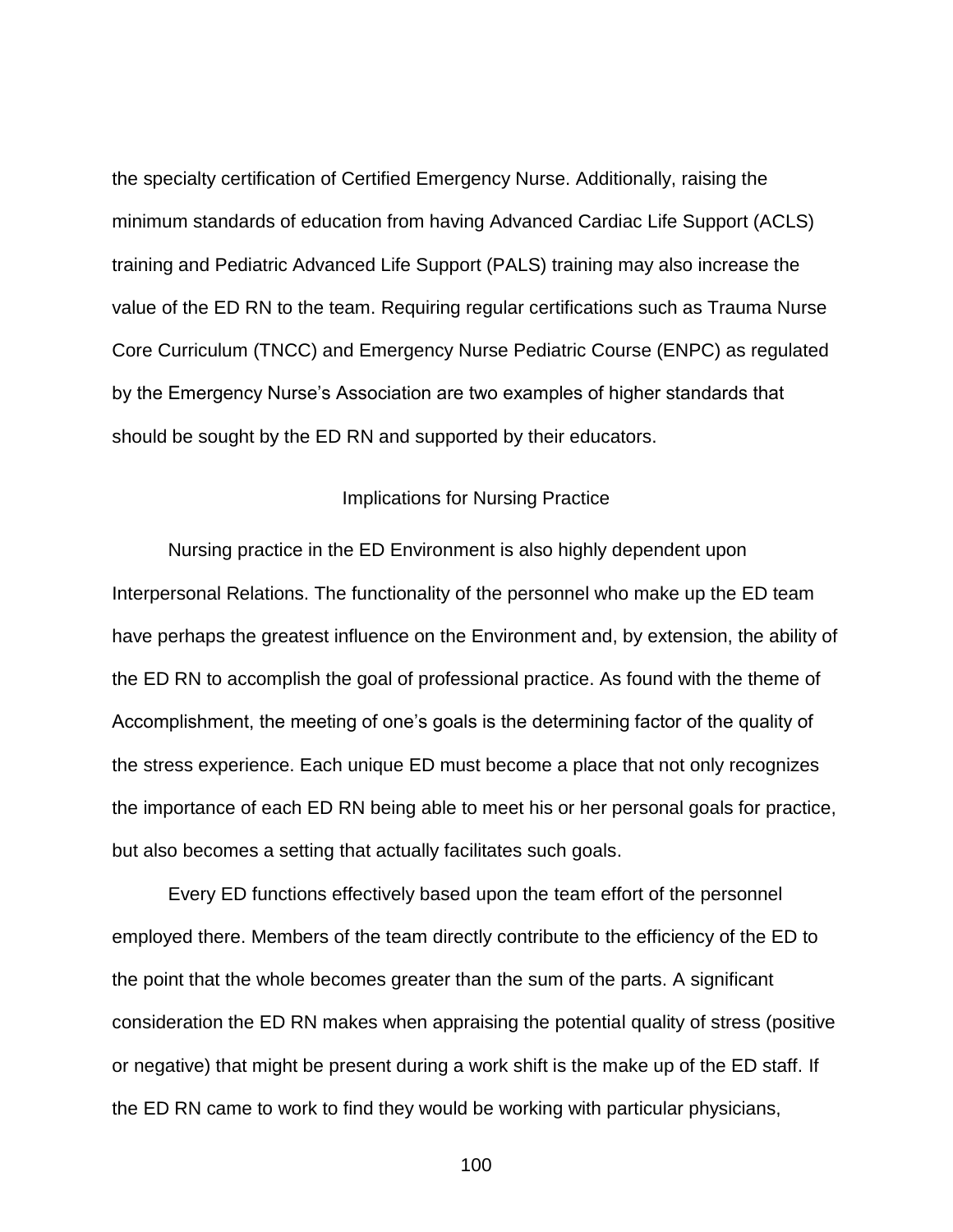physician assistants, nurse practitioners, nurses or ancillary staff they might experience either dread or elation based on this facet of the ED environment. This assessment by the individual ED RN is an example of how the combination of environment, individual and situation are key components to the identification of what ED RNs find to be positively or negatively stressful (Lazarus & Folkman, 1984).

Personnel working in an ED have an extremely wide spectrum of educational backgrounds, experiential backgrounds, role responsibilities, licensing requirements and abilities. Roles of members of the ED staff include unlicensed secretarial staff, unlicensed nursing assistive staff, emergency medical technician paramedics, professional registered nurses, physician assistants, advanced practice nurses and physicians. This listing is in order of authority in the department and the ED RN is situated in a position such that they are responsible for directing the actions of subordinates and acting according to the instructions of superiors at two progressive levels. Ultimately, all members of the team are responsible for the safe care of the patient, but the ED RN maintains the greatest amount of direct contact with the patient. The ED RN is responsible to supervise patient care as delivered by assistive personnel. The ED RN is also expected to contribute to the decision making process of the medical providers as well as to implement responsible care associated with those decisions. These responsibilities can only be met by maintaining open and effective communication among all members of the team as well as the patient and the patient's family.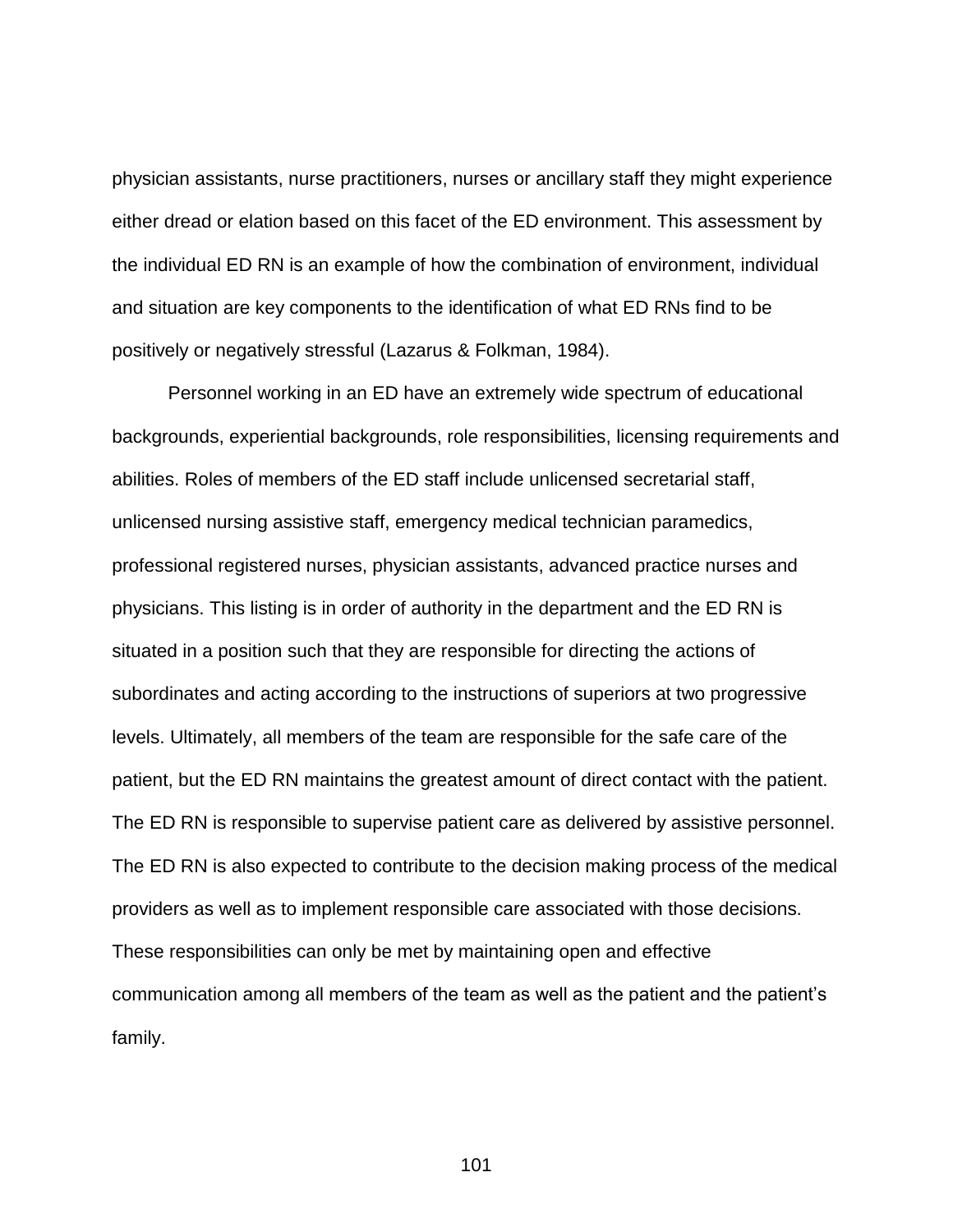The participants expressed distress when working with other ED RNs who did not perform the role of the ED RN effectively as evidenced by providing substandard or unsafe care. Communications with other members of the team were hampered either by previous accomplishments (or lack thereof) or by reputation of not being a fully collaborative member of the team. The aforementioned changes to the educational expectations of the ED RN, if acted upon will improve the overall level of accomplishment of each ED RN thereby making them a fully collaborative member of the team through accomplishment of providing safe and effective care on a routine basis.

According to Fernandez, Kozlowski, Shapiro and Salas (2008), groups of individuals with varied levels of education, skills and responsibilities who work together as a team must be able to function well together in order to achieve success. They classify the interdisciplinary team of providers in the ED as just such a team. Similar teams come from other high stakes settings such as aircrews and military command structures. Such teams are referred to as "Interdisciplinary Action Teams" (IAT) and the interdisciplinary team of the ED is considered to be an IAT (Fernandez, et al., 2008). Additionally, the success of such teams depends upon having common goals as well as individual goals that support the mission of the IAT. In order for the IAT to function as a unit and achieve success, all members of the team must be able to interact effectively to combine their resources and efforts. Interpersonal communication is at the center of these interactions.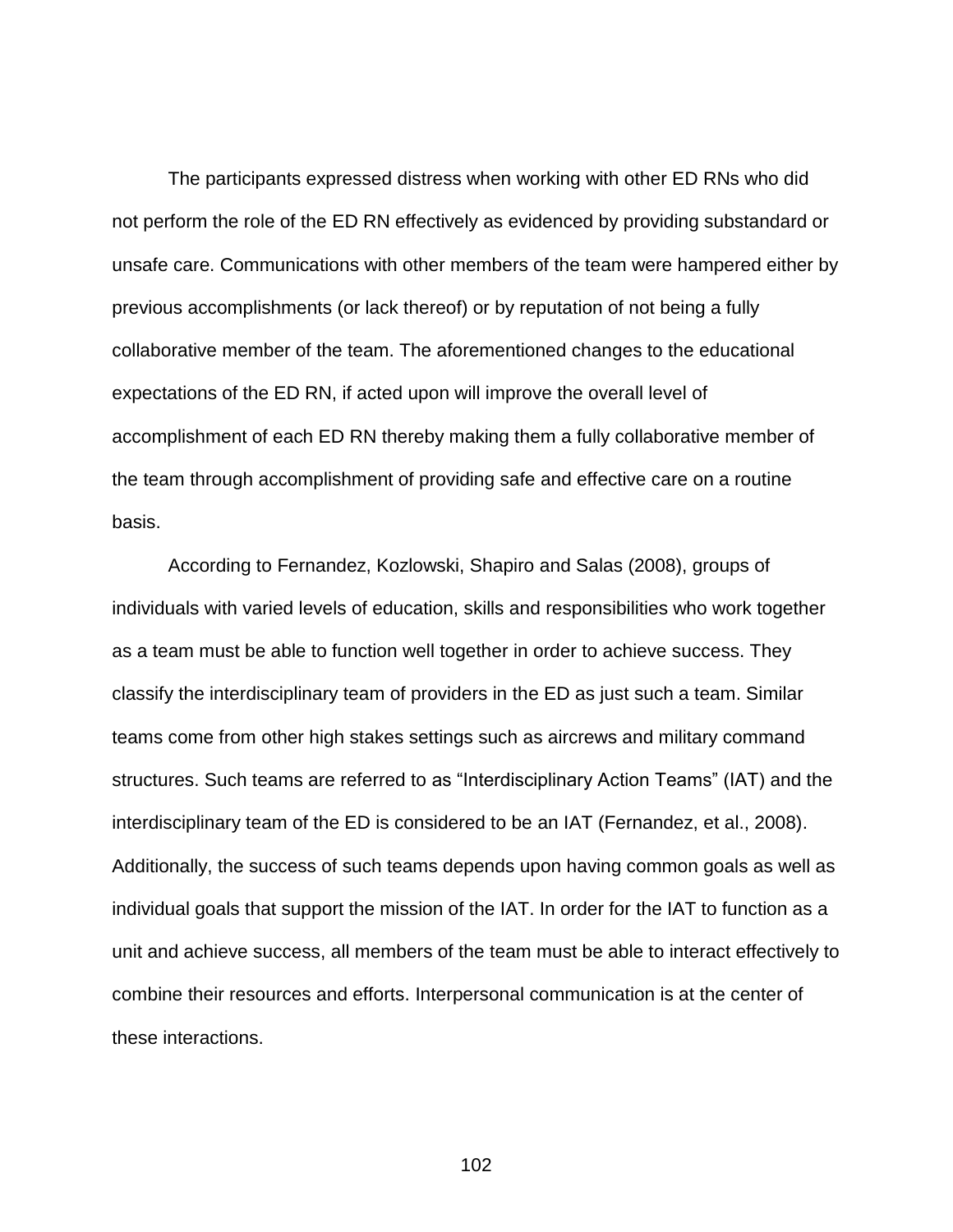The negative stress induced when the ED RN was not able to effectively communicate with other members of the ED IAT was clearly relayed by the participants of this study. No literature directly addressed the topic of the importance of communication among members of the ED team, but related literature does establish its importance in other areas of nursing. Garon (2011) conducted a study to explore the issues surrounding the ability of nurses to communicate with other team members, particularly physicians, in the acute care setting. The study was in agreement with the findings of this study that staff nurses believed they had the responsibility to communicate patient and workplace issues but that they were not always fully considered. In the Garon study, nurses in formal supervisory roles who took part in the study agreed that staff nurses should communicate, but the belief also existed among those same manager participants that there was a top down decision-making process which did not afford the input of the staff nurse to be considered. This is also in agreement with the findings of this study that administrative support being insufficient to meet the goal of professional practice of the ED RN is likely to induce negative stress. The cohesiveness of the ED team is of paramount importance. Therefore, nursing leadership must address the cohesiveness of the interdisciplinary team of the ED in order to reduce negative stress and deliver safe, effective and efficient care. As a matter of departmental practice, each member of the IAT must have the right to offer input for patient care planning and have that input seriously considered. But in order for that input to be pertinent, the ED RN must have sufficient knowledge base from which to speak as offered in the recommendations for educational change.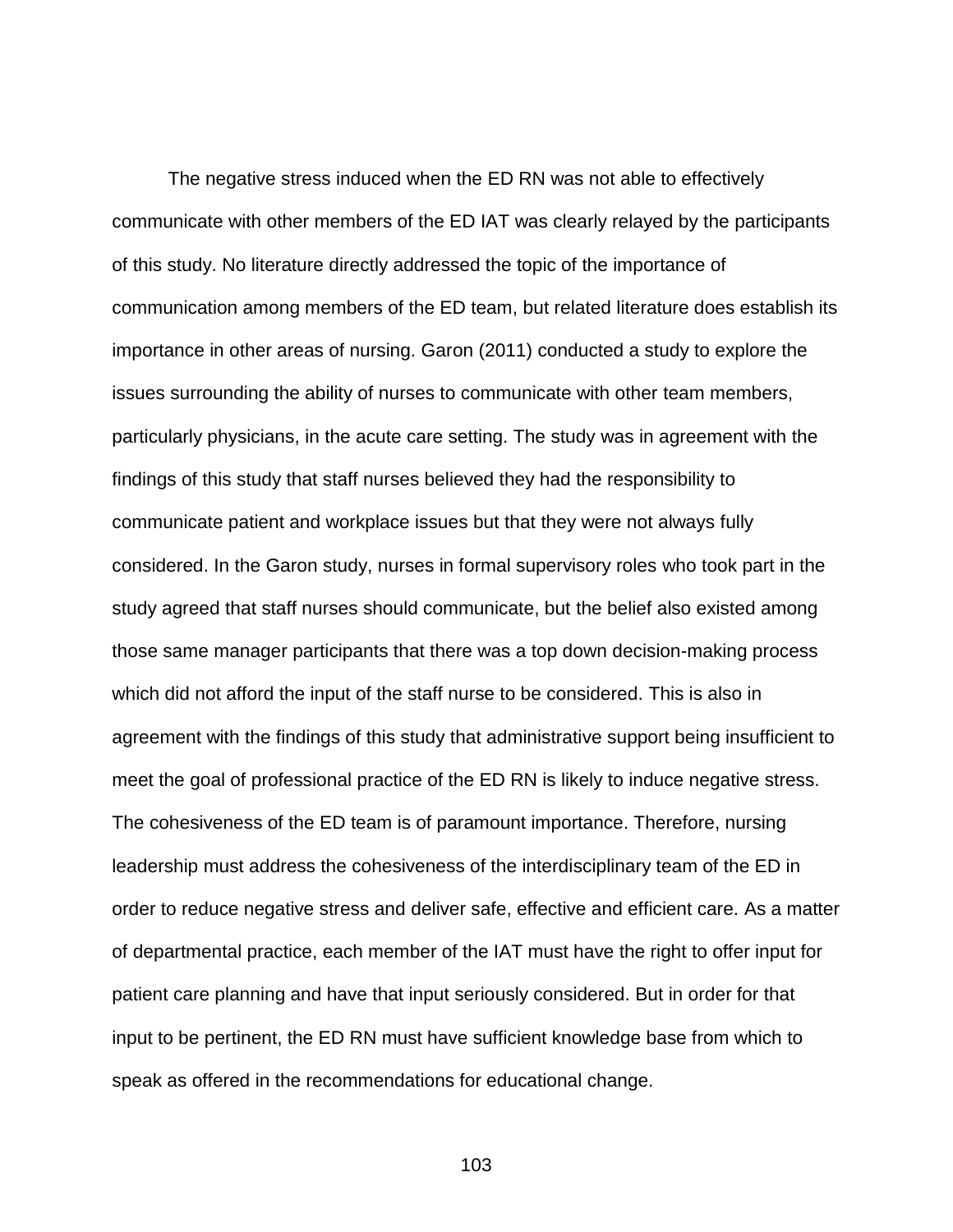Fernandez, et al. (2008) also make this statement in their call for more research of this phenomenon, specifically in the area of the ED due to the nature of the IAT. They further posit that it is the combination of the resources brought to the team by each expert that either makes the team successful or unsuccessful. In the ED setting, success is the provision of safe care to all patients. Cohesive Interpersonal Relations support Accomplishment in the provision of that care.

This assessment insight is also reflected in the 2010 Institute of Medicine *Summary of the October 2009 Forum on the Future of Nursing: Acute Care*. Participants of the forum discussed the importance of a respectful and communicative health care workplace and noted that the issues of poor interdisciplinary relations are directly connected to poor patient outcomes. If any one of the members of the team fails to contribute to the overall functioning of the team, goals of practice can be thwarted and induce negative stress among the members of the team. Of course, the opposite should be true in that when all members of the ED team are contributing, communicating and performing the duties for which they are qualified in an effective and efficient manner, eustress abounds, the positive aspect of being an ED RN is experienced and patients experience better outcomes (Garon, 2011; IOM, 2010).

The concepts of working as a collaborative team are reflected by the International Council of Nurses' campaign to promote the improvement of the nursing workplace, the Positive Practice Environment Campaign, which was launched in 2006 (ICN, N.D.; Oulton, 2006). Among other items on the ICN's checklist for a positive practice environment are items that are supported by the findings of this study. Namely,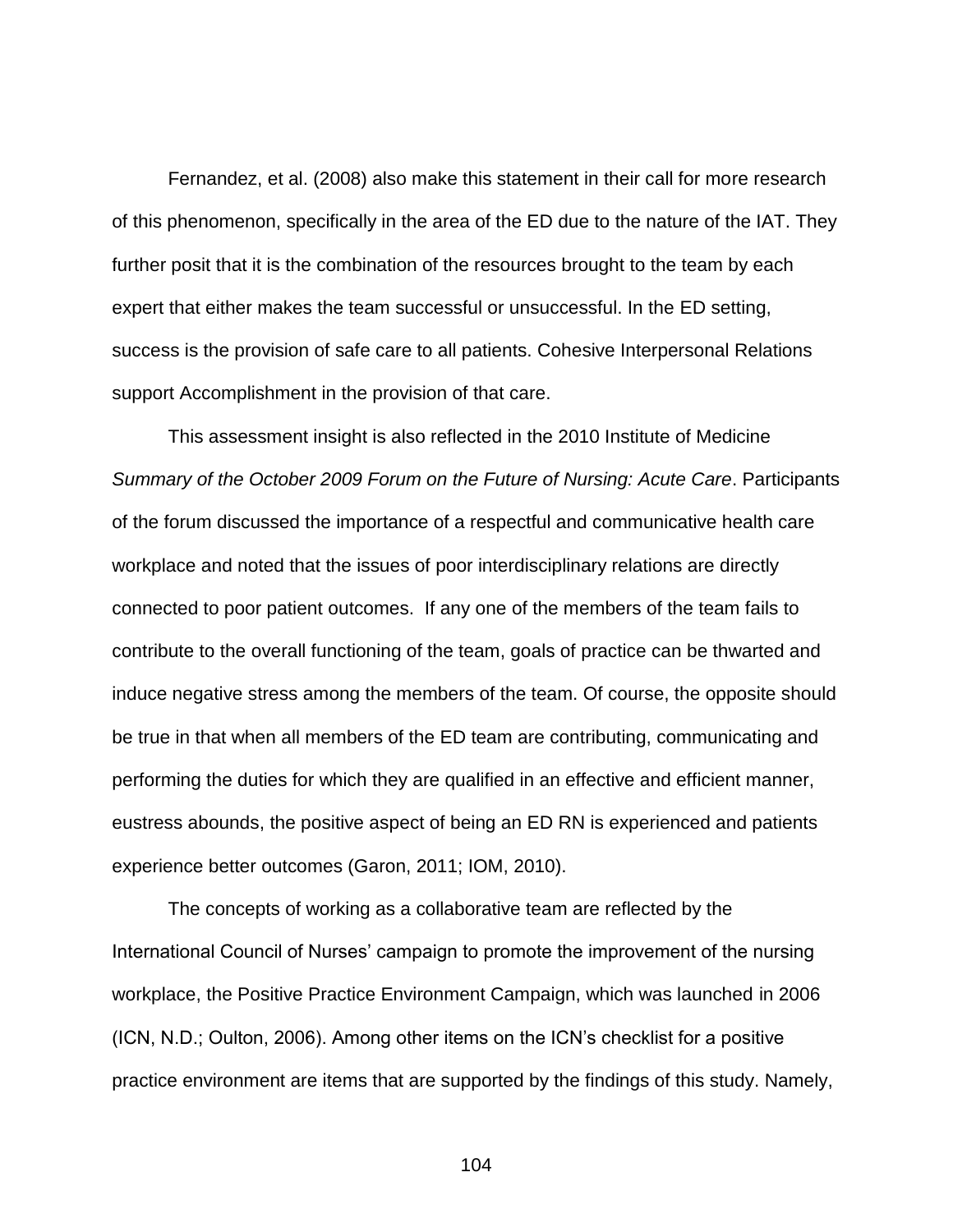the importance of professional recognition, open communication among all members of the health care team, inclusion of staff in the departmental decision making process, the provision of support staff, equipment and supplies required to deliver care, thorough orienting of new staff and the adherence to staffing levels that are safe (ICN).

The American Association of Critical-Care Nurses (AACN) has adapted the ICN's campaign and launched a separate, but similar, effort for the promotion of healthy work environments. Both the ICN's and the AACN's campaigns to improve the workplace of nurses address themes interpreted in this study. Participants described the distressful environment in general and echoed points that are specifically related to stressors associated with the interdisciplinary team. The six standards outlined by the AACN to create a healthy work environment are skilled communication, true collaboration, effective decision-making, appropriate staffing, meaningful recognition and authentic leadership (Vollers, Hill, Roberts, Dambaugh & Brenner, 2009). All of these standards promote a cohesive team and reduce the negative stressors in the ED environment. Such a stable and supportive environment then promotes the accomplishment of the unique goals set by each ED RN.

The participants of this study clearly expressed throughout each interview their desires to be considered collaborative members of the IAT. They expected each ED RN with whom they worked to meet the goal of being a professional and to bring that professionalism to the IAT and to the patient. They expressed distress when other members of the IAT discounted their input. They expressed eustress when, no matter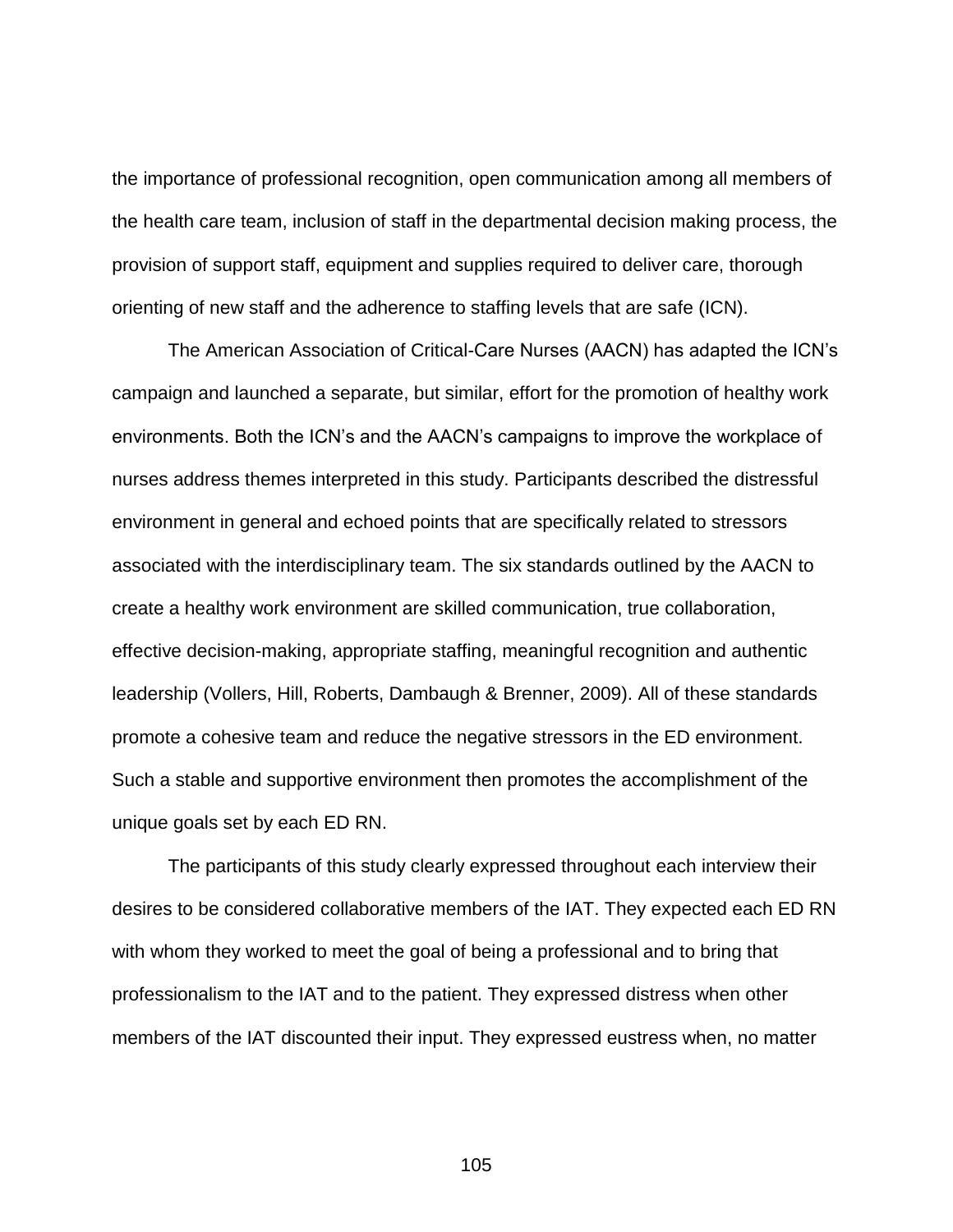the outcome of the patient, the IAT functioned well and provided everything the patient needed. Truly being a valued member of the IAT is a significant eustress for the ED RN.

#### Implications for Policy

The day-to-day functions of the ED are regulated by policies of each individual facility. It is recognized that these policies are in place to assure compliance with the regulatory demands of government and certification entities and therefore are of a high level nature and common among all facilities. But none of these regulatory driven policies addresses the stressors of the ED RN. It is up to the individual department leadership to create and implement policies at the department level to address the specific needs to optimize the stress levels in the ED.

In keeping with the themes of Environment, Accomplishment and Interpersonal Relations, the policies of the ED should be focused on building and maintaining an efficient and effective IAT. Each member of the IAT must possess sufficient knowledge to perform his or her role on the IAT. Nursing practice must be goal driven in order to function with purpose other than to simply take on what it is given in the form of each patient's pathologies. Having departmental performance goals as noted in the findings of this study is a good beginning, but those departmental goals must recognize the professional qualification of the ED RN to amend those goals based on the higher standard of providing patient centered care in every instance.

As previously noted, Latham (2004) reported that workplace performance of the individual improved with the setting of goals. In a meta-analysis that reviewed research on Goal Setting Theory, Kleingeld, van Mierlo and Arends (2011) found that the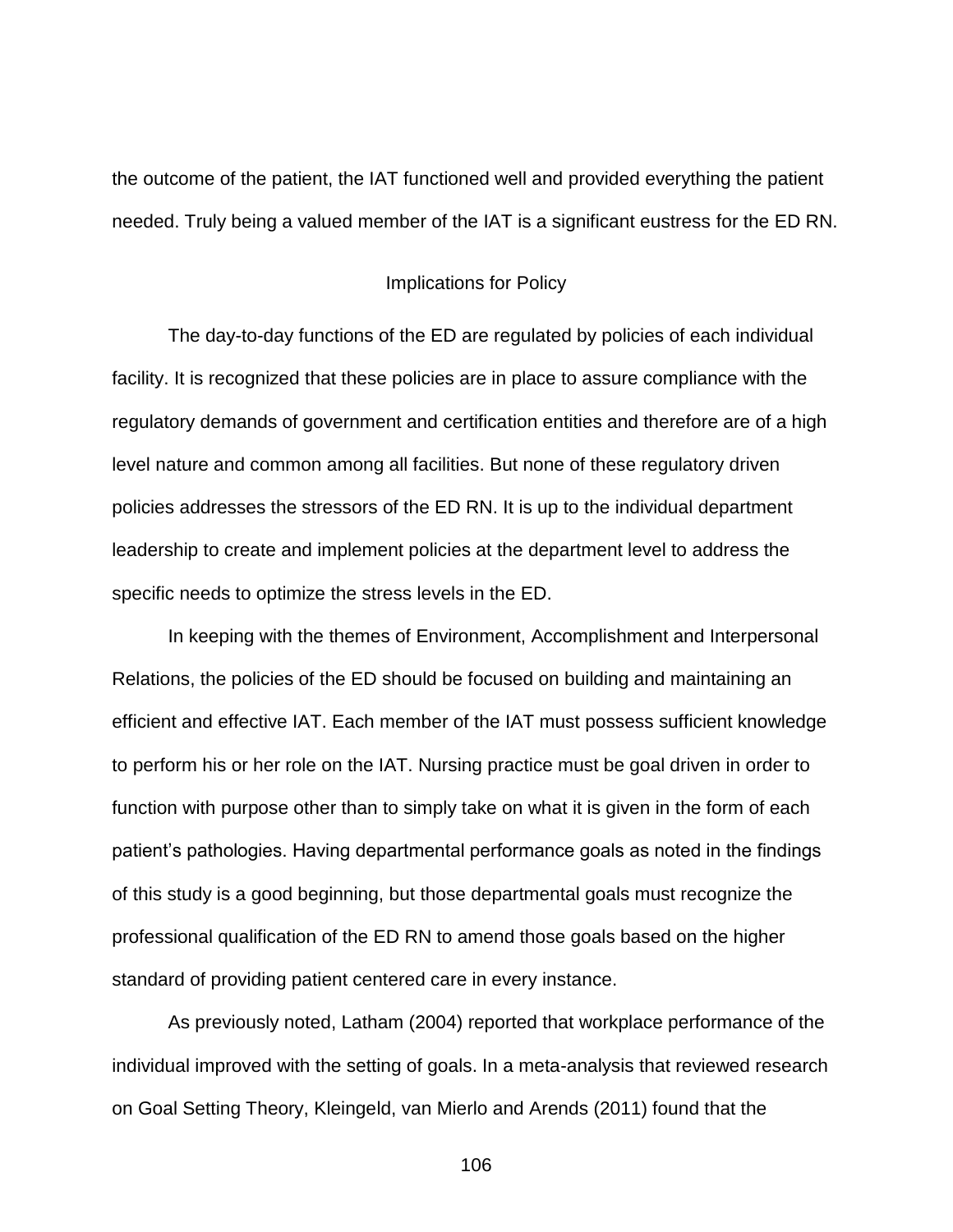performance of a work team also improved with formally set goals. Additionally, they posited that the goals of the individual worker must be in support of the group's goals, and vise versa, in order for both the goals of the individual and the group to be attained.

In order to create goals that are synchronized between the goals of the individual and the goals of the department, departmental policies for work performance and patient care should support the goals of the members of the IAT. From the departmental policy standpoint, the routine review of the personal practice goals of each ED RN (and progress toward meeting them) should be a part of employee review process to ensure support of the department's goals as well as to inform leadership any needs to adjust department goals to ensure synchronicity.

Formal goal setting theories and practices are primarily related to business and industrial psychology (Kleingeld, et al., 2011). The theories related to goal setting in such workplace settings may or may not be applicable to the ED due to the varied qualifications and roles of the ED team members. But the setting of individual goals in cooperation with departmental goals matches the highly intricate interweaving of the individual, team and environment as seen in the ED. Therefore, it is recommended that further investigation of this implication be completed in the ED setting.

The findings of this study also indicate that there is a need to inform department leadership of the existence of incivility between members of the IAT when it occurs. This incivility reaches across the boundaries of role within the IAT as noted from both the participants of this study and the discussions documented by the IOM (2010). Writing policy to support the ED RN's goal of being able to practice professionally should be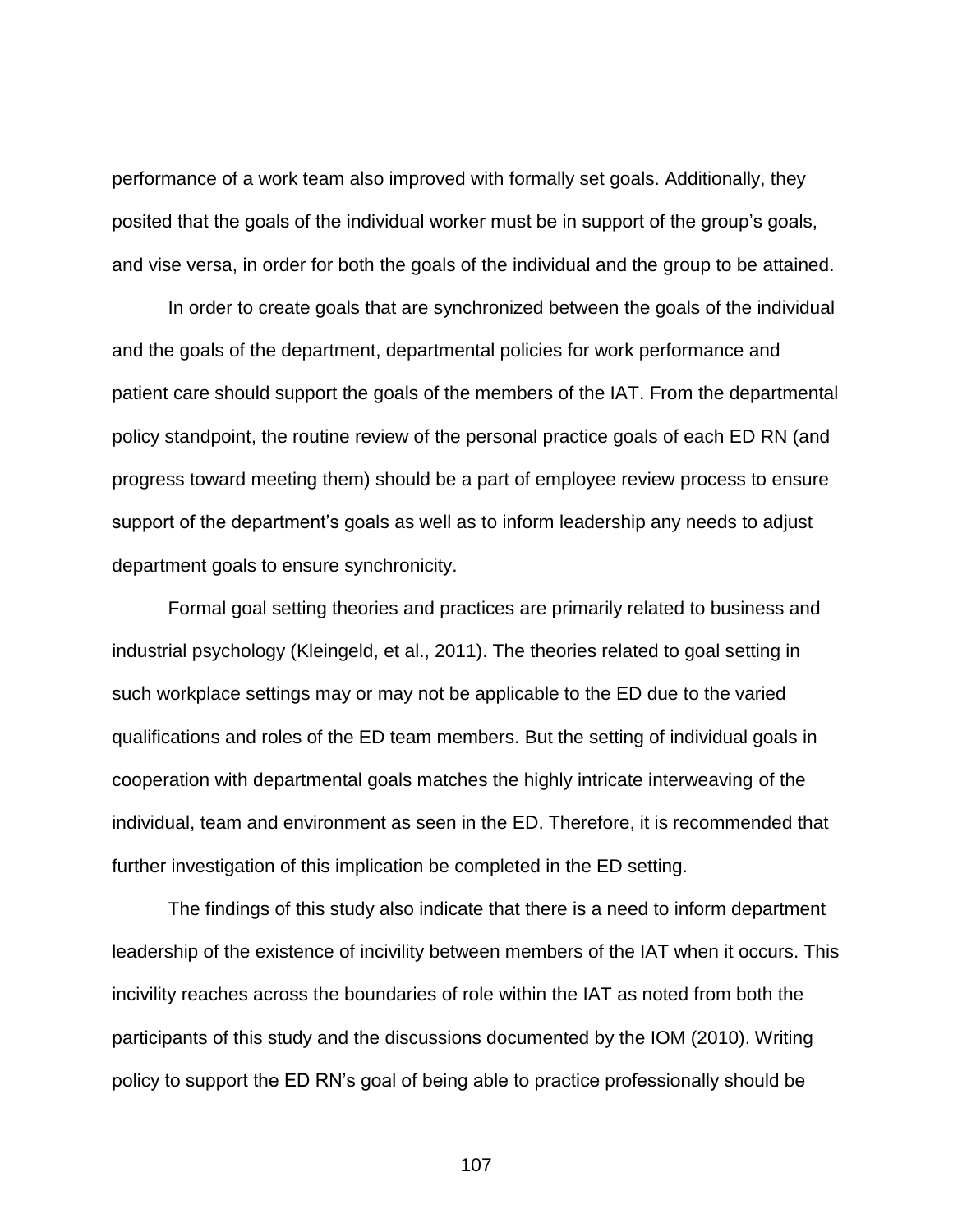written into explicit and enforceable policy by which all members of the ED team, not just the nursing staff, must abide. The Joint Commission (2008, 2009) specifically addresses the importance of policy enforcement by leadership to ensure safe patient care and a healthy work environment. Such policies are directed by The Joint Commission to apply to all persons associated with the hospital without prejudice to influence or station within the organization.

#### Recommendations for Future Research

#### *Replication of this Study*

Replication of this study would further validate and possibly expand our knowledge of the sources of stress for the ED RN. A quota sampling method could be considered to assure future researchers of a representative sample without otherwise changing the study methodology. Since the experience of the individual is shaped by their personal perspective, a more representative approximation of the ED RN population make up of race, gender, ED types and work history (from minimal ED experience to several years' experience) might offer different perceptions of the stress experience. Specific study sites should also be sought in order to gain the perspective of the ED RN in the academic or trauma center setting. What is considered to be stressful by the highly experienced ED RN may be very different than what is considered to be stressful by the less experienced ED RN. Including these adjustments will increase the transferability of results of studies regarding the stress experience of the ED RN.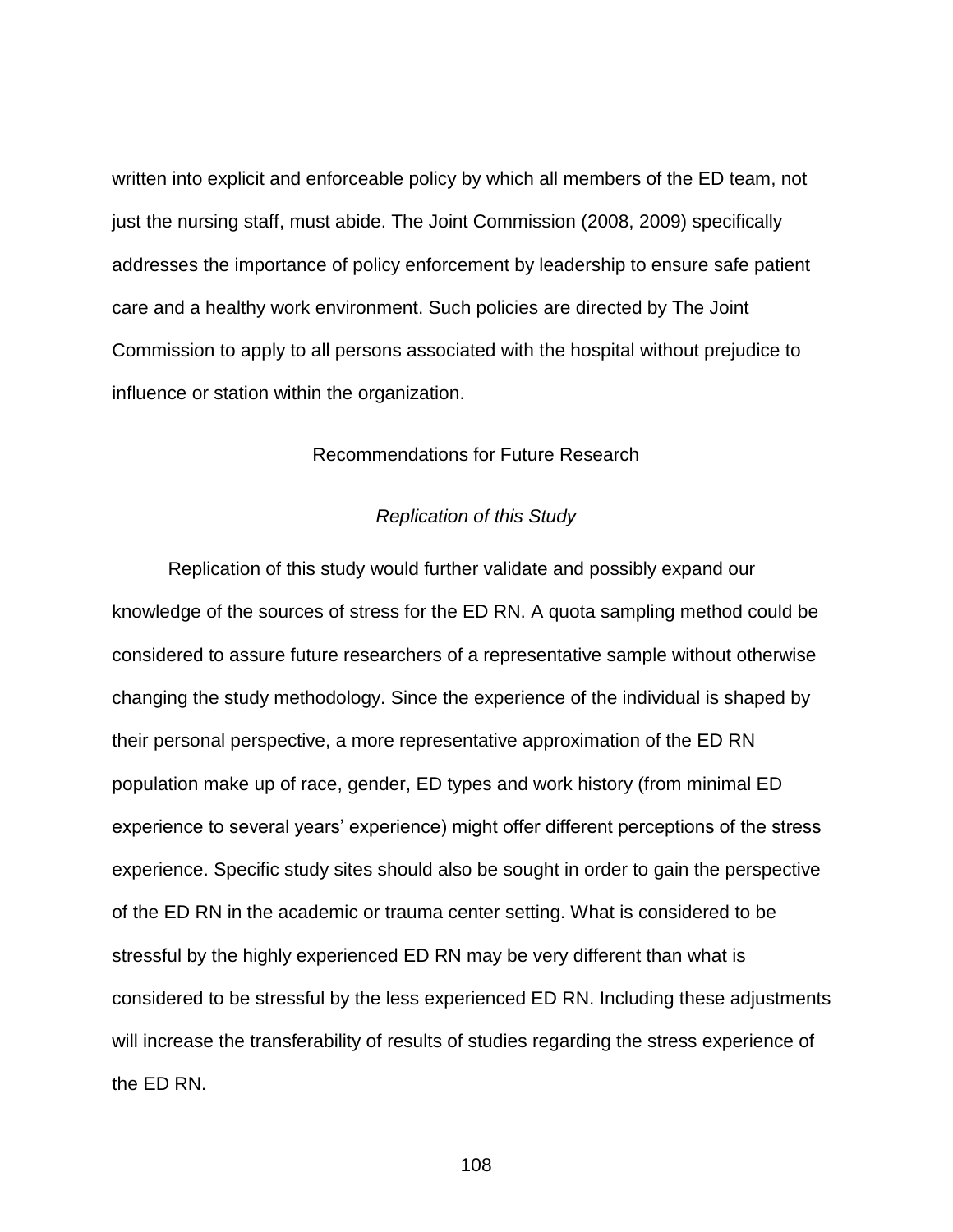It was remarkable that no participants discussed stresses that had been included in some of the quantitative studies reviewed for this research such as a patient death or code calls. Although this study sought out the more regularly experienced stresses and purposefully avoided the rarely occurring events such as mass casualties and disasters, the absence of such stories being spontaneously offered by the participants could indicate that such events may very well be an area for a more focused phenomenological investigation. However, it is recognized that these rare events simply may not be considered to be important by the participants and therefore were not considered to be stressful. It is recognized, however, that the absence of such stories being offered by the participants could represent an incomplete expression of the stresses experienced by the ED RN.

#### *Future Expansion on the Investigation of ED Stressors*

#### *Team Members*

Another extension of the research could be to include nurses in the ED who have roles other than those represented here. The perspective of nurses who function in supervisory, managerial and administrative roles may be different in terms of their stress experience in the ED. Advanced practice nurses such as Clinical Nurse Specialists, Advanced Registered Nurse Practitioners and ED specific Nurse Educators could also be studied. Likewise, Physicians and Physician Assistants should be included in any study looking to gather data regarding the stresses of functioning in the ED. Such stories may shed valuable light on the theme of interdisciplinary relations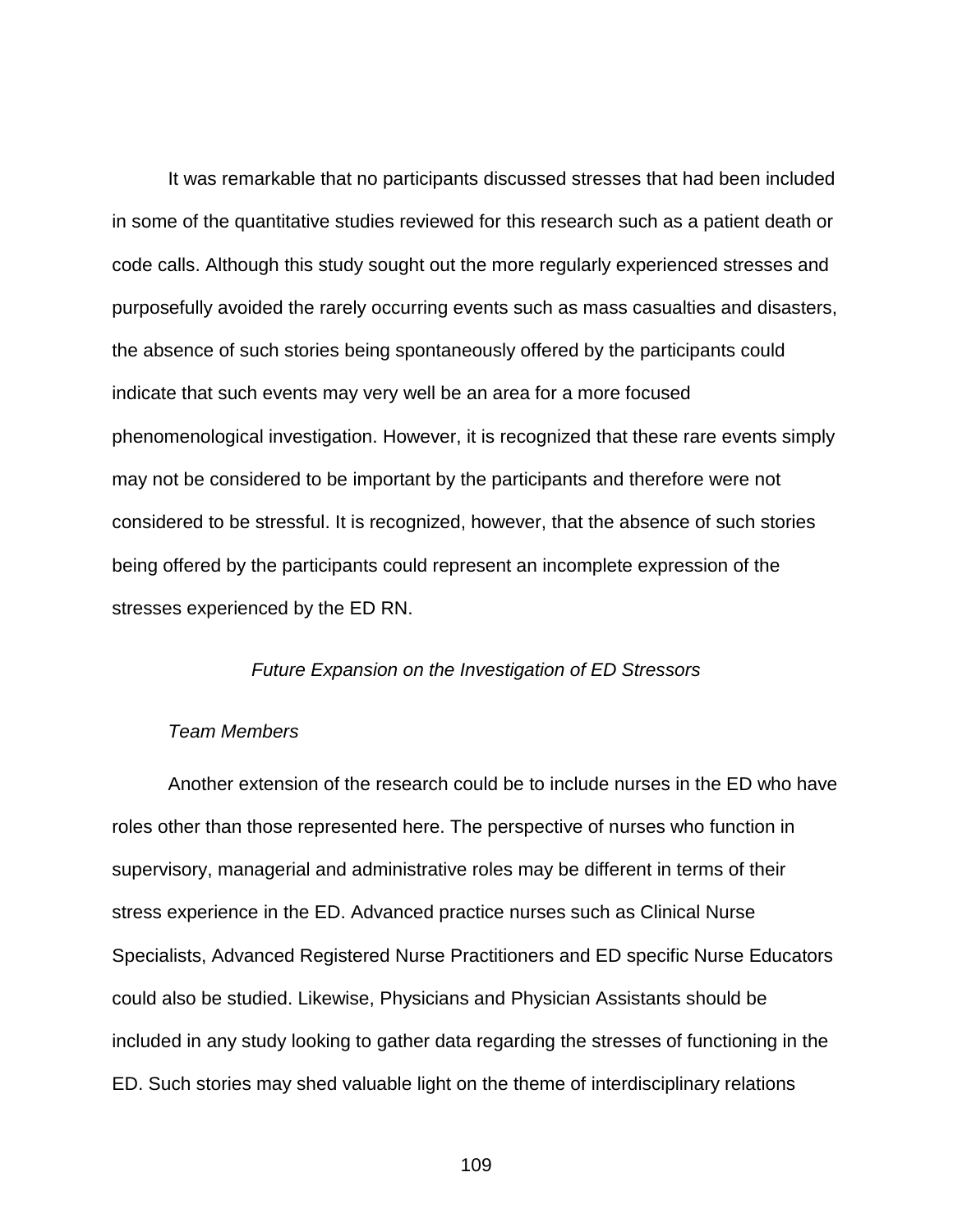since they are on the other side of the relationship and communication equation. Similarly, non-licensed clinical and department support personnel may also have valuable input to be considered when seeking to bring about an understanding of the complex environment of the ED.

#### *The ED Environment as a Subculture*

Expansion of knowledge of this topic may also come from an ethnographic methodology which would allow a researcher to explore the stressors of individuals in all roles of the interdisciplinary team of the ED in a natural setting, thus potentially building upon and gaining greater insight into the highly interwoven themes discovered in this work. Given that so many of the themes are entwined with the environment and the team, an ethnographic inquiry might yield a greater appreciation for the ED as a subculture nested within nursing and the hospital organization and the stressors associated with that subculture (Mallidou, Cummings, Estabrooks, & Giovannetti, 2010).

#### *Quantitative Studies*

The natural progression of research supports building upon the qualitative themes discovered here to quantitatively investigate critical factors that may contribute to employee turnover, nursing staff Burnout, inefficient practice commonalities and patient care errors. Intervention simulations can be designed to assist the ED RN to manage the distressful experiences and capitalize on the eustressful aspects of the Lifeworld of the ED RN. Quantitative study tools can be designed based on the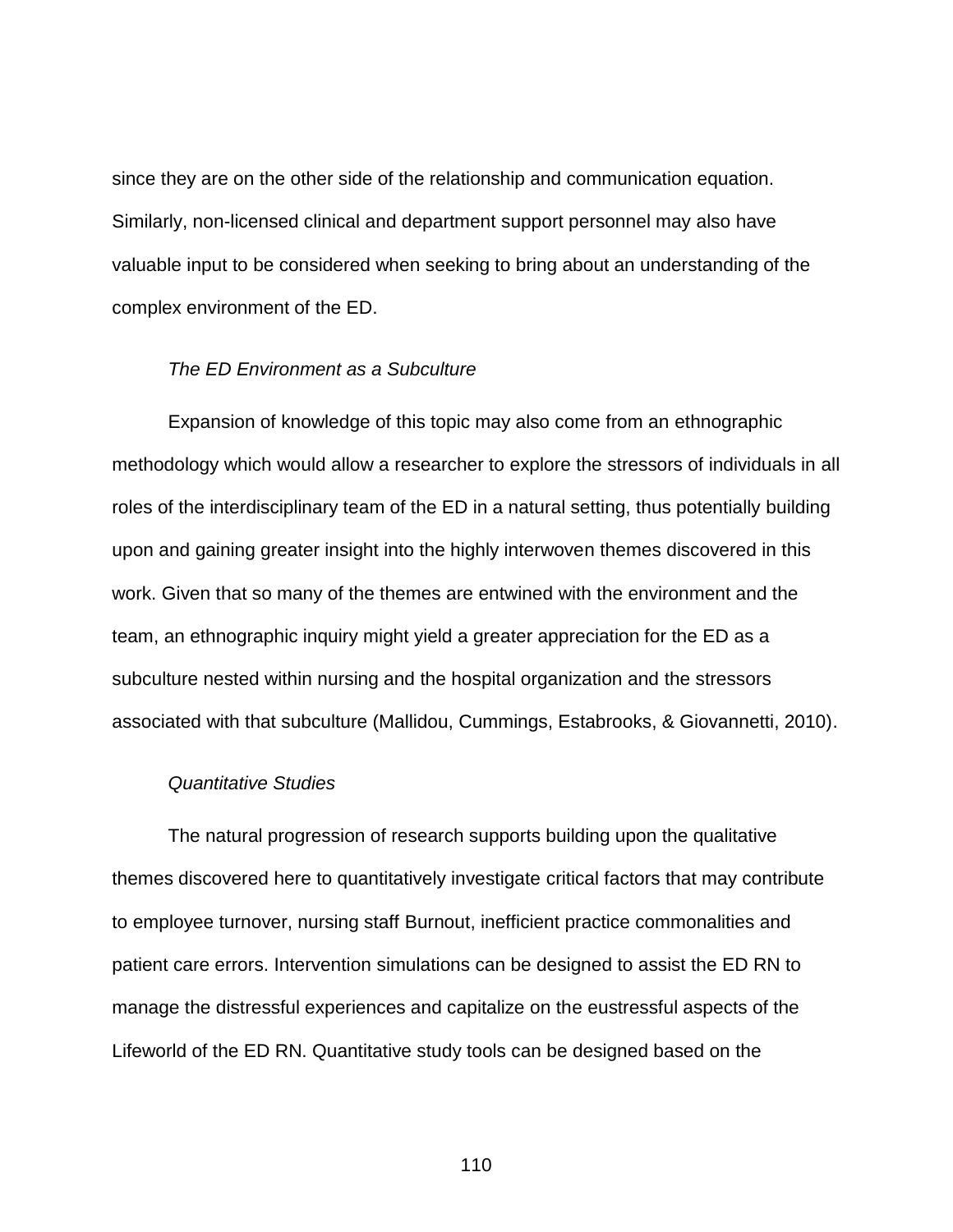framework provided by qualitative investigations and a continued review of new literature from nursing, psychology and organizational dynamics.

#### Limitations of the Study

Although the Snowball method of sampling did allow for the recruitment and subsequent participation of sufficient participants, it did not result in a heterogeneous sample. Of the six persons who participated, five were women and all were Caucasian. All participants were experienced professionals with at least three years of experience in nursing. The sole participant with only three years as a nurse had been a paramedic for well over a decade and all the other participants had at least 14 years as a nurse in either the ED or another nursing setting. None of the participants were younger than 30 years of age. These demographics indicate that this study does not provide an understanding of stress as experienced by the younger, less experienced ED RN. Participants were from three different small community hospitals located in three different central Florida counties, but none were designated as trauma centers. Experiences of ED RNs actively practicing in settings such as designated trauma centers or teaching hospitals were therefore not included.

The remaining possible study limitation is the fact that the primary researcher is a practicing ED Nurse Practitioner with ties to the community from which some of the participants practice. While the researcher had no relationship with any participant beyond being part of the larger professional circle of ED RNs in the area, it is not unreasonable to consider that the responses of the participants may have been either positively or negatively tailored as a result of the professional associations with peers of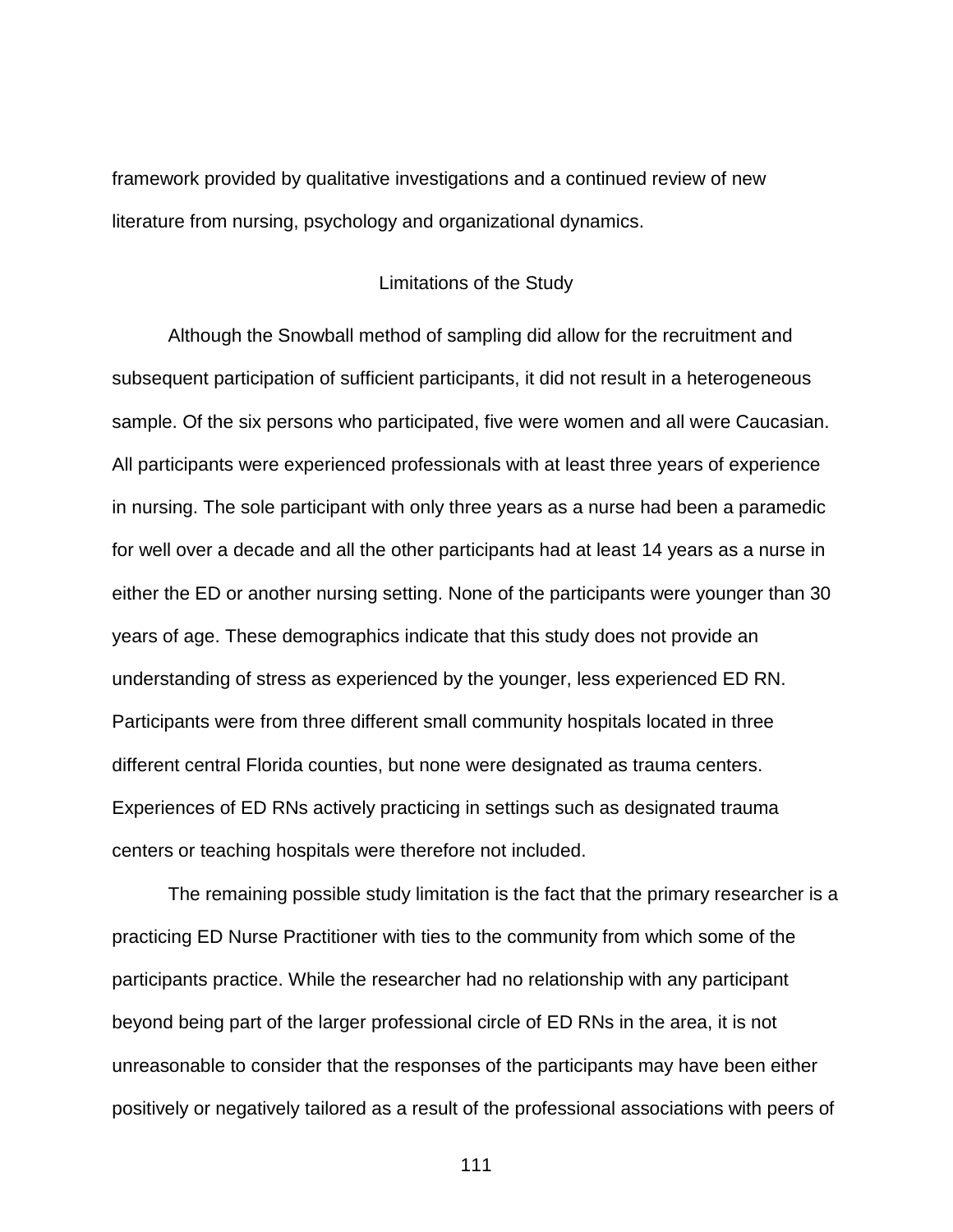the participants. However this possible limitation is balanced by the possibility that the researcher being an ED ARNP may have enhanced the openness of the participants. This is perfectly exemplified by the many questions posed by Janet at the beginning of her interview that focused on the researcher's qualifications to be investigating the Lifeworld of the ED RN. It is also possible, although conscious efforts were made to the contrary, that the biases of the researcher affected the interviews and the interpretations of the study materials.

#### **Conclusions**

The stress experience of being an ED RN is shaped by the perception of those who have lived it. Commonalities of that experience have been shared in this work. As previously stated, no matter what the image of *being* an ED RN is to someone, the ED RN strives to provide the care according to personal knowledge, abilities and goals. The goals for practice of the ED RN are manifest by this effort. Eustress and distress are a direct result of being supported in accomplishing one's goals or being barred from accomplishing them. Implications for education, policy and practice of nursing must support the notion that the ED RN must be able to possess a sense of fulfillment in order to be able to shoulder the burdens that the patient is unable to bear alone.

Even though the goals of the ED RN were not always associated with specific endpoints of measurable achievement, they were no less important. Situations, environments and stimuli that blocked the ED RN from meeting a goal were appraised to be negative stressors. Likewise, situations, environments and stimuli that either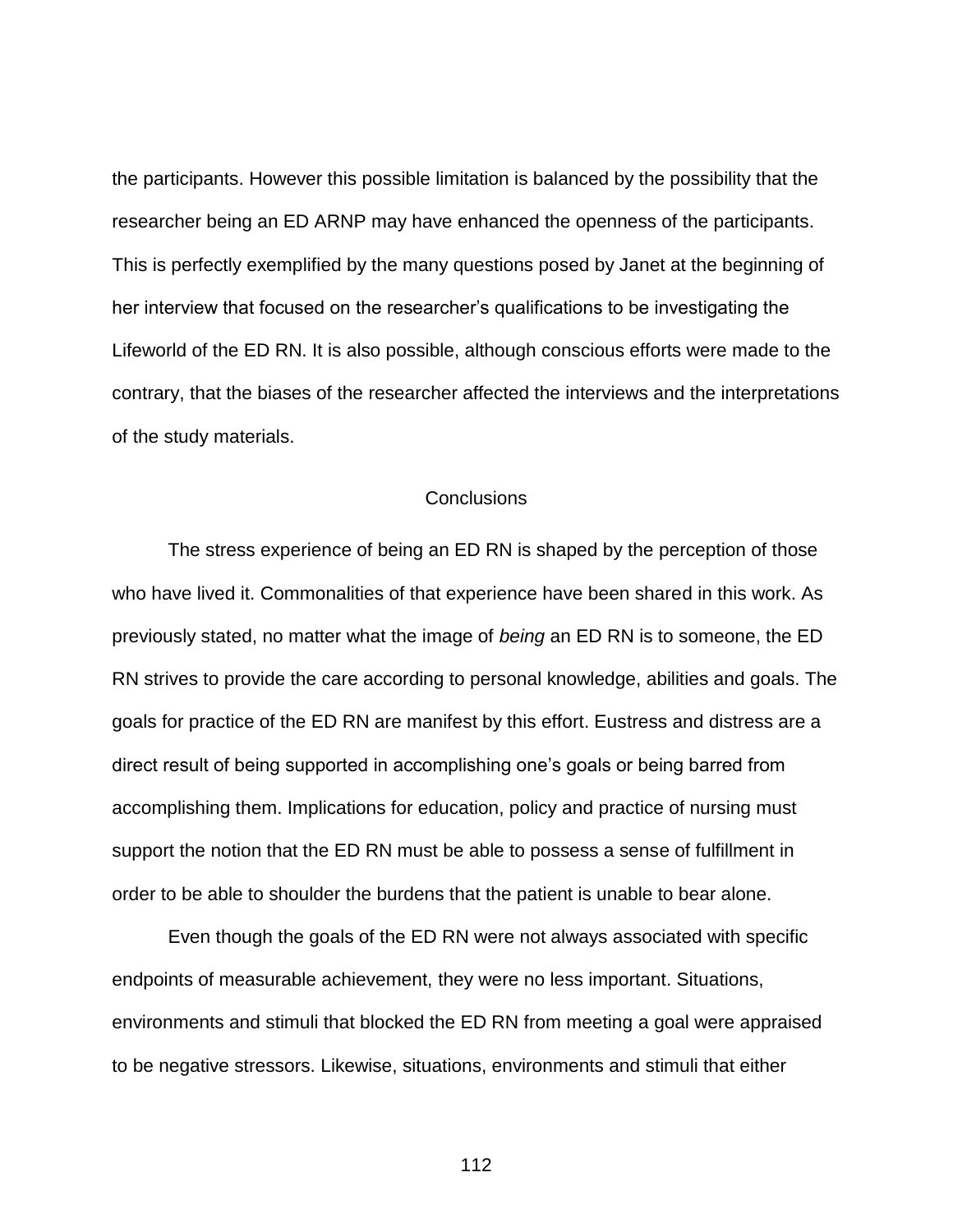facilitated or did not impede the meeting of a goal were appraised to be positive stressors.

Specific barriers and facilitators appeared to be closely tied to the resources available to the ED RN during a shift in the department. Resources that were inadequate for the situation nurtured negatively stressful situations because they directly affected the ED RNs ability to: spend adequate time with a patient, depend on other nurses for support, depend on physicians to promote efficient diagnostics and/or treatments, depend on administration to provide more resources, and/or depend on the availability of functioning equipment. Not being able to depend on any one of these factors added stress and potentially prevented the ED RN from accomplishing the goal of delivering safe care.

When the ED RN had control over the workplace and had the proper resources available, a sense of accomplishment was fostered. This is in agreement with the demand/control model posited by Karasek (1979). Being able to meet the goals set forth by the individual encouraged continued practice as an ED RN.

#### **Summary**

This research examined the Lifeworld of the ED RN in order to discover what nurses who regularly practice in the ED setting assess to be stressful. What evolved was an exploration of what they described as distressful or eustressful. The materials provided by the study participants did not support themes from the literature such as the stress of dealing with violence, death, pain and being a witness to tragedy. But participants did provide new insight into the Lifeworld of the ED RN by sharing stories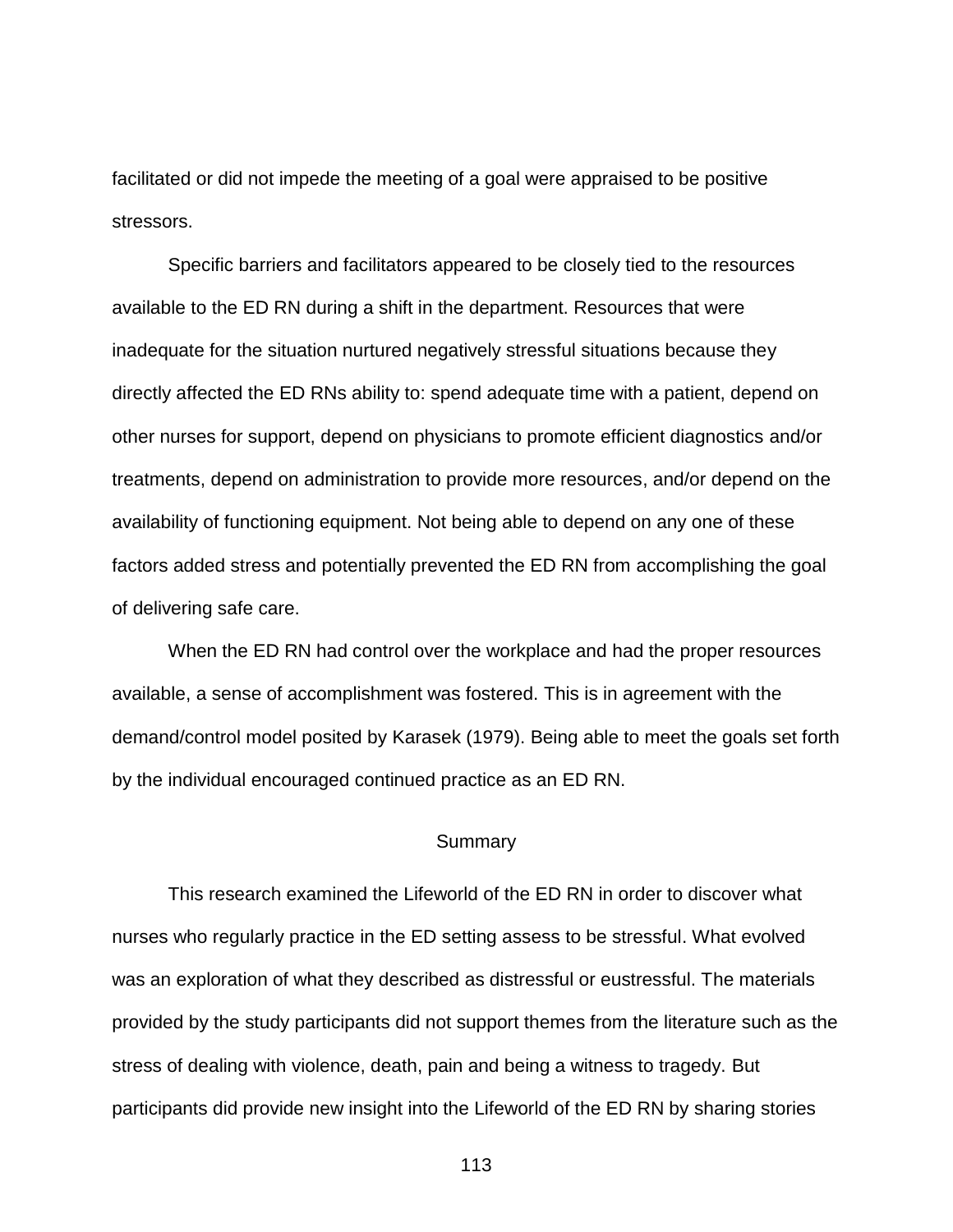that expressed their stresses about themes that heretofore had not been documented. These themes included the stresses associated with personal practice goals of the ED RN and the associated facilitating and preventative factors of the ED practice environment.

The major theme previously unknown was that of having goals. From this theme stems the interpretation of varied stimuli as being distressful or eustressful based on whether the environment hinders or facilitates meeting the goal of the individual ED RN. It is not the stimulus by itself that is or is not stressful, but a complex interwoven set of circumstances from which each individual ED RN assesses the stress level of each moment they are working in the ED.

Nursing leadership must address the major theme of the work environment with all of its subthemes in order to allow the ED RN to assess the individual workplace as conducive to meeting the set goals. Failure to recognize the need for a well matched team of professionals in sufficient numbers who are equipped with the tools and supplies required to meet the needs of patients in an effective, efficient and safe manner will result in negative outcomes of poor patient care and increased staff Burnout and turnover.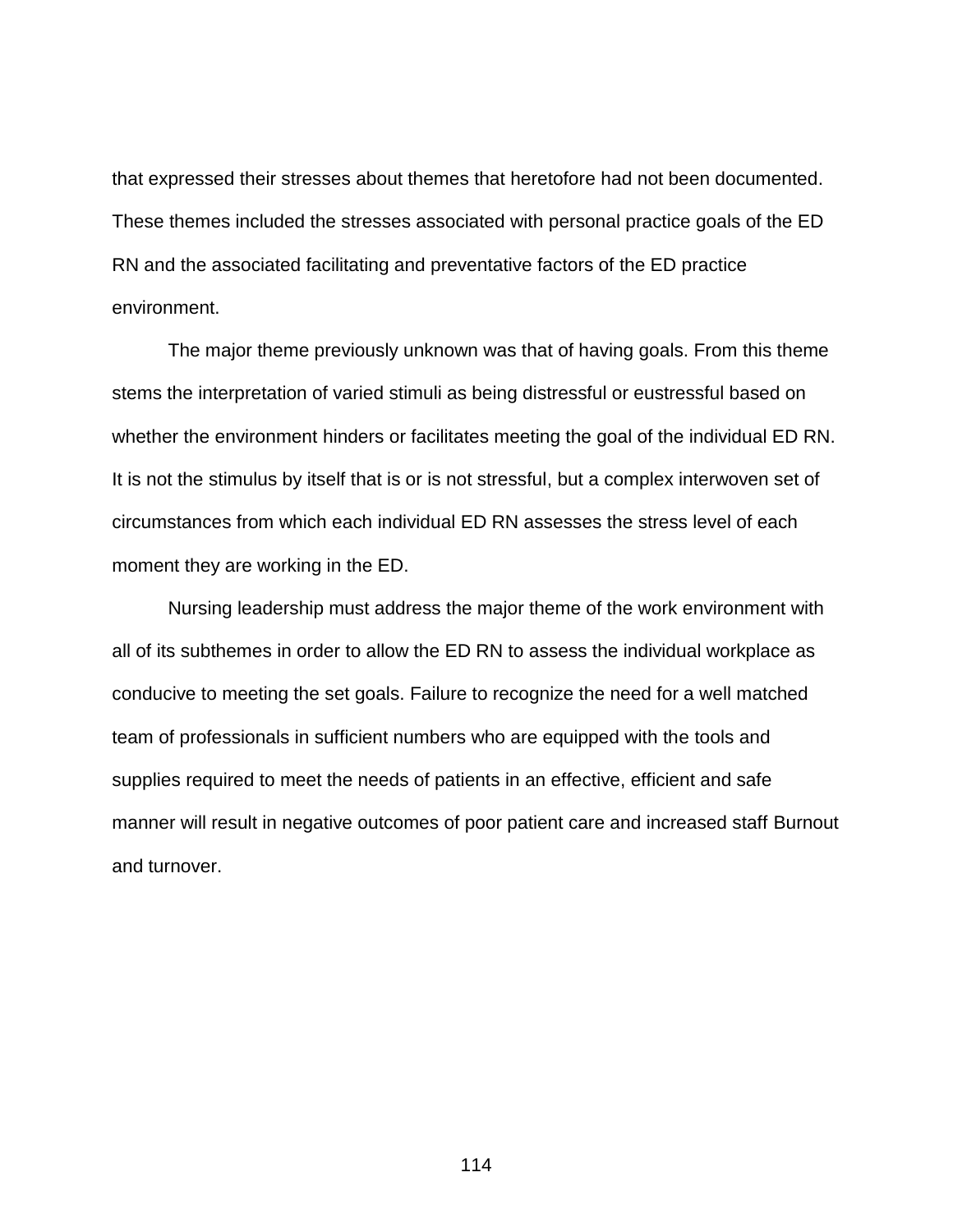## APPENDIX A: PARTICIPATION SOLICITATION FLYER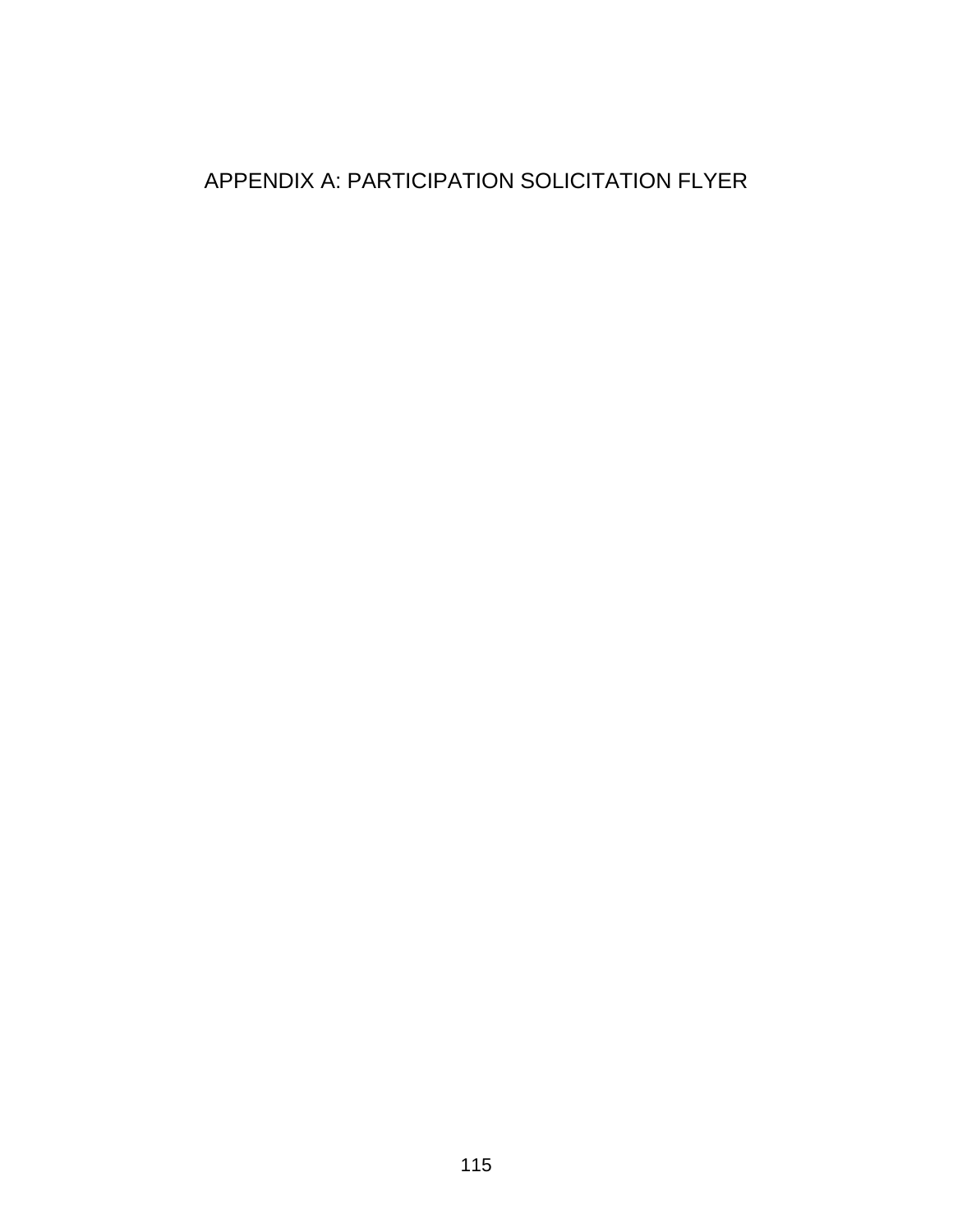# **Emergency Nursing Research**

## **Participate in a study about being an Emergency Department Registered Nurse!**

### *Study Description*

The purpose of this study is to explore the perceptions of stress as experienced

by ED nurses at the bedside.

A confidential interview will be completed to discuss what experiences nurses

feel have impacted them while caring for patients.

#### *Who should participate?*

Active Emergency Department Registered Nurses

who provide direct patient care on a regular basis.

#### *Who is doing the study?*

This study is being conducted by Stephen Heglund, MSN, ARNP as the dissertation project for a PhD degree in Nursing from the College of Nursing at the University of Central Florida.

#### **Participation is confidential.**

If you would like to tell your stories about experiences in Emergency Nursing and participate in this project, please contact me.

#### **Steve Heglund**

**E-Mail [sheglund@knights.ucf.edu](mailto:sheglund@knights.ucf.edu) (772) 538-xxxx (Cell) or (321) 433-7858 (Office)**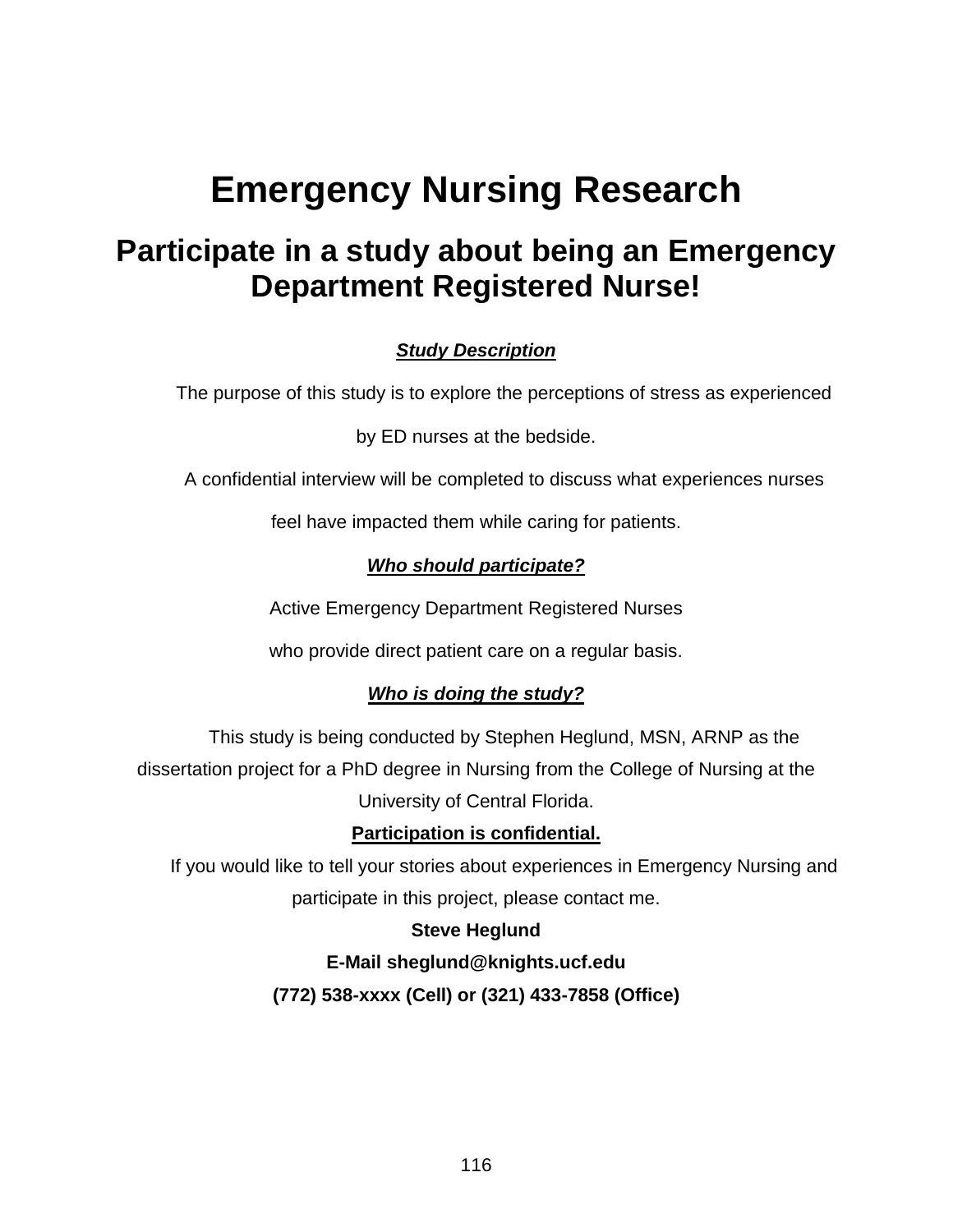## APPENDIX B: INFORMED CONSENT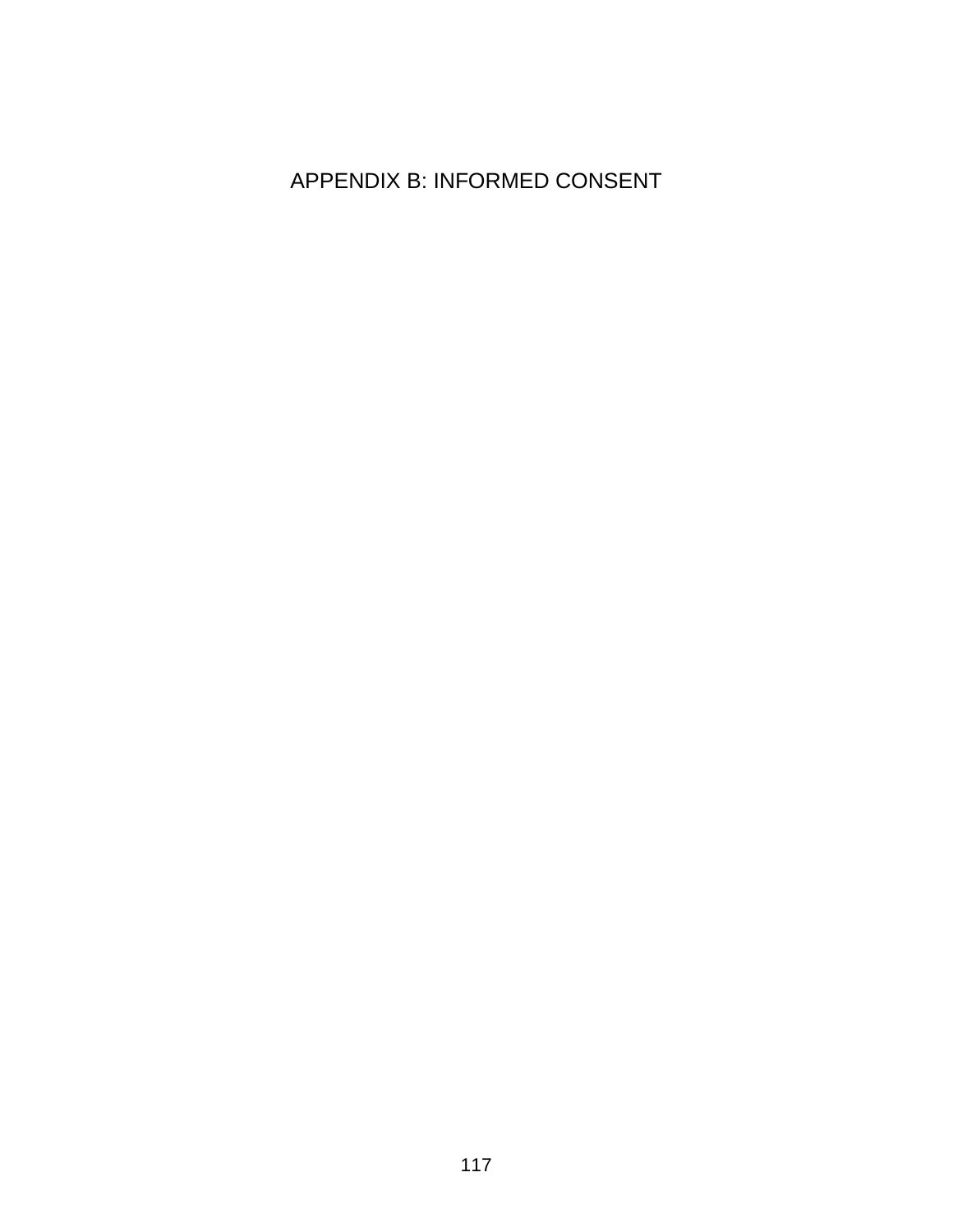#### **Stressors Experienced by Emergency Department Registered Nurses at the**

#### **Bedside: A Phenomenological Study**

#### **Informed Consent**

| Principal Investigator:     | Stephen D. Heglund, MSN, ARNP |
|-----------------------------|-------------------------------|
| <b>Faculty Supervisors:</b> | Diane Wink Ed.D., ARNP        |
|                             | Diane R. Andrews, Ph.D., RN   |

#### **Introduction:**

Researchers at the University of Central Florida (UCF) study many topics. To do this we need the help of people who agree to take part in a research study. You are being invited to take part in a research study, which will include about 10 people from the central Florida area. You have been asked to take part in this research study because you are a Registered Nurse (RN) who works or has worked full time in an Emergency Department (ED) in the past year. You must be 18 years of age or older to be included in the research study.

The person doing this research is Stephen Heglund of the College of Nursing at the University of Central Florida. Because the researcher is a graduate student, Diane Wink and Diane Andrews, UCF Faculty supervisors in the College of Nursing, are guiding him.

#### **What you should know about a research study:**

- Someone will explain this research to you.
- A research study is something you volunteer for.
- Whether or not you take part is up to you.
- You should take part in this study only because you want to.
- You can choose not to take part in the research study.
- You can agree to take part now and later change your mind.
- Whatever you decide it will not be held against you.
- Feel free to ask all the questions you want to before you decide.

#### **Purpose of the research study:**

The purpose of this study is to explore the perceptions of stress as experienced by ED nurses at the bedside. Previous research studies have been completed that ask nurses how stressful they believe certain things to be, but there have not been any studies that have asked nurses in the emergency department what they think is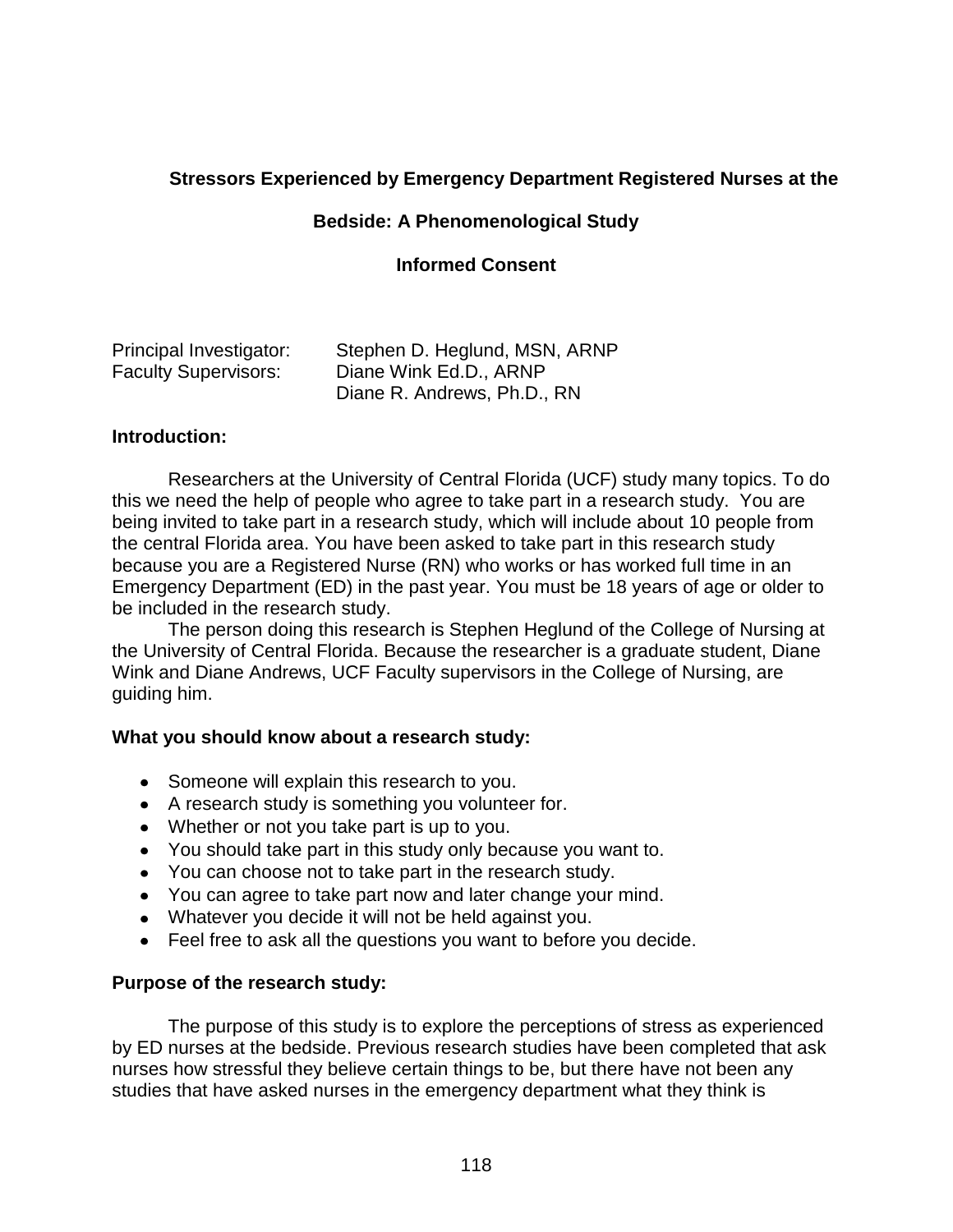stressful. By discovering directly from nurses who work in the Emergency Department what is stressful, further research can be conducted to improve the emergency department as a workplace for nurses.

#### **What you will be asked to do in the study:**

If you agree to participate in the study, you will be asked to complete a survey that will ask you things about yourself such as how long you have been a nurse, how long you specialized in emergency care, your gender, your age, your education, etc. In addition to the survey, you will participate in a private interview with the primary researcher to talk about your daily life as an Emergency Department Registered Nurse. You do not have to answer every question. You will not lose any benefits if you skip questions.

#### **Location:**

You may come to a UCF Campus or select a public place to meet the researcher for the interview that is not too distracting to hold a private conversation. A follow up interview to clarify topics discussed in the first interview may or may not be needed.

#### **Time required:**

The survey should take about 10 minutes and the interview should take about an hour. The follow up interview should take much less time.

#### **Audio recording:**

You will be audio recorded during this study. If you do not want to be audio recorded, you will not be able to be in the study. Discuss this with the researcher or a research team member. If you are audio recorded, the recording will be kept in a locked, safe place. The recording will be erased after the researcher has transcribed it.

#### **Risks:**

There are no reasonably foreseeable physical risks or discomforts involved in taking part in this study. However, the interview process may remind you of unpleasant experiences that you have had while working as a nurse in the emergency department which may be upsetting or uncomfortable. If you find that our discussion has brought up such emotions and desire assistance, the following agencies are qualified to evaluate and assist you.

Indian River County The Behavioral Health Center at Indian River Medical Center  $1000$  36<sup>th</sup> Street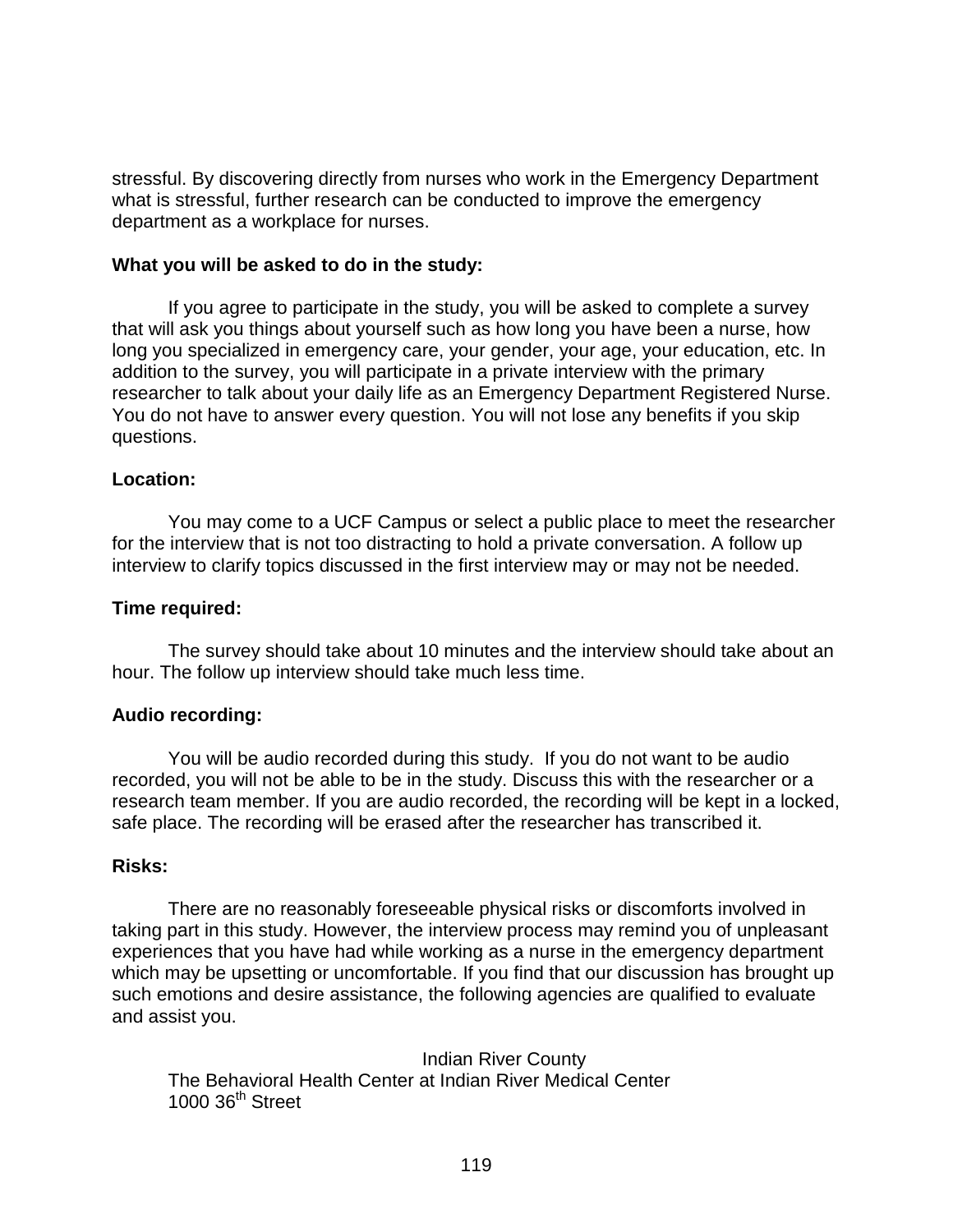Vero Beach, FL 32960 772-563-4666 or 800-226-4764

Brevard County

Circles of Care – North Area 6700 South Washington Ave. Titusville, FL 32780 321-269-4590

Circles of Care – Central Area 1770 Cedar Street Rockledge, FL 32955 321-890-1500

Circles of Care – South Area 2020 Commerce Drive Melbourne, FL 32904 321-952-6000

General Referral Services Mental Health Association of Central Florida 407-898-0110

Additionally, the Employee Assistance Program (EAP) maintained by your employer is may be an excellent resource to obtain assistance with unpleasant experiences that you have had while working as a nurse in the emergency department of that organization.

A breech of confidentiality might negatively impact employability, insurability and/or criminal and civil liability. If topics are discussed having to do with illegal acts or reportable conditions, the researcher may be required to disclose the information in accordance with Florida law.

#### **Compensation or payment:**

There is no compensation or other payment to you for taking part in this study.

#### **Confidentiality:**

We will limit your personal data collected in this study to people who have a need to review this information. We cannot promise complete secrecy, but it is expected that only Stephen Heglund will see your individual name. Organizations that may inspect and copy your information include the Institutional Review Board (IRB) and other representatives of UCF. If information is disclosed that reveals illegal activity or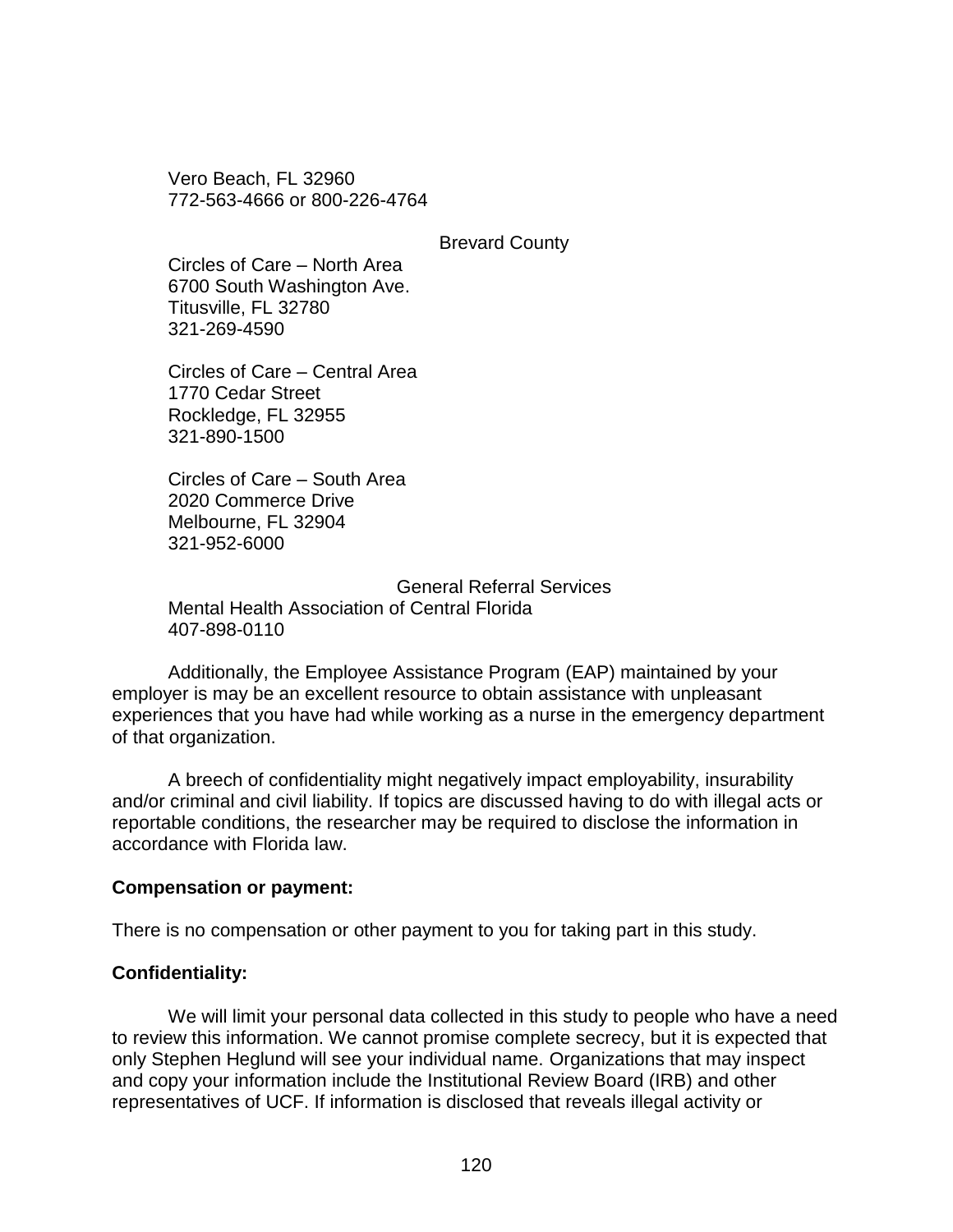reportable conditions, the researcher may be required to disclose the information in accordance with Florida law.

#### **Study contact for questions about the study or to report a problem:**

If you have questions, concerns, or complaints, or think the research has hurt you, talk to Stephen Heglund, Graduate Student, Ph.D. Program, College of Nursing, (407) 823-1170 or Dr. Diane Wink or Dr. Diane Andrews, Faculty Supervisors, College of Nursing at (407) 823-2744 or by email at Diane.Wink@ucf.edu or Diane.Andrews@ucf.edu.

#### **IRB contact about your rights in the study or to report a complaint:**

Research at the University of Central Florida involving human participants is carried out under the oversight of the UCF IRB. This research has been reviewed and approved by the IRB. For information about the rights of people who take part in research, please contact: Institutional Review Board, University of Central Florida, Office of Research & Commercialization, 12201 Research Parkway, Suite 501, Orlando, FL 32826-3246 or by telephone at (407) 823-2901. You may also talk to them for any of the following:

- Your questions, concerns, or complaints are not being answered by the research team.
- You cannot reach the research team.
- You want to talk to someone besides the research team.
- You want to get information or provide input about this research.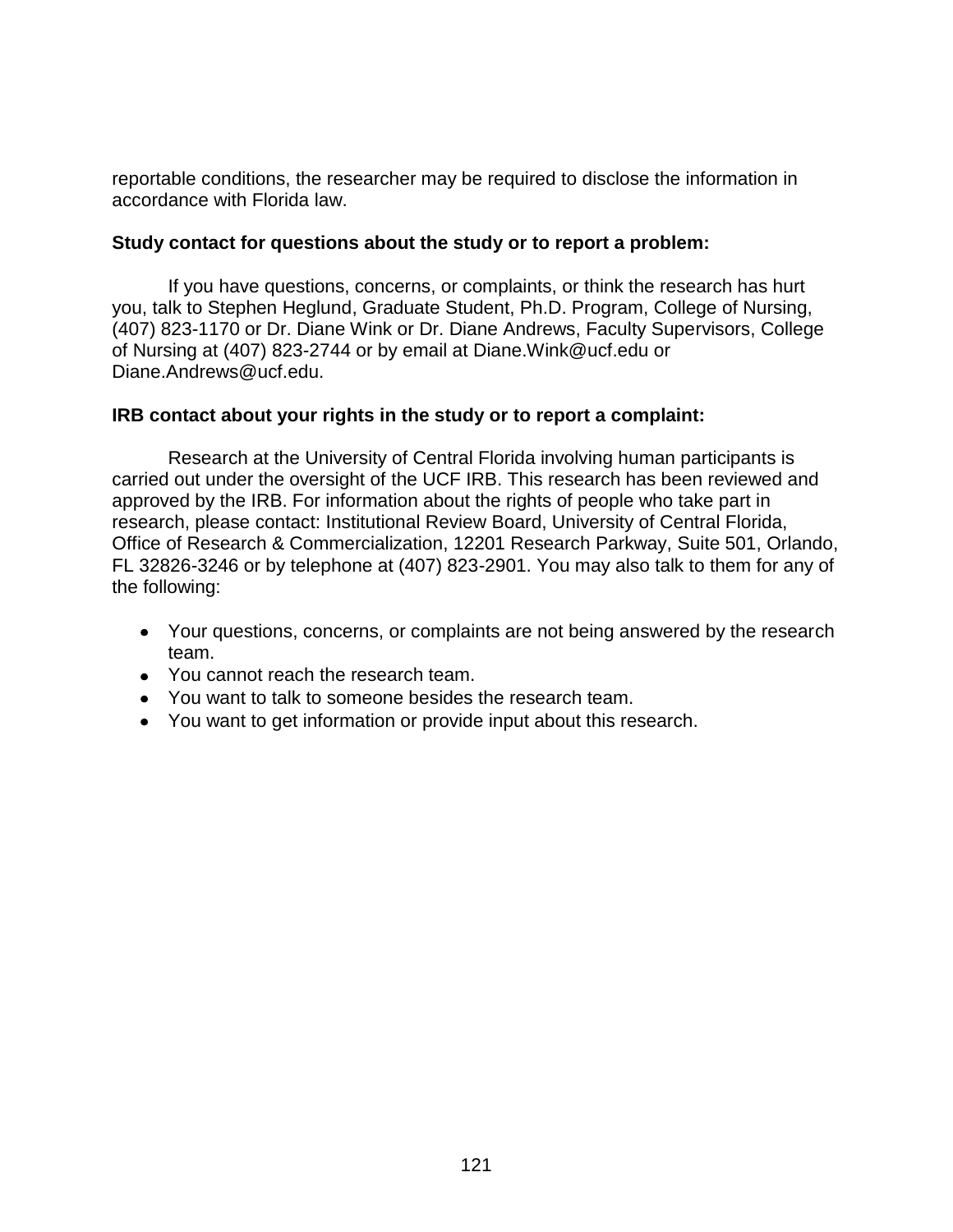## APPENDIX C: INTERVIEW GUIDE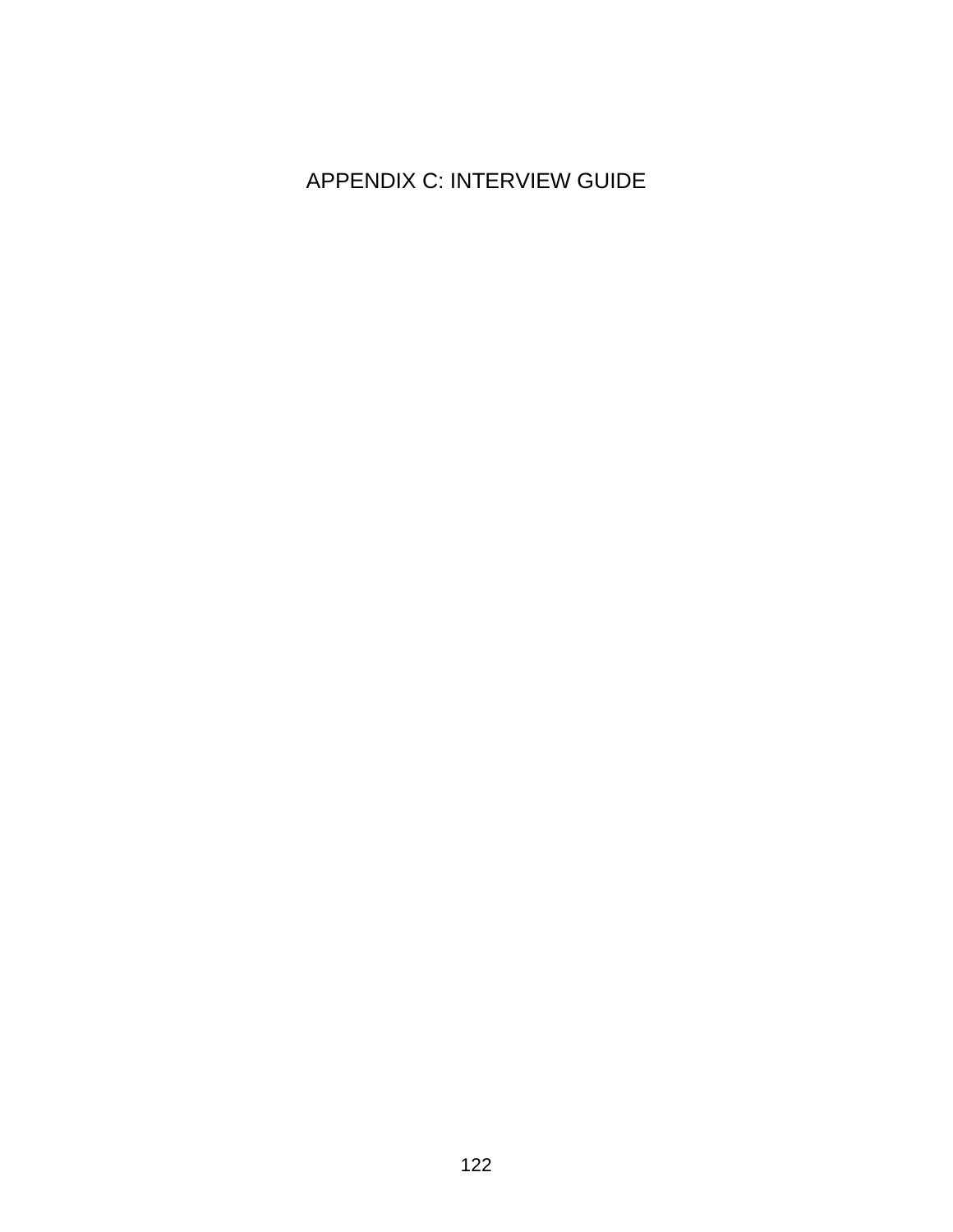#### *Demographics*

- 1. How long have you been a nurse?
	- *a. Number of years estimate is adequate.*
- 2. What types of nursing have you practiced?
- 3. How long have you been in the Emergency Department as an RN?
- 4. What educational level and certifications do you hold as an RN?

#### *Influence & Satisfaction Overview*

- 5. What influenced you to work in the Emergency Department as a Registered Nurse?
	- a. Pause to allow voluntary information to flow.
- 6. Overall, do you enjoy your work?
	- *a. A "Yes" or "No" response is expected.*
		- *i. Pause to allow for voluntary information to flow.*
		- *ii. Follow the path offered by the participant first.*
		- *iii. When it is sensed that the participant has shared sufficiently in the positive or negative, turn the conversation to the opposite area. (If they first offer why they love the work, then move to why they do not love it or vice versa.)*
		- *iv. If a story does not flow, encourage the participant verbally.*
	- b. To follow the "Yes" response
		- i. Please tell me about what you love or enjoy about working in the Emergency Department.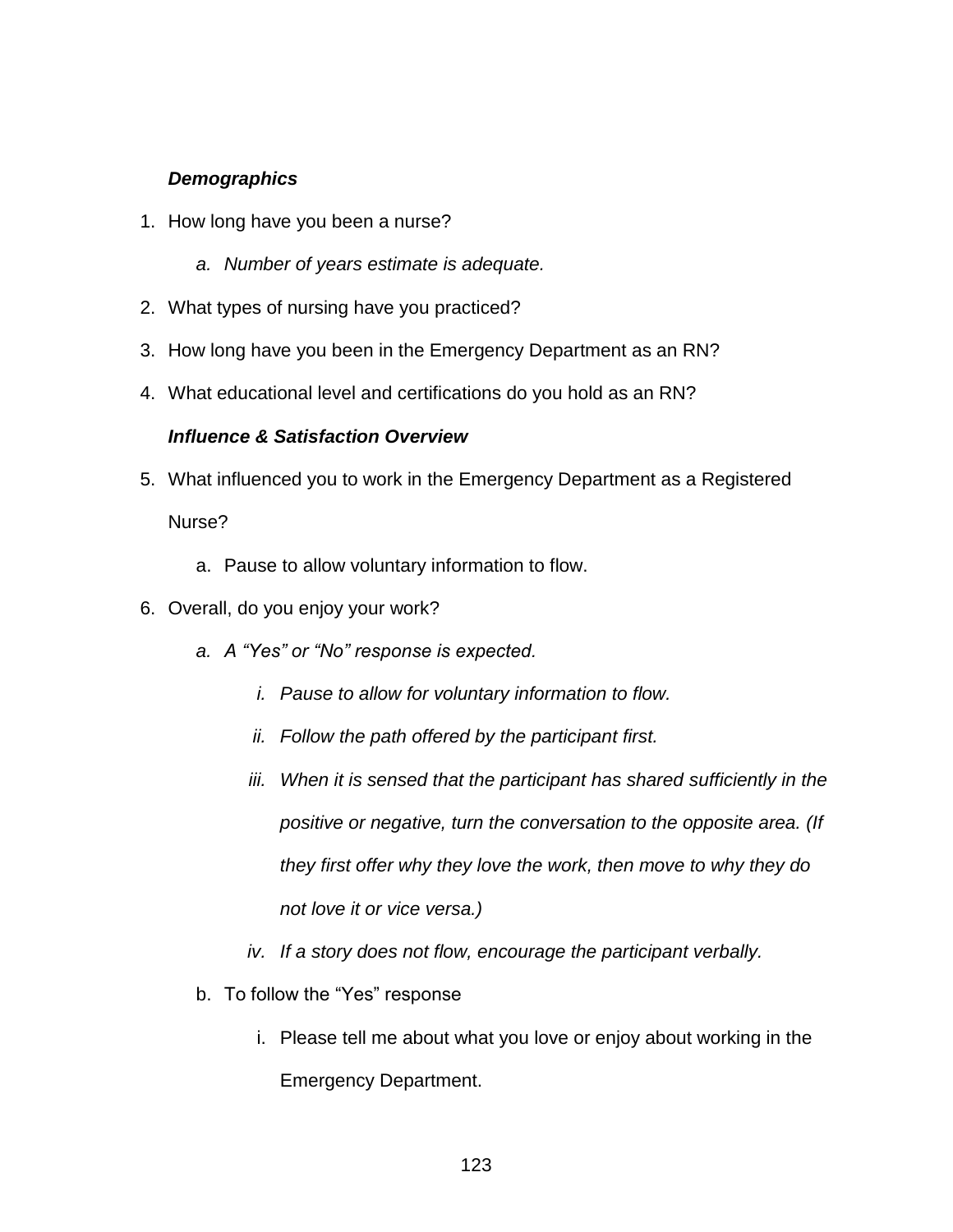- ii. What is your favorite assignment area to work?
- iii. What was your best day ever?
	- 1. Why?
- c. To follow the "No" response.
	- i. Please tell me about what you hate or do not enjoy about working in the Emergency Department.
	- ii. What is your least favorite assignment area to work?
	- iii. What was the worst day ever?
		- 1. Why?
- 7. What would you change about your work at the bedside in the Emergency Department?
- 8. What would you keep from changing about your work at the bedside in the Emergency Department?
- 9. What do you see as the five greatest barriers to you that keep you from providing great care to your patients?
- 10.What are your five greatest sources of stress in your work in the Emergency Department?
- 11.What do you see as the five greatest facilitators that help you provide the greatest care possible to your patients?

#### *Error Associations – will use only as follow up questions.*

12.Please describe for me a situation in which you think a nurse would be most likely to have an error occur.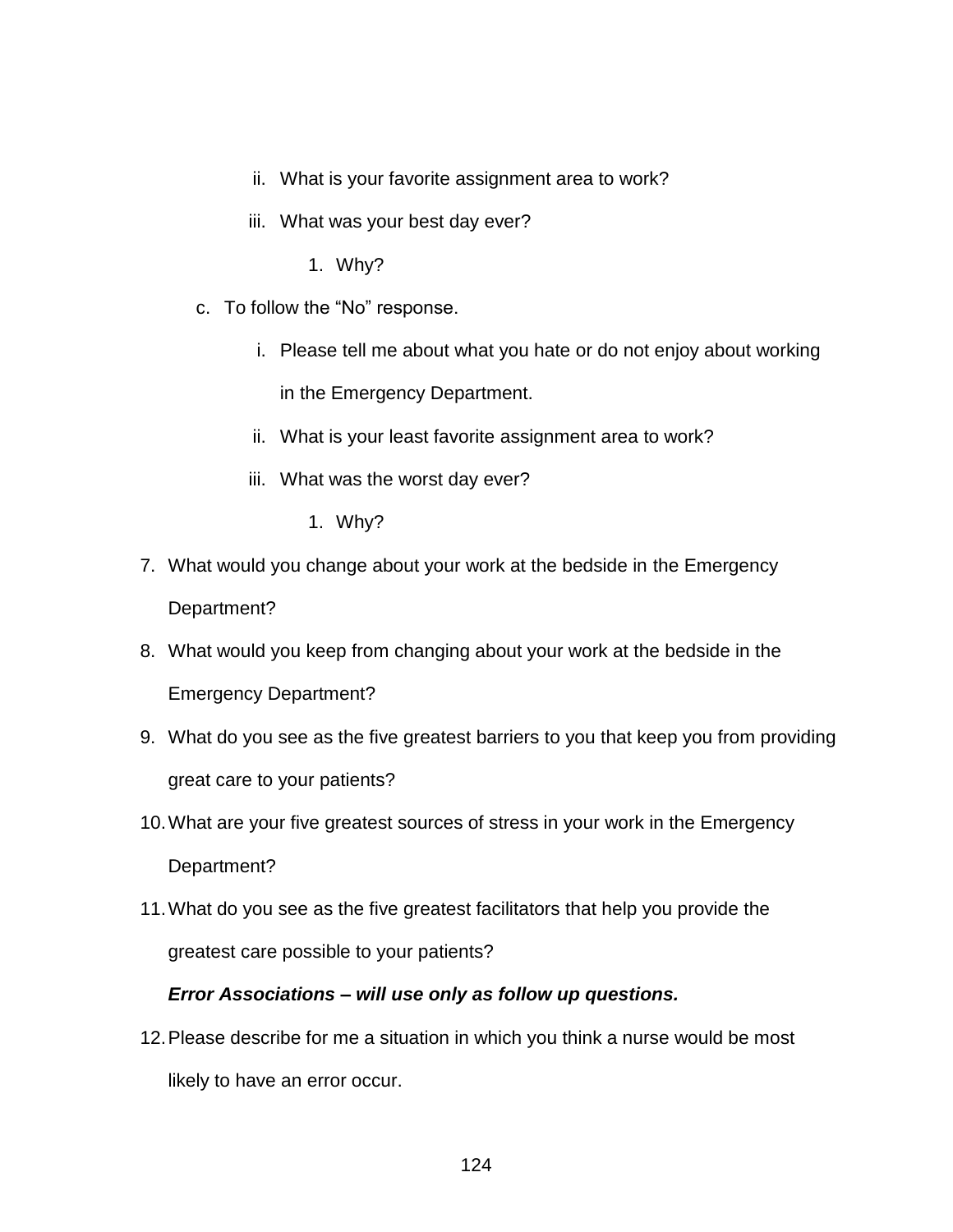- 13.Can you recall a day in the Emergency Department when you witnessed, caught after the fact, prevented or made an error?
	- a. What kind of day was it up until the error occurred?
	- b. Can you recall what the stress level was…
		- i. …of the nurse who made or nearly made the error?
		- ii. …that you were experiencing at the time?
- 14.If you had the power to prevent your worst Emergency Department fear from happening, what four things would you change?
	- a. This can include anything associated with your work in the Emergency Department.

#### *Closure*

- 15.Would you like to add anything to our discussion?
	- a. Follow up questions as needed to investigate themes not previously thought of by the researcher or brought to the discussion by the participant.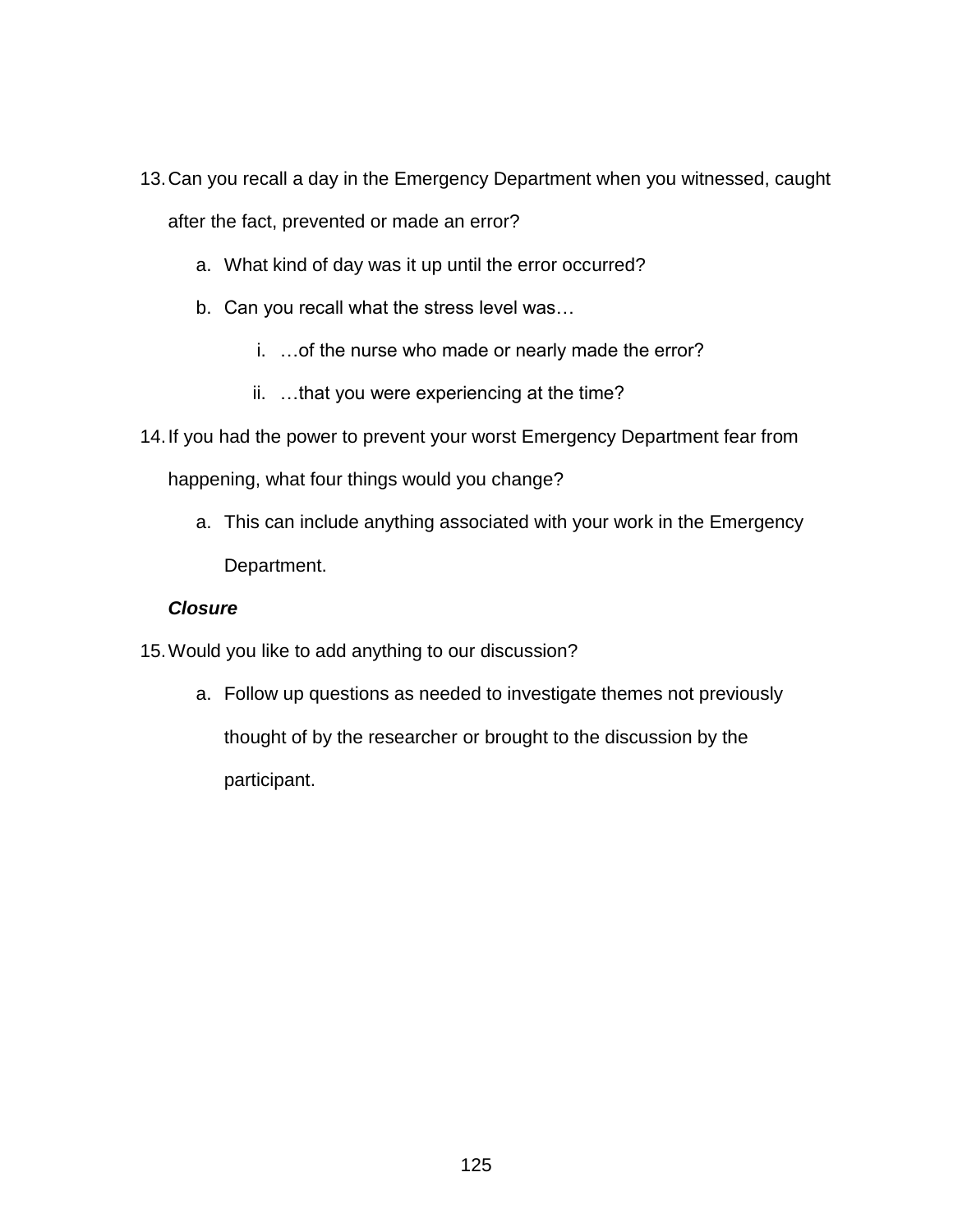## APPENDIX D: INSTITUTIONAL REVIEW BOARD APPROVAL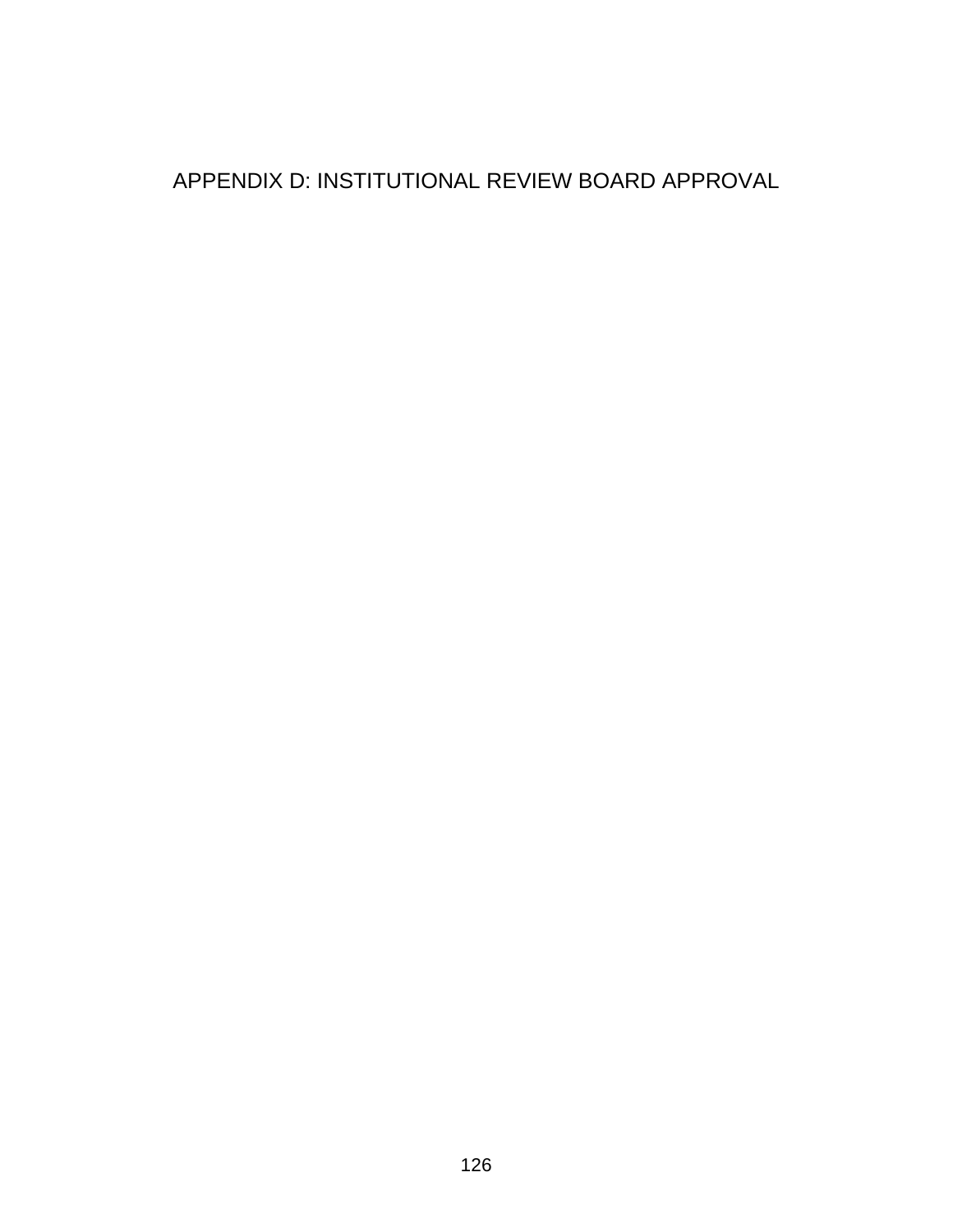

University of Central Florida Institutional Review Board Office of Research & Commercialization 12201 Research Parkway, Suite 501 Orlando, Florida 32826-3246 Telephone: 407-823-2901 or 407-882-2276 www.research.ucf.edu/compliance/irb.html

#### **Approval of Human Research**

From: **UCF Institutional Review Board #1 FWA00000351, IRB00001138**

To: **Stephen D. Heglund**

Date: **September 28, 2011**

Dear Researcher:

On 9/28/2011, the IRB approved the following human participant research until 9/27/2012 inclusive:

| Type of Review:    | <b>UCF Initial Review Submission Form</b>                |
|--------------------|----------------------------------------------------------|
| Project Title:     | Stressors Experienced by Emergency Department Registered |
|                    | Nurses at the Bedside: A Phenomenological Study          |
| Investigator:      | Stephen D Heglund                                        |
| <b>IRB</b> Number: | SBE-11-07871                                             |
| Funding Agency:    |                                                          |
| Grant Title:       |                                                          |
| Research $ID:$     | N/A                                                      |

The Continuing Review Application must be submitted 30days prior to the expiration date for studies that were previously expedited, and 60 days prior to the expiration date for research that was previously reviewed at a convened meeting. Do not make changes to the study (i.e., protocol, methodology, consent form, personnel, site, etc.) before obtaining IRB approval. A Modification Form **cannot** be used to extend the approval period of a study. All forms may be completed and submitted online at https://iris.research.ucf.edu .

If continuing review approval is not granted before the expiration date of 9/27/2012, approval of this research expires on that date. When you have completed your research, please submit a Study Closure request in iRIS so that IRB records will be accurate.

Use of the approved, stamped consent document(s) is required. The new form supersedes all previous versions, which are now invalid for further use. Only approved investigators (or other approved key study personnel) may solicit consent for research participation. Participants or their representatives must receive a copy of the consent form(s).

In the conduct of this research, you are responsible to follow the requirements of the Investigator Manual.

On behalf of Sophia Dziegielewski, Ph.D., L.C.S.W., CF IRB Chair, this letter is signed by:

Signature applied by Joanne Muratori on 09/28/2011 01:40:31 PM EDT

Jame munitori

IRB Coordinator

Page 1 of 1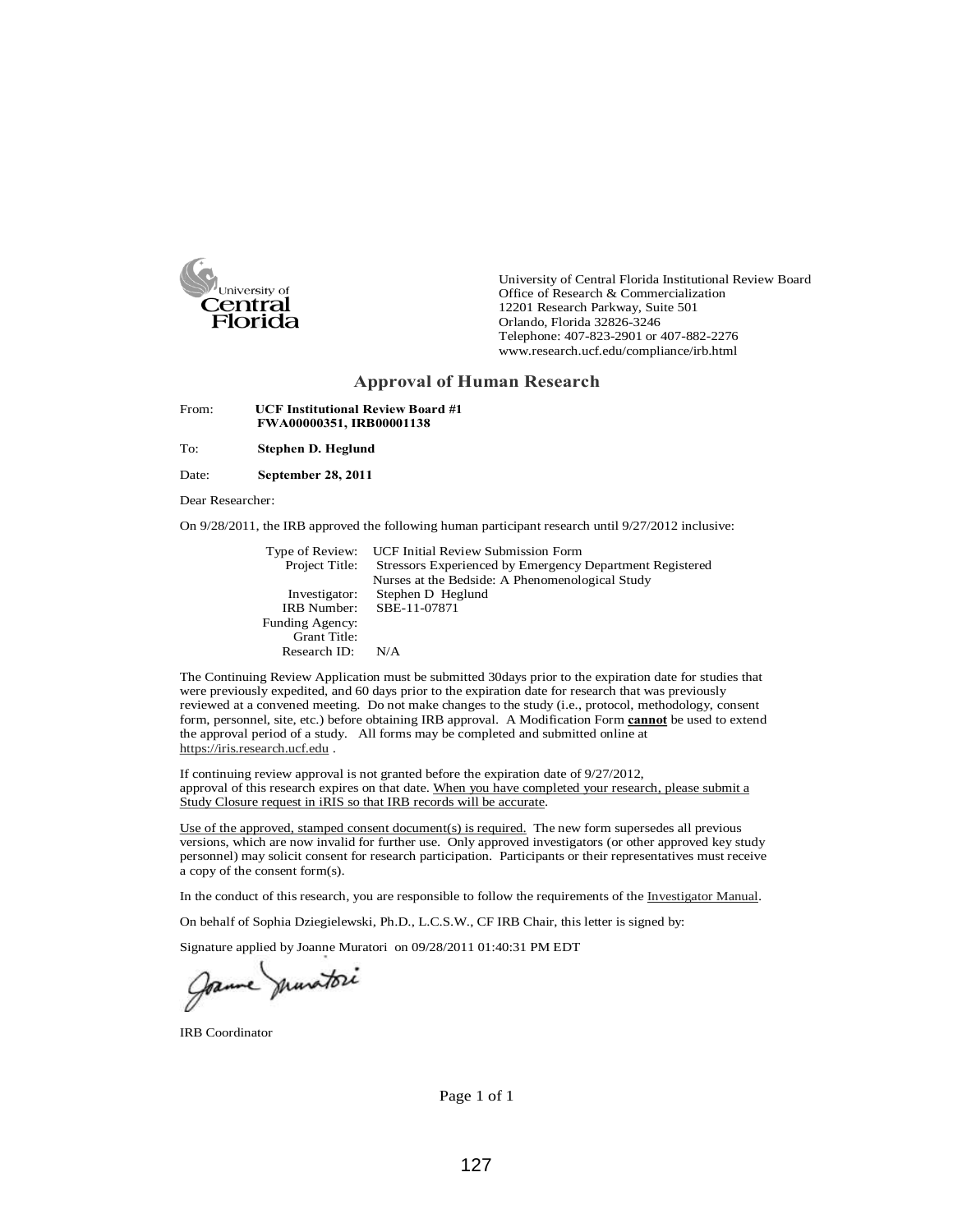## APPENDIX E: LIST OF PSEUDONYMS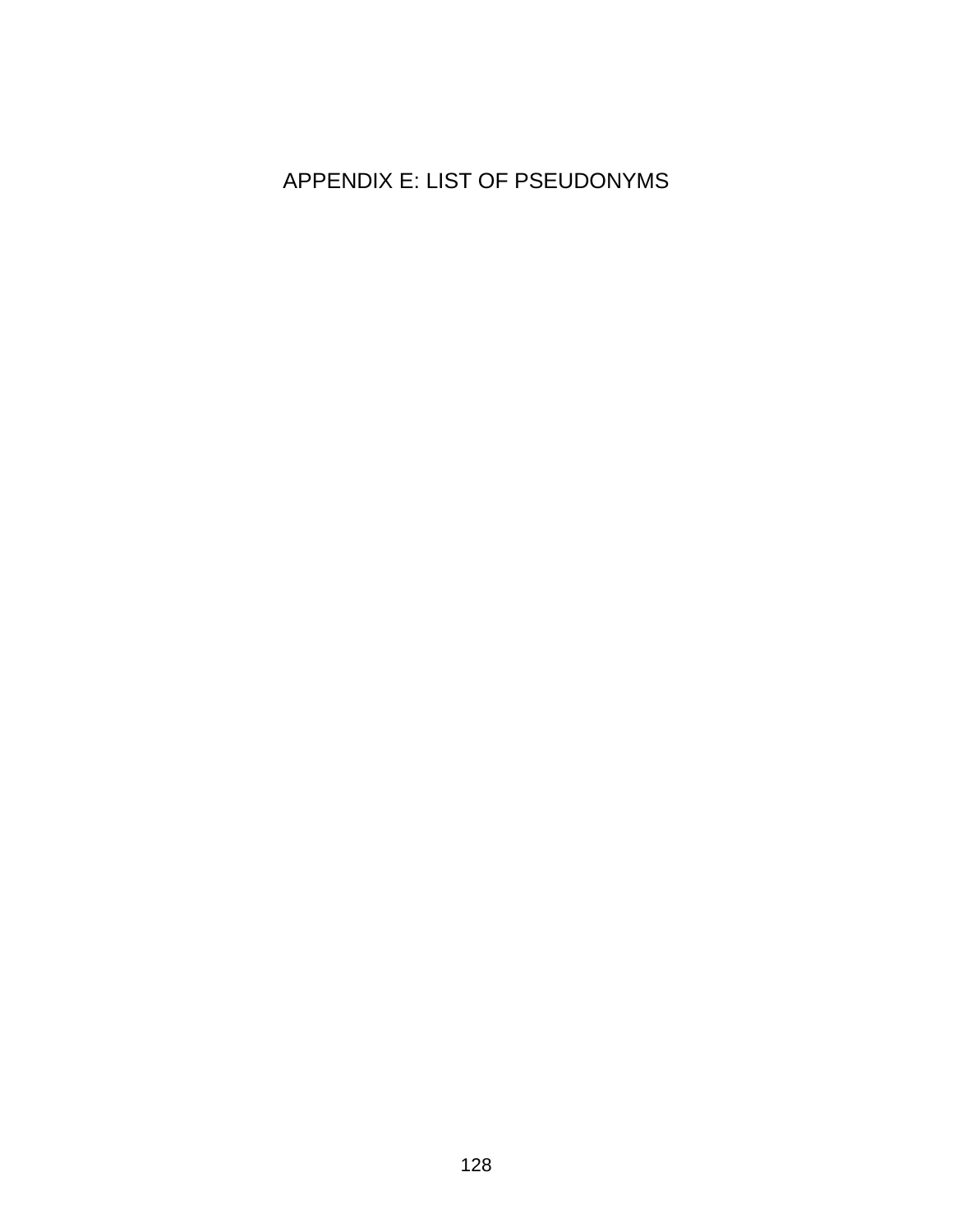| Carol        | Ike         |
|--------------|-------------|
| Hazel        | Gustav      |
| Connie       | Felix       |
| Janet        | Dean        |
| Audrey       | <b>Stan</b> |
| Donna        | Dennis      |
| Carla        | Ivan        |
| Hattie       | Charley     |
| Flora        | Juan        |
| Dora         | Fabian      |
| Hilda        | Keith       |
| <b>Betsy</b> | Lenny       |
| Inez         | Floyd       |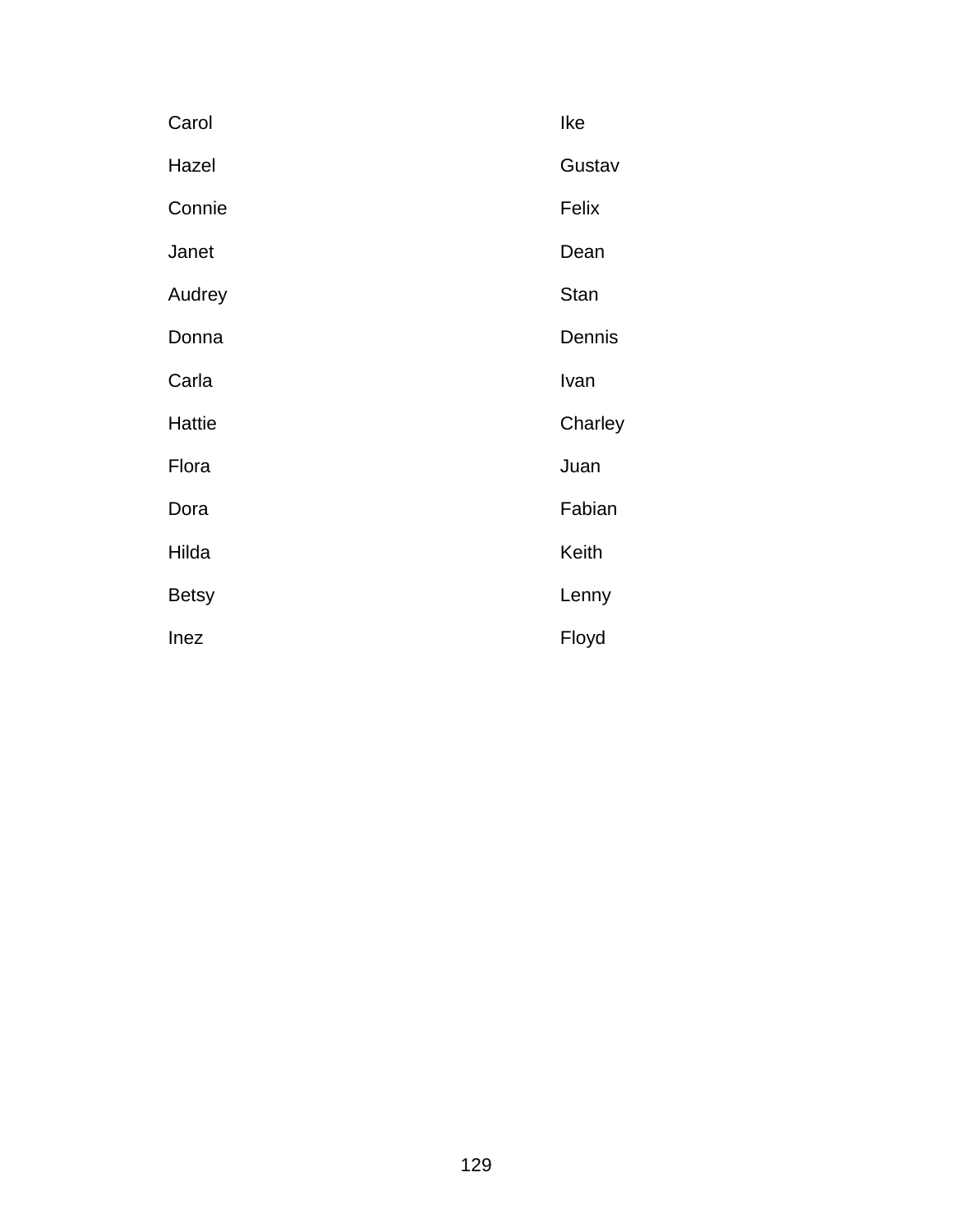#### REFERENCES

- Adeb-Saeedi, J. (2002). Stress amongst emergency nurses. *Australian Emergency Nursing Journal, 5*(2), 19-24. doi: 10.1016/S1328-2743(02)80015-3
- American Psychiatric Association (2010). American Psychiatric Association DSM-5 Development. Retrieved from

http://www.dsm5.org/ProposedRevisions/Pages/AnxietyDisorders.aspx

- Browning, L., Ryan, C. S., Thomas, S., Greenberg, M., & Rolniak, S. (2007). Nursing specialty and burnout. *Psychology, Health & Medicine, 12*(2), 248-254.
- Canter, M. B., & Freudenberger, L. (2001). Obituary: Herbert J. Freudenberger (1926- 1999). *American Psychologist, 56*(12), 1171.
- Cox, M. (2004). *The psychological stresses experienced by emergency department nurses.* (Doctoral dissertation). Retrieved from CINAHL Plus with Full Text. (2005094459)
- Dollard, M. F., LaMontagne, A. D., Caulfield, N., Blewett, V., & Shaw, A. (2007). Job stress in the Australian and international health and community services sector: A review of the literature. *International Journal of Stress Management, 14*(4), 417-445.
- Dwyer, T. M. (1996). Stress in the rural emergency room. *The Australian Journal of Rural Health, 4*(4), 270.
- Elfering, A., Semmer, N. K., & Grebner, S. (2006). Work stress and patient safety: Observer-rated work stressors as predictors of characteristics of safety-related events reported by young nurses. *Ergonomics, 49*(5/6), 457-469.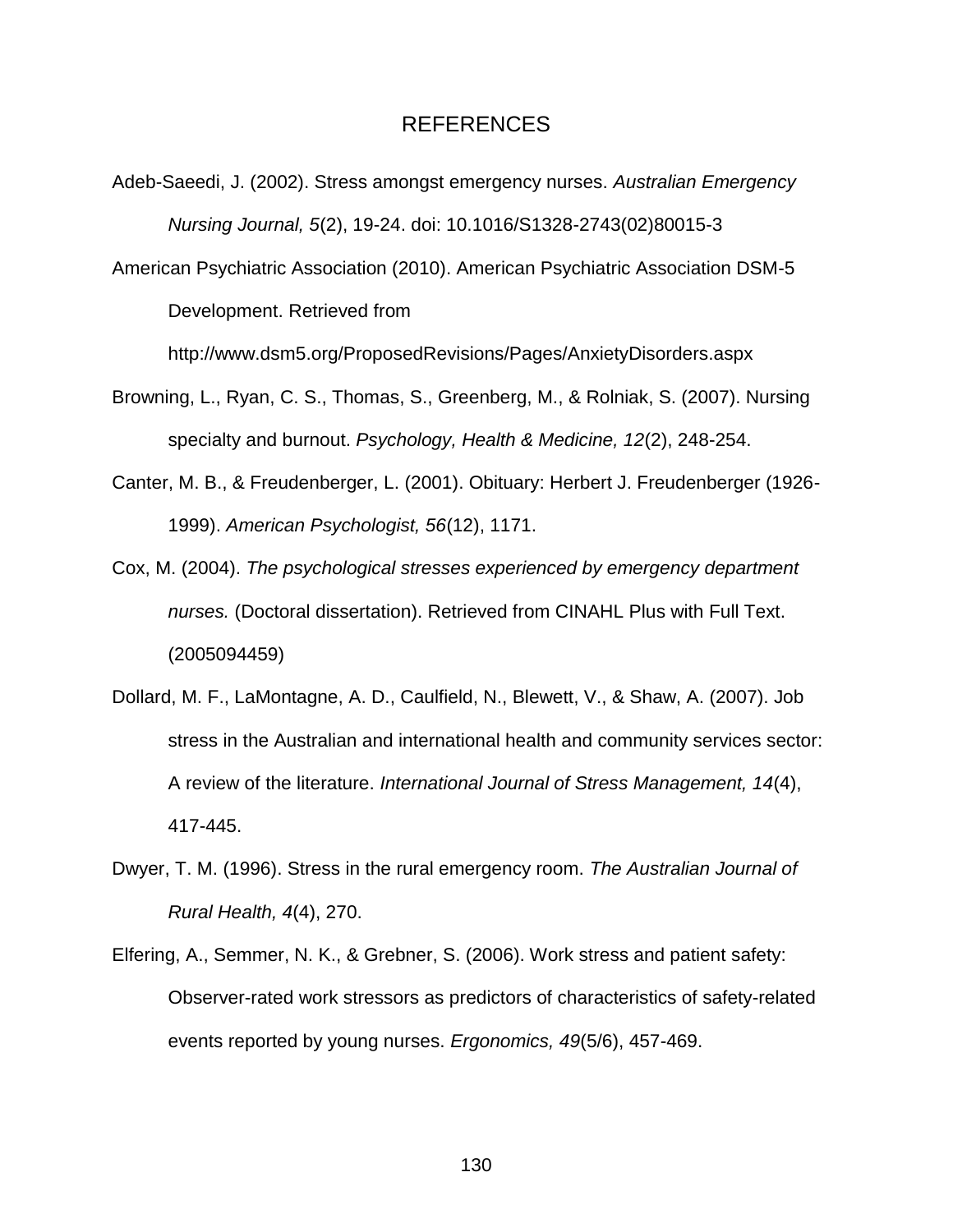- Fernandez, R., Kozlowski, S. W. J., Shapiro, M. J., & Salas, E. (2008). Toward a definition of teamwork in emergency medicine. *Academic Emergency Medicine, 15*(11), 1104-1112.
- Firth-Cozens, J., & Greenhalgh, J. (1997). Doctors' perceptions of the links between stress and lowered clinical care. *Social Science & Medicine, 44*(7), 1017-1022.

Freudenberger, H. J. (1974). Staff burn-out. *Journal of Social Issues, 30*(1), 159-165.

- Freudenberger, H. J. (1975). The staff burn-out syndrome in alternative institutions. *Psychotherapy: Theory, Research & Practice, 12*(1), 73-82.
- Freudenberger, H. J. (1977a). Burn-out: Occupational hazard of the child care worker. *Child Care Quarterly, 6*(2), 90-99.
- Freudenberger, H. J. (1977b). Burn-out: The organizational menace. *Training & Development Journal, 31*(7), 26-27.
- Garon, M. (2011). Speaking up, being heard: Registered nurses' perceptions of workplace communications. *Journal of Nursing Management, 20*(2), 361-371.
- Gillespie, M., & Melby, V. (2003). Burnout among nursing staff in accident and emergency and acute medicine: A comparative study. *Journal of Clinical Nursing, 12*(6), 842-851.
- Good, I. J. (Ed.). (1963). *The scientist speculates: An anthology of partly-baked ideas.*  New York: Basic Books, Inc.
- Gruen, R. J., Folkman, S., & Lazarus, R. S. (1988). Centrality and individual differences in the meaning of daily hassles. *Journal of Personality, 56*(4), 743-762.
- Helps, S. (1997). Experiences of stress in accident and emergency nurses. *Accident & Emergency Nursing, 5*(1), 48-53.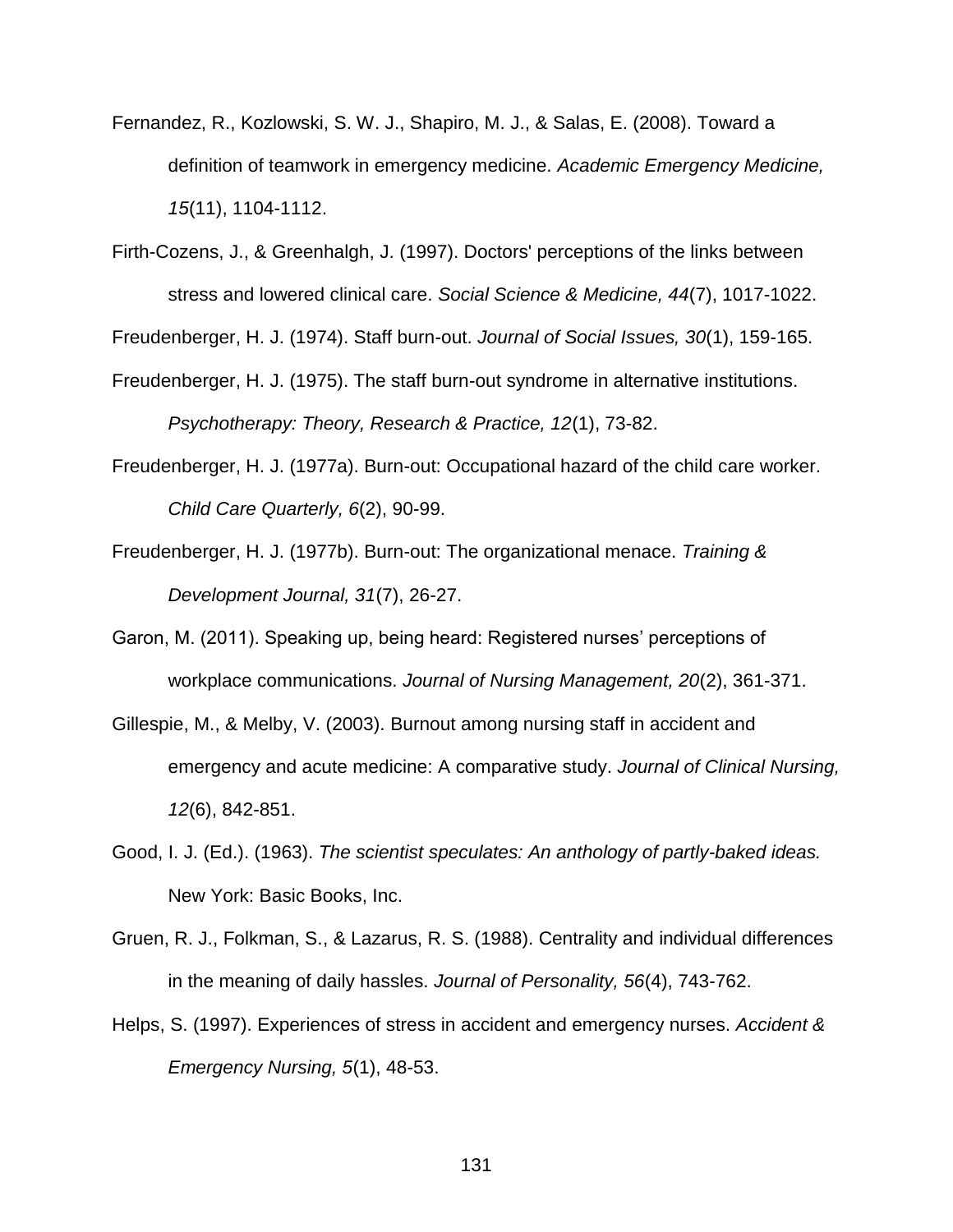Hillhouse, J. J., & Adler, C. M. (1997). Investigating stress effect patterns in hospital staff nurses: Results of a cluster analysis. *Social Science & Medicine, 45*(12), 1781-1788.

Hughes, L. (1951). *Montage of a dream deferred.* New York: Holt.

Imai, H., Nakao, H., Tsuchiya, M., Kuroda, Y., & Katoh, T. (2004). Burnout and work environments of public health nurses involved in mental health care. *Occupational and Environmental Medicine, 61*(9), 764-768.

Institute of Medicine. (2010). *A summary of the October 2009 forum on the future of nursing: Acute care*. The National Academies Press, Washington, DC.

International Council of Nurses (N.D.). Positive practice environments for health care professionals: Quality workplaces for quality care. *Positive Practice Environment Campaign.* Retrieved June 10, 2012 from

http://www.ppecampaign.org/content/key-characteristics#checklist

- Joint Commission. (2008). Behaviors that undermine a culture of safety. *Sentinel Event Alert (40).* Oakbrook Terrace, IL: The Joint Commission.
- Joint Commission. (2009). Leadership committed to safety. *Sentinel Event Alert (43).*  Oakbrook Terrace, IL: The Joint Commission.
- Jones, J. W., Barge, B. N., Steffy, B. D., Fay, L. M., Kunz, L. K., & Wuebker, L. J. (1988). Stress and medical malpractice: Organizational risk assessment and intervention. *Journal of Applied Psychology, 73*(4), 727-735.
- Jonsson, A., & Halabi, J. (2006). Work related post-traumatic stress as described by Jordanian emergency nurses. *Accident and Emergency Nursing, 14*(2), 89-96. doi:10.1016/j.aaen.2006.02.001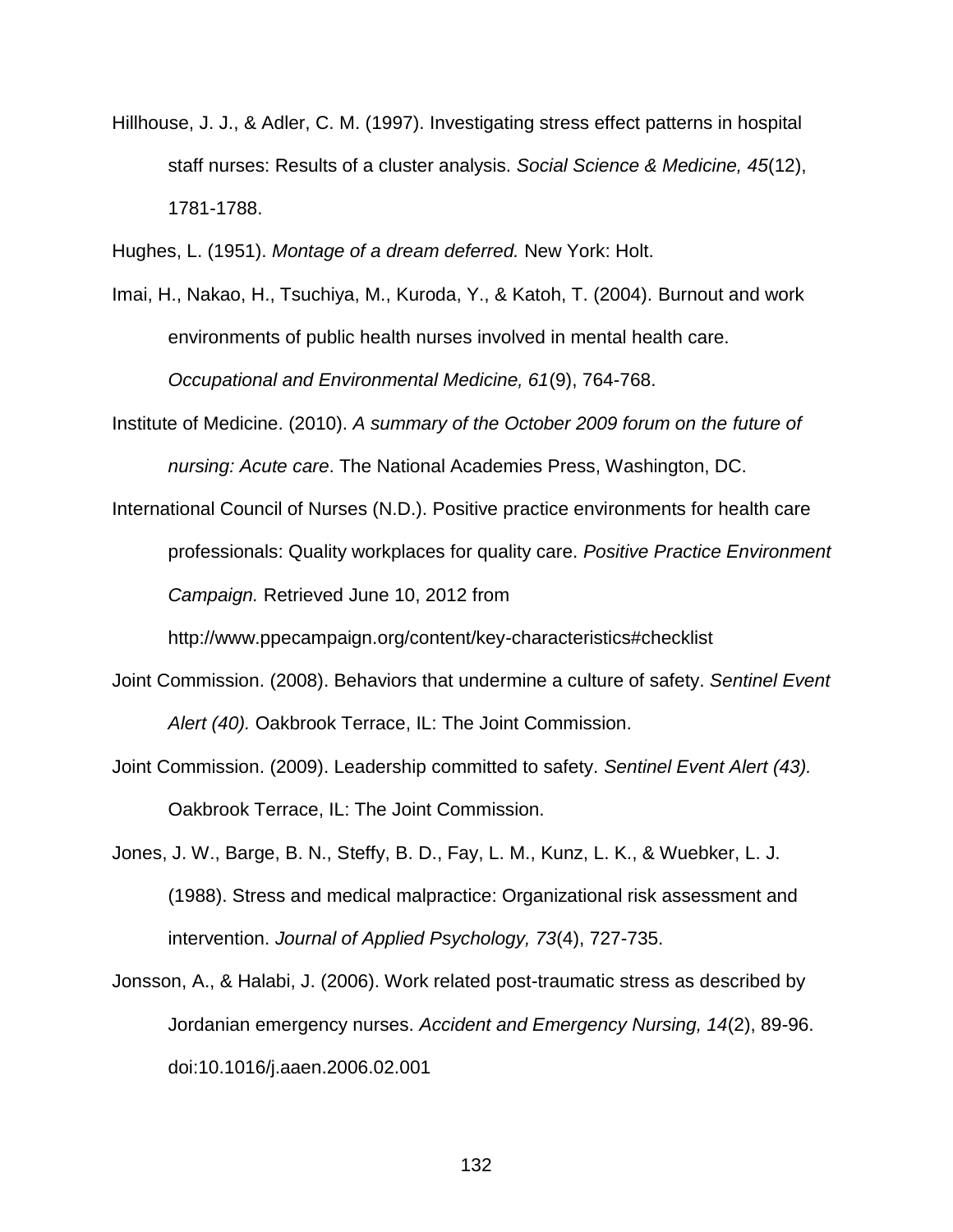- Karasek, R. A., Jr. (1979). Job demands, job decision latitude, and mental strain: Implications for job redesign. *Administrative Science Qusrterly, 24*(2), 285-308.
- Kleingeld, A., van Mierlo, H., & Arends, L. (2011). The effect of goal setting on group performance: A meta-analysis. *Journal of Applied Psychology, 96*(6), 1289-1304. doi: 10.1037/a0024315
- Laposa, J. M., Alden, L. E., & Fullerton, L. M. (2003). Work stress and posttraumatic stress disorder in ED nurses/personnel (CE). *Journal of Emergency Nursing, 29*(1), 23-28. doi: 10.1067/men.2003.7
- Latham, G. P. (2004). The motivational benefits of goal-setting. *Academy of Management Executive, 18*(4), 126-129.
- Lazarus, R. S., & Folkman, S. (1984). *Stress, appraisal and coping*. New York: Springer.
- Lazarus, R. S., & Folkman, S. (1987). Transactional theory and research on emotions and coping. *European Journal of Personality, 1*, 141-169.
- Lee, I., & Wang, H. (2002). Perceived occupational stress and related factors in public health nurses. *Journal of Nursing Research (Taiwan Nurses Association), 10*(4), 253-260.
- MacDonald, L. A., Karasek, R. A., Punnett, L., & Scharf, T. (2001). Covariation between workplace physical and psychosocial stressors: Evidence and implications for occupational health research and prevention. *Ergonomics, 44*(7), 696-718.
- Mallidou, A. A., Cummings, G. C., Estabrooks, C. A., & Giovannetti, P. B. (2010). Nurse specialty subcultures and patient outcomes in acute care hospitals: A multiple-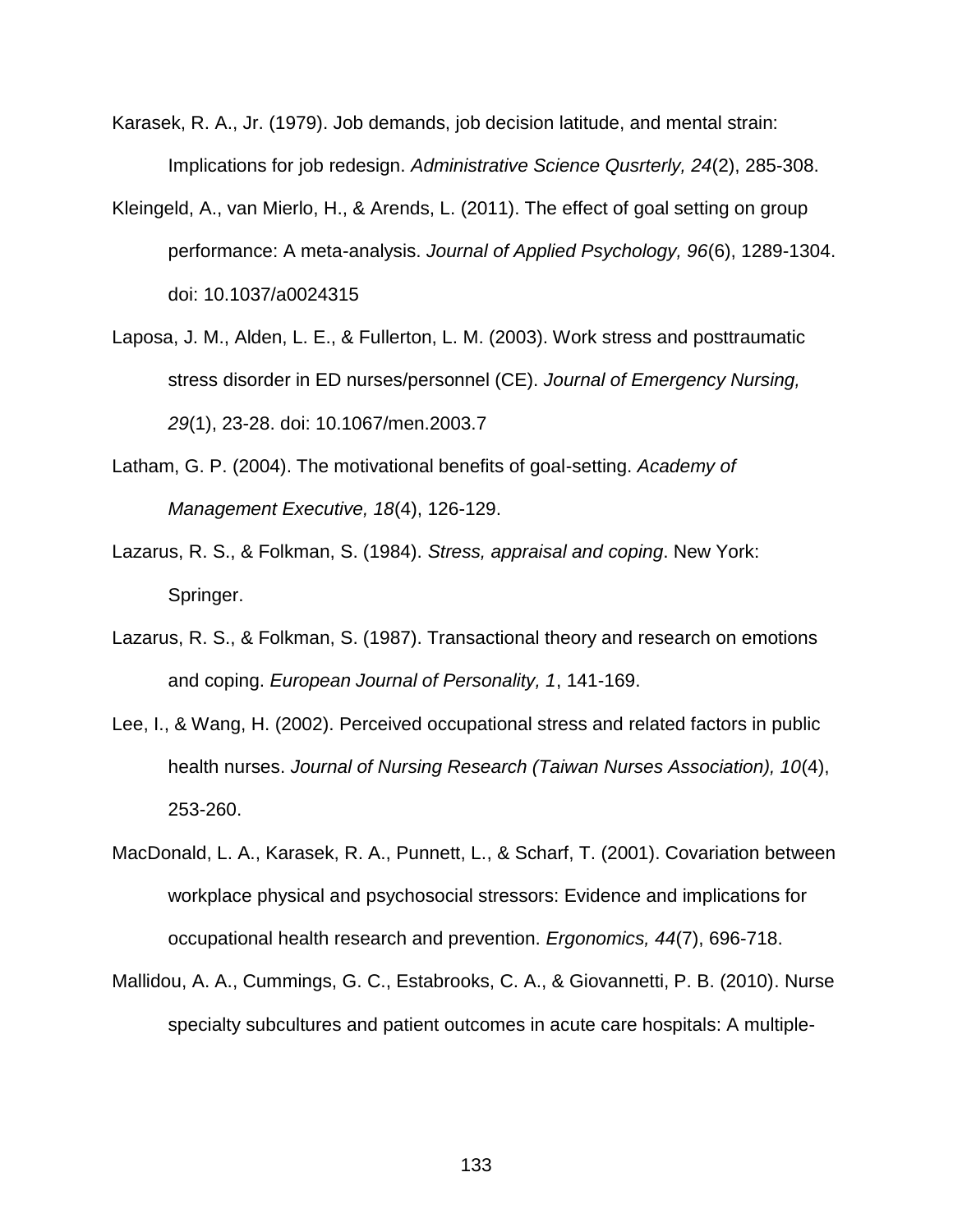group structural equation modeling. *International Journal of Nursing Studies, 48,*  81-93.

- Maslach, C., Jackson, S. E., Leiter, P. M., & Schaufeli, W. B. (1996). *Maslach Burnout inventory.* MBI-HSS; MBI-ES; MBI-GS.
- McVicar, A. (2003). Workplace stress in nursing: A literature review. *Journal of Advanced Nursing, 44*(6), 633-642.

New Oxford American Dictionary. (2010). (3rd ed.). Oxford: Oxford University Press.

Oulton, J. A. (2006). The workplace is the issue – Isn't it obvious? *International Nursing Review, 53*(2), 91. doi: 10.1111/j.1466-7657.2006.00499.x

Paolini, C. (2011). *Inheritance.* New York: Random House.

- Potter, C. (2006). To what extent do nurses and physicians working within the emergency department experience burnout: A review of the literature. *Australasian Emergency Nursing Journal, 9*(2), 57-64. doi: 10.1016/j.aenj.2006.03.006
- Ross-Adjie, G. M., Leslie, G., & Gillman, L. (2007). Occupational stress in the ED: What matters to nurses? *Australasian Emergency Nursing Journal, 10*(3), 117-123.
- Rutledge, T., Stucky, E., Dollarhide, A., Shively, M., Jain, S., Wolfson, T., et al. (2009). A real-time assessment of work stress in physicians and nurses. *Health Psychology, 28*(2), 194-200.
- Sauter, S., Murphy, L., Colligan, M., Swanson, N., Hurrell Jr, J., Scharf Jr, F., et al. (1999). *Stress at Work*. (Publication Number 99-101). Cincinnati, OH: National Institute for Occupational Safety and Health.